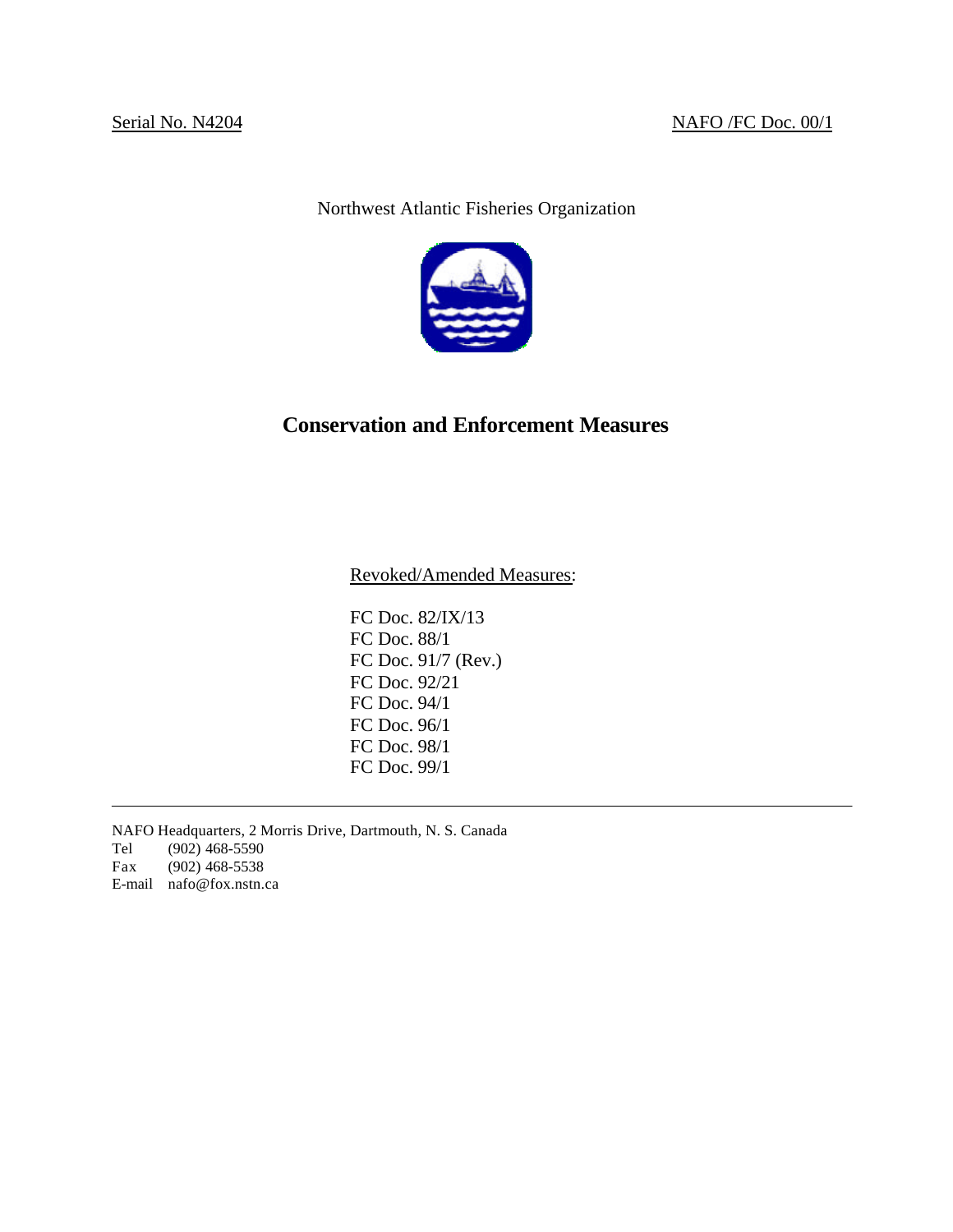#### Introduction

This publication of the NAFO Conservation and Enforcement Measures incorporates all conservation and enforcement measures presently in force adopted by the Fisheries Commission during 1979 – 1999 in accordance with provisions of Articles XI, XII, and XXIII of the Convention on Future Multilateral Cooperation in the Northwest Atlantic Fisheries.

The text of the Conservation and Enforcement Measures consists of the following seven parts: **Part I– Management; Part II-Gear; Part III-Vessel Requirements; Part IV-Scheme of Joint International Inspection and Surveillance; Part V-Schedules** (Quota Table, Log Book Entries, Record of Cumulative Catch, Authorized Mesh Size of Nets, Certified Mesh Measuring Gauges, and Authorized Topside Chafers); **Part VI-Program for Observers and Satellite Tracking; Part VII-Port Inspections.**

Following this publication, the previous acting documents of NAFO Conservation and Enforcement Measures, NAFO/FC Doc. 98/1 and FC Doc. 99/1, are now replaced by FC Doc. 00/1.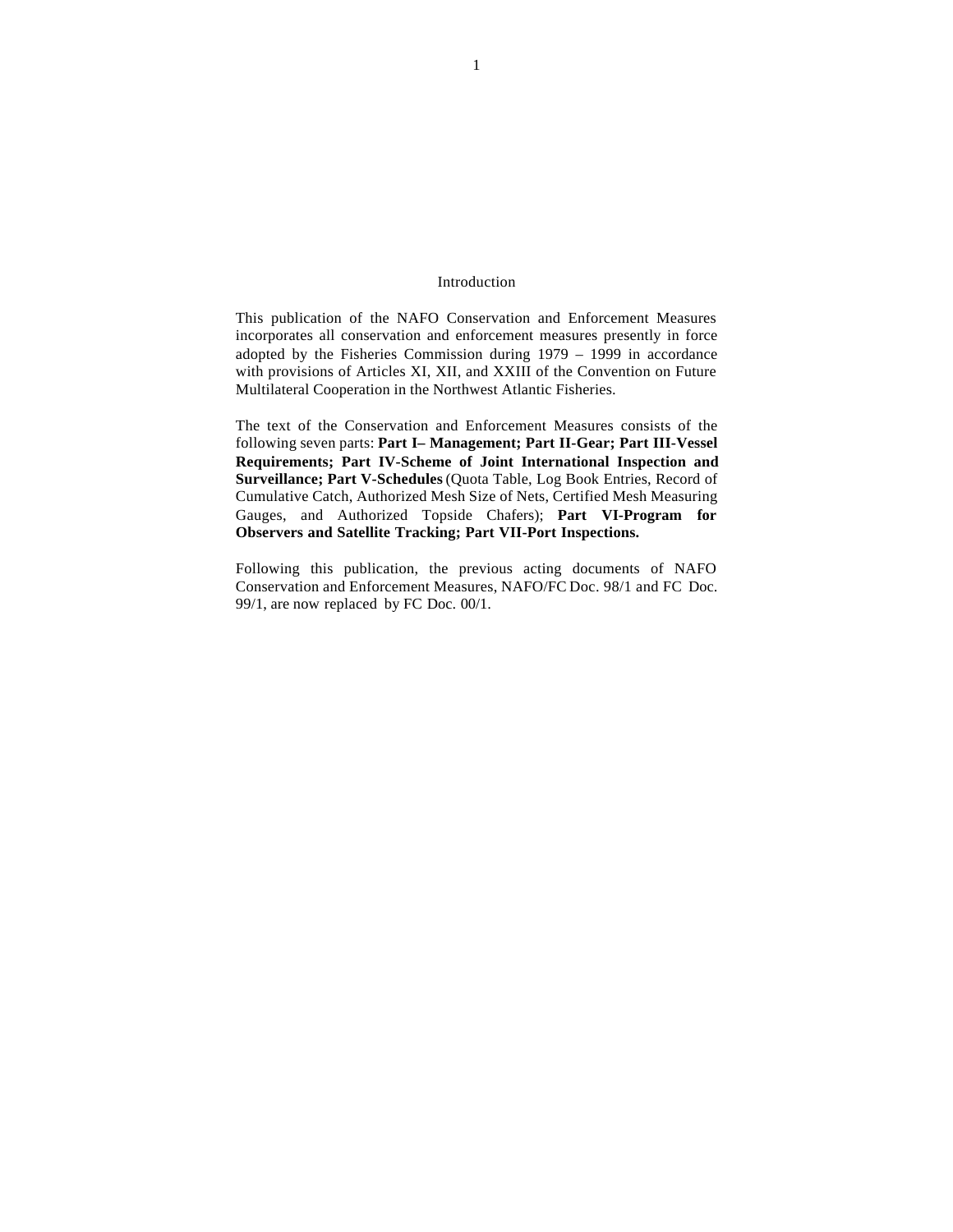

The Convention Area to which the Convention on Future Multilateral Cooperation in the Northwest Atlantic applies

NAFO Convention Area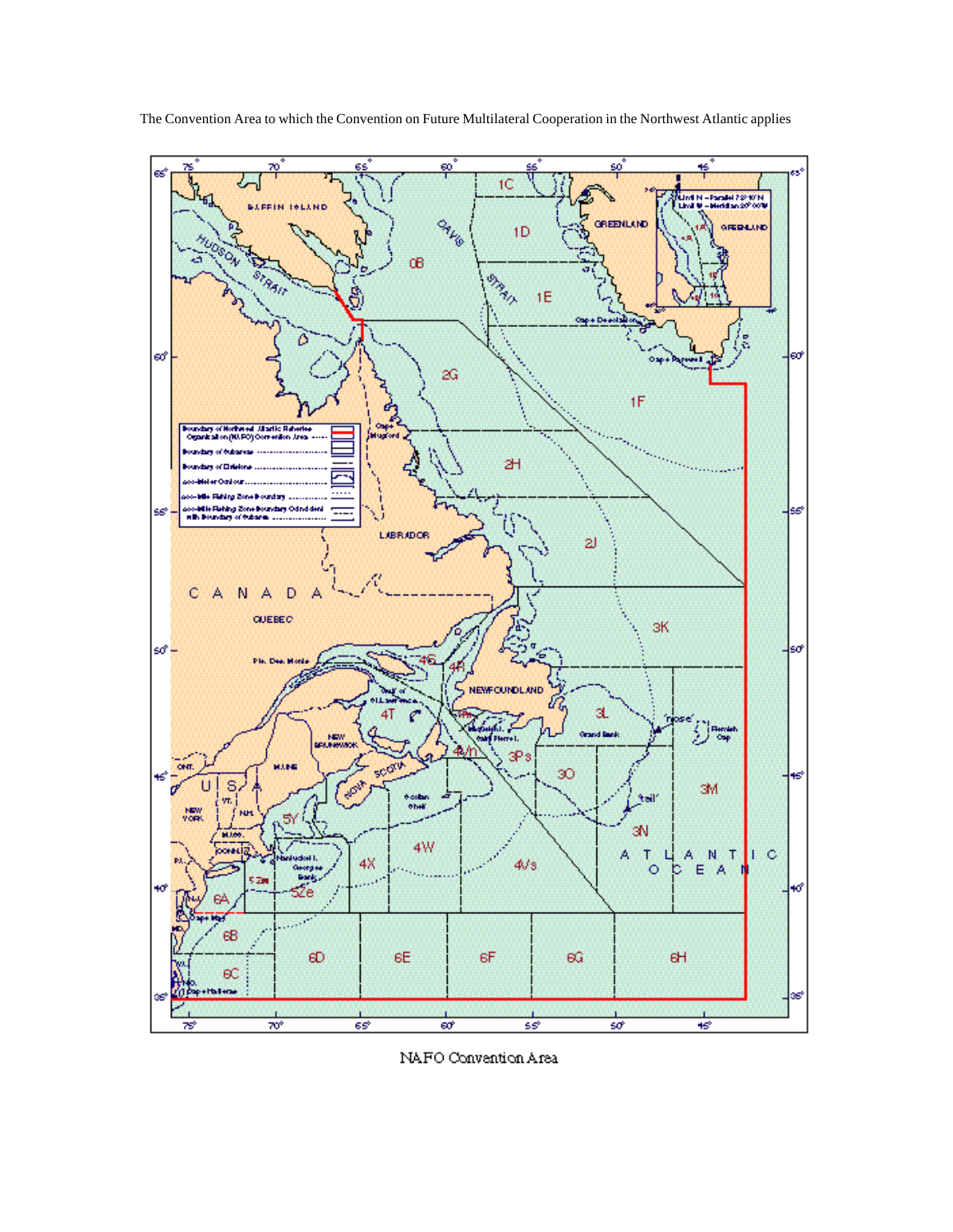## NOT TO BE CITED WITHOUT PRIOR REFERENCE TO THE SECRETARIAT

# **Table of Contents**

|          |    |                                                                    | 1              |
|----------|----|--------------------------------------------------------------------|----------------|
|          |    |                                                                    | $\overline{c}$ |
|          |    | Guidelines for the Coordination and Optimization of Inspection and | 6              |
| PART I.  |    |                                                                    | 7              |
|          | А. |                                                                    | 7              |
|          |    |                                                                    | 7              |
|          |    |                                                                    | 7              |
|          |    |                                                                    | 7              |
|          |    |                                                                    | 8              |
|          | В. |                                                                    | 8              |
|          | C. |                                                                    | 9              |
|          | D. |                                                                    | 9              |
|          |    |                                                                    | 9              |
|          |    |                                                                    | 10             |
|          |    |                                                                    | 10             |
|          | Е. |                                                                    | 10             |
|          |    |                                                                    |                |
|          | F. | Other Measures-No directed fishery for Cod in Div. 3L              | 11             |
|          | G. |                                                                    | 11             |
|          | Н. |                                                                    | 13             |
|          | Ι. | Other Measures-No directed fishery for Witch in Div. 3L            | 13             |
|          | J. |                                                                    | 13             |
|          | К. |                                                                    | 13             |
| PART II. |    |                                                                    | 14             |
|          | А. |                                                                    | 14             |
|          | В. |                                                                    | 15             |
|          | C. |                                                                    | 15             |
|          |    |                                                                    | 15             |
|          |    |                                                                    | 15             |
|          |    |                                                                    | 15             |
|          |    |                                                                    | 15             |
|          | D. |                                                                    | 16             |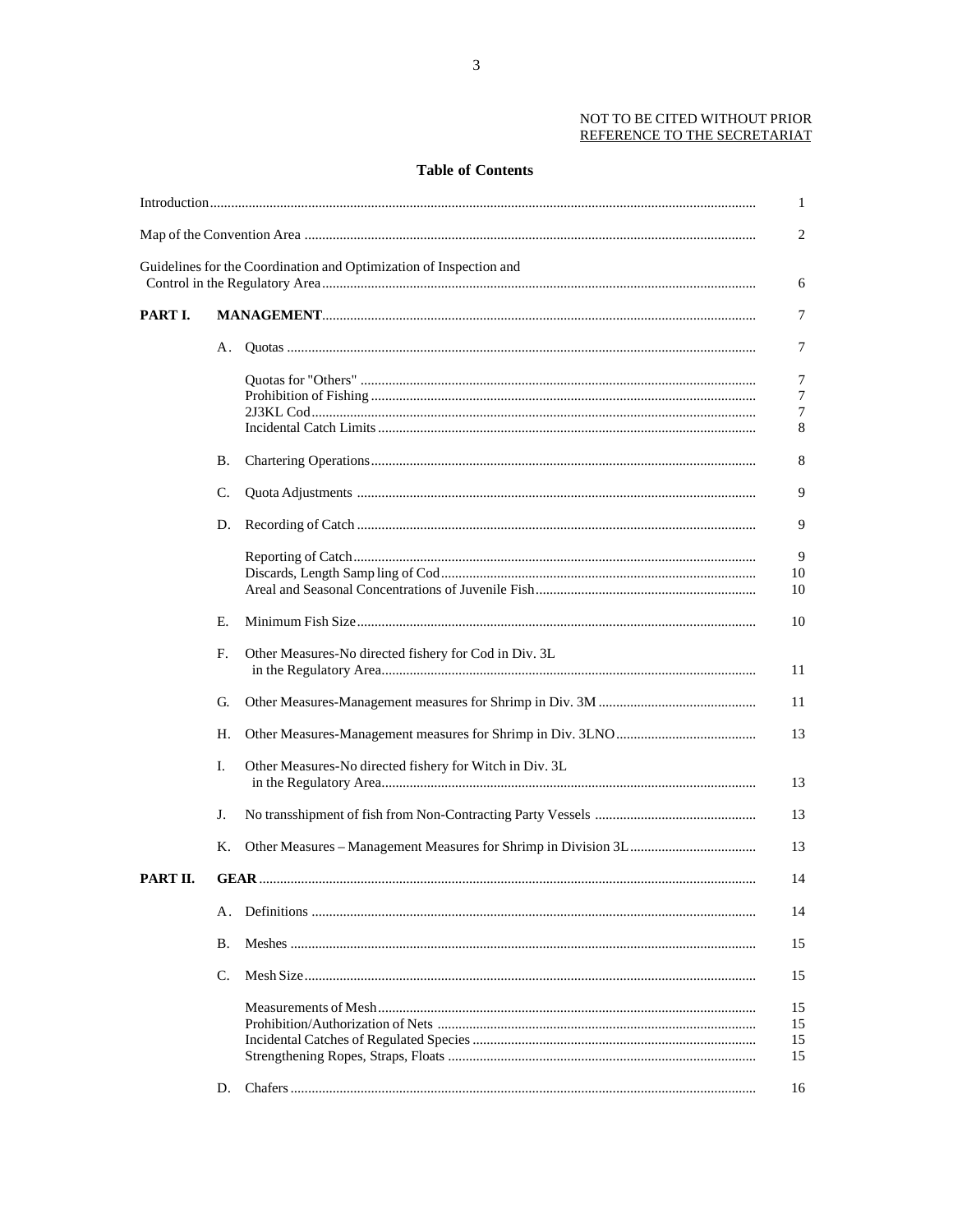|           | Е.        |                                                                                                                                          | 16             |
|-----------|-----------|------------------------------------------------------------------------------------------------------------------------------------------|----------------|
|           |           |                                                                                                                                          | 16             |
| PART III. |           |                                                                                                                                          | 16             |
|           | А.        |                                                                                                                                          | 16             |
|           | <b>B.</b> |                                                                                                                                          | 16             |
|           | C.        |                                                                                                                                          | 17             |
|           | D.        |                                                                                                                                          | 17             |
|           | Е.        |                                                                                                                                          | 18             |
|           |           |                                                                                                                                          | 18<br>19<br>19 |
|           |           |                                                                                                                                          | 20             |
|           |           | Example 1 – Formats for the Electronic Transmission of NAFO Hails<br>Example 2 - Standardized File Format for Satellite Tracking Reports | 22             |
|           |           |                                                                                                                                          | 28             |
| PART IV.  |           | SCHEME OF JOINT INTERNATIONAL INSPECTION AND SURVIELLANCE                                                                                | 29             |
|           |           |                                                                                                                                          | 29             |
|           |           |                                                                                                                                          | 29             |
|           |           |                                                                                                                                          | 29             |
|           |           |                                                                                                                                          | 29             |
|           |           |                                                                                                                                          | 29             |
|           |           |                                                                                                                                          | 29             |
|           |           |                                                                                                                                          | 30             |
|           |           |                                                                                                                                          | 30             |
|           |           |                                                                                                                                          | 30             |
|           |           |                                                                                                                                          | 30             |
|           |           |                                                                                                                                          | 31             |
|           |           |                                                                                                                                          | 31             |
|           |           |                                                                                                                                          | 31             |
|           |           |                                                                                                                                          | 31             |
|           |           |                                                                                                                                          | 31             |
|           |           |                                                                                                                                          | 32             |
|           |           |                                                                                                                                          | 32             |
|           |           |                                                                                                                                          | 32             |
|           |           |                                                                                                                                          | 32             |
|           |           |                                                                                                                                          |                |
|           |           |                                                                                                                                          | 33             |
|           |           |                                                                                                                                          | 33             |
|           |           |                                                                                                                                          | 34             |
|           |           |                                                                                                                                          | 34             |
|           |           |                                                                                                                                          | 34             |
|           |           |                                                                                                                                          | 34             |
|           |           |                                                                                                                                          | 35             |
|           |           |                                                                                                                                          | 36             |
|           |           |                                                                                                                                          | 36             |
|           |           |                                                                                                                                          | 36             |
|           |           |                                                                                                                                          | 36             |
|           |           |                                                                                                                                          | 36             |
|           |           |                                                                                                                                          | 37             |
|           |           |                                                                                                                                          | 37             |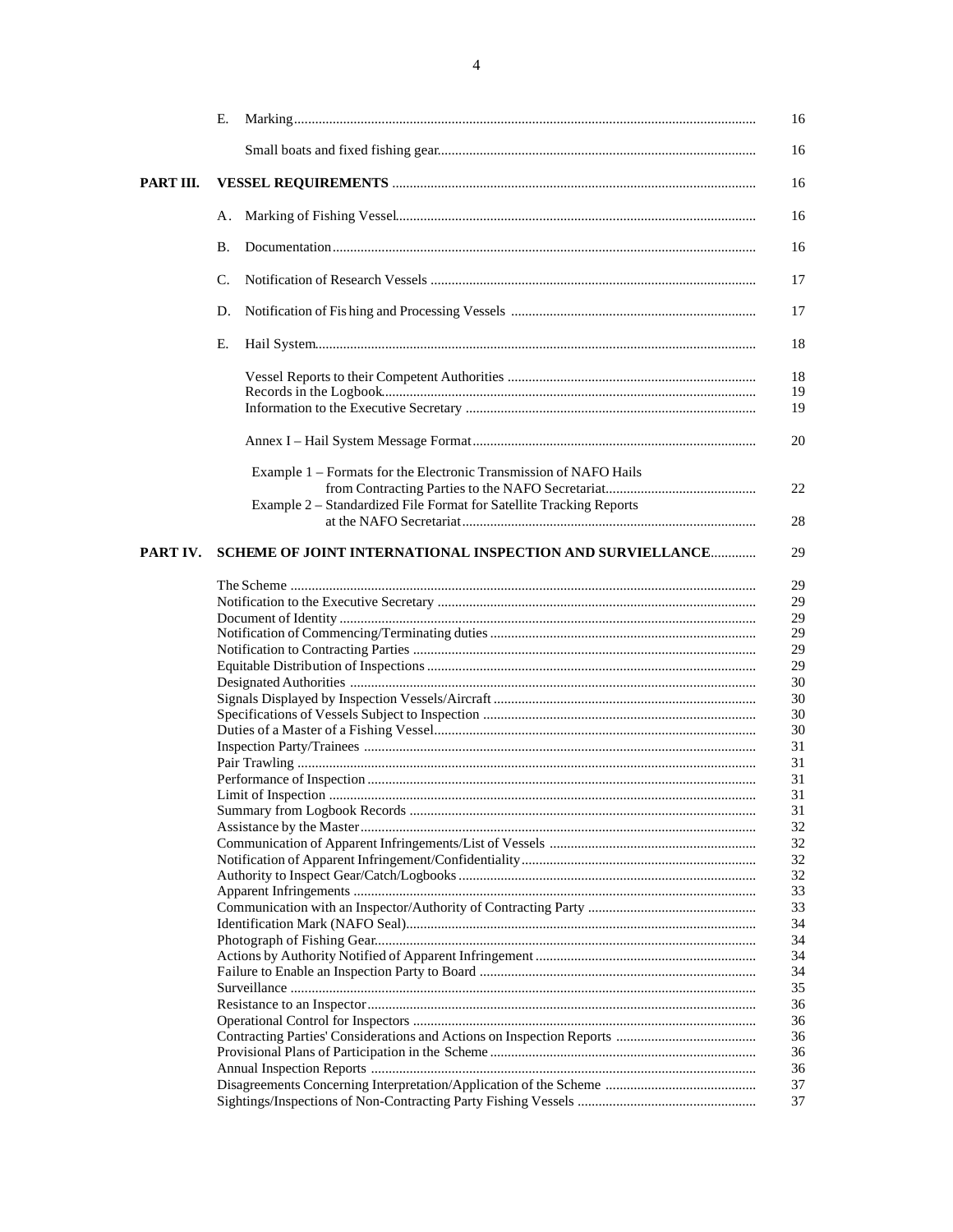|                    | Annex I<br>Annex II<br>Annex III<br>Annex IV<br>Annex V<br>Annex VI |           | 38<br>39<br>40<br>41<br>44<br>50<br>52<br>53                                                  |
|--------------------|---------------------------------------------------------------------|-----------|-----------------------------------------------------------------------------------------------|
| PART V.            | <b>SCHEDULES</b>                                                    |           |                                                                                               |
|                    | Schedule I                                                          |           | 55                                                                                            |
|                    |                                                                     |           | 56<br>57                                                                                      |
|                    | Schedule II                                                         |           | 58                                                                                            |
|                    |                                                                     |           | 59<br>61                                                                                      |
|                    | Schedule III                                                        |           | 65                                                                                            |
|                    | Schedule IV                                                         |           | 66                                                                                            |
|                    | Schedule V                                                          |           | 67                                                                                            |
|                    |                                                                     |           | 68<br>69                                                                                      |
|                    | Schedule VI                                                         |           | 70                                                                                            |
|                    |                                                                     |           | 70<br>71<br>72                                                                                |
|                    | Schedule VII                                                        |           | 75<br>75                                                                                      |
| PART VI.           |                                                                     |           | 76                                                                                            |
|                    |                                                                     |           | 78                                                                                            |
| <b>ATTACHMENT:</b> |                                                                     |           |                                                                                               |
|                    |                                                                     | - Form A: | Annual Return of Inspection, Catch Record<br>80                                               |
|                    |                                                                     | - Form B: | Annual Return of Disposition of Catch Record<br>80                                            |
|                    |                                                                     |           | - Form C,D: Annual Return of Surveillance Information<br>81                                   |
|                    |                                                                     | - Form E: | Annual Return of Inspections, Catch Record<br>Discrepancies, Apparent Infringements and<br>83 |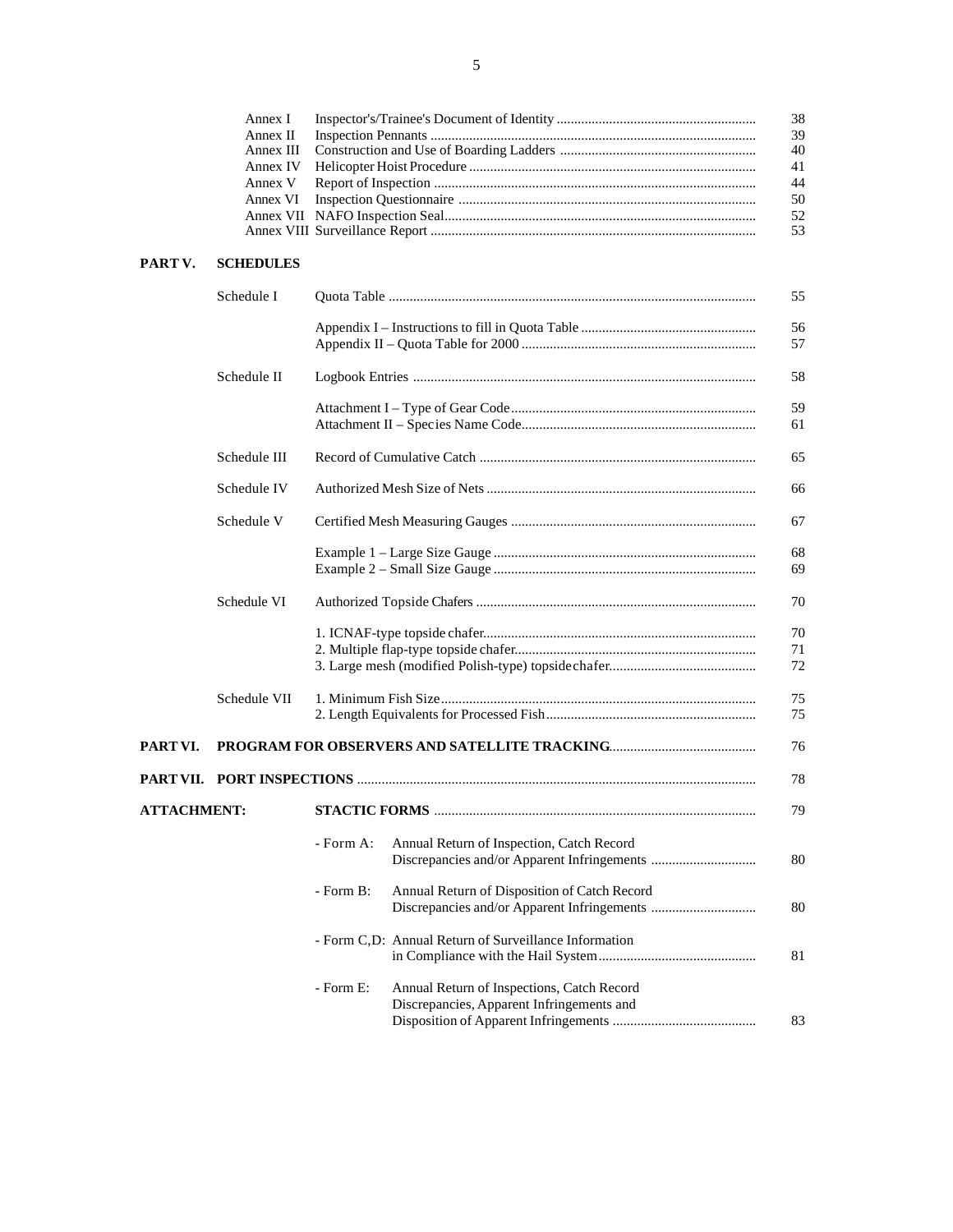#### **Guidelines for the Coordination and Optimization of Inspection and Control in the Regulatory Area**

*(Proposal 1/91 of the Fisheries Commission adopted on 12 April 1991 and approved in principle on 21 June 1991)*

- *1. Contracting Parties engaged in surveillance or inspection activities in the Regulatory Area shall, where possible, co-ordinate their efforts through an exchange of information.*
	- *(a) Inspection vessels shall provide notification to Executive Secretary and competent authorities/inspection vessels of Contracting Parties with an inspection presence in the Regulatory Area. This notification should be completed as far in advance as is practicable and include the inspection vessel's name, radio call sign, communication capability, name(s) of NAFO inspectors and ETA/ETD Regulatory Area.*
	- *(b) In response to the notification outlined in (a), inspection vessels operating in the Area at the time, or, where appropriate, the competent authorities of those Contracting Parties which have an inspection/surveillance presence in the Area, shall provide to the inspection vessel which is entering the Area a list of sightings/boardings (including dates/positions) which have been conducted in the previous ten-day period and other relevant information, as appropriate.*
	- *(c) Inspection vessels operating in the Regulatory Area, once the exchange of information described in (a) and (b) has taken place and means of communication established, shall maintain contact, as far as possible on a daily basis, and with due regard to radio security, in order to exchange information on boardings/sightings or other relevant information and to co-ordinate their activities.*
- *2. Contracting Parties engaged in inspection or surveillance activities in the Regulatory Area shall undertake to prepare reports of inspection activity, based on a calendar year, outlining details of boardings, sightings and apparent infringements (including disposition).*
- *3. Contracting Parties shall, where possible, exchange inspectors to develop a consistent approach to inspection and control in the Regulatory Area.*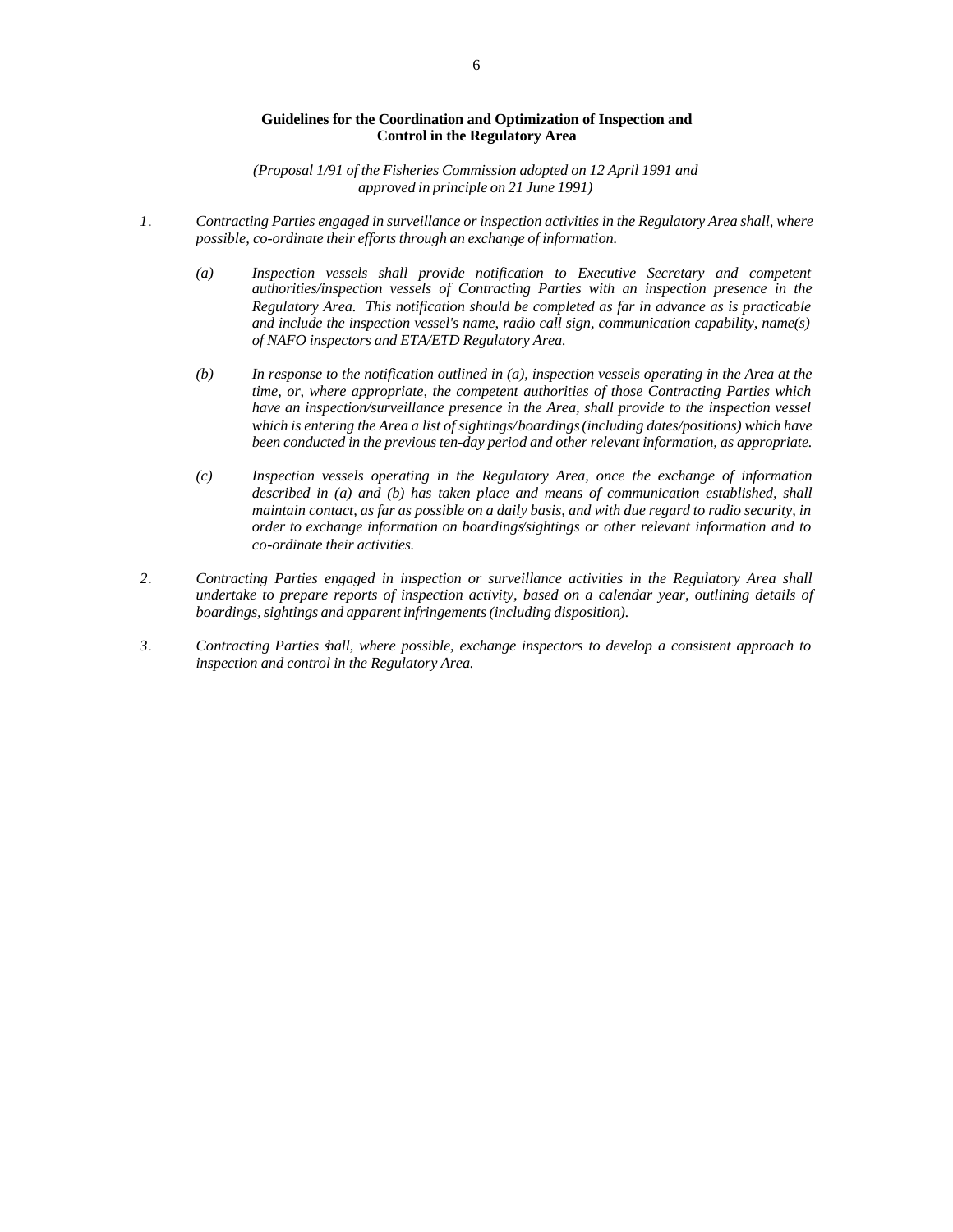#### **PART I – MANAGEMENT**

### A. Quotas

- 1. A Contracting Party shall limit, in the period to which a quota measure applies, the catches in the Regulatory Area of the stocks listed in **Schedule I** taken by vessels of that Party so that neither the quota allocated to that Contracting Party, nor the amount allocated to "Others", for any Contracting Party to which no quota has been allocated, is exceeded.
- 2. A Contracting Party to which a quota has been allocated shall prohibit fishing in the Regulatory Area by vessels of that Party for the stocks listed in Schedule I on the date on which

accumulated reported catch, estimated unreported catch, the quantity estimated to be taken before the fishery for that quota would be closed, and the likely incidental catch for the remainder of the period referred to in paragraph 1,

equal **100 percent** of the quota indicated in that Schedule for that Contracting Party. Such Contracting Party shall promptly notify the Executive Secretary of the date on which vessels of that Party will cease a directed fishery for the stocks mentioned in that Schedule. The Executive Secretary shall promptly inform all Contracting Parties of such notification.

- 3. (a) A Contracting Party, to which no quota has been allocated from a particular stock listed in Schedule I, shall notify the Executive Secretary, at least **48 hours** in advance of vessels of that Party engaging in a fishery for an amount allocated to **"Others"** for that stock, together, if possible, with an estimate of the projected catch, and it shall also report at **48-hour** intervals catches by those vessels from that stock.
	- (b) The Executive Secretary shall notify by telex or cable all Contracting Parties of the date on which, for a particular stock,

accumulated reported catch, estimated unreported catch, the quantity estimated to be taken before closure could be introduced, and the likely incidental catch for the remainder of the period,

taken by vessels of the Contracting Parties to which no quota has been allocated in that stock equal **100 percent** of the quota allocated to "Others" in Schedule I, for that stock.

- (c) Within **7 days** of the date of issue of such a telex or cable by the Executive Secretary, each Contracting Party, to which no quota has been allocated for a particular stock, **shall prohibit fishing** by vessels of that Party for that stock, except for incidental catches in directed fisheries for other stocks.
- 4. 2J3KL Cod

When a decision is taken to allow the resumption of fishing for 2J3KL Cod in the NAFO Regulatory Area:

- (a) The Fisheries Commission shall obtain annually the decision of Canada on the limit it has established for catches by Canadian fishermen for this stock which takes into account the assessment of this stock by the NAFO Scientific Council; this **limit shall be 95%** of the TAC for this stock;
- (b) The Fisheries Commission shall establish a catch limit for this stock in the NAFO Regulatory Area that shall apply to the other NAFO members; this **limit shall be 5%** of the TAC for this stock;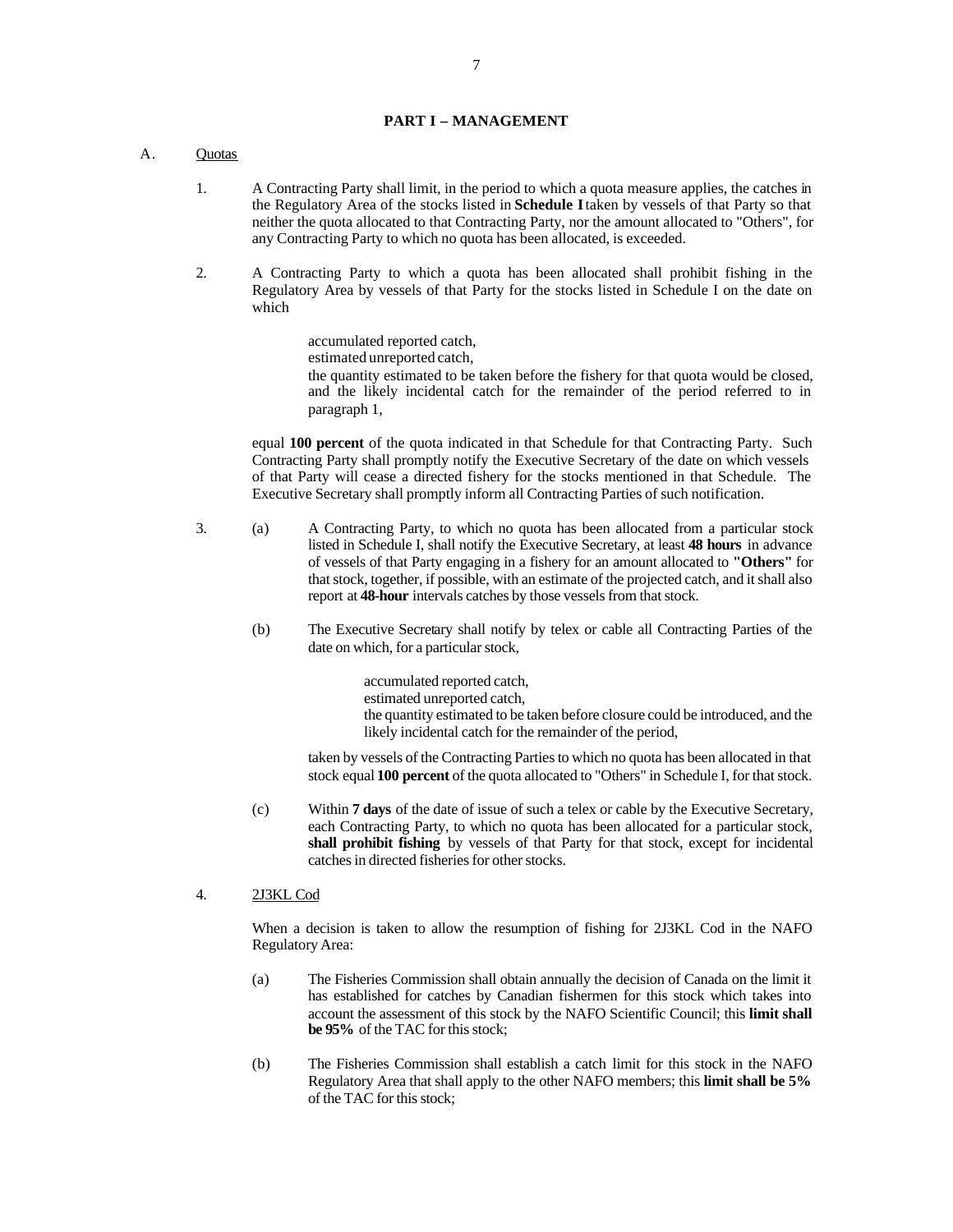- (c) The total of the catch limits set in accordance with paragraphs a and b above shall constitute the TAC for 2J3KL cod;
- (d) The distribution key that shall apply for the 5% figure when the fishery in the NAFO Regulatory Area is resumed shall be as follows:

| ΕIJ                              | 65.4% |
|----------------------------------|-------|
| <b>Other Contracting Parties</b> | 34.6% |

- (e) These measures shall apply until **31 December 2005**.
- (f) These measures shall not serve as a precedent in future years for the fixation of catch limits or the criteria for quota distribution of stocks of other species.

#### 5. Incidental Catch Limits

- (a) Masters shall not conduct directed fisheries for species for which incidental catch limits apply.
- (b) Vessels of a Contracting Party shall limit their incidental catch to a maximum of 2500kg or 10%, whichever is the greater, for each species listed in Schedule I for which no quota has been allocated in that division to that Contracting Party.
- (c) In cases where a ban on fishing is in force or an "Others" quota has been fully utilized, incidental catches of the species concerned may not exceed 1,250 kg or 5%, whichever is the greater.
- (d) The percentages above are calculated as the percentage, by weight, for each species, of the total catch excluding the catch of species subject to incidental catch limits and are based on the catch taken by stock area.
- (e) Catches of shrimp shall not be used in the calculation of by-catch level of groundfish species.

# B. Chartering Operations

- 1. Each Contracting Party may grant, partly or wholly, quotas and shrimp fishing days allocated to that Party under Schedule I and Part I.G to fishing vessels flying the flag of another Contracting Party, notified in accordance with Part III.D, subject to:
	- the consent of the flag Contracting Party;
	- a favourable proposal adopted through a mail vote in accordance with Article XI(2) of the Convention
- 2. Contra cting Parties shall limit such transfers to one fishing vessel per year and for a limited duration not exceeding 6 months.
- 3. Contracting Parties intending to have recourse to charter transfers shall notify the following information to the NAFO Executive Secretary:
	- the name and registration of the vessel and flag Contracting Party
	- a copy of the charter
	- the fishing possibilities granted
	- the date as from which the vessel is authorized to commence fishing on these fishing possibilities
	- the duration of the charter
- 4. The flag Contracting Party shall notify in writing its consent to the NAFO Executive Secretary.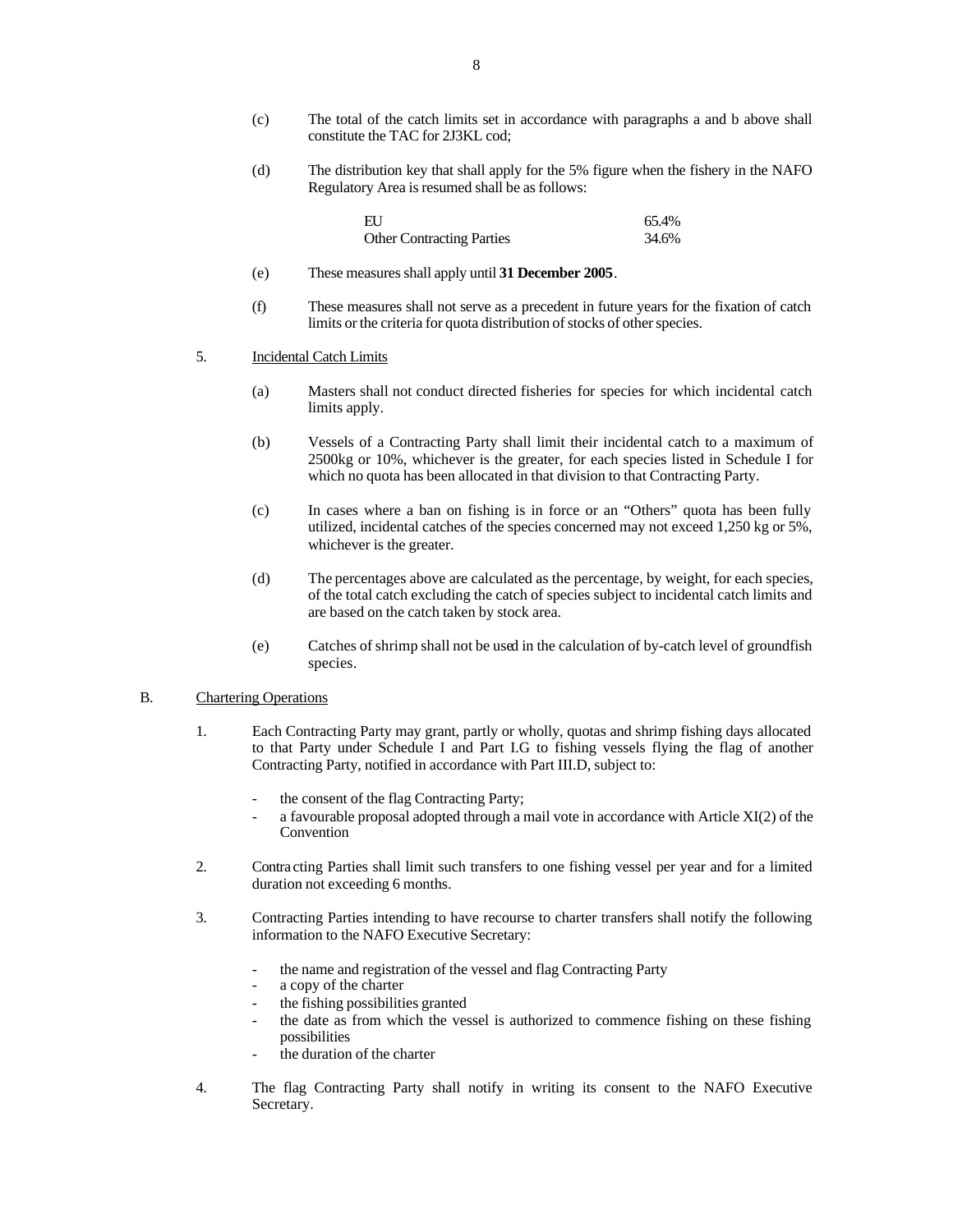- 5. The NAFO Executive Secretary shall circulate the above information and the consent of the flag Contracting Party without delay to Contracting Parties.
- 6. The Contracting Party of the vessel accepting a charter is responsible for ensuring that the vessel complies with the requirements of the NAFO Conservation and Enforcement Measures. This does not nullify the obligations of the Contracting Party to which the quota and shrimp fishing days have been allocated under Part I of the Conservation and Enforcement Measures, as appropriate.
- 7. As a pilot project, these provisions shall apply only to the year 2000.

# C. Quota Adjustments

- 1. When information satisfactory to the Executive Secretary indicates that there are reasonable grounds for believing that a quota of a Contracting Party has been taken, he shall immediately inform that Contracting Party. Should that Contracting Party, fail within **15 days** either to cease fishing or to demonstrate that the quota has not been taken, the Executive Secretary shall so report without delay to the Fisheries Commission.
- 2. (a) When the Commission finds that vessels of a Contracting Party have taken more than the quota allocated to that Contracting Party, the Commission may adjust the corresponding quota for that Contracting Party in a succeeding quota period.
	- (b) When the Commission finds that a Contracting Party failed to report an intention to fish under an allocation to "Others" and subsequently took catches thereunder, or failed to report, in accordance with the Commission's measures, catches taken under an allocation to "Others", or continued a directed fishery under an allocation to "Others" after this fishing had been prohibited in accordance with the Commission's measures, the Commission may propose measures to compensate for damage to the stocks caused by the excessive catch. Such measures might include adjustments to quotas or the establishment of new quotas for that Contracting Party as might be appropriate.
- 3. Where applicable, quota adjustments shall be made during the determination by the Commission of relevant quotas for the following quota period, and shall not result in an increase in any other quota for the Contracting Party to which the quota adjustment applies, nor in any increase in the relevant quota for any other Contracting Party unless the Commission determines that the increase will not cause further harm to the stock.

# D. Recording of Catch

- 1. A Contracting Party shall ensure that each vessel of that Party with fish on board shall, on entering the Regulatory Area, have a record in its fishing logbook of the amount of each species of fish on board.
- 2. (a) For fish taken subject to Commission measures, a Contracting Party shall ensure that all vessels of that Party fishing in the Regulatory Area record:
	- (i) their catches on a daily basis. All **logbook entries** listed in **Schedule II** shall be completed in accordance with its instructions and using the codes specified therein, and
	- (ii) the estimated **cumulative catch** on a daily basis in the form prescribed in **Schedule III**.
	- (b) The records shall:
		- (i) correspond to the smallest geographical area for which a quota has been allocated,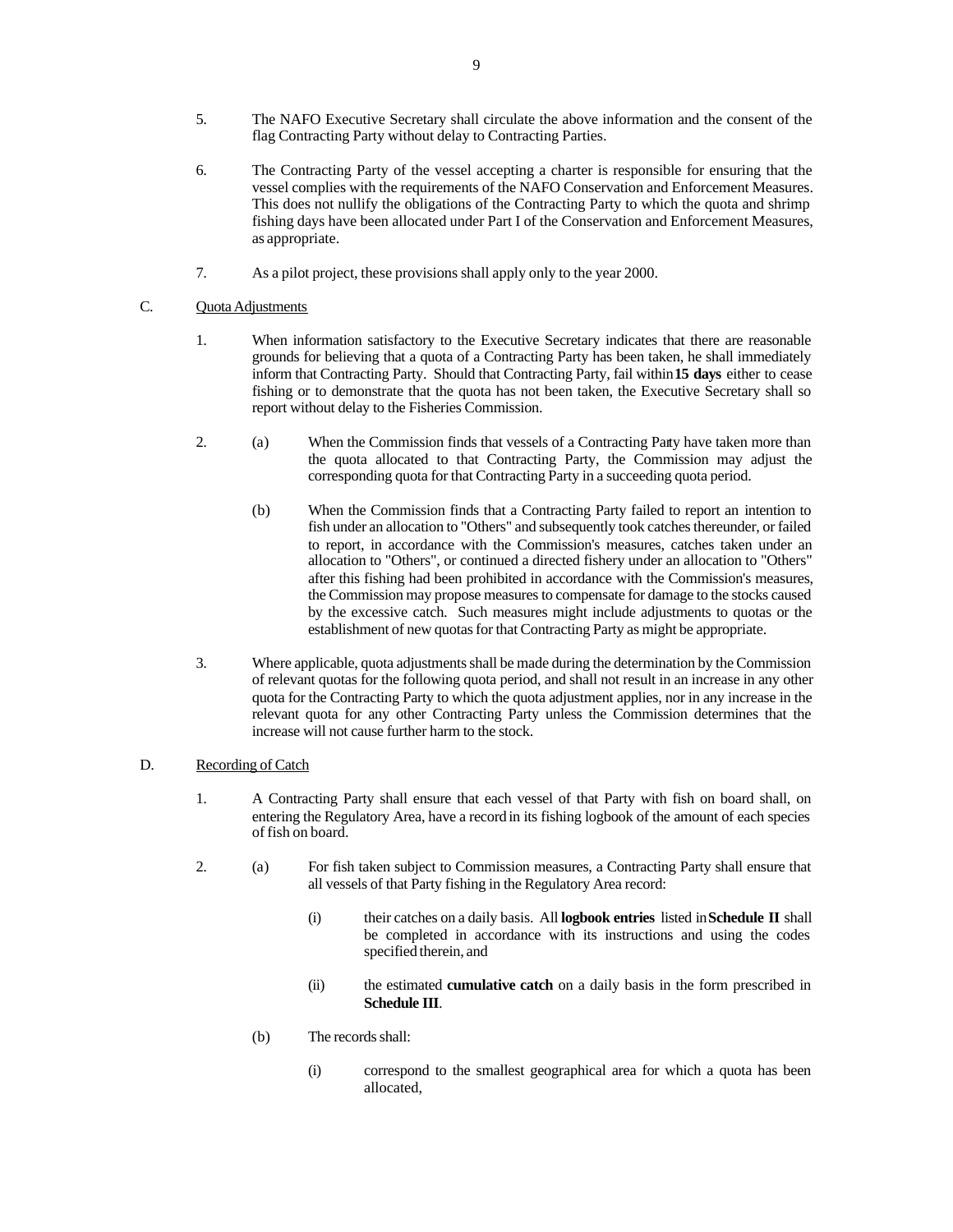- (ii) show the disposition of the catch including any fish off-loaded while the vessel is operating in the Regulatory Area, and
- (iii) be retained aboard the vessel for the duration of the quota period.
- (c) For all fish taken under paragraph 2 (a), Contracting Parties shall ensure that all vessels of that Party fishing in the Regulatory Area shall either:
	- (i) record their cumulative production by species and product form in a production logbook, or
	- (ii) stow in the hold all processed catch in such a way that each species is stowed separately. A stowage plan shall be maintained showing the location of the products in the hold.
- 3. (a) A Contracting Party shall, within **30 days** following the calendar month in which the catches were made, **report provisional monthly** catches by species and stock area to the Executive Secretary, whether or not that Party has quota allocations for the stocks from which catches were obtained.
	- (b) The Executive Secretary shall, within **10 days** following the monthly deadlines for receipt of the provisional catch statistics, collate the information received and circulate it to Contracting Parties.
	- (c) The Executive Secretary shall collate the logbook catch summaries from inspection forms and, on a monthly basis, circulate the cumulative year-to-date information to Contracting Parties in the same manner as described in (b) above.
- 4. In order to assess the effects of **cod by-catches** in the redfish and flatfish fisheries:
	- (a) statistics on discards of cod taken in the redfish and flatfish fisheries on the Flemish Cap shall be reported, in addition to the normal reports.
	- (b) length sampling of cod, taken in the redfish and flatfish fisheries on the Flemish Cap, shall be collected for the two components separately, with depth information accompanying each sample.
- 5. In order to secure advice on areal and seasonal **concentrations of juvenile American plaice and Yellowtail flounder** in Div. 3LNO in the Regulatory Area:
	- (a) A Contracting Party shall provide nominal catch and discard statistics, broken down on as fine a scale as possible, preferably by unit areas no larger than 1° latitude and 1° longitude, summarized on a monthly basis.
	- (b) Length sampling, shall be enhanced for both nominal catches and discards, with a sampling intensity on the same scale as adopted in (a) above and summarized on a monthly basis.
- E. Minimum Fish Size\*
	- 1. Vessels of a Contracting Party shall not retain on board any fish of a species listed in Part V., Schedule VII that is below the minimum size as listed in that Schedule. If the amount of **undersized fish** in any one haul exceeds **10% by number**, the vessel shall immediately change fishing area (minimum **5 nautical miles**) in order to seek to avoid further catches of undersized fish.
	- 2. Undersized fish shall not be processed, transhipped, landed, transported, stored, displayed or offered for sale, but shall be returned immediately to the sea\*. Any processed fish of a species for which a minimum fish size is listed in Part V, Schedule VII that is below a length equivalent in this Schedule, shall be deemed to originate from fish that is below the minimum fish size.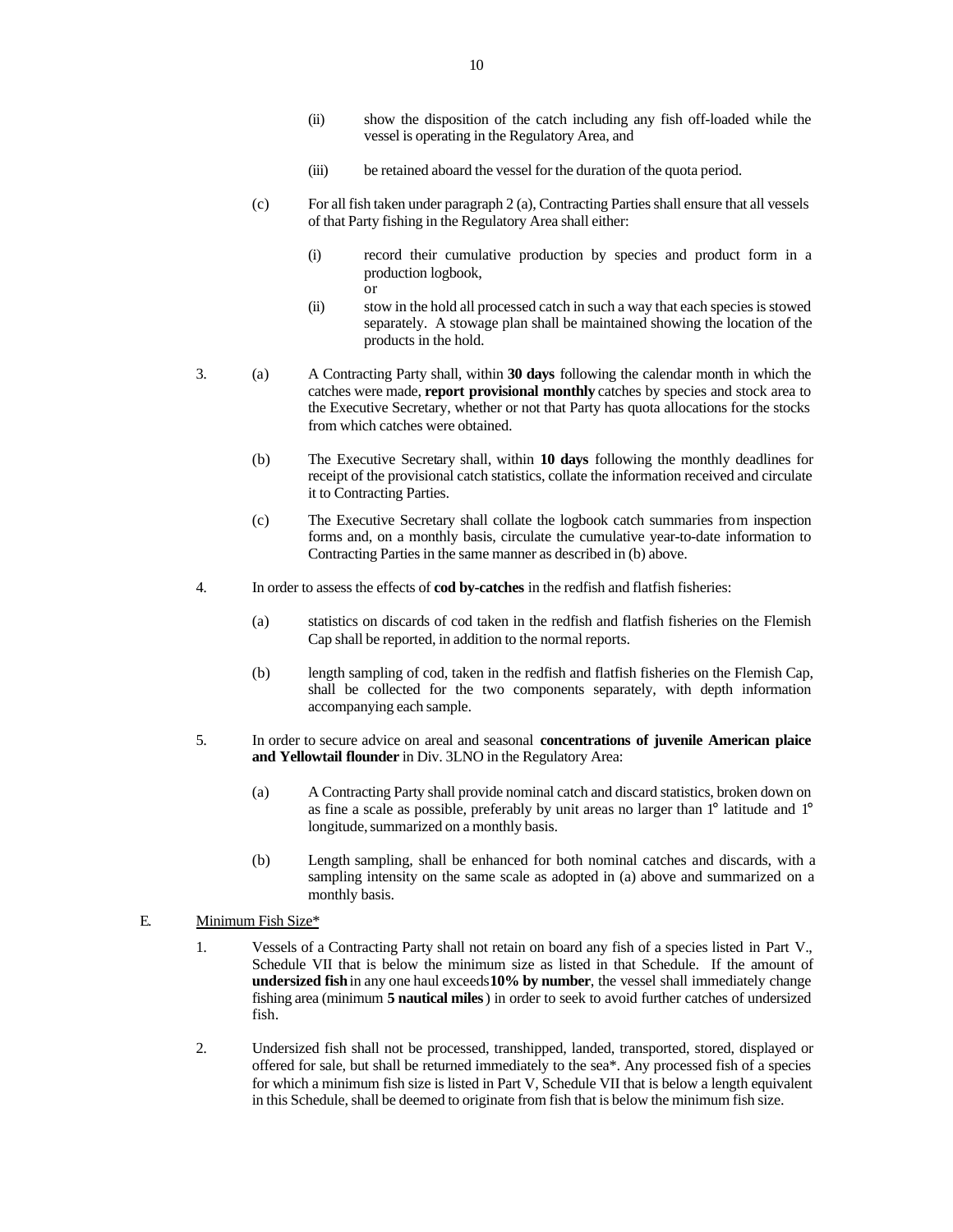\*Note: Canadian vessels will abide (until further decision by the Fisheries Commission) by their equivalent national regulation which requires landing of all catches.

#### F. Other Measures - No Directed Fishery for Cod in Div. 3L in the Regulatory Area

Noting differences that have been expressed on the subject of 2J3KL cod by Contracting Parties,

Noting the need to avoid prejudice to the legal position of any Contracting Party on this subject,

Noting the provisions of Article XI(3) of the NAFO Convention, which aim at ensuring consistency between the measures established for the Regulatory Area and the measures adopted by the relevant coastal State;

Noting that the advice from the Scientific Council strongly suggests a continuation of the moratorium for the entire stock;

Directed fisheries for cod in Division 3L in the Regulatory Area shall not be permitted in 2000.

Contracting Parties other than Canada expressed their serious concern that management measures for this stock may not be consistent throughout its range in the Convention Area in the year 2000.

# G. Other Measures - Management Measures for Shrimp in Div. 3M

- 1. Vessels fishing for shrimps in Division 3M in 2000 shall use nets with a minimum mesh size of 40 mm.
- 2. Vessels fishing for shrimp in Division 3M in 2000 shall use sorting grids or grates maximum spacing between the bars of 22 mm.
- 3. In the event that total by-catches of all regulated groundfish species in any haul exceed 5 percent by weight, vessel shall immediately change fishing area (minimum of 5 nautical miles) in order to seek to avoid further by-catches of regulated groundfish.
- 4. a) Each Contracting Party shall limit in 2000 the number of vessels fishing for shrimp in Div. 3M to the number that have participated in this fishery in the period from 1 January 1993 to 31 August 1995.
	- b) Each Contracting Party shall, in 2000, limit the number of fishing days by its vessels fishing for shrimp in Div. 3M to 90% of the maximum number of fishing days observed for their vessels in one of the years 1993, 1994 or 1995 (until 31 August 1995). However, for Contracting Parties with a track record in the period from 1 January 1993 to 31 August 1995, a minimum level of 400 fishing days is permitted.
	- c) Contracting Parties with no track record in the shrimp fishery in the period from **1 January 1993 to 31 August 1995 may**, in 2000, fish for shrimp with one vessel in 100 fishing days.
	- d) Each Contracting Party shall communicate the number of fishing days to the Executive Secretary before **1 November 1999,** that are available to that Contracting Party for 2000. The number of days shall be counted from the hail reports of vessels fishing for shrimp in Div. 3M and shall include the days of entry and exit from the Regulatory Area. In the case where vessels fishing for shrimp and other species on the same trip the number of days shall be counted from the day the vessel entered the shrimp fishery to the day the vessel ceased that fishery.

Recorded Objections (Note by NAFO Secretariat):

The Russian Federation is not bound by Measure I.E. pursuant to its objection registered in GF/94-613 of 28 November 1994 and GF/95-612 of 22 November 1995.

<sup>-</sup> **Iceland** is not bound by I.G.4 pursuant to its objection registered in GF/99-692 of 01 December 1999.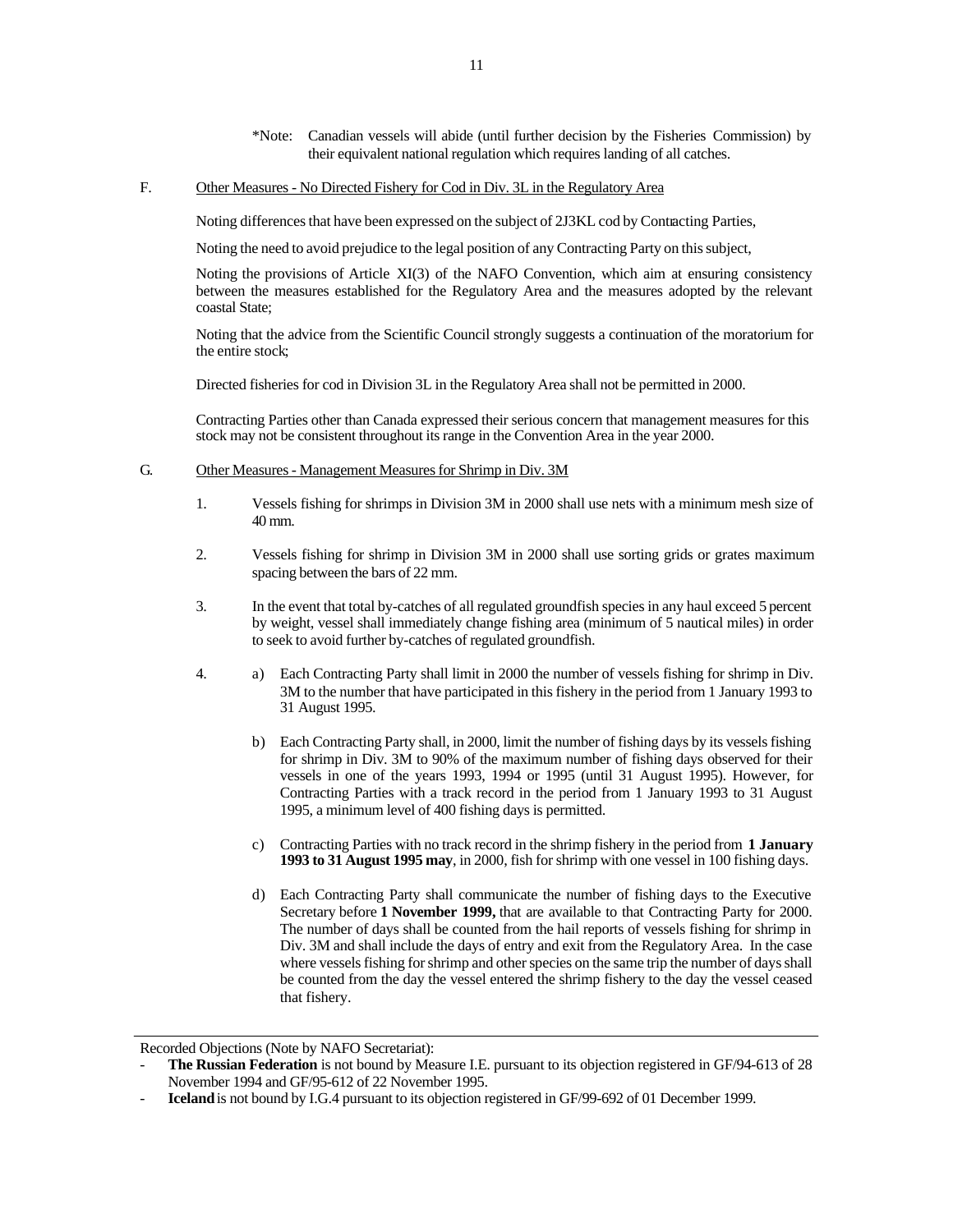The Executive Secretary shall scrutinize the communications from the Contracting Parties, work with the relevant Contracting Parties if discrepancies are revealed, and by 1 December 1999 notify the number of vessels and fishing days applicable to all Contracting Parties.

- e) Vessels fishing for 3M shrimp may fish this stock in 2000 in Division 3M and in the area defined by the coordinates in footnote  $1^1$ . However, in the period from June 1, 2000 (00.01) GMT) to September 30, 2000 (24.00 GMT), fishing for shrimp in the area defined by the coordinates in footnote  $2^2$  is prohibited.
- f) Each Contracting Party shall, within 30 days following the calendar month in which the catches were made, report provisional monthly fishing days in Div. 3M and the area defined in footnote 1 to the Executive Secretary. The Executive Secretary shall, within 10 days following the monthly deadlines for receipt of the provisional fishing days statistics, collate the information received and circulate it to Contracting Parties.
- g) For vessels conducting trans-zonal fishery for shrimps between Div. 3M and the area defined in footnote 1, the same regulations as in NAFO Conservation and Enforcement Measures, Part III – Annex I – Hail System Message Format, no. 1.3., shall apply.
- h) Each Contracting Party shall in 2000 closely monitor its vessels fishing for shrimp and close the fishery when the number of fishing days available to that Party is exhausted. The number of fishing days shall be counted from the hail reports of vessel fishing for shrimp and shall include the days of entry or moves into Div. 3M and the area defined in footnote 1 and the days of moves or exit from Div. 3M and the area defined in footnote 1.
- i) In the case where a vessel is fishing for shrimp and other species on the same trip, the change of fishery shall be hailed and the number of fishing days counted accordingly.
- j) Fishing days are not transferable between Contracting Parties except under the conditions provided in I.B. (Chartering Operations)

|           |                         |                  | $2$ (see the map below) |                                    |                         |
|-----------|-------------------------|------------------|-------------------------|------------------------------------|-------------------------|
| Point No. | Latitude                | Longitude        | Point No.               | Latitude                           | Longitude               |
|           | 47°20'0                 | $46^{\circ}40'0$ |                         | 1 (same as no. 7) $47^{\circ}55'0$ | $45^{\circ}00^{\circ}0$ |
| C         | 47°20'0                 | $46^{\circ}30'0$ |                         | $47^{\circ}30'0$                   | $44^{\circ}15'0$        |
| 3         | $46^{\circ}00^{\circ}0$ | $46^{\circ}30'0$ | 3                       | $46^{\circ}55'0$                   | $44^{\circ}15'0$        |
| 4         | $46^{\circ}00^{\circ}0$ | $46^{\circ}40'0$ | 4                       | $46^{\circ}35'0$                   | $44^{\circ}30'0$        |
|           |                         |                  | 5                       | $46^{\circ}35'0$                   | $45^{\circ}40'0$        |
|           |                         |                  | 6                       | $47^{\circ}30'0$                   | $45^{\circ}40'0$        |

7 (same as no. 1) 47°55′0 45°00′0

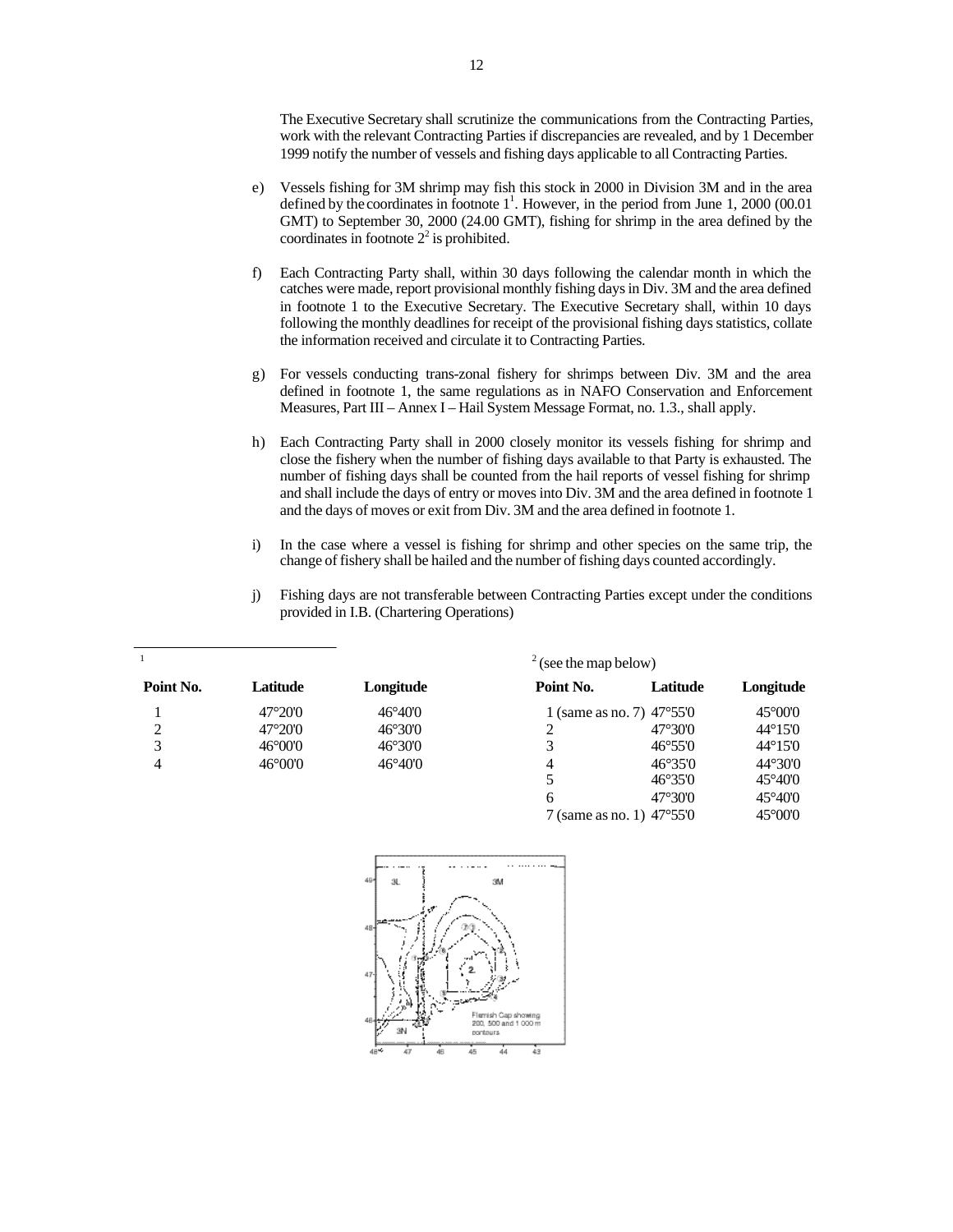#### H. Other Measures - Management Measures for Shrimp in Div. 3LNO

All Contracting Parties shall ensure that their vessels shall not conduct a directed fishery for shrimp in Divisions 3LNO in 2000.

#### I. Other Measures - No Directed Fishery for Witch in Division 3L in the Regulatory Area

Noting the available scientific advice, and

Noting the current moratorium that is being applied by Canada to the directed fishing of this stock inside the Canadian 200 mile zone,

Directed fisheries for witch in Division 3L in the Regulatory Area shall not be permitted in 2000.

#### J. Other Measures – No Transshipment of Fish from Non-Contracting Party Vessels

Contracting Parties shall ensure that their fishing vessels do not receive transshipments of fish from a Non-Contracting Party vessel which has been sighted and reported, as having engaged in fishing activities in the NAFO Regulatory Area.

#### K. Other Measures – Management Measures for Shrimp in Division 3L

Note: The following measures apply in Division 3L except that portion of Division 3L adjacent to 3M and defined in PART I-G-4e) of the NAFO Conservation and Enforcement Measures.

- 1. The total allowable catch (TAC) of shrimp in Division 3L for 2000 and 2001 shall be set at 6,000t each year. Contracting Parties shall not conduct exploratory or research fisheries that take catch beyond that allocated to the Contracting Party.
- 2. 5,000t of the TAC shall be allocated to Canada to be fished within the Canadian zone and 1,000t shall be allocated within the NAFO Regulatory Area between all other Contracting Parties.
- 3. As a preliminary measure, the quota in the NAFO Regulatory Area shall be divided equally among all other Contracting Parties.
- 4. All fishing shall take place in depths greater than 200 meters. The NAFO Regulatory Area fishery shall be restricted to an area east of a line bound by the following co-ordinates: 46°00'N/47° 53'W, 46° 40'N/47° 20'W, 47° 19'N/47° 43'W.
- 5. Vessels fishing for shrimp in Division 3L in 2000 and 2001 shall use nets with a minimum mesh size of 40 mm.
- 6. Vessels fishing for shrimp in Division 3L in 2000 and 2001 shall use sorting grids or grates with a maximum bar spacing of 22 mm and the nets shall be equipped with toggle chains of a minimum 72 cm in length.
- 7. In the event that total by-catches of all regulated groundfish species in any haul exceed 2.5 percent by weight of the catch of shrimp, the vessel shall immediately change fishing area (minimum of 5 nautical miles) in order to seek to avoid further by-catches of regulated groundfish.
- 8. Every vessel fishing shrimp in Division 3L in the NAFO Regulatory Area are required to carry observers at all times while fishing.
- 9. In the NAFO Regulatory Area, each Contracting Party shall limit in 2000 and 2001 the number of vessels fishing for shrimp in Division 3L at any time to one vessel.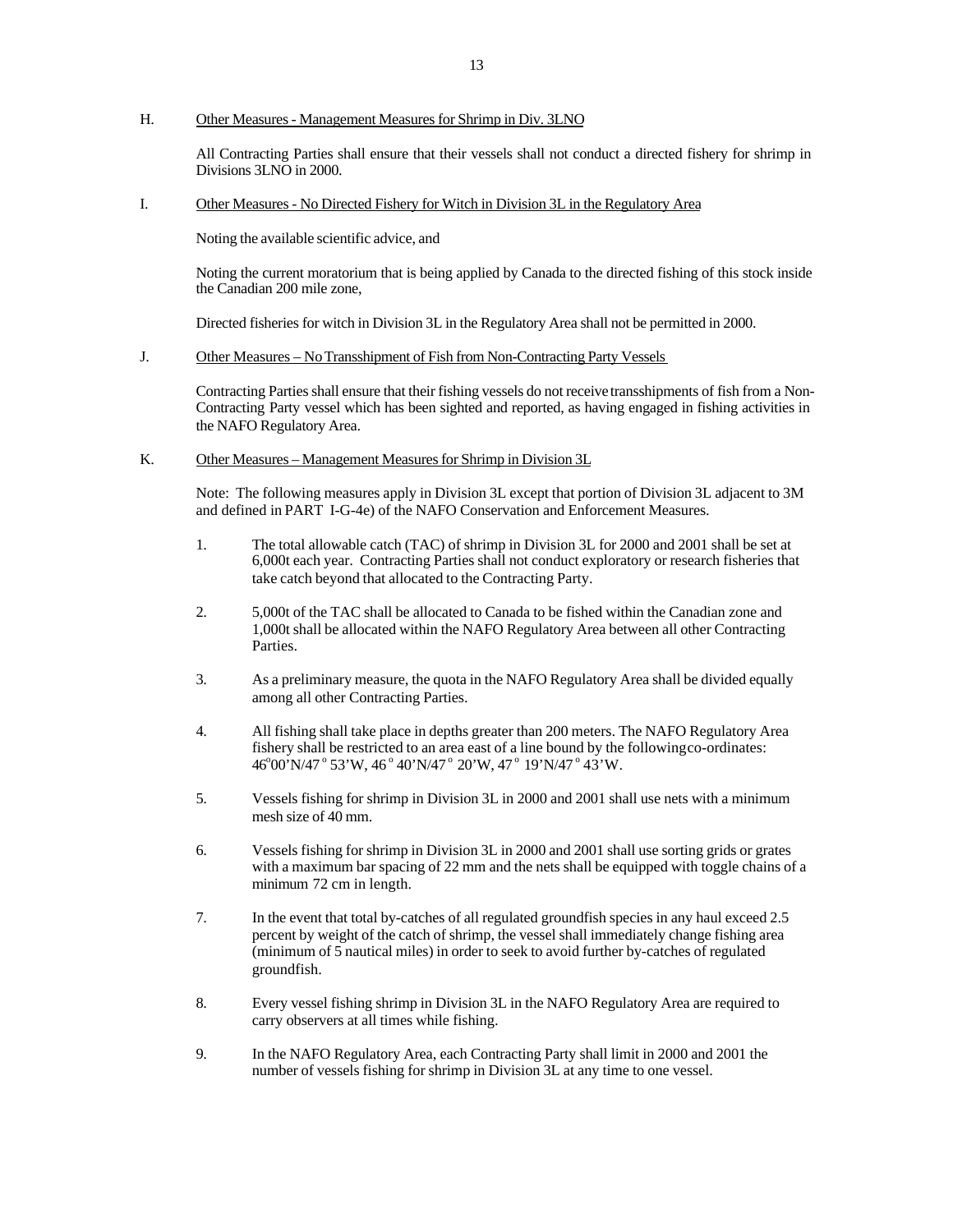- 10. For vessels that fish shrimp in Division 3L each entry and exit from Division 3L shall require 24-hour prior notification to the Executive Secretary. All shrimp on board shall be reported to the Executive Secretary on entry and exit.
- 11. To minimize gear conflicts with other fisheries during the conduct of the 3L shrimp fishery in the NRA, shrimp fishing shall be permitted during the following periods: January 1 – March 31, July 1 – September 14, December 1 – December 31.
- 12. All shrimp harvested in Division 3L shall be packaged and labeled as harvested in this Division.
- 13. These management measures will be reviewed at the 2001 Annual Meeting.

#### **PART II - GEAR**

# A. Definitions

For the purpose of these measures, the following definitions apply for various components and attachments of a trawl:

- 1. Topside or upperside component is (a), in a 2-seam trawl, that portion of the net, between the two seams or lacings, which is nearer to the sea surface while the trawl is in tow, and (b), in a 4 seam trawl, that portion of the net between those two seams or lacings which are nearest to the sea surface while the trawl is in tow.
- 2. Bottomside or underside component is (a), in a 2-seam trawl, that portion of the net, between the two seams or lacings, which is nearer to the sea-bed while the trawl is in tow, and (b), in a 4 seam trawl, that portion of the net, opposite the topside or upperside component, between those two seams or lacings which are nearest to the sea-bed while the trawl is in tow.
- 3. Side components, in a 4-seam trawl, are the two other portions of the net, between seams or lacings, while the trawl is in tow.
- 4. Square is that part of the topside or upperside component, without a counterpart in the bottomside or underside component, which is connected aft to the belly and forward (a) to the beam in a beam trawl and (b) to the headrope or headline in any other trawl net.
- 5. Bellies are panels of the bottom trawl net (a), in a trawl with a square, starting from the square on the topside or upperside component and from the lower wings or from the footrope on the bottomside or underside component and joining aft either to the belly extension or to a lengthener or to the codend; or (b), in a trawl with no square, starting from the wings and joining aft either to the belly extension or to a lengthener or to the codend.

Side bellies are panels of the 4-seam bottom trawl net side components, starting from the bunt, if there is a square, and from the bunt wings, if there is not, and joining aft either to the belly extension or to a lengthener or to the codend.

- 6. Belly extension is a tapered piece of netting which may be attached to the after end of the belly so that the effective length of the belly is extended.
- 7. Lengthener or lengthening piece is a piece of net, untapered at least in the plan view of the net, which may be inserted between the belly, or belly extension, if any, and the codend to increase catch capacity.
- 8. Codend is the after portion of the trawl net, untapered at least in the plan view of the net, attached to the after end of the belly (or belly extension or lengthener, if present), or the panels in a midwater trawl, secured to form a bag by means of a codline or codend clip reaved through the after meshes, or rings attached thereto, in order to retain the catch until released on board the trawler.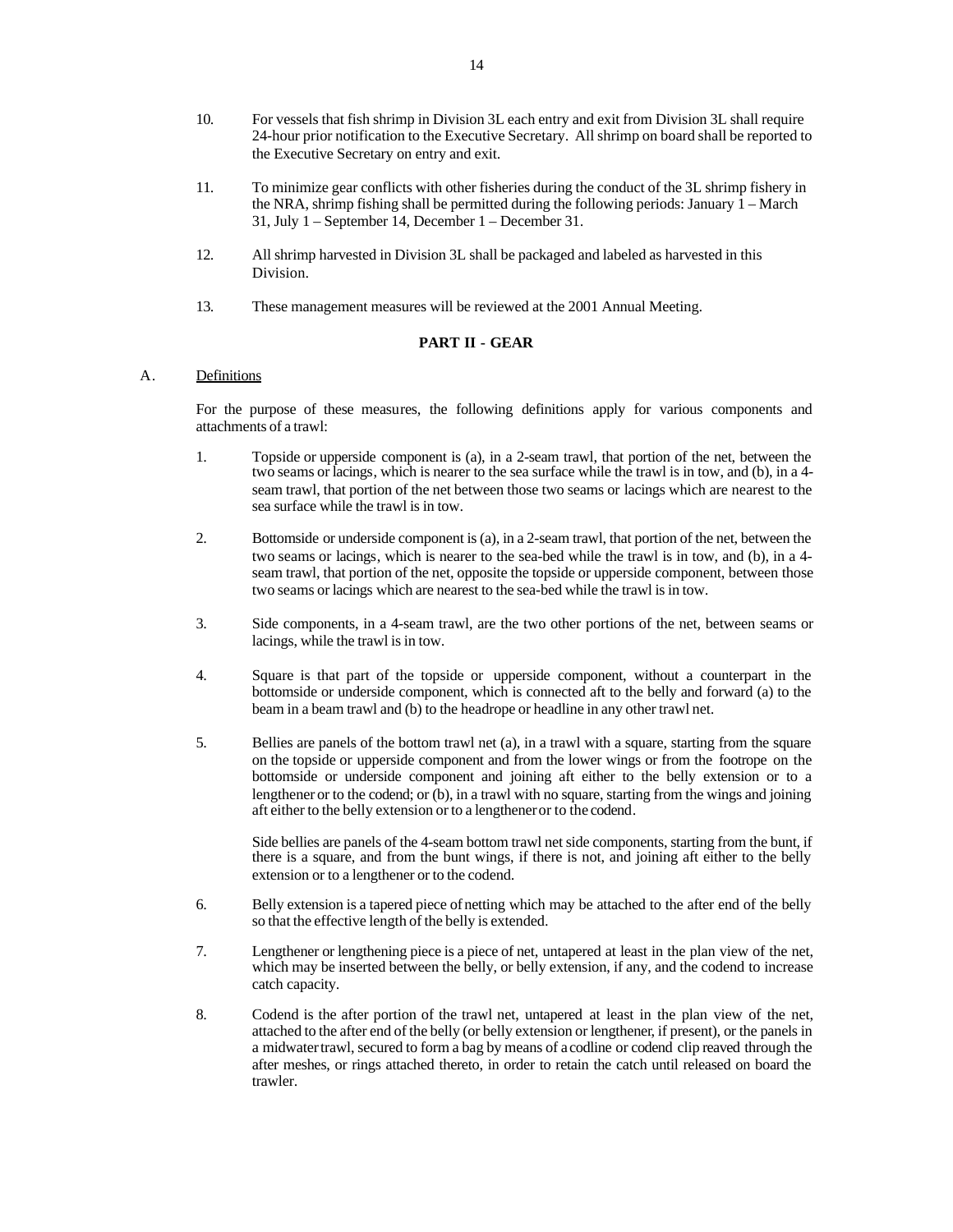9. Chafing gear or chafers are attachments to the trawl net designed to protect or reinforce the codend.

Two distinct types may be considered, according to the part of the codend they protect or reinforce: (a) topside chafing gear or topside chafer is an attachment to the topside or upperside of the codend, in a 2-seam trawl, and to the topside or upperside and sides of the codend in a 4 seam trawl; and (b) bottom chafing gear or bottom chafer is an attachment designed to reduce or prevent damage due to friction against the sea bottom or the vessel's deck, affixed only to the bottomside or underside of the codend.

10. Panel is: (a) in the case of midwater trawls, the total area of netting, irrespective of mesh size, between each pair of adjacent seams or lacings of the trawl, forward of the codend; and consequently, in a 4-seam trawl, there will be the top or upper panel, the bottom or lower panel and two side panels; and (b) in the case of bottom trawls, each area of netting limited transversally by successive joins or joinings and longitudinally by adjacent seams or lacings.

#### B. Meshes

A Contracting Party shall permit only the use of meshes which have 4 sides, equally long, of the same material, and 4 knots.

#### C. Mesh Size

- 1. For the purposes of this section, mesh sizes mean,
	- (a) in respect of the codend of a net inclusive of any lengthener(s), the average of **the measurements**, in millimeters, of any **20 consecutive meshes** running parallel to the long axis of the codend, beginning at the after end of the codend, and at least 10 meshes from the lacings; and,
	- (b) in respect of any part of a net other than the codend and lengthener(s), the average of the measurements, in millimeters, of any 20 consecutive meshes that are at least 10 meshes from the lacings.
- 2. (a) A Contracting Party shall prohibit its vessels fishing in the Regulatory Area for a species listed in Part V, **Schedule IV**, to which a mesh size measure applies, from having on board during any trip any net with a mesh size smaller than that authorized for that species.
	- (b) Vessels from Contracting Parties which fish in other areas outside the NAFO Regulatory Area shall **be authorized** when fishing in the Regulatory Area to retain on board nets with a mesh size smaller than that prescribed by paragraph 2 (a) above provided that **these nets are securely lashed and stowed** and are not available for immediate use.
	- (c) Except as provided in paragraph 3, a Contracting Party shall **prohibit** vessels of that Party from taking in the Regulatory Area species listed in **Schedule IV** with nets having in any part of the net meshes of a size less than that specified in that Schedule, as measured wet after use by inserting into the meshes the appropriate gauge as described in **Schedule V**.
- 3. In order to avoid impairment of fisheries conducted primarily for other species and which take small quantities of regulated species incidentally:
	- (a) a Contracting Party shall permit vessels of that Party fishing primarily for **other species to take regulated species** with nets having a **mesh size less** than specified in paragraph 2, provided that no vessel has regulated species on board which taken together are in amounts in excess of **2,500 kilograms** for each or **10 percent** by weight for each, of all fish on board, whichever is greater;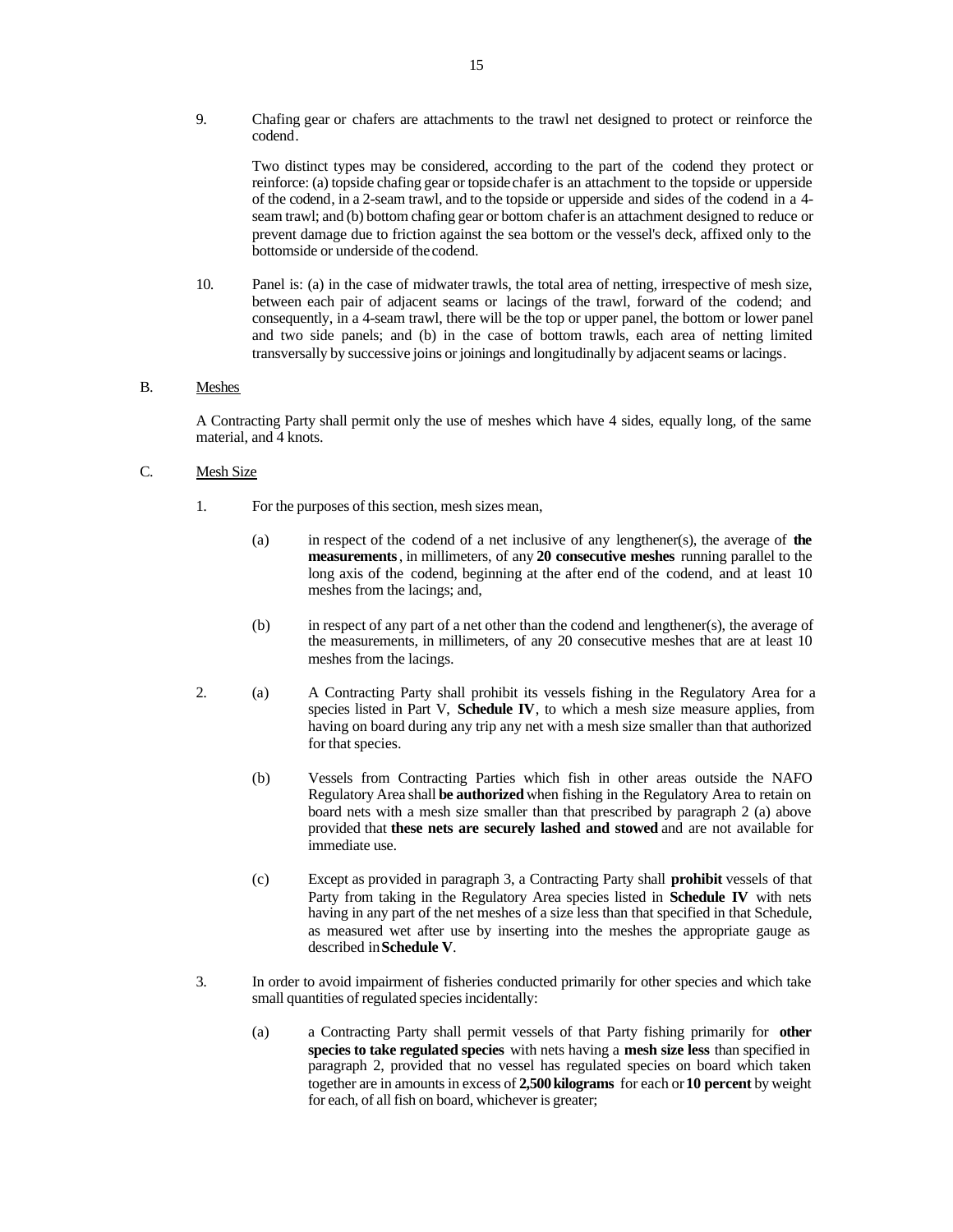- (b) where, during the first **48 hours** of fishing in the Regulatory Area or since previously off-loading, a vessel is found to be **taking regulated species** at a rate that would result in excessive amounts, the inspector shall note this fact on the Report of Inspection and bring it to the attention of the master.
- (c) If, in fisheries conducted with nets having mesh sizes less than those specified in paragraph 2, an inspector observes in nets hauled in his/her presence **incidental catches in excess of 10 per cent** for each species listed in Schedule I, he/she shall record this fact in the Inspection Report and shall remind the Master of the vessel not to continue fishing in the area after the fish on board exceeds the incidental catch limits specified in Part II.B.3(a).
- 4. Strengthening ropes, splitting straps and codend floats may be used on trawls within the Regulatory Area, as long as these attachments do not in any way restrict the mesh authorized in the Conservation and Enforcement Rules or obstruct the mesh opening.

# D. Chafers

- 1. A Contracting Party shall prohibit the use, by any vessel to which a mesh size measure applies, of any means or device, other than those described in paragraph 2, which would obstruct the meshes of the nets or which would otherwise, in effect, diminish the size of the meshes, provided that devices may be attached to the upperside of the codend in such a manner that they will not obstruct the meshes of the codend inclusive of any lengthener(s). Any such device must conform to Schedule VI.
- 2. A Contracting Party shall permit any canvas, netting, or other material to be attached only to the underside of the codend of a net to reduce and prevent damage.

# E. Marking

- 1. Small boats carried on board fishing vessels shall be marked with the letter(s) and/or number(s) of the vessel to which they belong.
- 2. Marker buoys and similar objects floating on the surface and intended to indicate the location of fixed fishing gear shall be clearly marked at all times with the letter(s) and/or numbers) of the vessel to which they belong.

# **PART III - VESSEL REQUIREMENTS**

#### A. Marking of Fishing Vessels

Each Contracting Party shall ensure that each of its fishing vessels operating in the Regulatory Area be marked as follows:

The letter(s) of the port or district in which the vessel is registered and/or the number(s) under which it is registered shall be painted or displayed on both sides of the vessel high above the water as possible so as to be clearly visible from the sea and the air in a colour contrasting with ground on which they are painted.

# B. Documentation

- 1. Each Contracting Party shall ensure that each of its fishing **vessels over 10 metres** in length shall carry on board documents issued by the competent authority of the State in which it is registered showing at least the following elements:
	- its name, if any
	- the letter(s) of the port or district in which it is registered, and the number(s) under which it is registered
	- its international radio call sign, if any
	- the names and addresses of the owner(s) and, where applicable, the charterers
	- its length and engine power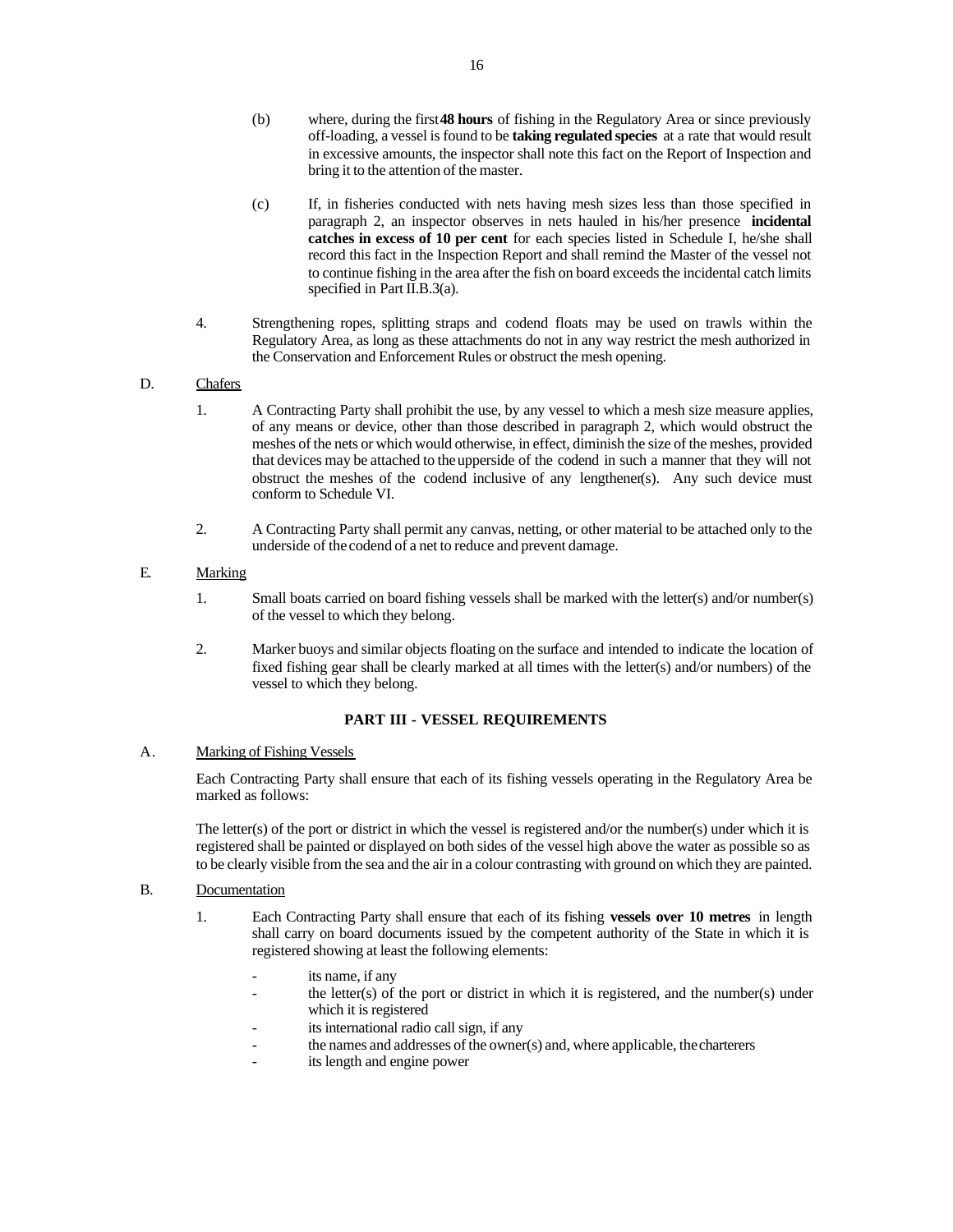- 2. Each Contracting Party shall ensure that each of its fishing **vessels over 17 metres** in length which freeze or salt fish shall keep on board up-to-date drawings or descriptions of their fish rooms, including an indication of their storage capacity in cubic metres.
- 3. The documents referred to in paragraphs 1 and 2 above shall be certified by the competent authority of the State in which the vessel is registered.

Any modification of the characteristics contained in the documents referred to in paragraphs 1 and 2 shall be certified by a competent authority and the method by which any modification of engine power has been carried out and clearly explained.

The documents referred to in this Section shall be produced for the purposes of control upon request of an assigned NAFO inspector.

#### C. Notification of Research Vessels

- 1. Vessels engaged in research that requires the taking of fish in the Regulatory Area shall not be restricted by the Commission's measures pertaining to the taking of fish, in particular, mesh size, size limits, closed areas and seasons.
- 2. Vessels engaged in research shall be either permanent research vessels or vessels normally engaged in commercial fishing or fisheries support activity employed or chartered for fishery research.
- 3. A Contracting Party, before the commencement of a fishery research period, shall provide the Executive Secretary with the following information for distribution to requesting Parties:
	- (a) name of vessel owner and address;
	- (b) type and name of vessel;
	- (c) length, beam and draft of vessel;
	- (d) port of registration, registration number, and radio call sign;
	- (e) a note whether the vessel is a permanent research vessel or the period for which the vessel will be employed as a research vessel; and
	- (f) for vessels which are temporarily employed in research only, purpose and area of research and plan of research program.
- 4. In the case of vessels described in sub-paragraph 3(f), a Contracting Party immediately upon the conclusion of the research activities shall so inform the Executive Secretary.
- 5. The information transmitted to the Executive Secretary shall be available in the English language aboard the vessel, either in the form of a plan of research or as a copy of the communication to the Executive Secretary. In the event that changes are made to the plan or period of research vessels described in sub-paragraph 3(f), **revised information** shall be given to the Executive Secretary **not less than seven days** before the effective date of the changes. A record of any changes shall be kept aboard the vessel.
- 6. An inspector visiting a vessel engaged in research shall note the status of the vessel, and shall limit any inspection procedures permitted by the Scheme of Joint International Inspection and Surveillance to those procedures necessary to ascertain that the vessel is not conducting a commercial fishing operation.

## D. Notification of Fishing and Processing Vessels

- 1. Each Flag Contracting Party shall notify the Executive Secretary of all vessels of more than 50 gross tons engaged in fishing or in processing fish in the Regulatory Area:
	- (a) **prior to 1 January** of each year, if possible; or
	- (b) in a timely manner following departure of the vessel from its home port; or in the case of bare boat charters, one month prior to the departure of the vessel from its home port.
	- (c) by message within **30 days of any changes** in the terms of notification.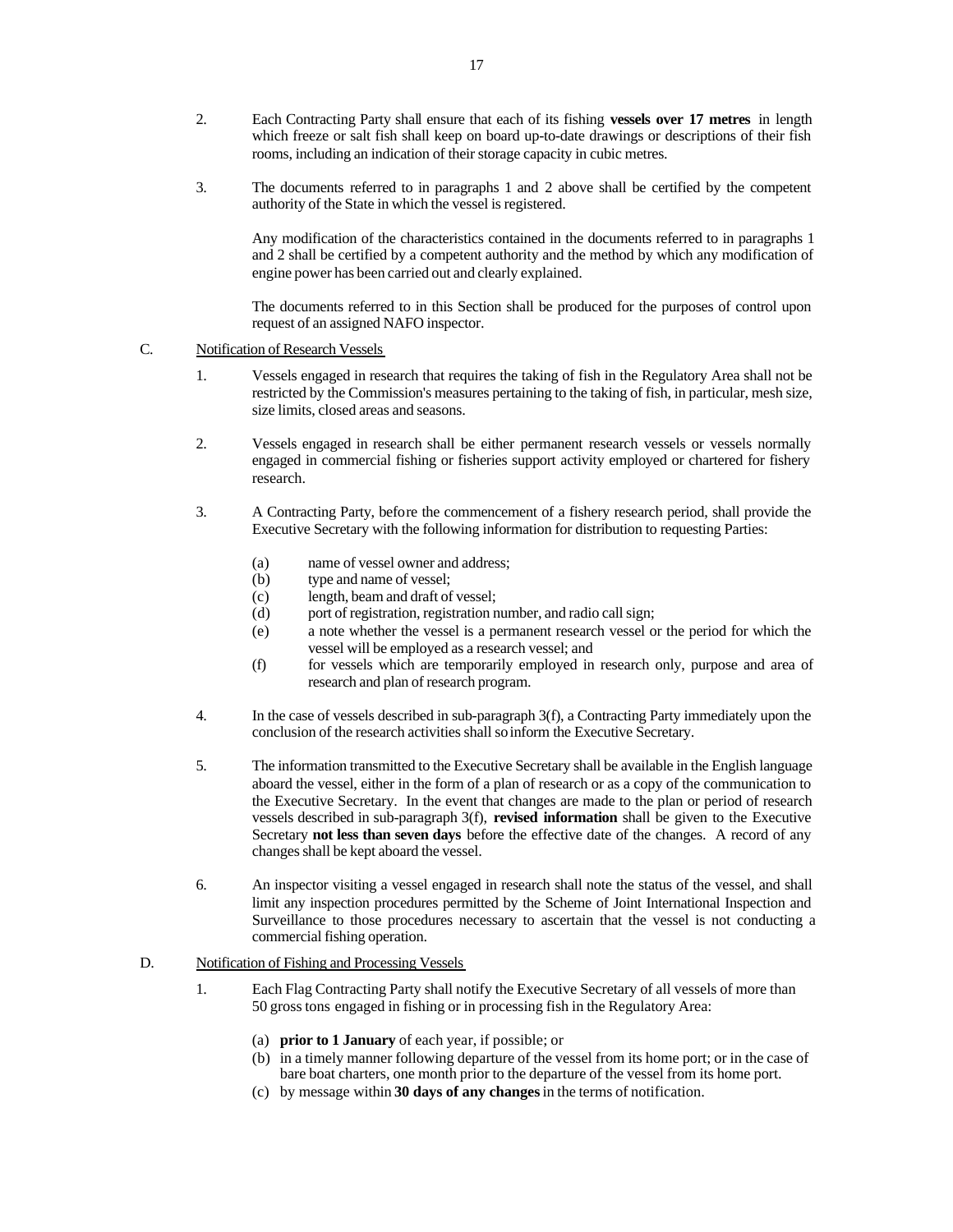2. Vessels registered in a Contracting Party:

Such notification shall include for each vessel:

- (a) name of vessel in both native and Latin alphabet;
- (b) official numbers;
- (c) home port and nationality;
- (d) owner and charterer, if any;
- (e) certification that its master has been provided with the extant Commission's measures;
- (f) principle target species while engaged in fishing in the Regulatory Area.
- 3. Vessels temporarily flying the flag of a Contracting Party (bare boat charter)

Such notification shall include for each vessel:

- (a) date as from which the vessel has been authorized to fly its flag
- (b) date as from which the vessel has been authorized by the Contracting Party to engage fishing in the NAFO Regulatory Area
- (c) the name of the State where the vessel is registered or was previously registered and the date as from which it ceased flying the flag of that State;
- (d) name of vessel in both native and Latin alphabet;
- (e) official numbers;
- (f) home port and nationality after the transfer;
- (g) owner and charterer, if any;
- (h) certification that its master has been provided with the extant Commission's measures;
- (i) principle target species while engaged in fishing in the Regulatory Area.
- 4. The Executive Secretary shall provide all Contracting Parties with a listing of all vessels which he has been notified for fishing in the Regulatory Area.

#### E. Hail System

- 1. A Contracting Party shall ensure that vessels of that Party to which the Scheme of Joint International Inspection and Surveillance applies shall report to their competent authorities or to the NAFO Secretariat if the Contracting Party so desires (Annex 1, Part III):
	- (a) **each entry** into the Regulatory Area. This report shall be made at least **six (6) hours** in advance of the vessel's entry and shall include the date, the time, geographical position of the vessel and total round weight by species (3 alpha codes) on board in kilograms (rounded to the nearest 100 kilograms).

The total quantity of species for which the total round weight by species is less than one tonne may be reported under the 3 alpha code "MZZ" (marine fish not specified).

(b) **each exit** from the Regulatory Area. This report shall be made **six (6) hours** in advance of the vessel's exit from the Regulatory Area and shall include the date, time, geographical position of the vessel and catch in round weight taken and retained in the Regulatory Area by species (3 alpha codes) in kilograms (rounded to the nearest 100 kilograms).

> The total quantity of species for which the total round weight by species is less than one tonne may be reported under the 3 alpha code "MZZ" (marine fish not specified).

- (c) except as provided in (d), **each movement** from one NAFO division to another NAFO division. This report shall be made prior to the vessel's entry into a NAFO division and shall include the date, time and geographical position of the vessel.
- (d) When vessels conduct **a fishery between divisions 3L and 3N and 3N and 3O** which necessitates crossing the line between the divisions more than once during a period of **24 (twenty-four) consecutive hours**, and provided that they remain within **10 miles** of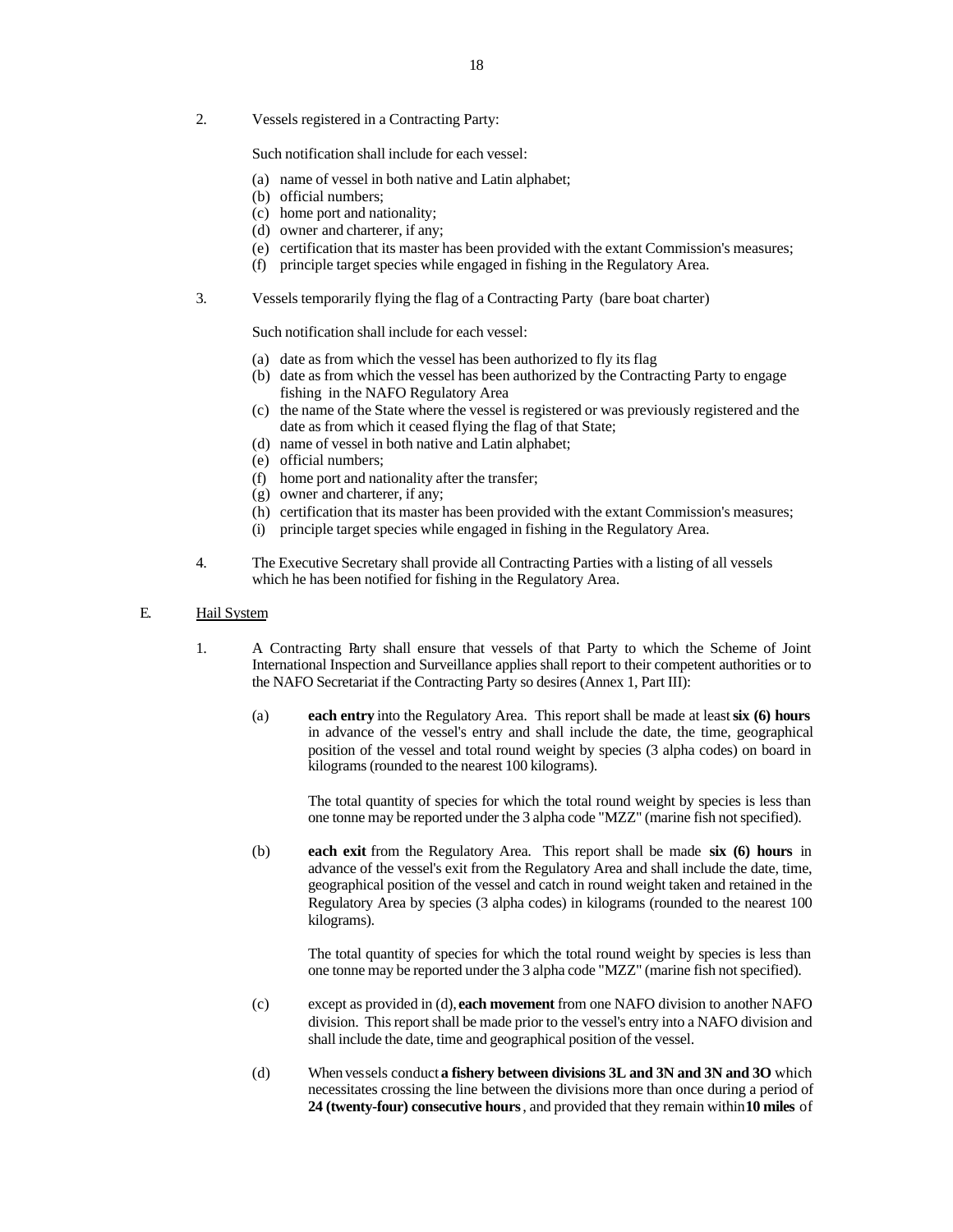the line between the divisions the vessels concerned shall not report each change of division but shall instead report when first crossing the line between the divisions, and at intervals not exceeding 24 (twenty-four) hours thereafter, the date, the time and their geographical position. When such vessels leave the delimited area of **10 miles** either side of the line between the divisions concerned, they shall again report the date, the time and their geographical position.

(e) **each offloading** for transhipment of fish while the vessel is operating in the Regulatory Area. This report shall be made at least **twenty-four (24) hours** in advance and shall include the date, the time, the geographical position of the vessel and total round weight by species (3 alpha codes) to be transhipped in kilograms (rounded to the nearest **100 kilograms**).

Without prejudice to Schedule II of Part V of the NAFO Conservation and Enforcement Measures, after each radio or fax transmission of information to the competent authorities of Contracting Parties the following details are to be immediately **entered in the logbook**:

- Date and time of transmission
- In cases of radio transmission, name of radio station through which the transmission is made
- 2. Within **24 hours** of receipt of these reports, whenever possible, competent authorities of each Contracting Party shall transmit the information contained therein to the NAFO Executive Secretary. The NAFO Executive Secretary shall transmit the information to other Contracting Parties with an inspection presence in the Regulatory Area as soon as possible and shall ensure that all such transmissions to a Contracting Party are numbered sequentially.
- 3. Contracting Parties will ensure all hail **reports** transmitted by them will be **sequentially numbered**. The Executive Secretary will verify that all hail reports have been received by checking sequential numbering and verify any discrepancies with the Contracting Party concerned. The hail reports are to be treated in **a confidential manner**.
- 4. Vessels equipped with devices which enable the automatic transmission of their position are exempt from the hail requirements set out in (c) and (d) above.

Each Contracting Party whose vessels are so equipped shall notify the Executive Secretary of the names of those vessels in accordance with Part III.D. of the Measures. In addition, each Contracting Party shall transmit, to the NAFO Executive Secretary, on a real time basis, messages indicating movements within the Regulatory Area for its vessels equipped with satellite devices. The Executive Secretary shall transmit as quickly as possible such information to Contracting Parties with an inspection vessel in the NAFO Convention Area.

The Executive Secretary shall draw up lists of such vessels and circulate these to Contracting Parties with an inspection presence in the Regulatory Area.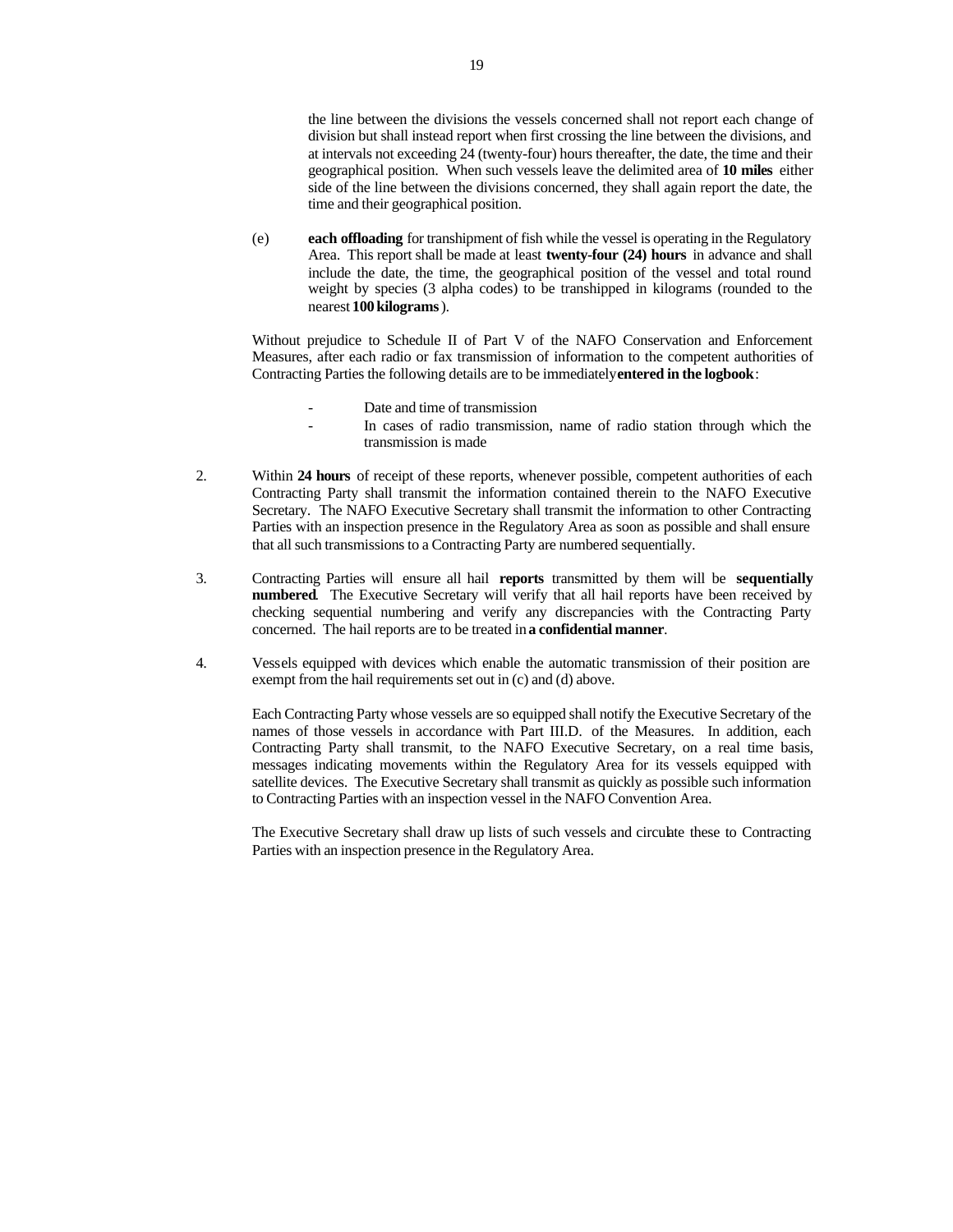# **PART III - ANNEX I - HAIL SYSTEM MESSAGE FORMAT**

- 1. The communications described below shall be entitled "NAFO REPORT". The information to be transmitted, which shall be presented in the form specified, is as follows:
- 1.1 **Each entry** of the vessel into the Regulatory Area. This report shall be made at least **six hours** in advance of the vessel's entry and shall contain the following particulars in the following order:
	- A. Name of vessel,
	- B. Call sign,
	- C. External identification letters and numbers,<br>D. The date, the time and geographical position
	- The date, the time and geographical position,
	- E. Indication of the message code: "ENTRY",
	- F. The NAFO division into which the vessel is about to enter,<br>G. The total round weight of fish by species (3 alpha codes)
	- The total round weight of fish by species (3 alpha codes) on board in kilograms rounded to the nearest 100 kilograms,
	- H. The name of the master,
	- I. Target species.
- 1.2 **Each movement** from one NAFO division to another NAFO division except when moving between divisions 3L and 3N, and 3N and 3O under the conditions provided for in 1.3 below, and each movement from the delimited zone of 10 miles either side of the lines separating divisions 3L and 3N and 3N and 3O when the conditions set out in 1.3 no longer apply. These reports shall be made prior to the vessel's entry into a NAFO division and shall contain the following particulars in the following order:
	- A. Name of vessel,
	- B. Call sign,<br>C. External ion
	- C. External identification letters and numbers,<br>D. The date, the time and geographical position
	- D. The date, the time and geographical position,<br>E. Indication of the message code: "MOVE".
	- E. Indication of the message code: "MOVE",<br>F. The NAFO division into which the vessel is
	- F. The NAFO division into which the vessel is about to enter,<br>G. The name of the master.
	- The name of the master,
	- H. Target species.
- 1.3 Vessels conducting **trans-zonal fishery** between NAFO divisions 3L and 3N or between divisions 3N and 3O which cross the line separating these divisions more than once during a period of **24 consecutive hours**, and provided that they remain within the delimited zone (of **10 miles** either side of the line between the divisions) shall report when first crossing the line between the divisions and at intervals not exceeding **24 hours** thereafter (while remaining in the delimited zone), the following particulars in the following order:
	- A. Name of vessel,
	- B. Call sign,<br>C. External is
	- External identification letters and numbers,
	- D. The date, the time and geographical position,
	- E. Indication of the message code: "ZONE",<br>F. The name of the master.
	- The name of the master,
	- G. Target species.
- 1.4 **Each exit** from the Regulatory Area. These reports shall be made at least **six (6) hours** in advance of the vessel's exit from the Regulatory Area and shall contain the following particulars in the following order:
	- A. Name of vessel,
	- B. Call sign,
	- C. External identification letters and numbers,
	- D. The date, the time and geographical position,
	- E. Indication of the message code: "EXIT",
	- F. The NAFO division from which the vessel is about to leave,
	- G. The catch in round weight taken in the Regulatory Area by species (3 alpha codes) in kilograms (rounded to the nearest 100 kilograms).
	- H. The name of the master.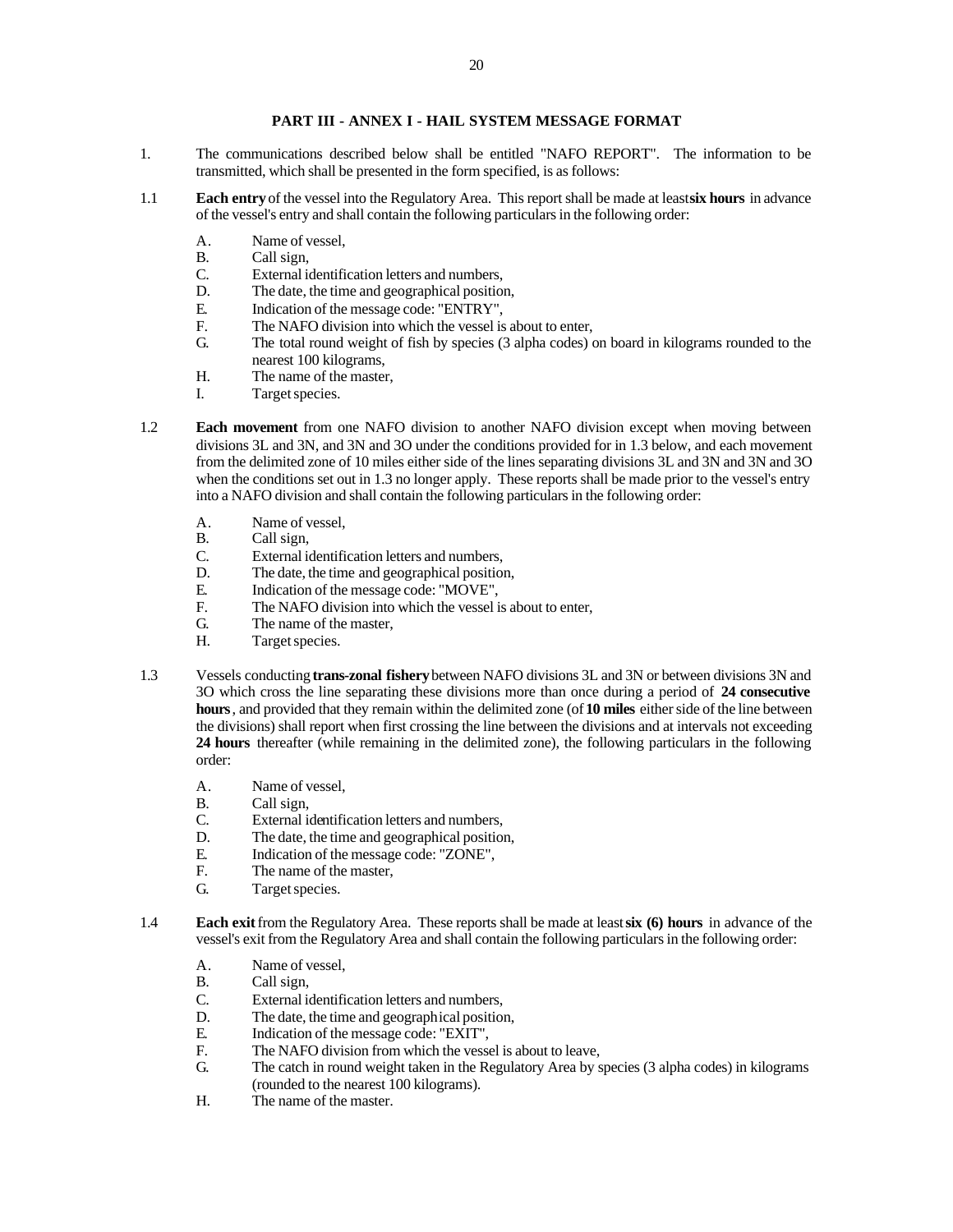- 1.5 **Transhipment** in the Regulatory Area. This report shall be made at least **twenty-four hours** in advance and shall contain the following particulars in the following order:
	- A. Name of vessel,<br>B. Call sign,
	- B. Call sign,<br>C. External ic
	- C. External identification letters and numbers,<br>D. The date, the time and geographical position
	- D. The date, the time and geographical position,<br>E. Indication of the message code: "TRANSFER
	- E. Indication of the message code: "TRANSFER",<br>F. The total round weight by species (3 alpha code
	- The total round weight by species (3 alpha code) to be transhipped in kilograms (rounded to the nearest 100 kilograms),
	- G. The name of the master.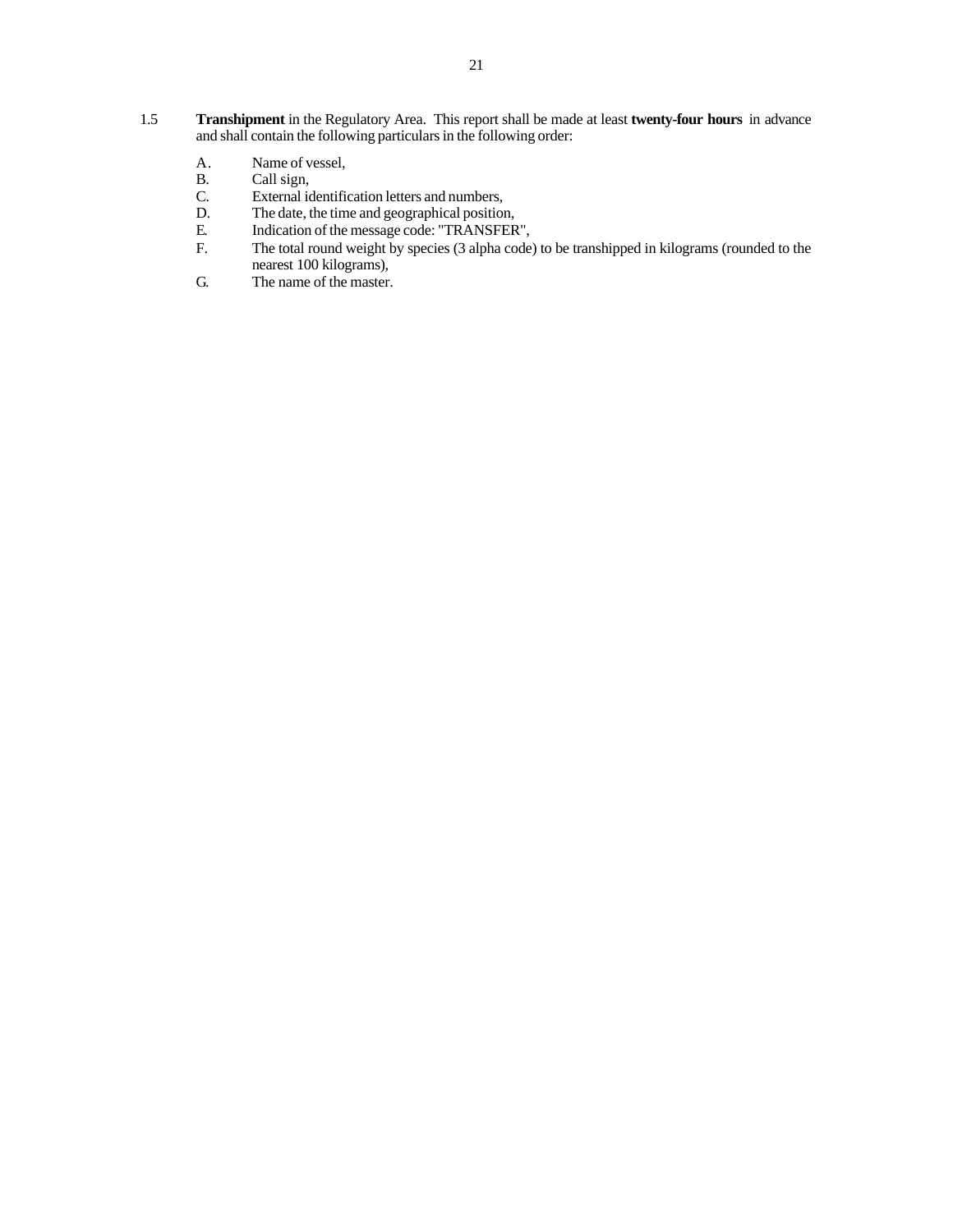# Example 1

# **Formats for the Electronic Transmission of NAFO Hails from Contracting Parties to the NAFO Secretariat**

Amendment of the NAFO Conservation and Enforcement Measures, FC Doc. 98/1; Part III, Annex 1:

## EXPLANATORY NOTES

- a) The formats herein conform with the requirements for the NAFO Hails System as set out in FC Document 97/1 Part III Annex I Hail System Message Format.
- b) The formats consist of variable length delimited records, and are based on systems currently in use in the EU, Iceland and Norway.
- c) The variable length record is preferred over a fixed length record as some Contracting Parties collect more information from their vessels than is required by NAFO, and are forwarding the entire record to NAFO. The format is conducive to extraction of the required data fields by the receiving parties.
- d) The following convention is used in this paper: //FIELD NAME/field value//, where the field name is shown in uppercase, followed by the character "/", followed by the field value in lowercase. Fields are separated by "//".
- e) Each record begins with the string //SR// to indicate the Start of the Record.
- f) Each record ends with the string //ER// to indicate the End of the Record.
- g) Character fields (CHAR) shall conform with the ISO 8859.1 character set standard.
- h) Country codes used for addressee (AD) and sender (FR) shall conform with the ISO 3166 (1993) standard. E/F 7.3 states that user-assigned country codes shall start with the character "X", therefore it is proposed that the code XNS be used to designate the NAFO Secretariat, the addressee for hail messages.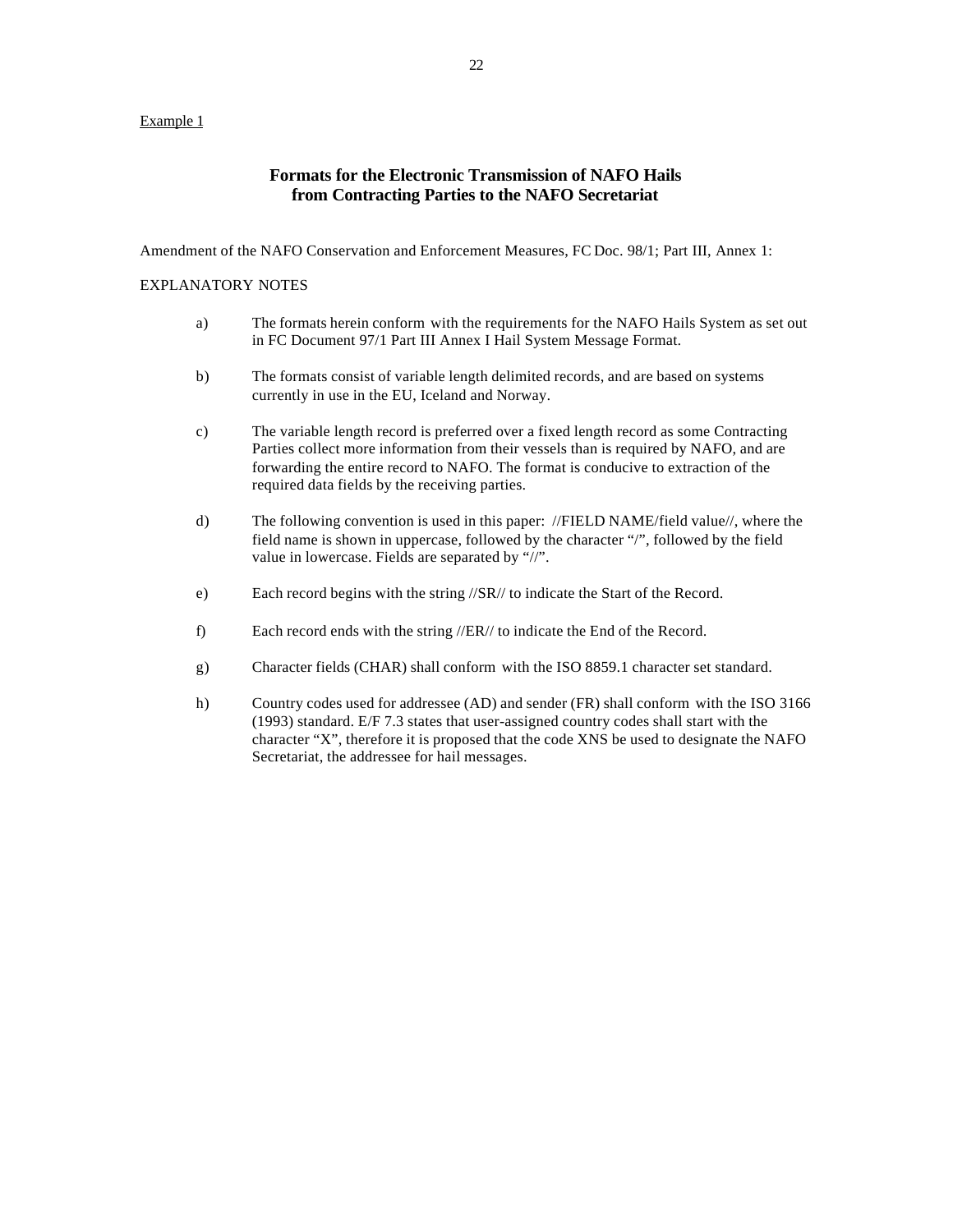# NAFO HAILS SYSTEM - Part III Annex I Hail System Message Format

#### 1.1 ENTRY HAIL

| $\frac{\text{7}}{S}$                                        |            | Start Record  |            |
|-------------------------------------------------------------|------------|---------------|------------|
| //FR/from                                                   | $(ISO-3)$  |               |            |
| //AD/addressee                                              | <b>XNS</b> |               |            |
| //SQ/sequence number                                        | NUM(4)     |               |            |
| $//NA$ /name of vessel                                      | CHAR(40)   |               |            |
| //RC/call sign                                              | CHAR(8)    |               |            |
| //XR/external identification letters and numbers            | CHAR(14)   |               |            |
| //DA/date                                                   | CHAR(8)    | YYYYMMDD      |            |
| $//TI$ /time                                                | NUM(4)     | <b>HHMM</b>   | <b>UTC</b> |
| //LA/latitude                                               | CHAR(5)    | <b>NDDMM</b>  |            |
| //LO/longitude                                              | CHAR(6)    | <b>WDDDMM</b> |            |
| //TM/indication of the message code                         | CHAR(3)    | <b>ENT</b>    |            |
| //DI/NAFO Division into which the vessel is about to enter. | CHAR(2)    |               |            |

//HO/total round weight of fish by species (3 alpha codes) on board in kilograms rounded to the nearest 100 kilograms. Allow several pairs of fields, consisting of species + weight, with each field separated by a space. e.g. //HO/species weight species weight species weight//

|                                                                                                                                                                                                                                                                                                                                                                                                | <b>SPECIES</b><br>WEIGHT | CHAR(3)<br>NUM(7) | FAO Codes |
|------------------------------------------------------------------------------------------------------------------------------------------------------------------------------------------------------------------------------------------------------------------------------------------------------------------------------------------------------------------------------------------------|--------------------------|-------------------|-----------|
| //MA/name of the Master                                                                                                                                                                                                                                                                                                                                                                        |                          | CHAR(30)          |           |
| //DS/directed species (target species)                                                                                                                                                                                                                                                                                                                                                         |                          | CHAR(3)           | FAO Codes |
| $\lambda$ 11 $\lambda$ 1 $\lambda$ 1 $\lambda$ 1 $\lambda$ 1 $\lambda$ 1 $\lambda$ 1 $\lambda$ 1 $\lambda$ 1 $\lambda$ 1 $\lambda$ 1 $\lambda$ 1 $\lambda$ 1 $\lambda$ 1 $\lambda$ 1 $\lambda$ 1 $\lambda$ 1 $\lambda$ 1 $\lambda$ 1 $\lambda$ 2 $\lambda$ 1 $\lambda$ 2 $\lambda$ 2 $\lambda$ 2 $\lambda$ 2 $\lambda$ 2 $\lambda$ 2 $\lambda$ 2 $\lambda$ 2 $\lambda$ 2 $\lambda$ 2 $\lambda$ |                          |                   |           |

Allow several species to be entered, with the values separated by spaces, e.g. //DS/species species species//

| $\sqrt{ ER }$ | End Record |
|---------------|------------|
|               |            |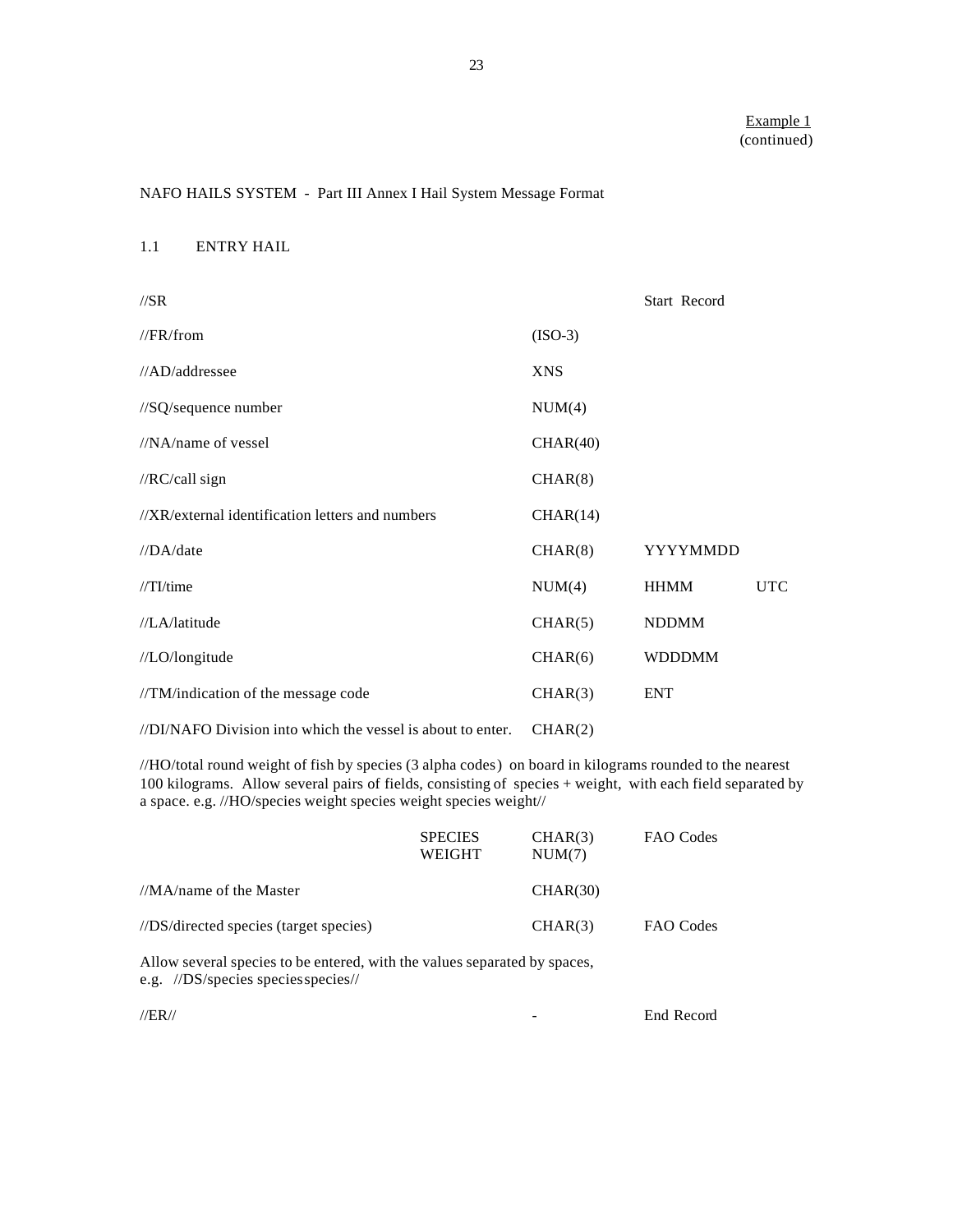# Example 1 (continued)

# NAFO HAILS SYSTEM - Part III Annex I Hail System Message Format

# 1.2 MOVE HAIL

NOTE that FC Document 96/1 Part III states that vessels equipped with devices which enable the automatic transmission of their positions are exempt from the Hail requirements set out in Part III.

| $\frac{\text{7}}{\text{8R}}$                                |            | <b>Start Record</b> |            |
|-------------------------------------------------------------|------------|---------------------|------------|
| //FR/from                                                   | $(ISO-3)$  |                     |            |
| //AD/addressee                                              | <b>XNS</b> |                     |            |
| //SQ/sequence number                                        | NUM(4)     |                     |            |
| //NA/name of vessel                                         | CHAR(40)   |                     |            |
| //RC/call sign                                              | CHAR(8)    |                     |            |
| //XR/external identification letters and numbers            | CHAR(14)   |                     |            |
| //DA/date                                                   | CHAR(8)    | YYYYMMDD            |            |
| $//TI$ time                                                 | NUM(4)     | <b>HHMM</b>         | <b>UTC</b> |
| //LA/latitude                                               | CHAR(5)    | <b>NDDMM</b>        |            |
| //LO/longitude                                              | CHAR(6)    | <b>WDDDMM</b>       |            |
| //TM/indication of the message code                         | CHAR(3)    | <b>MOV</b>          |            |
| //DI/NAFO Division into which the vessel is about to enter. | CHAR(2)    |                     |            |
| //MA/name of the Master                                     | CHAR(30)   |                     |            |
| //DS/directed species (target species)                      | CHAR(3)    | FAO Codes           |            |
|                                                             |            |                     |            |

Allow several fields to be entered, with the fields separated by spaces, e.g. //DS/species species species//

//ER// - End Record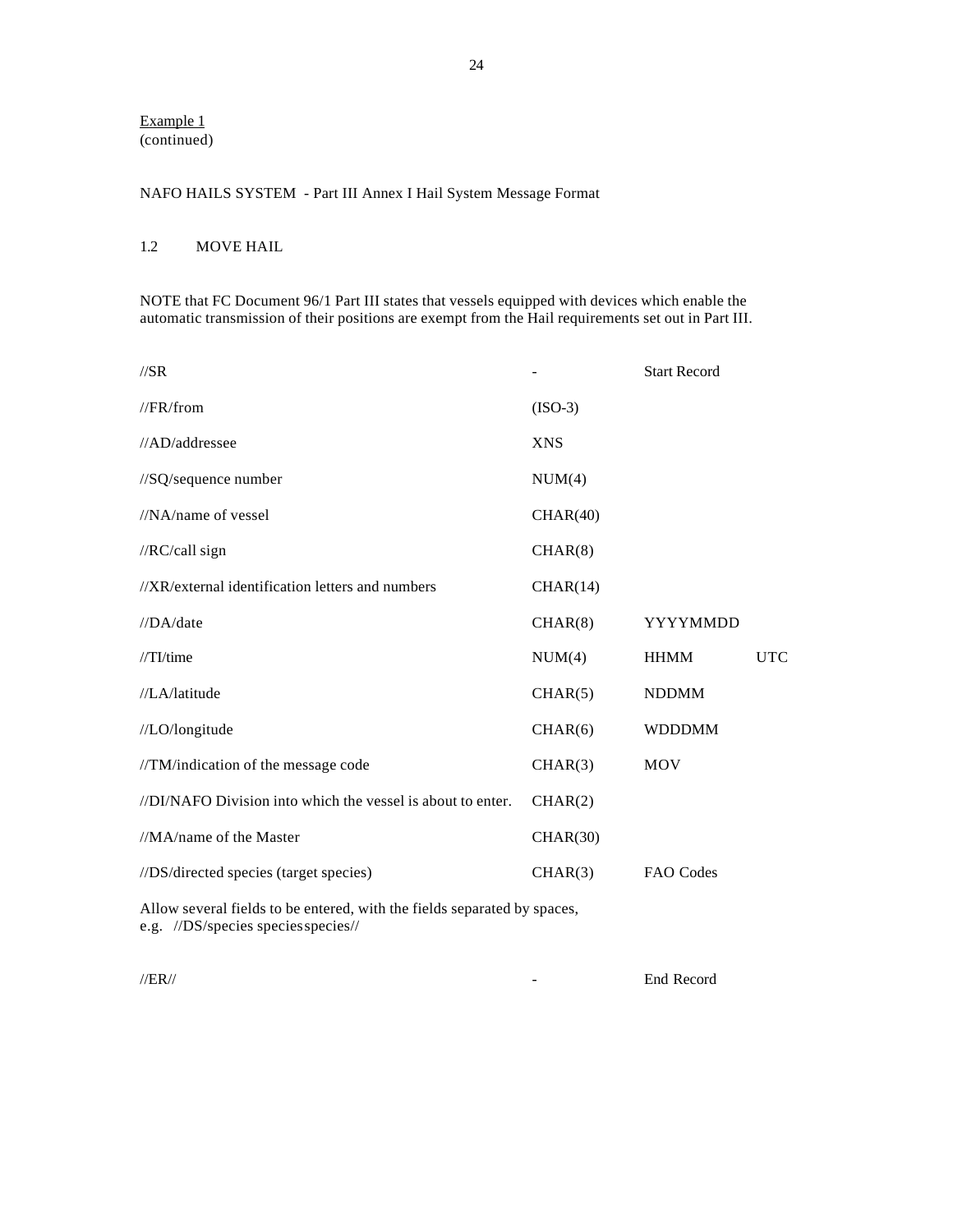# NAFO HAILS SYSTEM - Part III Annex I Hail System Message Format

# 1.3 TRANSZONAL HAIL (between NAFO Divisions )

NOTE that FC Document 96/1 Part III states that vessels equipped with devices which enable the automatic transmission of their positions are exempt from the Hail requirements set out in Part III.

| $\frac{\text{7}}{S}$                             |            | <b>Start Record</b> |            |
|--------------------------------------------------|------------|---------------------|------------|
| //FR/from                                        | $(ISO-3)$  |                     |            |
| //AD/addressee                                   | <b>XNS</b> |                     |            |
| //SQ/sequence number                             | NUM(4)     |                     |            |
| $//NA$ /name of vessel                           | CHAR(40)   |                     |            |
| //RC/call sign                                   | CHAR(8)    |                     |            |
| //XR/external identification letters and numbers | CHAR(14)   |                     |            |
| //DA/date                                        | CHAR(8)    | YYYYMMDD            |            |
| $//TI$ time                                      | NUM(4)     | <b>HHMM</b>         | <b>UTC</b> |
| //LA/latitude                                    | CHAR(5)    | <b>NDDMM</b>        |            |
| //LO/longitude                                   | CHAR(6)    | <b>WDDDMM</b>       |            |
| //TM/indication of the message code              | CHAR(3)    | <b>ZON</b>          |            |
| //MA/name of the Master                          | CHAR(30)   |                     |            |
| //DS/directed species (target species)           | CHAR(3)    | FAO Codes           |            |

Allow several fields to be entered, with the fields separated by spaces, e.g. //DS/species species species//

 $\angle$  //ER//  $\angle$  End Record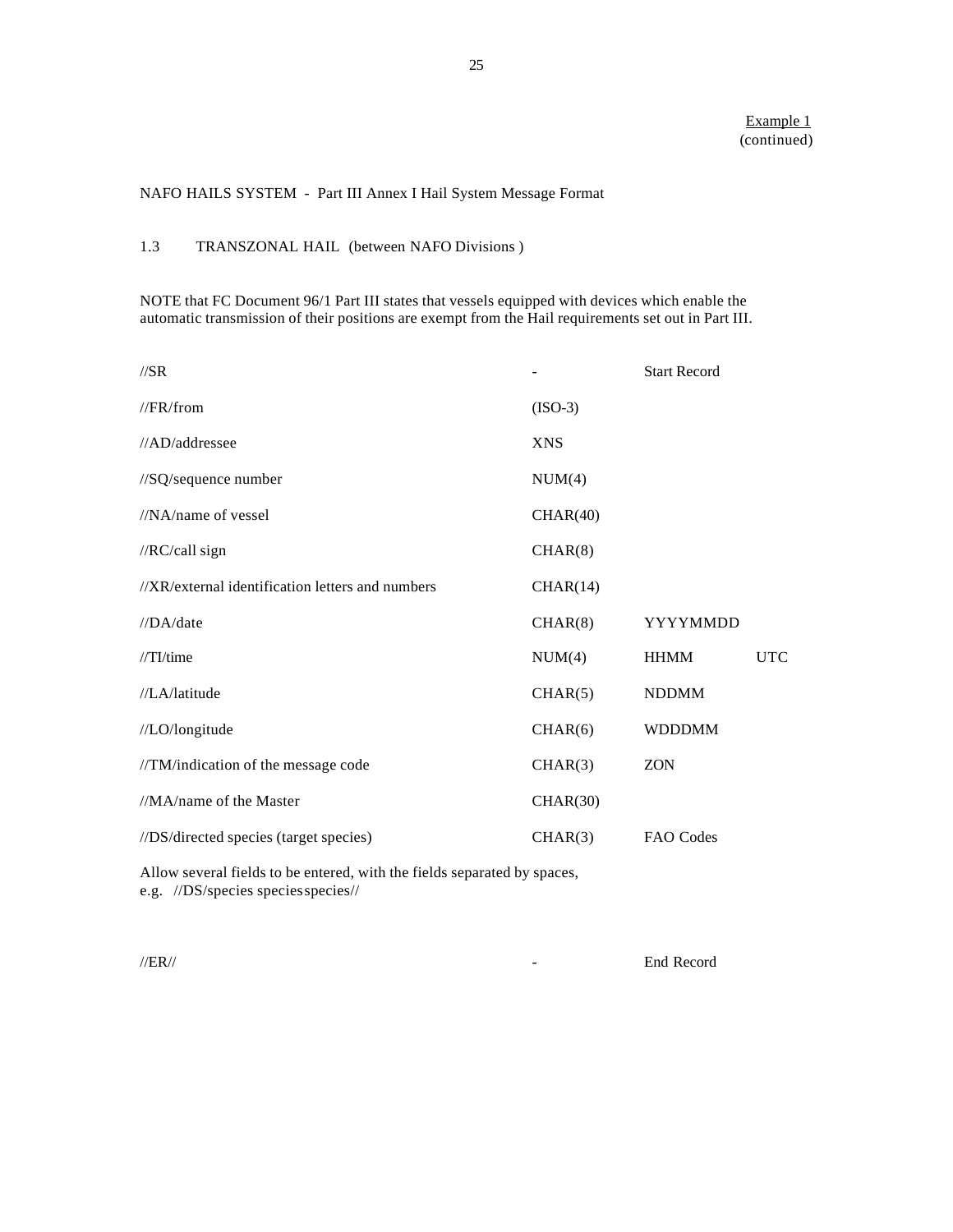Example 1 (continued)

# NAFO HAILS SYSTEM - Part III Annex I Hail System Message Format

# 1.4 EXIT HAIL

| $\sqrt{SR}$                                      |            | <b>Start Record</b> |            |
|--------------------------------------------------|------------|---------------------|------------|
| //FR/from                                        | $(ISO-3)$  |                     |            |
| //AD/addressee                                   | <b>XNS</b> |                     |            |
| //SQ/sequence number                             | NUM(4)     |                     |            |
| //NA/name of vessel                              | CHAR(40)   |                     |            |
| //RC/call sign                                   | CHAR(8)    |                     |            |
| //XR/external identification letters and numbers | CHAR(14)   |                     |            |
| //DA/date                                        | CHAR(8)    | YYYYMMDD            |            |
| $\sqrt{T}$ I/time                                | NUM(4)     | <b>HHMM</b>         | <b>UTC</b> |
| //LA/latitude                                    | CHAR(5)    | <b>NDDMM</b>        |            |
| //LO/longitude                                   | CHAR(6)    | <b>WDDDMM</b>       |            |
| //TM/indication of the message code              | CHAR(3)    | EXI                 |            |
|                                                  |            |                     |            |

//DI/NAFO Division from which the vessel is about to leave. CHAR(2)

//CA/catch in round weight taken in the Regulatory Area by species (3 alpha codes) in kilograms (rounded to the nearest 100 kilograms). Allow several pairs of fields, consisting of species + weight, with each field separated by a space. e.g. //CA/species weight species weight species weight//

|                         | <b>SPECIES</b><br>WEIGHT | CHAR(3)<br>NUM(7) | FAO Codes  |
|-------------------------|--------------------------|-------------------|------------|
| //MA/name of the Master |                          | CHAR(30)          |            |
| $\sqrt{ ER }$           |                          | -                 | End Record |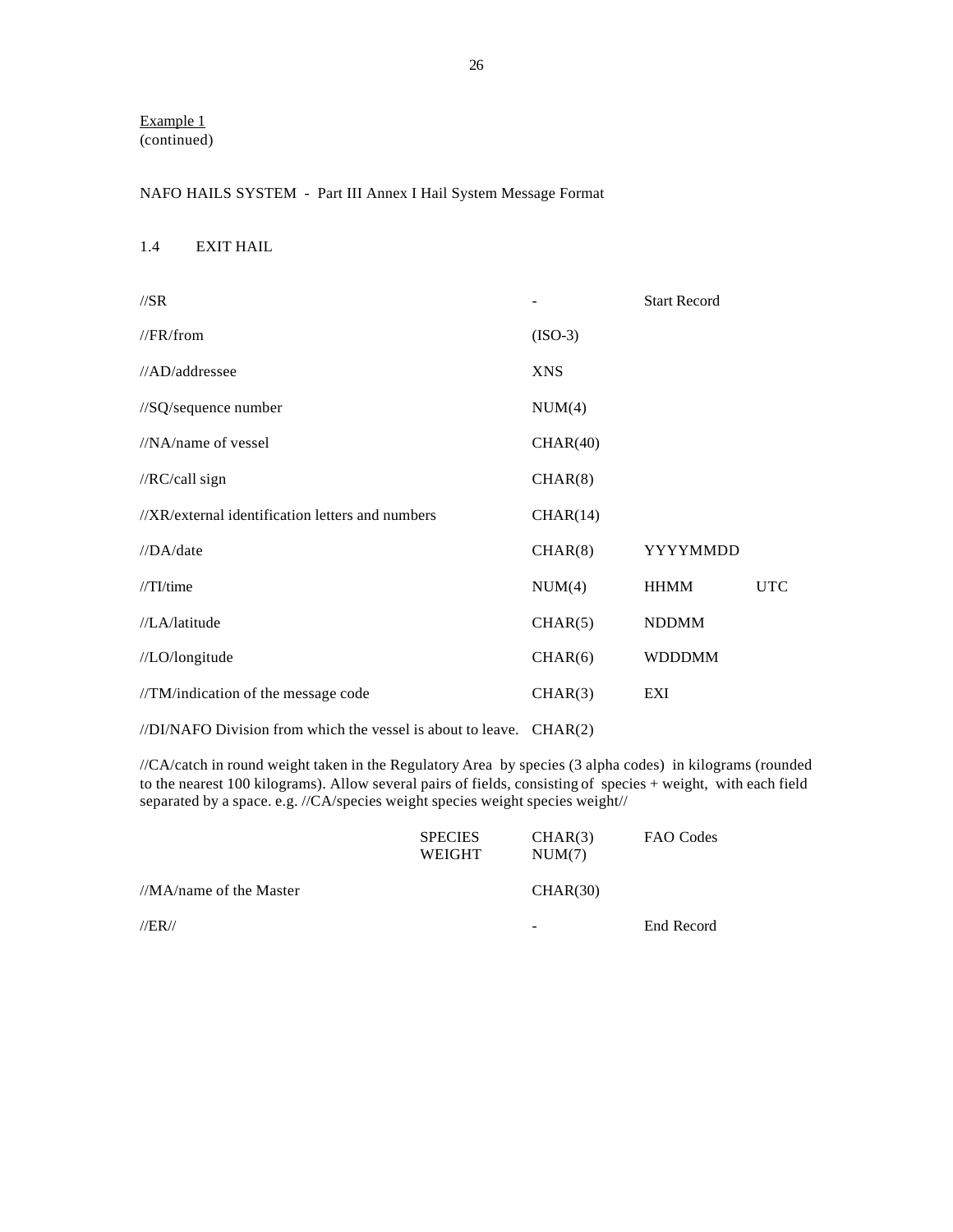# NAFO HAILS SYSTEM - Part III Annex I Hail System Message Format

|  | 1.5 | TRANSHIPMENT HAIL |  |
|--|-----|-------------------|--|
|--|-----|-------------------|--|

| $\sqrt{SR}$                                      |            | <b>Start Record</b> |            |
|--------------------------------------------------|------------|---------------------|------------|
| //FR/from                                        | $(ISO-3)$  |                     |            |
| //AD/addressee                                   | <b>XNS</b> |                     |            |
| //SQ/sequence number                             | NUM(4)     |                     |            |
| $//NA$ /name of vessel                           | CHAR(40)   |                     |            |
| //RC/call sign                                   | CHAR(8)    |                     |            |
| //XR/external identification letters and numbers | CHAR(14)   |                     |            |
| //DA/date                                        | CHAR(8)    | YYYYMMDD            |            |
| $//TI$ time                                      | NUM(4)     | <b>HHMM</b>         | <b>UTC</b> |
| //LA/latitude                                    | CHAR(5)    | <b>NDDMM</b>        |            |
| //LO/longitude                                   | CHAR(6)    | <b>WDDDMM</b>       |            |
| //TM/indication of the message code              | CHAR(3)    | <b>TRA</b>          |            |

//KG/total round weight by species (3 alpha codes) to be transshipped in kilograms (rounded to the nearest 100 kilograms) Allow several pairs of fields, consisting of species + weight, with each field separated by a space. e.g. //KG/species weight species weight species weight//

|                         | <b>SPECIES</b><br>WEIGHT | CHAR(3)<br>NUM(7) | FAO Codes  |
|-------------------------|--------------------------|-------------------|------------|
| //MA/name of the Master |                          | CHAR(30)          |            |
| $\sqrt{ ER }$           |                          | -                 | End Record |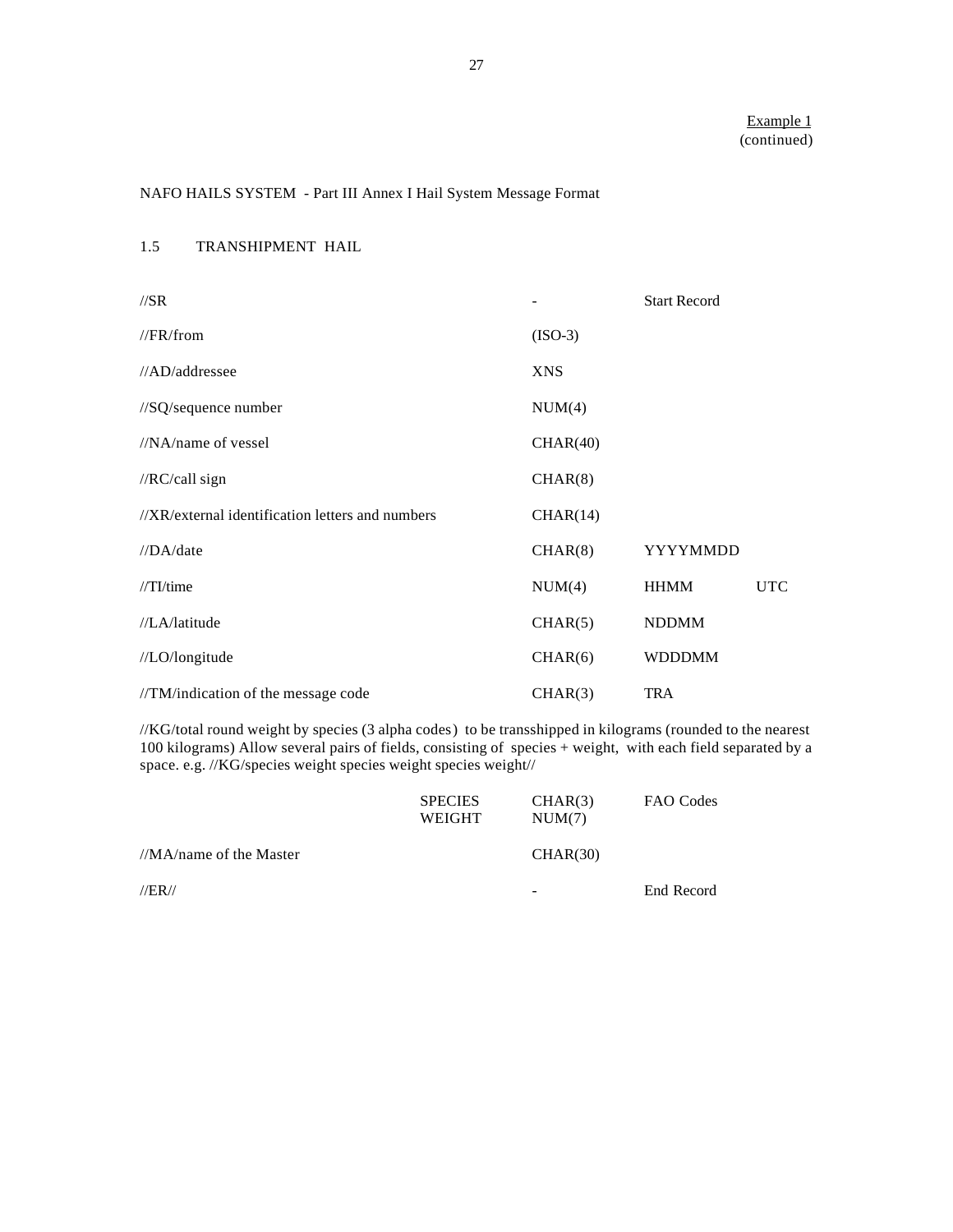| Data Element                                 | Field Code       | Maximum Width                                                                                             | Mandatory/Optional | Definition/Remarks                                                                                                                                                                                                                                                                                                |
|----------------------------------------------|------------------|-----------------------------------------------------------------------------------------------------------|--------------------|-------------------------------------------------------------------------------------------------------------------------------------------------------------------------------------------------------------------------------------------------------------------------------------------------------------------|
| Start of Record                              | $\mathbf{g}$     |                                                                                                           | ⋝                  |                                                                                                                                                                                                                                                                                                                   |
|                                              | FR               | 3                                                                                                         | Σ                  | Alpha-3 ISO country code                                                                                                                                                                                                                                                                                          |
| Addressee                                    | ĄD               | 4                                                                                                         | Σ                  | XNW                                                                                                                                                                                                                                                                                                               |
| Sequence Number                              | $\frac{S}{Z}$    | 4                                                                                                         | Σ                  |                                                                                                                                                                                                                                                                                                                   |
|                                              |                  | $\overline{40}$                                                                                           | Σ                  | Vessel detail                                                                                                                                                                                                                                                                                                     |
| International radio call sign                | RC               | $\infty$                                                                                                  | Σ                  | Vessel detail                                                                                                                                                                                                                                                                                                     |
| External identification                      | $X^{\mathsf{R}}$ | 4                                                                                                         | ⋝                  | Vessel detail                                                                                                                                                                                                                                                                                                     |
| Flag State                                   | $\frac{S}{15}$   | ς                                                                                                         | ⋝                  | Alpha-3 ISO country code                                                                                                                                                                                                                                                                                          |
|                                              | Å                | $\infty$                                                                                                  | Σ                  | YYYYMMDD                                                                                                                                                                                                                                                                                                          |
|                                              | $\overline{E}$   | ᡪ                                                                                                         | Σ                  | <b>HHMM</b>                                                                                                                                                                                                                                                                                                       |
|                                              | 2                | S                                                                                                         | ⋝                  | <b>NDDMM</b>                                                                                                                                                                                                                                                                                                      |
| Longitude                                    | $\frac{1}{2}$    | $\bullet$                                                                                                 | ⋝                  | <b>WDDDMM</b>                                                                                                                                                                                                                                                                                                     |
| Type of Message                              | ZМ               | 3                                                                                                         | ⋝                  | ENT/EXIMOV                                                                                                                                                                                                                                                                                                        |
| NAFO Division*                               | ā                | $\mathbf{\hat{c}}$                                                                                        | ⋝                  | NAFO division in which the vessel has entered                                                                                                                                                                                                                                                                     |
| End Record                                   | E                |                                                                                                           | ⋝                  |                                                                                                                                                                                                                                                                                                                   |
| *to be left blank if the report is an "exit" |                  |                                                                                                           |                    |                                                                                                                                                                                                                                                                                                                   |
|                                              |                  | Definition of optional data elements                                                                      |                    |                                                                                                                                                                                                                                                                                                                   |
| Data Element                                 | Field Code       | Maximum Width                                                                                             | Mandatory/Optional | <b>Definition/Remarks</b>                                                                                                                                                                                                                                                                                         |
| Name of the Master                           | ХŅ               | నె                                                                                                        | っ                  |                                                                                                                                                                                                                                                                                                                   |
| Target Species                               | SQ               | $\mathbf{\tilde{c}}$                                                                                      | $\circ$            | FAO codes; allowance for multiple main species                                                                                                                                                                                                                                                                    |
| of record"                                   |                  |                                                                                                           |                    | of a data element; - a slash ("") separates the field code and the data. Optional data elements have to be inserted between "Start of record" and "End<br>Note: Character set: ISO 8859.1. A data transmission is structured in the following manner: - a double slash ("//") and a field code indicate the start |
|                                              |                  | Example of messages based on the standardized file format                                                 |                    |                                                                                                                                                                                                                                                                                                                   |
| <b>IISRIFRNORIIADIXNSIISOI345II</b>          |                  | FS/RUS/JOANYYYYMADDI/TIV0400//TM/MOV/JDU3M/JLAN4721/JLO/W04640/JER/J<br>RCITELNIXRVI-5943I/NAVESSEL NAMEI |                    |                                                                                                                                                                                                                                                                                                                   |

Definition of mandatory data elements

Example of messages based on the standardized file format *IISRÍFERNORIA DIXNSI/SQ345JRCTE EMIXRVI-5943JINAVESSEL NAMEJI<br>FSIRUSI/DAIYYYYMMDDI/FIJ0400I/FMIAOVI/DI/3MJLAJA4721I/LO/W04640J/ERI/<br>Optional elemens: IMAJMASTERS NAMEJ/DSIDIRECTED SPECIESJI* 

NAFO Regulations: PART III.E. AND VI.B. OF THE CONSERVATION AND ENFORCEMENT MEASURES APPLIES

Amendment of the NAFO Conservation and Enforcement Measures, FC Doc. 98/1; Part III, Annex 1

Example 2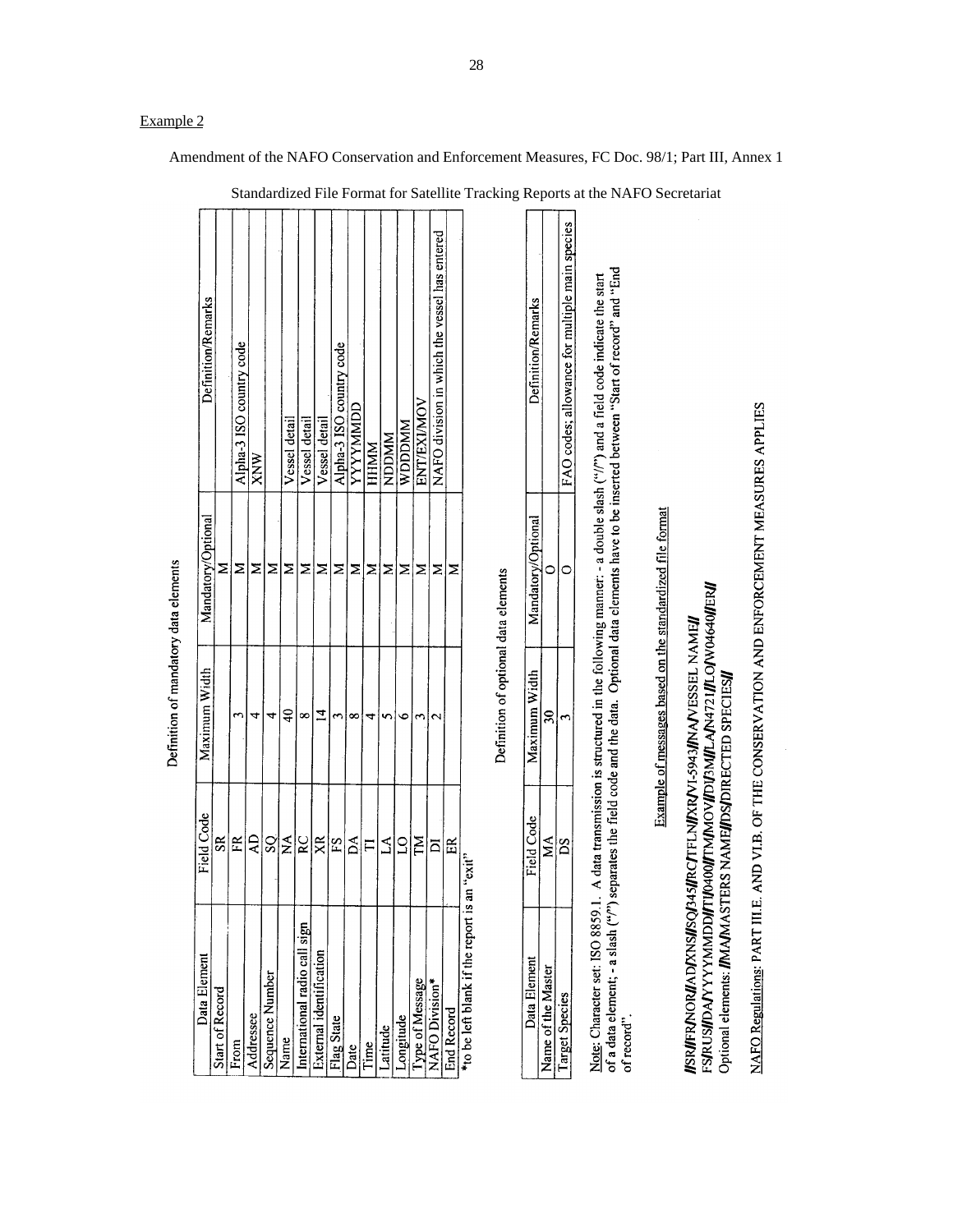# **PART IV - SCHEME OF JOINT INTERNATIONAL INSPECTION AND SURVEILLANCE**

1. (i) Control and surveillance shall be carried out by inspectors of the fishery control services of the Contracting Parties following their assignment to the Scheme of Joint International Inspection and surveillance, hereinafter referred to as " **the scheme**".

(ii) The appropriate authorities of the Contracting Parties shall notify the Executive Secretary by **November 1 each year of the names of the inspectors, NAFO inspection trainees and special inspection vessels** (which term includes fishing vessels carrying inspectors) and the type and call sign of the helicopters or other aircraft which they are assigning to the scheme in accordance with paragraph 13 of the scheme.

Modifications by Contracting Parties to such notifications shall be communicated to the Executive Secretary with **two months notice** whenever possible.

- (iii) Following notification to the Executive Secretary, and in the case of mutual agreement between the respective Contracting Parties, inspectors assigned by one Party may be placed on board the special inspection vessels or aircraft of another Party assigned to the scheme.
- (iv) On receipt of the notification of assignment to the scheme from the Contracting Party, the Executive Secretary shall issue a **document of identity**, as shown in **Annex I**, to the respective authority for each inspector or NAFO inspection trainee of that Party. This document shall be numbered. Each inspector shall carry and produce this document of identity upon boarding a vessel.
- (v) Special inspection vessels and aircraft shall immediately notify the Executive Secretary by radio/telex, facsimile or other communication of the date and time of **commencing** their duties under the scheme. All inspectors on board shall be assumed to be NAFO inspectors.
- (vi) Between the times of commencing and terminating their duties under the scheme inspectors and special inspection vessels and aircraft may not, with respect to vessels and aircraft under the jurisdiction of other Contracting Parties, enforce laws and regulations related to the zone of the Contracting Party which has assigned them.
- (vii) Special inspection vessels and aircraft shall immediately notify the Executive Secretary by radio/telex of the date and time of **terminating** their duties under the scheme.
- (viii) In each case, the times referred to in subparagraph (vi) above shall be entered in the aircraft's or ship's log or its equivalent. The times stated in these entries, shall constitute the times applicable to subparagraph (vi) above. In cases where communication of the notifications is not possible or practicable, these entries shall constitute fulfillment of the obligations under subparagraphs (v) and (vii).
- (ix) The Executive Secretary shall **circulate** the substance of the **notifications** received from any Contracting Party for the purposes of the scheme, to all members of the Fisheries Commission, hereinafter referred to as "the Commission" within **15 days** of receipt.
- 2. (i) In its inspections a Contracting Party shall aim at ensuring equal treatment between all Contracting Parties with vessels operating in the Regulatory Area through an **equitable distribution of inspections**.
	- (ii) To ensure objectivity in the realization and distribution of inspections between the Contracting Parties, the number of inspections carried out by the vessels of a Contracting Party on vessels of any other Contracting Party shall, as far as possible, reflect the ratio of the inspected Party's fishing activity to the total fishing activity in the Regulatory Area, per quarter, measured on the basis of, interalia, the level of catches and vessel days on ground and shall also take into account compliance records.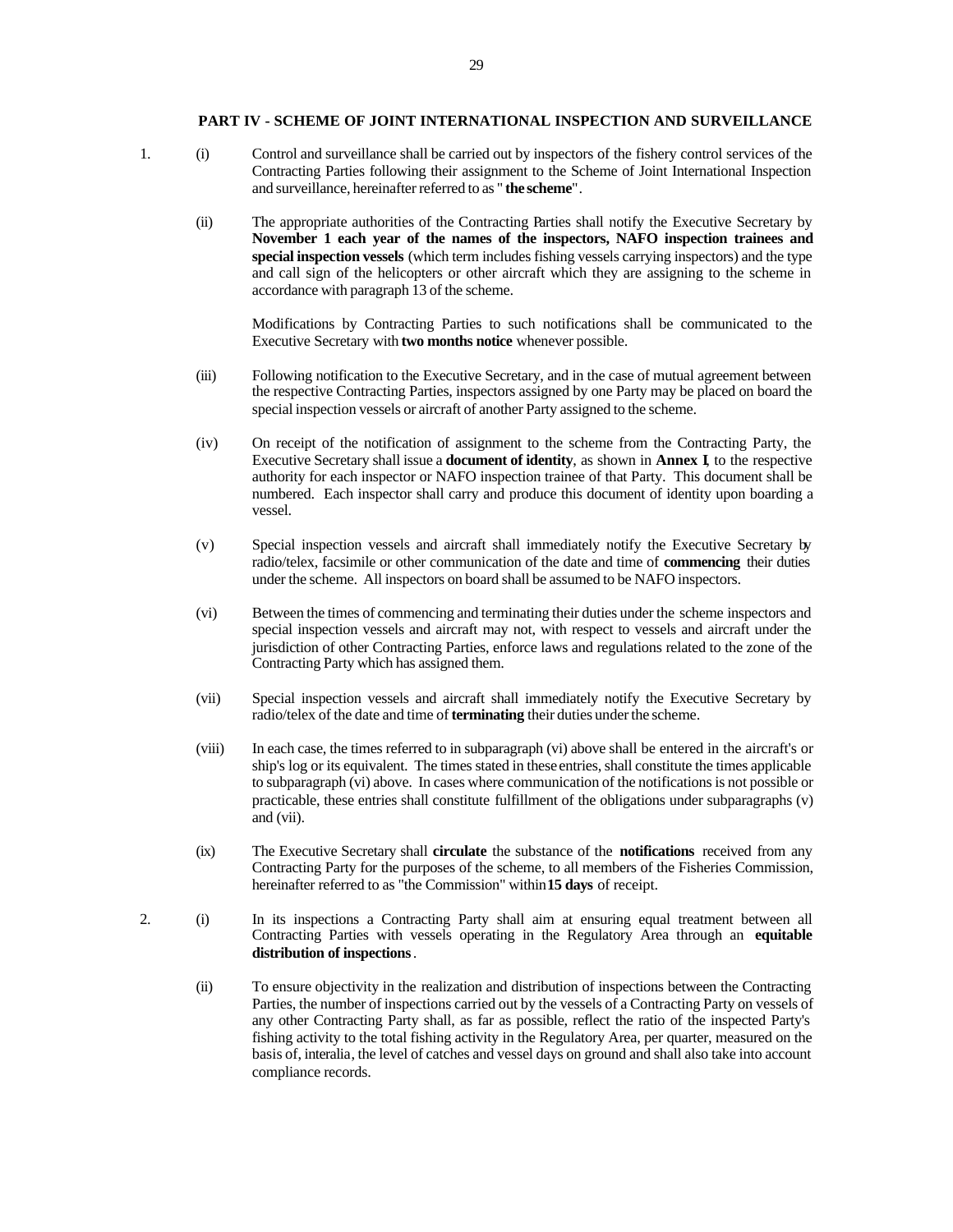- (iii) The Executive Secretary shall draw up an annual report on the objectivity in the realization and distribution of inspections between the Contracting Parties.
- 3. Appropriate authorities of Contracting Parties shall notify the Executive Secretary of the **names of the authorities designated** to receive immediate notice of apparent infringements and the means by which they may receive and respond to communications.

Where, at any time, more than **15 vessels** of any one Contracting Party are engaged in fishing operations or in the processing or transferring of fish in the Regulatory Area, that Contracting Party shall, during that time, have an **inspector or other designated authority present in the Regulatory Area**, or other designated authority present in a country of a Contracting Party adjacent to the Convention Area, to receive and respond, without delay, to notice of apparent infringements.

- 4. (i) Any vessel or helicopter assigned to the scheme and carrying an inspector shall display the following signals to indicate that the inspector is carrying out inspection under the scheme:
	- (a) during daylight hours, in conditions of normal visibility two **inspection pennants** as shown in **Annex II**, flown in a vertical line one above the other with distance between the two not exceeding one metre;
	- (b) the boarding craft shall display one inspection pennant which is identical as shown in Annex II but which may be half-scale.
	- (ii) Surveillance Aircraft assigned to the scheme shall have their international radio call sign clearly displayed.
	- (iii) No boarding shall be conducted without prior notice by radio being sent to (whether or not received by) the vessel, including the identity of the inspection platform.
	- (iv) Each Contracting Party shall ensure that its inspection platforms are kept at a safe distance from fishing vessels and that its inspectors assigned to the Scheme respect the provisions thereof as well as any other applicable rules of international law.
- 5. (i) Inspection and control under **the scheme applies** in the Regulatory Area **to the following vessels**:
	- (a) fishing vessels which are or have been engaged in fishing operations in the Regulatory Area;
	- (b) vessels, equipped for processing fish on board, which are or have been engaged in fish transferring operations in the Regulatory Area; and,
	- (c) transport vessels which are actually engaged in fish transferring operations.
	- (ii) The master of a vessel to which the scheme applies shall facilitate boarding when given the appropriate signal in the International Code of Signals by a vessel or helicopter carrying an inspector. The vessel to be boarded shall not be required to stop or manoeuvre when fishing, shooting, or hauling. The master shall nonetheless provide:
		- (a) for vessels longer than 30 metres overall, a **boarding ladder** constructed and used as described in **Annex III**;
		- (b) such assistance to boardings from **helicopters** as specified or as qualified in **Annex IV**;
		- (c) where an inspection vessel has signalled that an inspection party is about to commence boarding a fishing vessel which has begun or is about to begin hauling its nets, the master of that fishing vessel shall ensure that the **net is not retrieved** for a period of **30 minutes** after receiving the signal.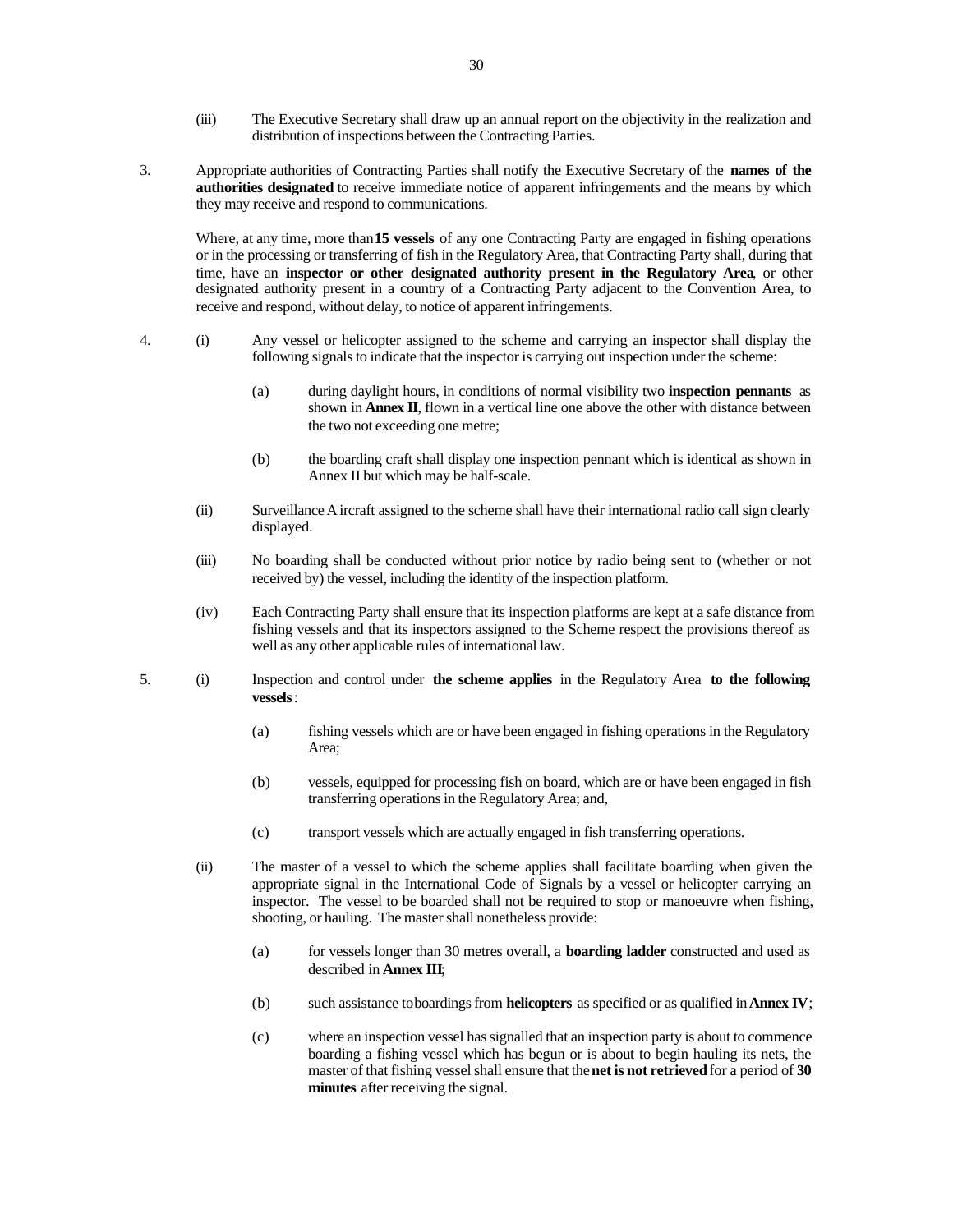In any case, the master shall observe the ordinary **practice of good seamanship** to enable an inspection party to board as soon as practicable.

- (iii) The procedures established for personnel helicopter hoist transfers shall not place a higher duty of care upon the master of a fishing vessel than that required by international law.
- (iv) **An inspection party shall consist of at maximum, two inspectors** assigned to the scheme. Occasionally, vessel conditions permitting, a NAFO inspection trainee may accompany the inspection party for training purposes only. In such circumstances the inspection party shall, upon arrival on board identify the trainee to the Master of the vessel being inspected. This trainee shall simply observe the inspection operation conducted by the duly authorized inspectors and shall in no way interfere with the activities of the fishing vessel and with the inspection. The **use of arms** in relation to the inspections is **prohibited** and, in particular, the inspectors shall not carry arms. Notwithstanding the provisions of this section, the principle of not carrying or using arms shall not be deemed to limit the performance of inspections by a Contracting Party of vessels flying its own flag.
- (v) The vessel in charge of a **pair of trawling** operations shall be required to identify itself by flying a pennant or flag on the approach of an inspector.
- 6. (i) Without limiting the capability of inspectors to carry out their mandate, inspections shall be made so that the vessel, its activities and catch suffer the minimum interference and inconvenience. The duration of an inspection shall not exceed **three hours**, or until the net is hauled in and the net and catch are inspected, whichever is longer, but this time limitation shall not apply in the case of an apparent infringement.

When carrying out their inspection duties in conformity with Part IV of these Measures, NAFO inspectors shall take all appropriate precautions to **avoid causing damage to packaging** , wrapping, cartons or other containers and to the contents of same in order to ensure, to the extent practicable, that the quality of the catch on board is maintained.

Cartons and other containers shall be opened in such a way that will facilitate their prompt resealing, repacking and eventual restorage.

In the case of a difference between the recorded catches and the estimates of the inspector of the catch on board the vessel, the inspector may re-check calculations, procedures, the relevant documentation used to determine the catch summaries from the Regulatory Area and the catch on board the vessel; the inspector shall then leave the vessel within one hour following the completion of the original inspection.

An **inspector shall limit** his inquiries to the ascertainment of the facts in relation to the observance of those Commission's measures to which the Contracting Party for the inspected vessel has not objected in accordance with Article XII of the Convention. The inspection shall be carried out using the **report of inspection** prescribed in **Annex V**.

As regards Section 15 of Annex V, notwithstanding any objection of quotas made pursuant to Article XII of the Convention, inspectors shall summarize from **logbook records**, for the current voyage, the vessel's catch in the Regulatory Area by species and by division and shall record this summary on the inspection form. The current voyage shall be defined for this purpose as beginning when the vessel enters the Regulatory Area, and ending when the vessel leaves the Convention Area (which includes the ports bordering the Convention Area) for a **period greater than 20 consecutive days**. The current voyage shall not be considered to have ended as long as the vessel has catch on board from the Regulatory Area.

In the case of a language difficulty, the inspector or the master shall use, in the appropriate language, the appropriate part of the **questionnaire shown in Annex VI**.

Contracting Parties may exercise, by letter to the Executive Secretary, the option to have inspectors summarize from logbook records for the quota period, instead of the current voyage,

31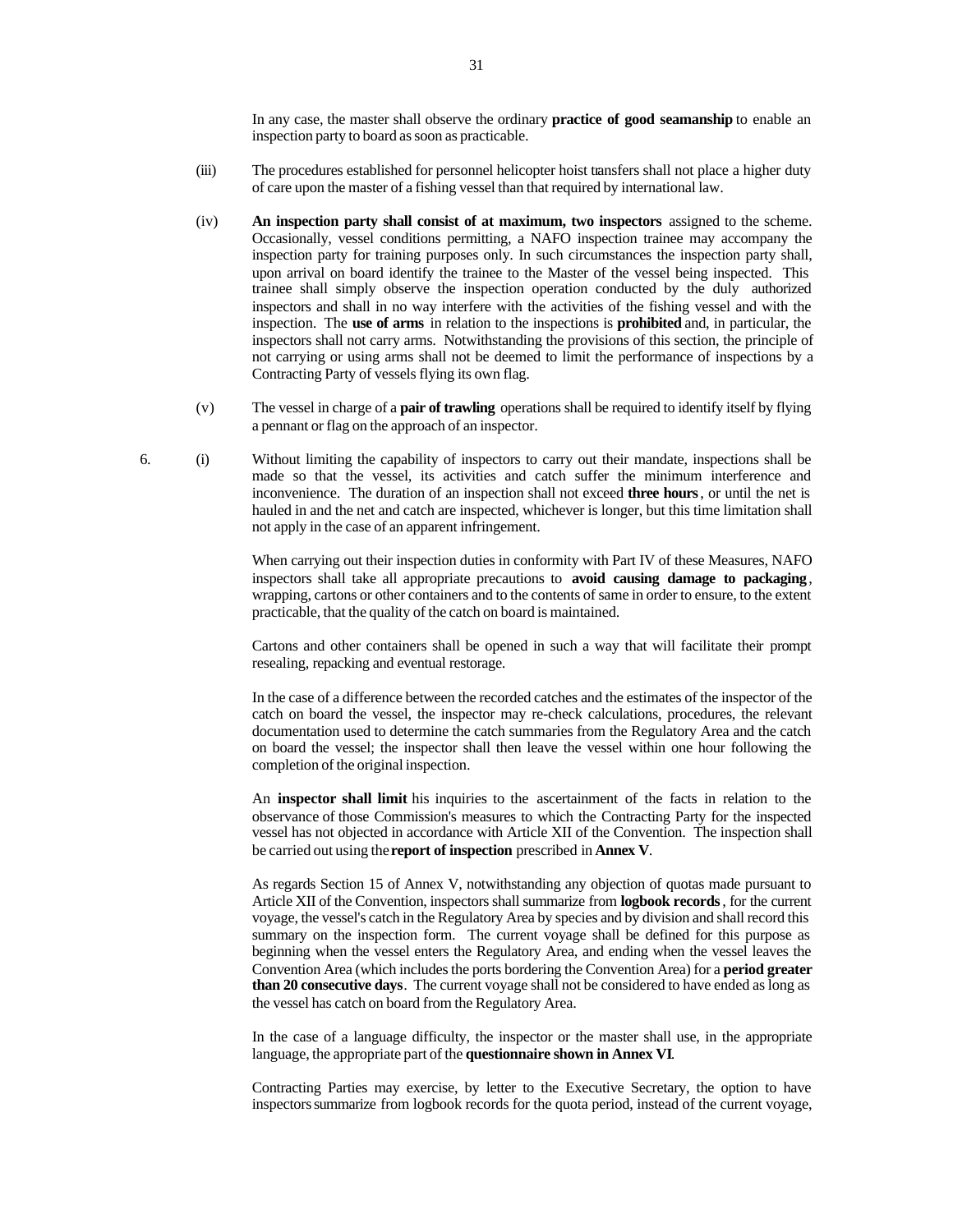their vessel's catch in the Regulatory Area by species and by division and record this summary in Section 15 of the inspection form.

In making his examination, the inspector may ask the master for any required assistance. **The master shall facilitate the work of the inspector**. The report of the inspection may be commented upon and shall be signed by all the persons that the form requires. **A copy** of the **report** shall be given **to the master** of the vessel.

The Contracting Party inspecting a vessel will communicate in writing the details of an apparent infringement to the designated authorities of the Contracting Party for the inspected vessel within the working day following the inspection whenever possible.

The Contracting Parties inspecting vessels will provide notification of a **list of vessels inspected on a calendar monthly basis** to the designated authorities of the Contracting Parties of the vessels inspected, via the office of the Executive Secretary.

In the case of an apparent infringement or a difference between recorded catches and the inspector's estimates of the catches on board, a copy of the inspection report with supporting documentation, including second photographs taken, shall be transmitted within **10 days** to the responsible authorities of the Contracting Party for the inspected vessel, after the inspection vessel returns to port. In the case of other inspection reports, the original shall be transmitted within **30 days** whenever possible, to a designated authority of the Contracting Party for the inspected vessel. A copy of every inspection report shall also be forwarded to the Executive Secretary.

Notwithstanding the notification of the inspection report, the duly assigned NAFO inspectors conducting the inspection shall prepare and transmit **within 24 hours** to the Contracting Party of the vessel a statement which shall constitute **advance notification of the apparent infringement**. A copy of this statement shall be transmitted to the NAFO Executive Secretary.

This statement shall quote the information entered under points 16 and 18 of the inspection report, cite the relevant NAFO Measures and describe in detail the basis for issuing the citation for an apparent infringement and the evidence to support the said citation.

In the case where, in the course of an inspection, NAFO Inspectors make comments and observations in the inspection report, in particular under point 20 thereof, the said inspectors shall promptly prepare a written statement citing the relevant NAFO Measures, and describing the practices observed and substantiating the grounds for their suspicions. This **statement shall be sent within 24 hours**.

- a) to the Contracting Party of the inspected vessel,
- b) to the NAFO Executive Secretary.

The NAFO Executive Secretary and the designated authorities shall treat this information with the **confidentiality** required for the protection of individual data.

- (ii) Notwithstanding any objection to quotas made pursuant to Article XII of the Convention:
	- (a) inspectors shall have authority to inspect and measure all fishing gear on or near the working deck and readily available for use and to inspect and record estimates of the **catch on and below decks** in so far as such inspection and measurement are necessary to establish whether the vessel is complying with the Commission's measures;
	- (b) fishing gear shall be inspected in accordance with the Commission's measures;
	- (c) with regard to catches, correspondence between the logbook entries for the Regulatory Area and estimates of catches by species on board relating to these entries may be ascertained and differences between recorded catches and the inspector's estimate of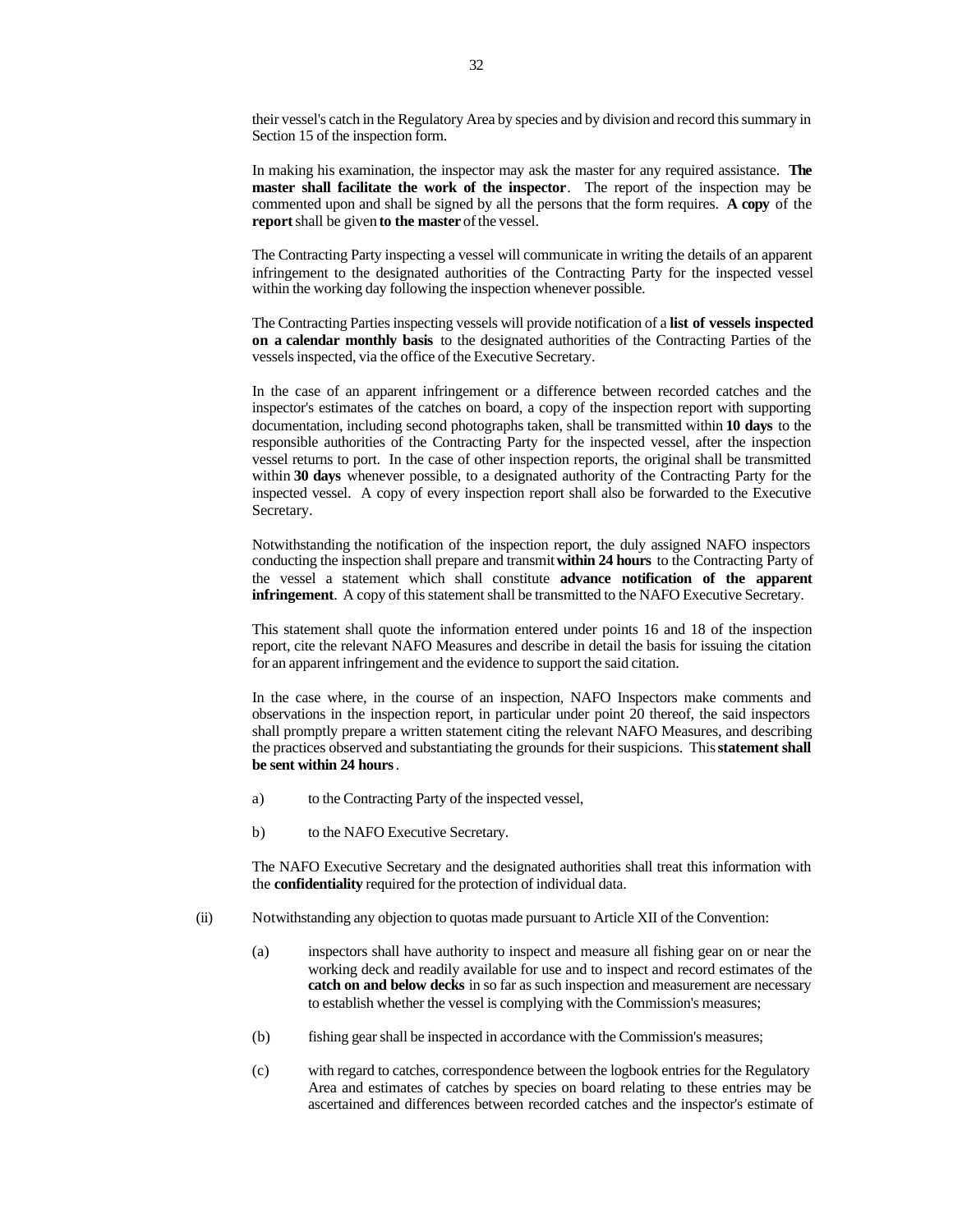the catches on board with percentages shall be recorded under Section 18 of the inspection report (Comments Section); and

- (d) inspectors shall be given **access to production logbooks or stowage** plans in accordance with the NAFO Conservation and Enforcement Measures, Part I.C.2 (a) and (c) and in the latter case shall be given such assistance as is possible and reasonable and necessary to ascertain that the stowage conforms to the stowage plan, no interference being allowed in the stowage of product or in the technological process on the vessel.
- (e) inspectors shall convert production weight, as recorded in production logbooks, into live weight so that the latter can be verified against the logbook entries which are made in live weight. Inspectors shall be guided by **conversion factors established by the master of the vessel**.
- (f) inspectors may also ascertain that records for the duration of the quota period to the date of the inspection are aboard the vessel in accordance with the NAFO Conservation and Enforcement Measures Part I C (2) (b) (iii).
- (iii) **An inspector has the authority to examine catch, nets or other gear**, and any relevant documents which the inspector deems necessary to verify the observance of the Commission's measures.

Where an **apparent infringement** of the measures is observed:

- the inspector shall note the apparent infringement in the report, sign the entry and obtain the **countersignature of the master**;
- the inspector shall enter and sign a notation in the fishing logbook or other relevant document stating the date, location, and type of apparent infringement found. The inspector may make a copy of any relevant entry in such a document, and shall require the master of the vessel to certify in writing on each page of the copy that it is a true copy of such entry;
- the inspector shall have full opportunity to document the apparent infringement with photographs of the relevant fishing vessel's gear or catch, in which case a second photograph shall be given to the master of the vessel and attached to the report sent to an appropriate authority of the Contracting Party for the inspected vessel.
- (iv) Where an inspector finds an **apparent infringement** of measures prohibiting:
	- (a) fishing in a closed area or with gear prohibited in a specific area;
	- (b) fishing for stocks or species after the date on which the Contracting Party for the inspected vessel has notified the Executive Secretary that vessels of that party will cease a directed fishery for those stocks or species;
		- and
	- (c) fishing on an "Others" quota without prior notification to the Executive Secretary, or more than seven working days after the Contracting Party for the inspected vessel has been notified by the Executive Secretary that fishing under an "Others" quota for that stock or species should cease;

The inspector, to facilitate a Contracting Party action on the apparent infringement, shall **immediately attempt to communicate with an inspector of the Contracting Party** for the inspected vessel, known to be in the vicinity, or the authority designated in accordance with paragraph 3 above. The master of the inspected vessel shall provide the use of the vessel's radio equipment and operator for messages to be sent out and received for this purpose.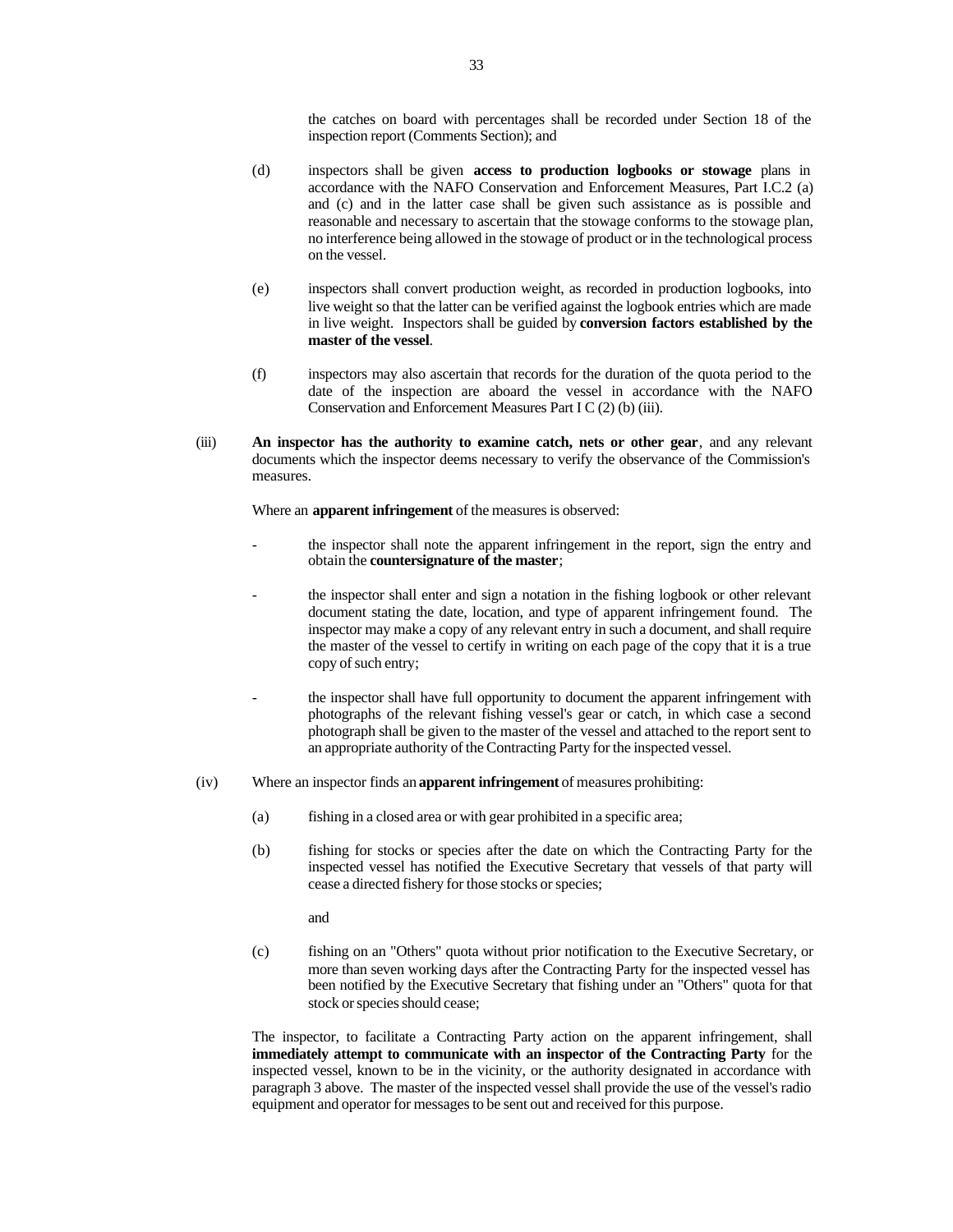At the request of the inspector, a master shall cease all fishing which appears to the inspector to contravene the measures referred to in (a) to (c) above. During this time, the inspector shall complete the inspection and, if unable within a reasonable period of time to communicate with an inspector or designated authority of the Contracting Party for the inspected vessel, he shall leave the inspected vessel and communicate as soon as possible with one of them. However, if he succeeds in establishing communications while on board the inspected vessel, and provided that the inspector or designated authority of the Contracting Party for the inspected vessel agrees, the inspector may remain aboard. As long as the inspector remains aboard, the master may not resume fishing until the inspector is reasonably satisfied, as a result of either the action taken by the vessel's master or the inspector's communication with an inspector or designated authority of the Contracting Party for the inspected vessel, that the apparent infringement will not be repeated.

- (v) The inspector in charge may request that the master remove any part of the fishing gear which appears to the inspector to contravene the Commission's measures. **An identification mark** (NAFO inspection seal-**Annex VII**) shall be affixed securely to any part of the fishing gear which appears to the inspector to have been in contravention, and the inspector shall record the fact on his report. The gear shall be preserved with the mark attached until examined by an inspector or designated authority of the Contracting Party for the inspected vessel who shall determine the subsequent disposition of the gear.
- (vi) An inspector may **photograph the fishing gear** in such a way that the identification mark and measurements of the fishing gear are visible and subjects photographed should be listed in the report. A second photograph shall be given to the master of the vessel.
- 7. An appropriate authority of a Contracting Party notified of **an apparent infringement** committed by a vessel of that **Party shall take prompt action** to conduct the investigations necessary to obtain the evidence required and, whenever possible, board the vessel involved. The authority shall take immediate judicial or administrative action as would be the case when dealing with apparent infringements of fisheries regulations in national waters. An appropriate authority of the Contracting Party for the vessel concerned shall cooperate fully with the appropriate authority of the Contracting Party that designated the inspector to ensure that the evidence of the apparent infringement is prepared and preserved in a form which facilitates judicial action. The appropriate authorities in the flag state of the vessels concerned shall take prompt action as necessary to receive and consider the evidence and shall conduct any further investigation necessary for disposition of the apparent infringement.

The appropriate authority of a Contracting Party notified of differences between the recorded catches and the estimates of the inspector, shall whenever possible board the vessel involved and, in any event, cooperate with the NAFO inspectors to ensure that the evidence is prepared and preserved in a form which would facilitate any judicial action, and shall conduct any further investigation necessary to allow it to determine appropriate follow-up action.

- 8. An inspector observing **a failure** of a vessel to enable an inspection party to board after being properly signalled shall:
	- (i) report the apparent infringement as soon as possible to any inspector of the Contracting Party for the vessel concerned known to be in the vicinity or a designated authority of that Contracting Party;

and,

- (ii) prepare and forward to the Executive Secretary a report giving as much information as possible, including the nature of the signal, the distance from which the signal was given, the visibility at the time, sea state, wind and icing conditions.
- 9. The following **apparent infringements** shall be subject to paragraph 10:
	- i) misreporting of catches;
	- ii) mesh size violations;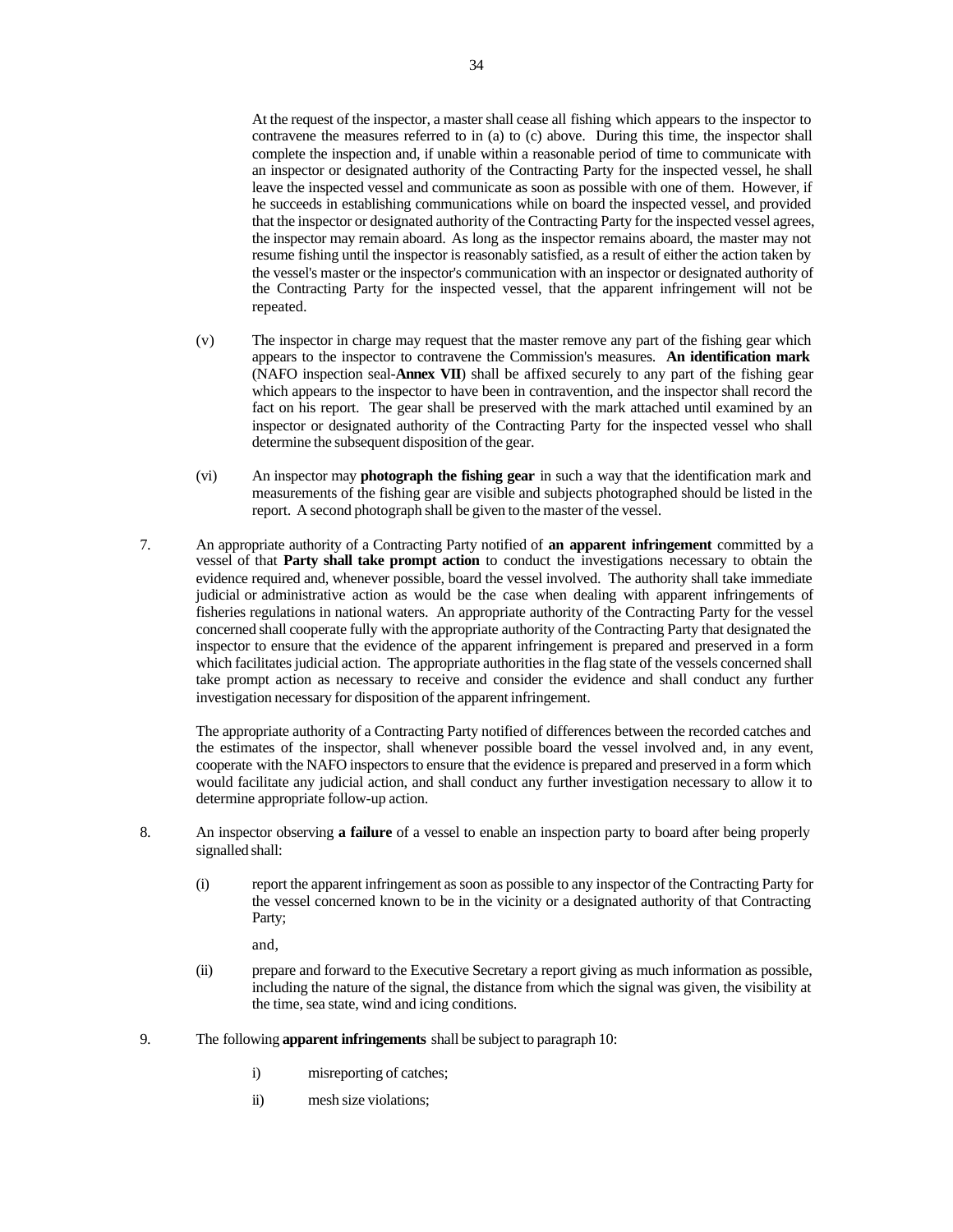- iii) hail system violations;
- iv) interference with the satellite tracking system;
- v) preventing an inspector or an observer from carrying out his or her duties;
- vi) directed fishing for a stock which is subject to a moratorium or for which fishing is prohibited.
- 10. Notwithstanding paragraphs 7 and 8 above:
	- i) If a NAFO inspector cites a vessel for having committed, to a serious extent, an apparent infringement as listed in paragraph 9 above, the Contracting Party of the vessel shall ensure that the **vessel concerned is inspected within 72 hours** by an inspector duly authorized by that Contracting Party. In order to preserve the evidence, the NAFO inspector shall take all necessary measures to ensure security and continuity of the evidence, and may remain on board the vessel, for the period necessary to provide information to the duly authorized inspector concerning the apparent infringement.
	- (ii) Where justified, the competent authority of the Contracting Party or the inspector authorized by the competent authority of the Contracting Party of the vessel concerned shall, where duly authorized to do so, require the vessel to proceed immediately to a nearby port, chosen by the Master, which should be either St. John's, Halifax, the home port of the vessel or a port designated by the Flag State, for a thorough inspection under the authority of the Flag State and in the presence of a NAFO inspector from any other Contracting Party that wishes to participate. If the vessel is not called to port, the Contracting Party must provide due justification in a timely manner to the Executive Secretary who shall make it available on request to any Contracting Party.
	- iii) Where a NAFO inspector cites a vessel for having committed an apparent infringement as listed in paragraph 9 above, the inspector shall immediately report this to the Executive Secretary, who shall in turn immediately report, for information purposes, to the other Contracting Parties with an inspection vessel in the Convention Area;
	- iv) Where a vessel is required to proceed to port for a thorough inspection pursuant to paragraph ii) above, a NAFO inspector from another Contracting Party may, subject to the consent of the Contracting Party of the vessel, board the vessel as it is proceeding to port, may remain on board the vessel as it proceeds to port and may be present during the inspection of the vessel in port;
	- v) If an apparent infringement of the Conservation and Enforcement Measures has been detected which in the view of the duly authorized inspector is sufficiently serious, the inspector shall take all necessary measures to ensure security and continuity of the evidence including, as appropriate, sealing the vessel's hold for eventual dockside inspection.
- 11. For the purposes of the Scheme, "**surveillance**" shall be based on any sighting made by an inspector from an inspection vessel or aircraft assigned to the Scheme.
	- (i) When, as a result of surveillance an inspector observes a vessel of a Contracting Party, and where such observation does not correspond with the latest information available to the inspector as provided for by section E.2 of Part III of the Conservation and Enforcement Measures, the inspector shall complete Part I of the Surveillance Report Form shown at Annex VIII and shall photograph the vessel in support of his observations. Photographs taken should simultaneously record the position, date and time as shown by the surveillance craft's instrumentation.
	- (ii) **Not less than 72 hours** following the recording of the observation in Part I of the Surveillance Report and on the basis of notifications received from the Contracting Party of the vessel concerned pursuant to (the hail system), the inspector shall complete Part II of the Surveillance Report.
	- (iii) The original of each surveillance report completed in accordance with 9(i) and (ii) and any photographs shall be forwarded as soon as possible to the Contracting Party of the vessel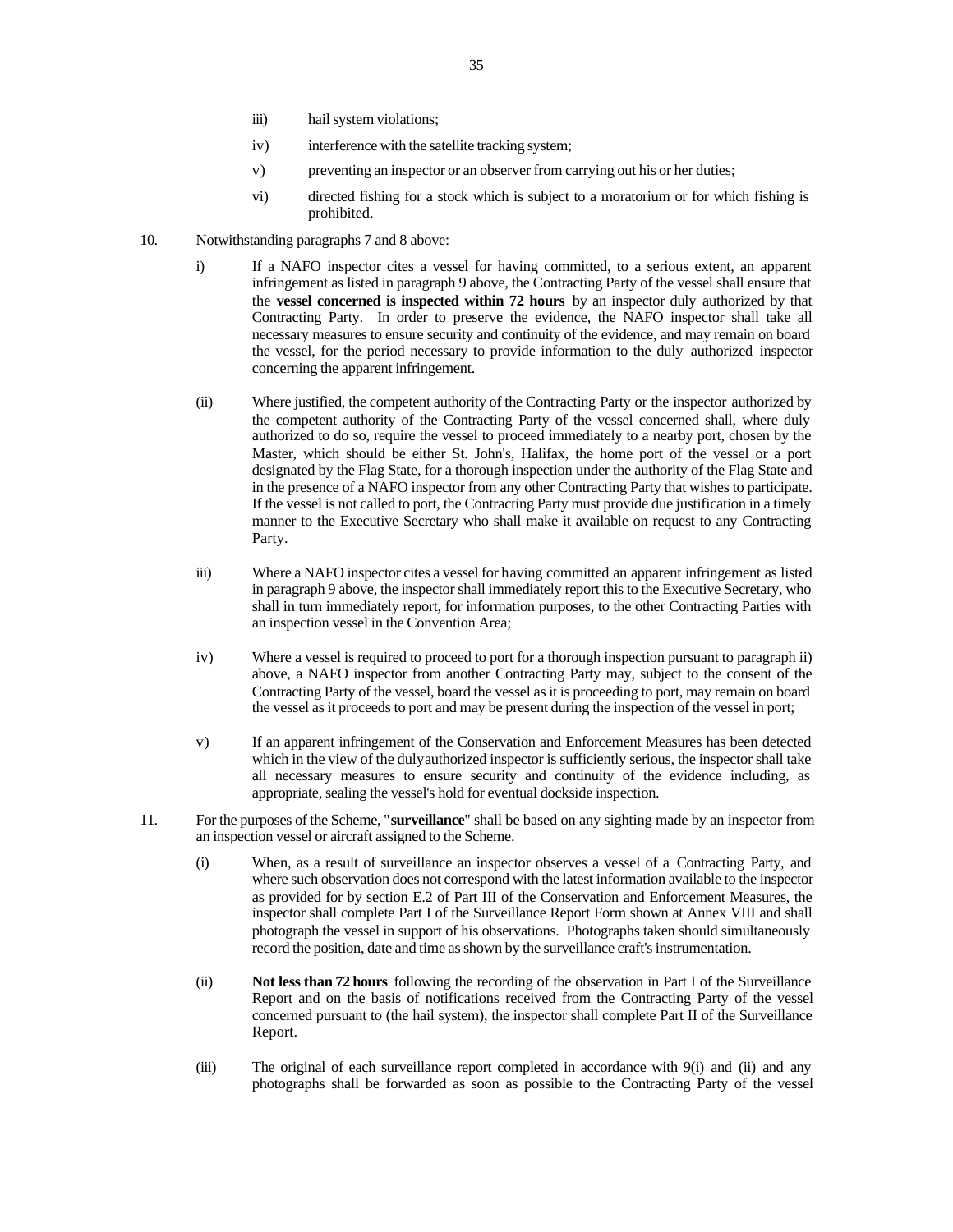concerned, or a designated authority of that Contracting Party. A copy of every surveillance report shall also be forwarded to the Executive Secretary.

- (iv) An appropriate authority of a Contracting Party shall, on receipt of a surveillance report concerning a vessel of that party, take prompt action to receive and consider the report and, whenever possible, board the vessel concerned, and conduct any further investigation necessary to allow it to determine appropriate follow-up action.
- 12. **Resistance to an inspector** or failure to comply with his directions shall be treated by the Flag State of the vessel as if the inspector were an inspector of that State.
- 13. Inspectors shall carry out their duties in accordance with the rules set out in the scheme, but they shall remain under the **operational control** of the authorities of their Contracting Parties and shall be responsible to them.
- 14. Appropriate authorities of a Contracting Party shall consider and act on reports from inspectors of other Contracting Parties under the scheme on the same basis as reports from its own inspectors. Contracting Parties shall cooperate to follow up apparent infringements using all necessary evidence available from all sources, including evidence from other Contracting Parties as required for effective prosecution or administrative proceedings, subject to the rules governing the admissibility of evidence in domestic courts.

The provisions of this paragraph shall not impose any obligation on the appropriate authorities of a Contracting Party to give the report from a foreign inspector a higher evidentiary value than it would possess in the inspector's own country. Appropriate authorities of Contracting Parties shall collaborate in order to facilitate judicial or other proceedings arising from a report submitted by the inspector under the scheme.

- 15. Appropriate authorities of a Contracting Party shall **inform the Executive Secretary by 1 November each year of the provisional plans** for participation by its inspectors, vessels and helicopters and other aircraft in the scheme for the succeeding calendar year, and the Executive Secretary may make suggestions to the appropriate authorities of the Contracting Parties for the coordination of their operations in this field including the number of inspectors and the number of vessels, helicopters and other aircraft carrying inspectors.
- 16. Appropriate authorities of each Contracting Party shall report to the Executive Secretary by **1 March each year** for the previous calendar year:
	- (i) **the number of inspections conducted** by it under the Scheme specifying the number of inspections on the vessels of each Contracting Party and, in the case of apparent infringement, the date and position of the inspection of the named vessel and the nature of the apparent infringement;
	- (ii) **the number of air hours flown on NAFO patrol**, the number of sightings and the number of surveillance reports established with the date, time and position of the sightings in respect of these surveillance reports.
	- (iii) **the disposition of surveillance reports** notified to it by a Contracting Party. The surveillance reports shall be listed annually until follow-up action is concluded by the appropriate authorities. In cases where the follow-up action results in penal action any penalties imposed shall be described in specific terms.
- 17. a) Appropriate authorities of each Contracting Party shall report to the Executive Secretary by **February 1** (for the period July 1-December 31 of the previous year) and **September 1** (for the period January 1-June 30 of the current year) each year:
	- (i) **the disposition of apparent infringements** notified to it by a Contracting Party. The apparent infringements shall continue to be listed on each subsequent report until the action is concluded under the laws of the Flag State;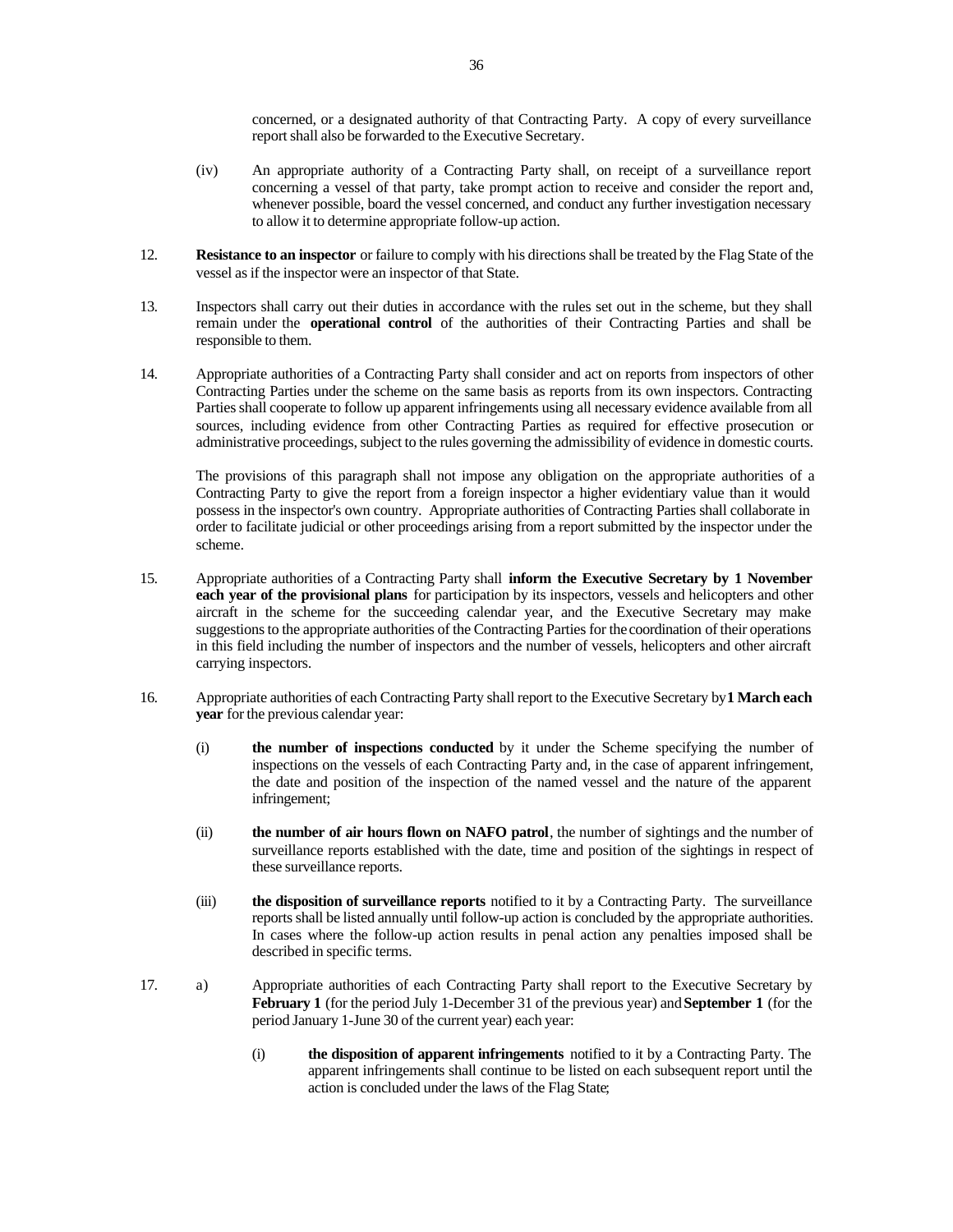- (ii) **differences that they consider significant** between records of catches in the logbooks of vessels flying the flag of the Contracting Party and inspectors' estimates of catches on board the vessels.
- b) The report required in (a) above shall indicate the current status of the case (i.e. case pending, under appeal, still under investigation, etc.) and any penalties imposed shall be described in specific terms (i.e. level of fines, value of forfeited fish and/or gear, written warning given, etc.) and shall include an explanation if no action has been taken.
- 18. (i) In the event of a disagreement concerning the interpretation or application of the scheme, the concerned Contracting Parties shall consult in an attempt to resolve the disagreement.
	- (ii) If the disagreement remains unresolved following the consultations, at the request of a Contracting Party the Executive Secretary shall refer the disagreement to a special meeting of the Standing Committee on International Control (STACTIC).

A report on the disagreement shall be drawn up by STACTIC and provided to the Fisheries Commission within **two months** of the STACTIC meeting.

- (iii) On receipt of the STACTIC report, a Contracting Party may within a further period of **two months request a special meeting** of the Fisheries Commission to consider the report and to take appropriate action.
- 19. (i) Contracting Parties shall report to the NAFO Secretariat all sightings, made by inspectors, of Non-Contracting Party fishing vessels engaged in fishing activities (i.e. fishing, fish processing operations, the transshipment of fish or fish products, and any other activity in preparation for or related to fishing) in the NAFO Regulatory Area. Such reports shall include all information derived from the inspector's observations concerning the Non-Contracting Party fishing vessel's activities and be made using Part I of the surveillance report provided in Part IV, Annex VIII.
	- (ii) The inspector shall attempt to inform the Non-Contracting Party fishing vessel that it has been sighted engaging in fishing activities, that a surveillance report has been completed, that there may be consequences for the vessel, and that this information will be distributed to all NAFO Contracting Parties and to the flag-State of the vessel.
	- (iii) In the event that the Non-Contracting Party vessel, which has been sighted and reported as engaged in fishing activities in the NAFO Regulatory Area, is boarded by inspectors, the findings of the inspectors shall be transmitted to the Executive Secretary. The Executive Secretary will transmit this information to all Contracting Parties within 72 hours of receiving this information, and to the flag-State of the boarded vessel as soon as possible.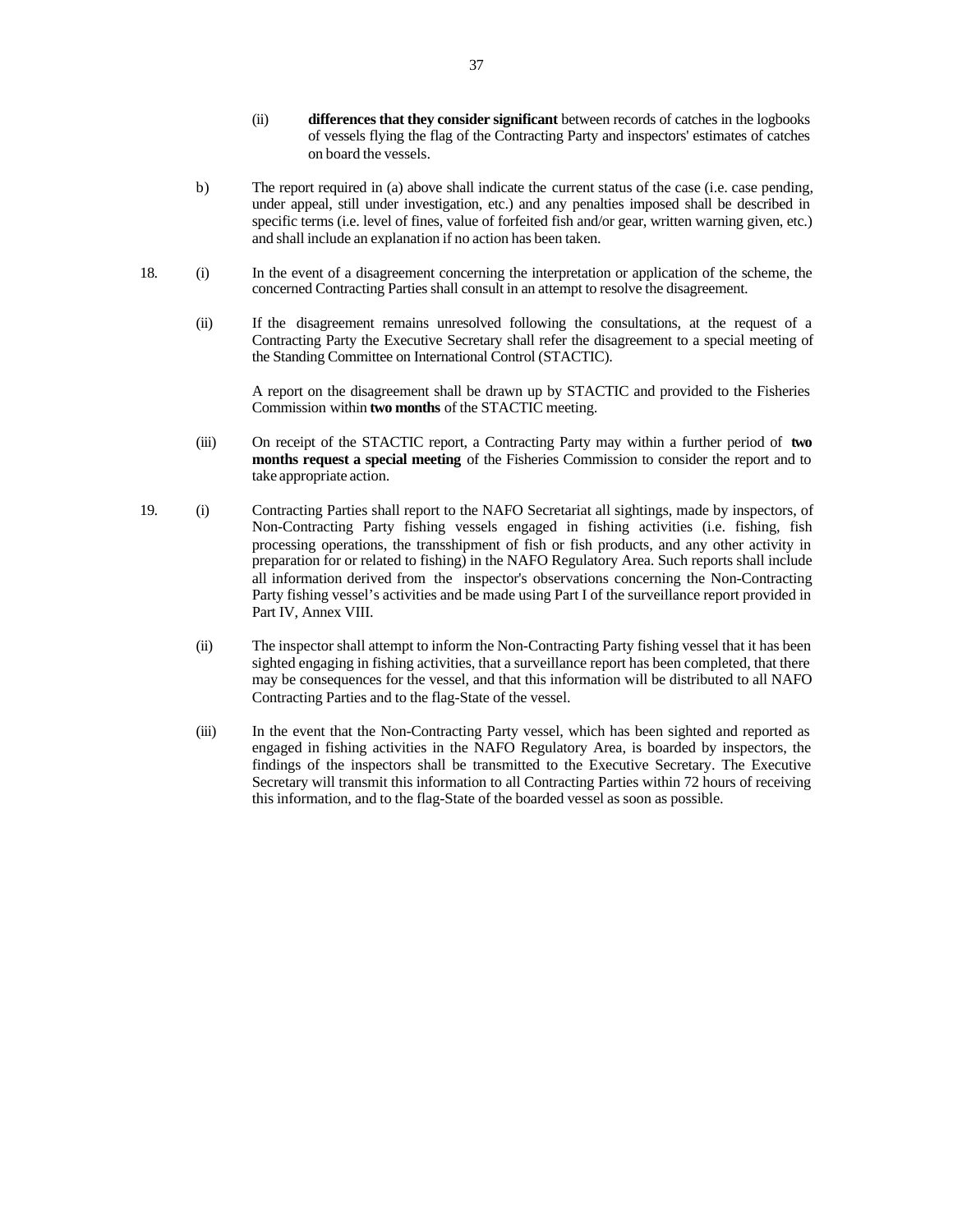

## **PART IV - ANNEX I - INSPECTOR'S/TRAINEE'S DOCUMENT OF IDENTITY**

(not smaller than 8.5 cm x 5.5 cm)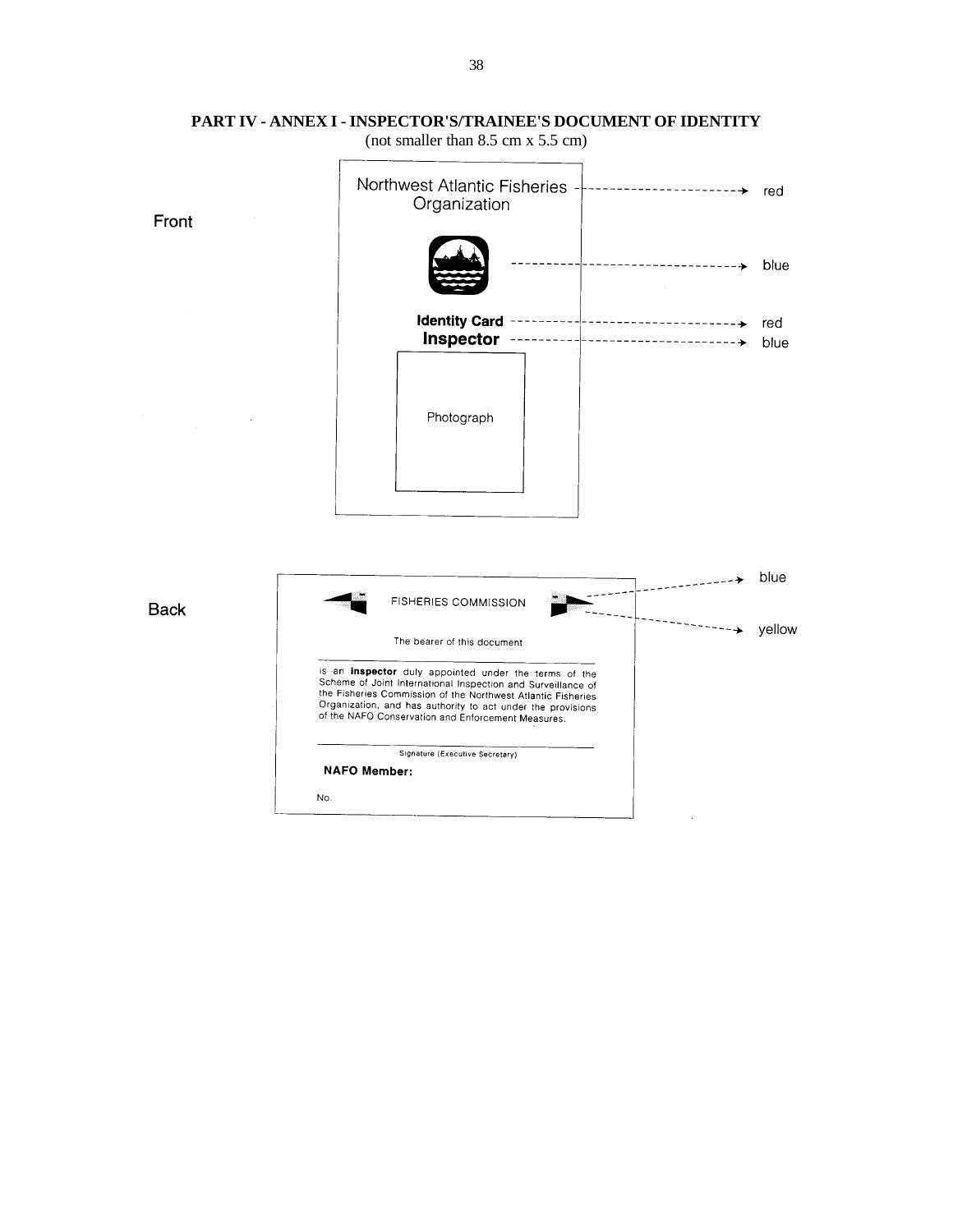

**PART IV - ANNEX II - INSPECTION PENNANTS**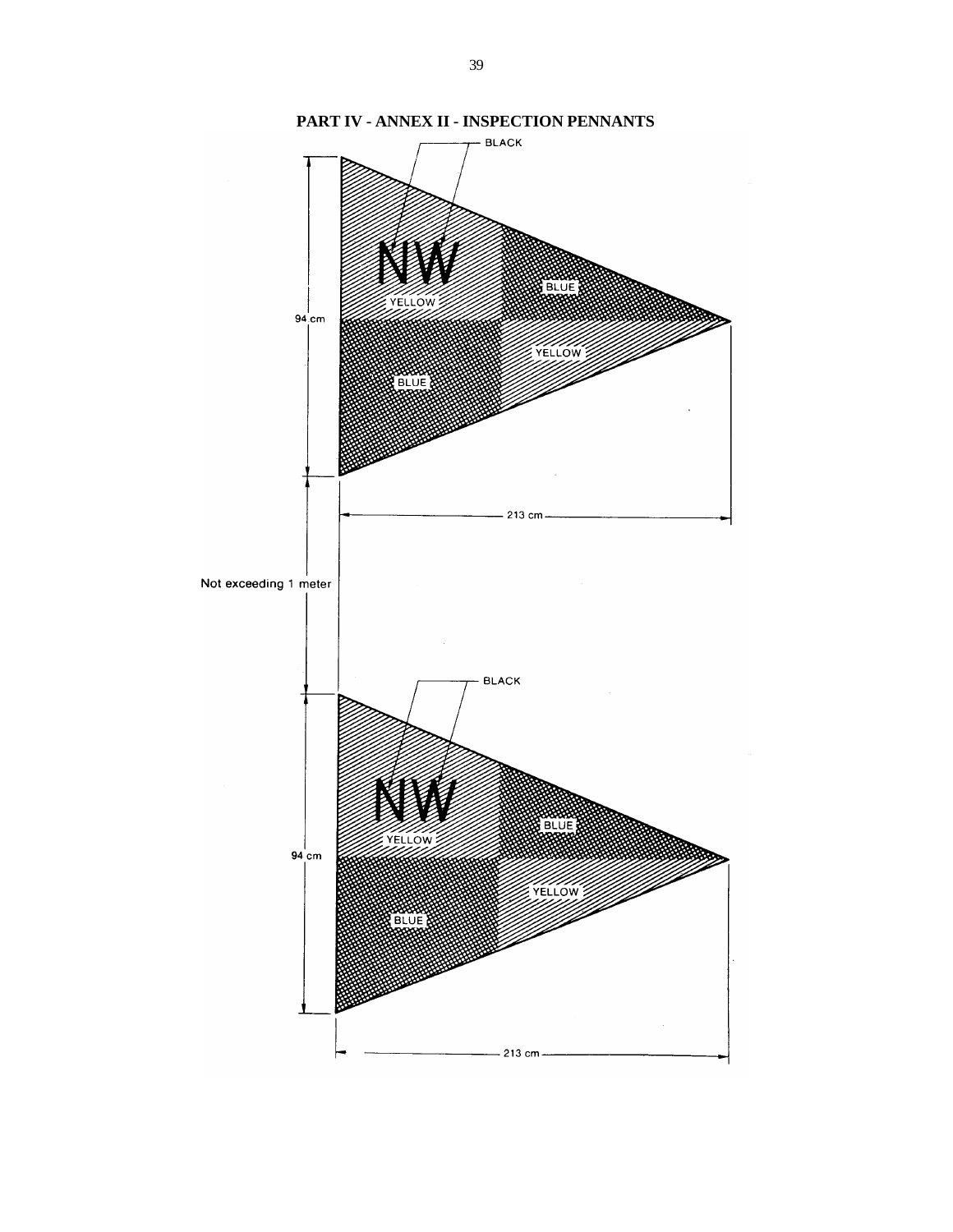## **PART IV - ANNEX III - CONSTRUCTION AND USE OF BOARDING LADDERS**

- 1. The boarding ladders shall be efficient for the purpose of enabling inspectors to embark and disembark at sea safely. The boarding ladders are to be kept clean and in good order.
- 2. The ladder shall be secured in a position so that it is clear of any possible discharge from the ship, that each step rests firmly against the ship's side, that it is clear so far as practicable of the finer lines of the ship and that the inspector can gain safe and convenient access to the ship.
- 3. The steps of the boarding ladder shall be:
	- (a) of hardwood or other material of equivalent properties, made in one piece free of knots, having an efficient non-slip surface; the four lowest steps may be made of rubber of sufficient strength and stiffness or of other suitable material of equivalent characteristics;
	- (b) not less than 480 mm long, 115 mm wide, and 25mm in depth, excluding any non-slip device; and
	- (c) equally spaced not less than 300 mm nor more than 380 mm apart and may be secured in a manner that they will remain horizontal.
- 4. No boarding ladder shall have more than two replacement steps which are secured in position by a method different from that used in the original construction of the ladder and any steps so secured shall be replaced, as soon as reasonably practicable, by steps secured in position by the method used in the original construction of the ladder.
- 5. The side ropes of the ladder shall consist of two uncovered manila or equivalent ropes not less than 60 mm in circumference on each side; each rope shall be continuous with no joints below the top step; two man ropes properly secured to the ship and not less than 65 mm in circumference and a safety line shall be kept at hand ready for use if required.
- 6. Battens made of hardwood, or other material of equivalent properties, in one piece and not less than 1.80 m long, shall be provided at such intervals as will prevent the boarding ladder from twisting. The lowest batten shall be on the fifth step from the bottom of the ladder and the interval between any batten and the next shall not exceed 9 steps.
- 7. Means shall be provided to ensure safe and convenient passage onto or into and off the ship between the head of the pilot ladder or of any accommodation ladder or other appliance provided. Where such passage is by means of a gateway in the rails or bulwark, adequate handholds shall be provided. Where such passage is by means of a bulwark ladder, such ladder shall be securely attached to the bulwark rail or platform and two handhold stanchions shall be fitted at the point of boarding or leaving the ship not less than 0.70 m nor more than 0.80 m apart. Each stanchion shall be rigidly secured to the ships's structure at or near its base and also at a higher point, shall be not less than 40 mm in diameter and shall extend not less than 1.20 m above the stop of the bulwark.
- 8. Lighting shall be provided at night such that both the boarding ladder overside and also the position where the inspector boards the ship shall be adequately lit. A lifebuoy equipped with a self-igniting light shall be kept at hand ready for use. A heaving line shall be kept at hand ready for use if required.
- 9. Means shall be provided to enable the boarding ladder to be used on either side of the ship.
- 10. The rigging of the ladder and the embarkation and disembarkation of an inspector shall be supervised by a responsible officer of the ship.
- 11. Where on any ship constructional features such as rubbing bands would prevent the implementation of any of these provisions, special arrangements shall be made to the satisfaction of the Commission to ensure that persons are able to embark and disembark safely.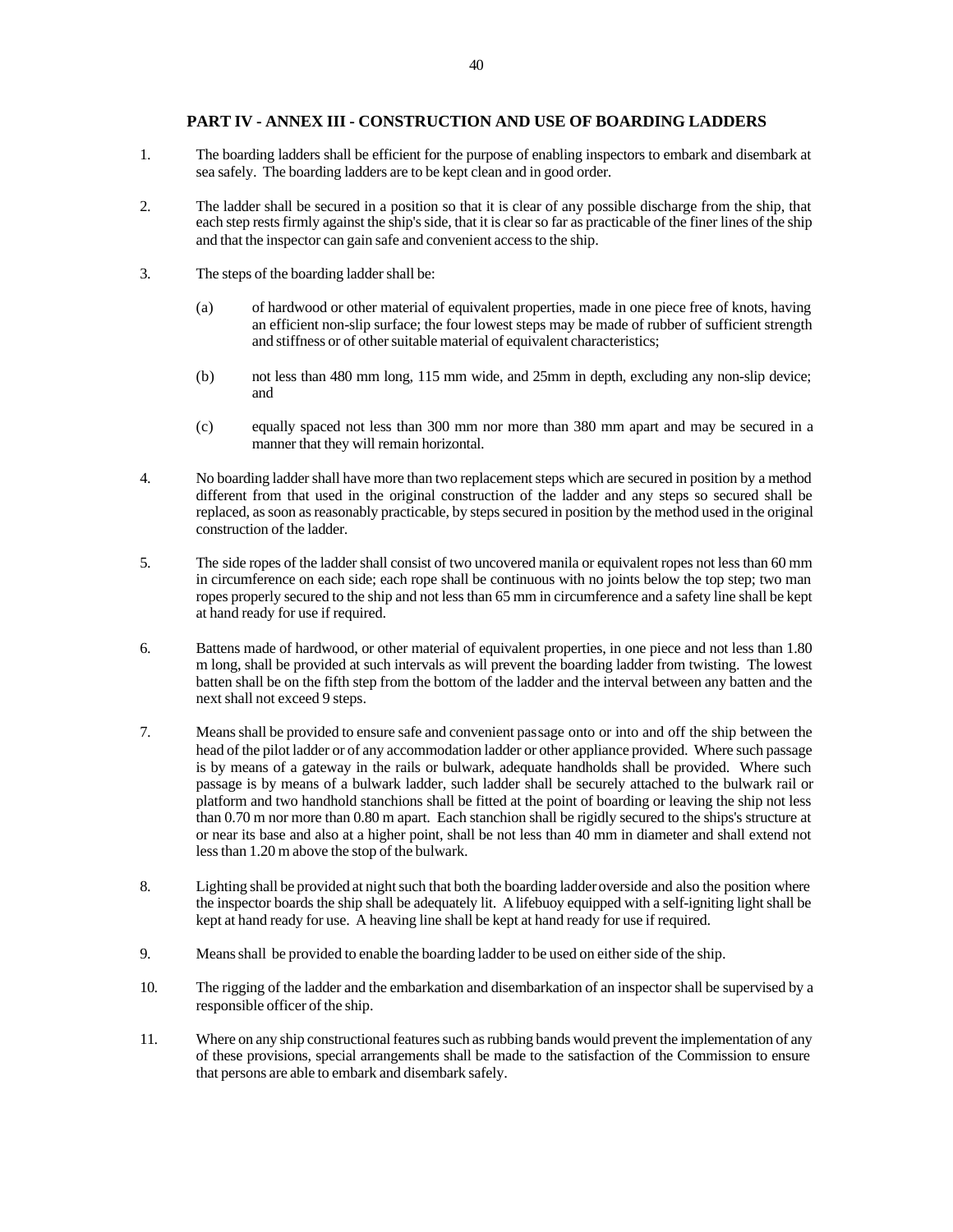#### **PART IV - ANNEX IV - HELICOPTER HOIST PROCEDURE**

- 1. The captain of the helicopter shall be in charge of and shall ensure the safety of personnel who are being transferred between a vessel and the helicopter during the entire time such personnel are attached to the helicopter via the hoist cable and the lifting device.
- 2. The master of the vessel shall follow the procedures described below to assist the helicopter:
	- (i) Attempt to communicate by radio in a common language;
	- (ii) Alter course and speed if requested and if free to do so;
	- (iii) Maintain a steady course and speed throughout the transfer operation unless the safety of the vessel is in jeopardy;
	- (iv) Provide a visual indication of relative wind by means of a pennant or other suitable device;
	- (v) Clear the transfer area of objects which could be blown loose;
	- (vi) Shall not make radio transmission on standing wire antennae (high frequency) in the immediate vicinity of the transfer area during the transfer. If such transmissions become necessary, the helicopter shall be advised in order that the transfer could be delayed; if a guide line is lowered first, crew members should be available to man this line to assist in the transfer of the inspection party. The inspection party, other lines and wires should not be touched by the crew of the vessel until the inspection party has grounded those lines and wires on the vessel;
	- (vii) Take appropriate measures to ensure to the extent practicable that none of the lines or fittings lowered from the helicopter are attached to or permitted to foul in the vessel.
- 3. The helicopter displaying its inspection pennant shall communicate to the vessel the intention to conduct a boarding:
	- (i) by radio communications on 2182 KHZ, VHF-FM Channel 16 or other agreed frequencies;
	- (ii) by visual or aural indication of an appropriate signal extracted from the International Code of Signals as shown in paragraph 7;
	- (iii) by hovering over or near the intended boarding position in conjunction with hand signals, adopted from the International Code of Signals, as indicated in paragraph 4.
- 4. (i) Signal: Pointing movement by arm or hand

|      | Used by:   | Meaning:                                                    |                                                       |
|------|------------|-------------------------------------------------------------|-------------------------------------------------------|
|      | Helicopter | location                                                    | Wish to conduct transfer or boarding in the indicated |
| (ii) | Signal:    | Vertical motion with arm or flag, or "Thumbs-Up" indication |                                                       |
|      | Used by:   | Situation:                                                  | Meaning:                                              |
|      | Either     | Before transfer                                             | Ready to conduct transfer;                            |
|      | Vessel     | Before transfer                                             | Desire transfer from this<br>position;                |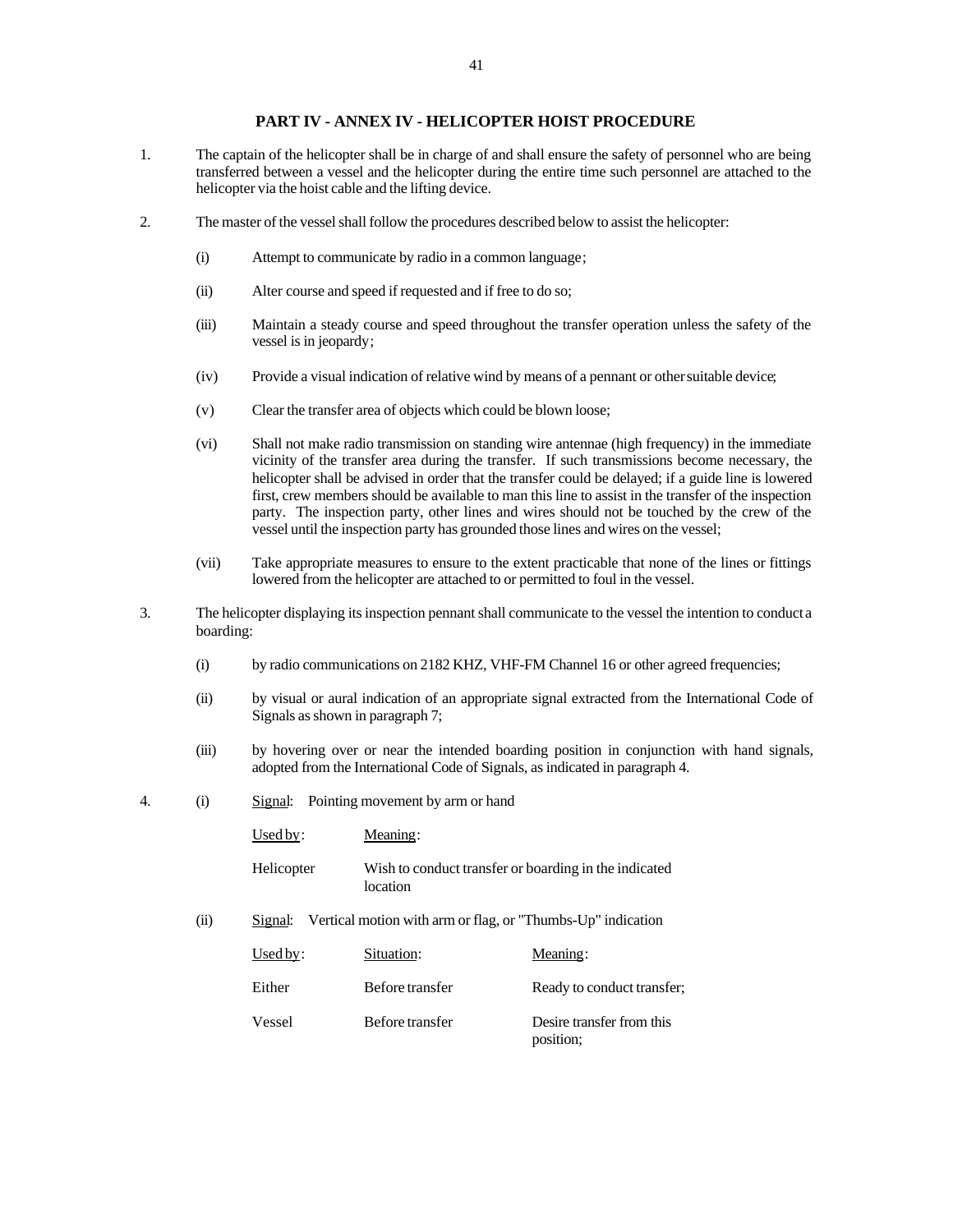|       | Helicopter  | After dropping<br>the guide line                  | Take up the slack on the<br>guide line;                                                                          |
|-------|-------------|---------------------------------------------------|------------------------------------------------------------------------------------------------------------------|
|       |             | After taking up<br>the slack on the<br>guide line | Pull in gently on the guide<br>line;                                                                             |
|       | Either      | At any time                                       | Affirmative response.                                                                                            |
| (iii) | Signal:     |                                                   | Horizontal motion with arm or flag, or "Thumbs-Down" indication                                                  |
|       | $U sed by:$ | Situation:                                        | Meaning:                                                                                                         |
|       | Vessel      | Before transfer                                   | Transfer not recommended<br>from this position-recommend<br>alternative (and point<br>towards desired position); |
|       | Either      | Before transfer                                   | Not ready to conduct<br>transfer:                                                                                |
|       | Vessel      | During transfer                                   | Request you stop the<br>transfer;                                                                                |
|       | Helicopter  | After dropping the<br>guide line                  | Ease the tension on the<br>guide line;                                                                           |
|       |             | After easing the<br>tension on the guide<br>line  | Release the guide line;                                                                                          |
|       | Either      | At any time                                       | Negative response.                                                                                               |

- 5. A visual display of the symbol YU by the helicopter or the radio transmission of YANKEE UNIFORM to the fishing vessel indicates the signals in paragraph 7 are to be used for inspection communications.
- 6. The following situations are representative of conditions under which a personnel helicopter hoist transfer shall NOT be attempted:
	- (i) In the opinion of the captain of the helicopter or the master of the vessel, there is inadequate clear space for a transfer or there are too many obstructions;
	- (ii) There is significant vessel motion such that, in the opinion of the captain of the helicopter or the master of the vessel, a hazard exists;
	- (iii) The helicopter cannot position itself with an acceptable relative wind; and
	- (iv) Other hazards exist which prejudice the safety of the helicopter or the vessel or of personnel being transferred.

| <b>IMO</b> Signal | <b>IMO</b> Meaning                                       | Remarks                                                                                                                     |
|-------------------|----------------------------------------------------------|-----------------------------------------------------------------------------------------------------------------------------|
| SQ <sub>3</sub>   | You should stop, or heave<br>to, I am going to board you | The display of the<br>inspection pennant indicates<br>the presence of an<br>authorized inspection team<br>in the helicopter |
| MG                | You should steer course                                  | Course is true                                                                                                              |
|                   |                                                          |                                                                                                                             |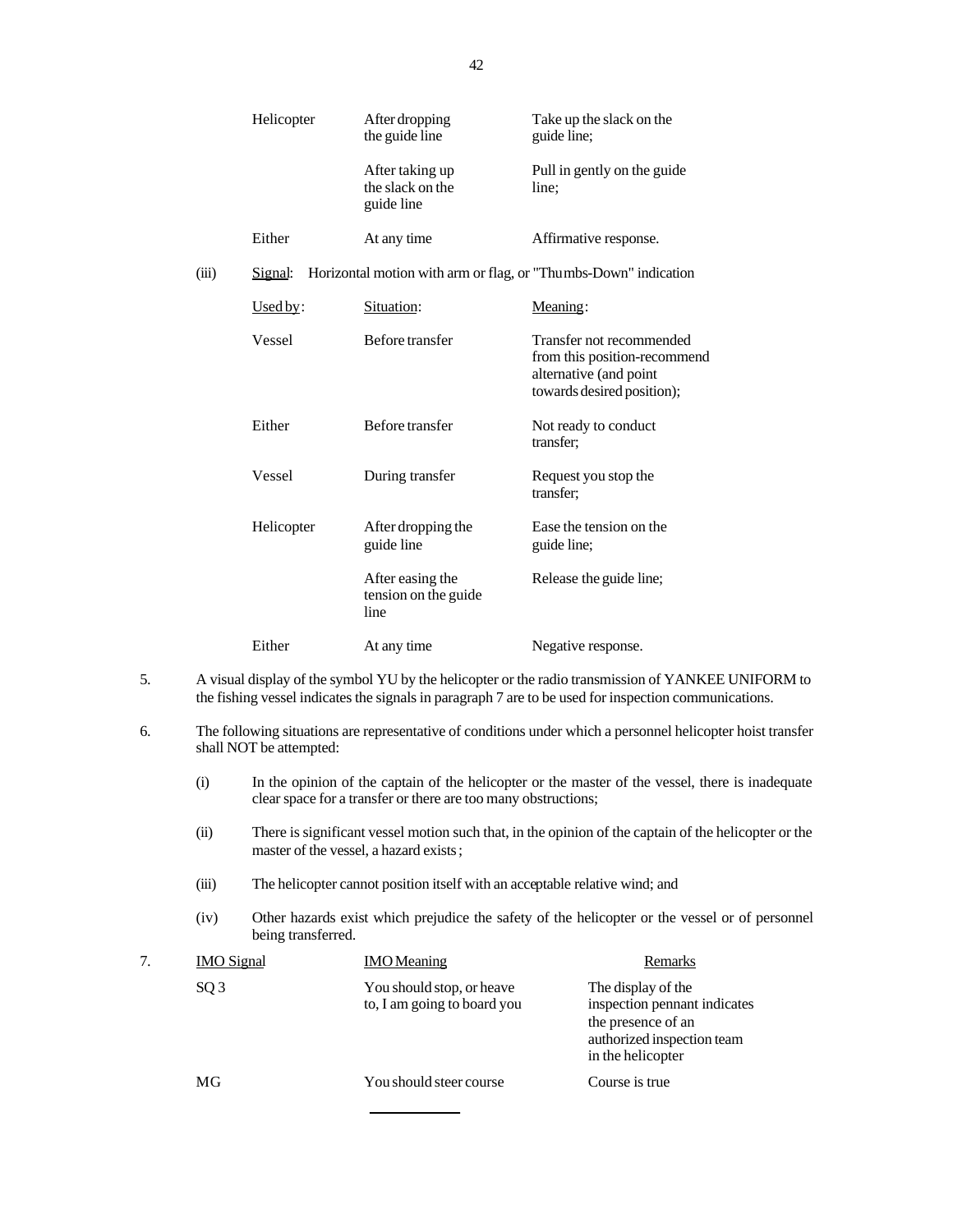| <b>IK-RQ</b> | Request you proceed at<br>knots                                                                                                                                         |                                                                                                             |
|--------------|-------------------------------------------------------------------------------------------------------------------------------------------------------------------------|-------------------------------------------------------------------------------------------------------------|
| AZ           | I cannot alight but I can<br>lift crew                                                                                                                                  | Indication of intentions to<br>conduct helicopter hoist<br>transfer (used with BB<br>signal)                |
| BB1-RQ       | May I alight on your deck;<br>are you ready to receive<br>me forward?                                                                                                   | Used in conjunction with<br>signal AZ to indicate<br>helicopter will not alight<br>but will conduct a hoist |
| BB2-RQ       | May I alight on your deck;<br>are you ready to receive<br>me amidships?                                                                                                 | transfer in the area<br>indicated                                                                           |
| BB3-RQ       | May I alight on your deck;<br>are you ready to receive me<br>$\lambda$<br>aft?                                                                                          |                                                                                                             |
| $\bf K$      | I wish to communicate with you<br>by $\ldots$<br>(extracts from IMO Table 1)<br>6International Code Flags<br>8Radiotelephony 2182 KHZ<br>9VHF Radiotelephony Channel 16 |                                                                                                             |
| YX           | I wish to communicate by radio-<br>telephony on frequency indicated                                                                                                     |                                                                                                             |
| $\mathbf C$  | YES (affirmative)                                                                                                                                                       |                                                                                                             |
| $\mathbf N$  | NO (negative)                                                                                                                                                           | November Oscar by voice or<br>radio transmission                                                            |
| YU           | I am going to communicate<br>with your station by means<br>of the International Code<br>of Signals                                                                      |                                                                                                             |
| <b>BT</b>    | Helicopter is coming to you<br>now (or at time indicated)                                                                                                               |                                                                                                             |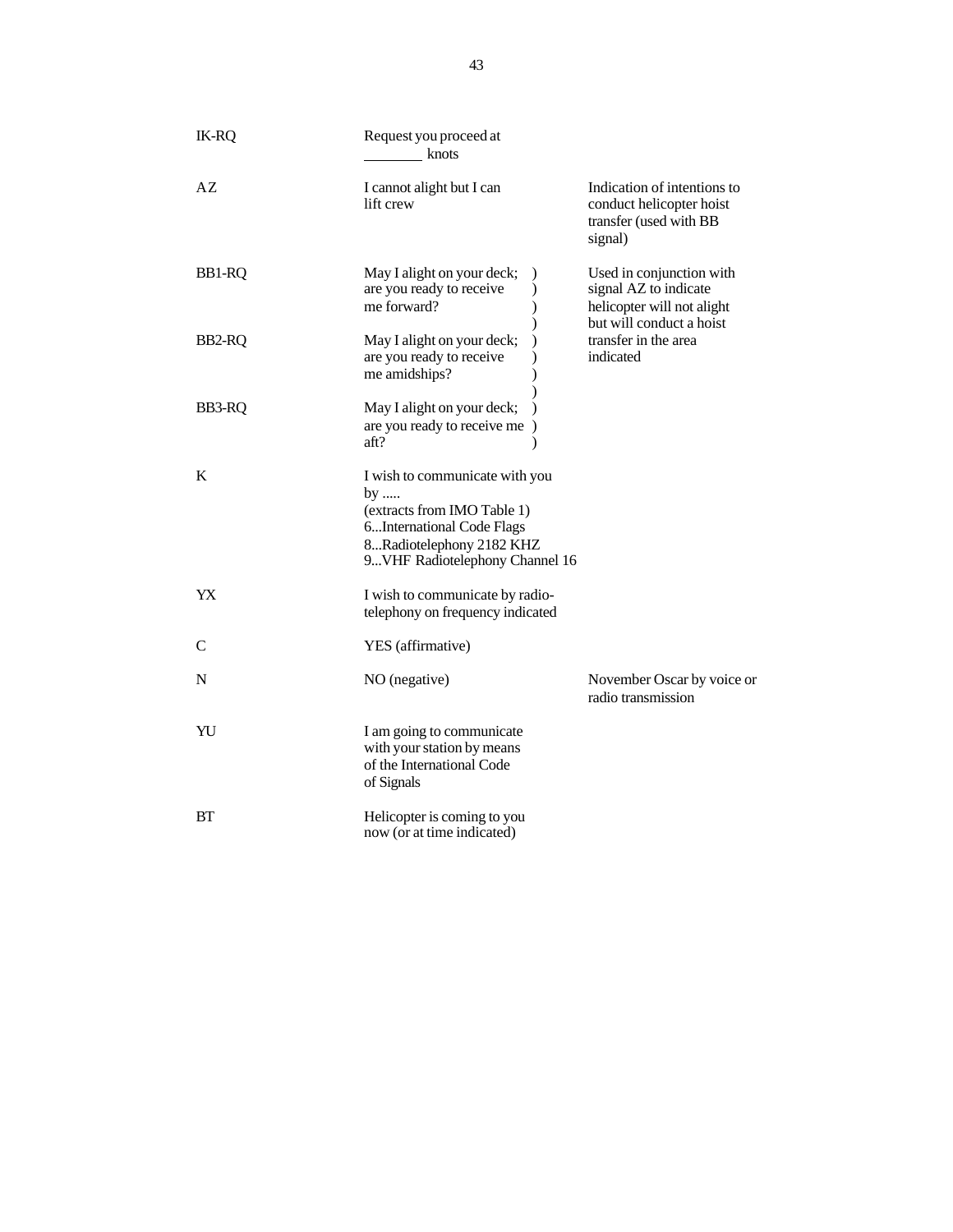## **PART IV - ANNEX V - REPORT OF INSPECTION**

- 1. The forms for the Report of Inspection shall be collated in a booklet with each page havin g an original and two self-carbon copies (preferably coloured and preferably 1 yellow and 1 green).
- 2. Page packets are to be perforated at the top and bottom of the page for easy removal.
- 3. Items 1 through 8 and item 18 of the Report are to be highlighted with red ink.
- 4. Booklets should be bound preferably with 20 complete sets of the 3-page report.
- 5. The size of every page, after removal from the packet, should be 355.5 mm (14") in length by 216 mm (8  $1/2$ ") in width.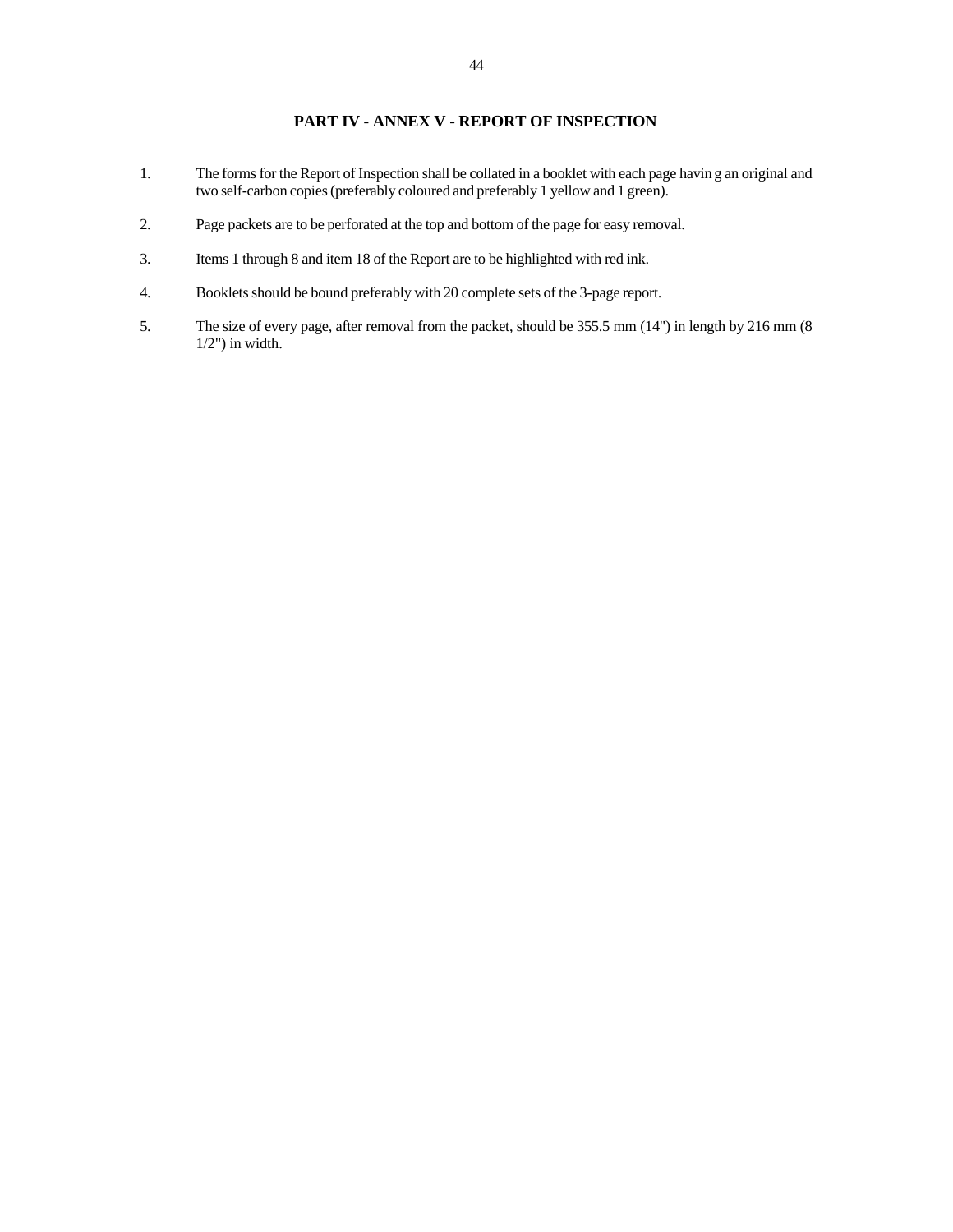#### FISHERIES COMMISSION OF THE NORTHWEST ATLANTIC FISHERIES ORGANIZATION

#### REPORT OF INSPECTION

# ---------------------------------------------------------------------------------------------------------------------------------------------

## (Inspector: Please use CAPITAL BLOCK LETTERS)

#### Note to master of fishing vessel

The NAFO inspector will produce his/her NAFO document of identity on boarding. He/she is then entitled to inspect and measure all fishing gear on or near the working deck and readily available for use and the catch on and/or below decks and any relevant documents. This inspection will be to check your compliance with NAFO's measures to which your Contracting Party has not objected and, notwithstanding any such objection, to inspect the logbook entries for the Regulatory Area and the catches on board. The inspector will not ask you to haul your nets; however, he/she may remain on board until the net is hauled in.

#### AUTHORIZED INSPECTOR(s)

| 1.  |                                                                            |
|-----|----------------------------------------------------------------------------|
| 2.  | Name and Identifying letters and/or Number of Vessel Carrying Inspector(s) |
|     |                                                                            |
|     | <b>INFORMATION ON VESSEL INSPECTED</b>                                     |
| 3.  |                                                                            |
| 4.  |                                                                            |
| .5. |                                                                            |
| 6.  |                                                                            |
| 7.  | Position as determined by inspecting vessel's master at UTC; LatLong       |
|     |                                                                            |
| 8.  | Position as determined by fishing vessel's master at UTC; Lat Long         |
|     |                                                                            |
|     | DATE AND TIMES THE INSPECTION COMMENCED AND FINISHED                       |

9. Date ..…….…….... Time arrived on board …….……...... UTC-Time of Departure ………........ UTC

#### GEAR ON OR NEAR THE WORKING DECK INSPECTED

10.

|                                           | 1st net | 2nd net | 3rd net |
|-------------------------------------------|---------|---------|---------|
| Type of Net (trawl net, seine net, etc.)  |         |         |         |
| Material (chemical category, if possible) |         |         |         |
| Single or double twine                    |         |         |         |
| Net (measured wet)-on or near trawl deck  |         |         |         |
| Type of net attachments inspected         |         |         |         |
| Remarks                                   |         |         |         |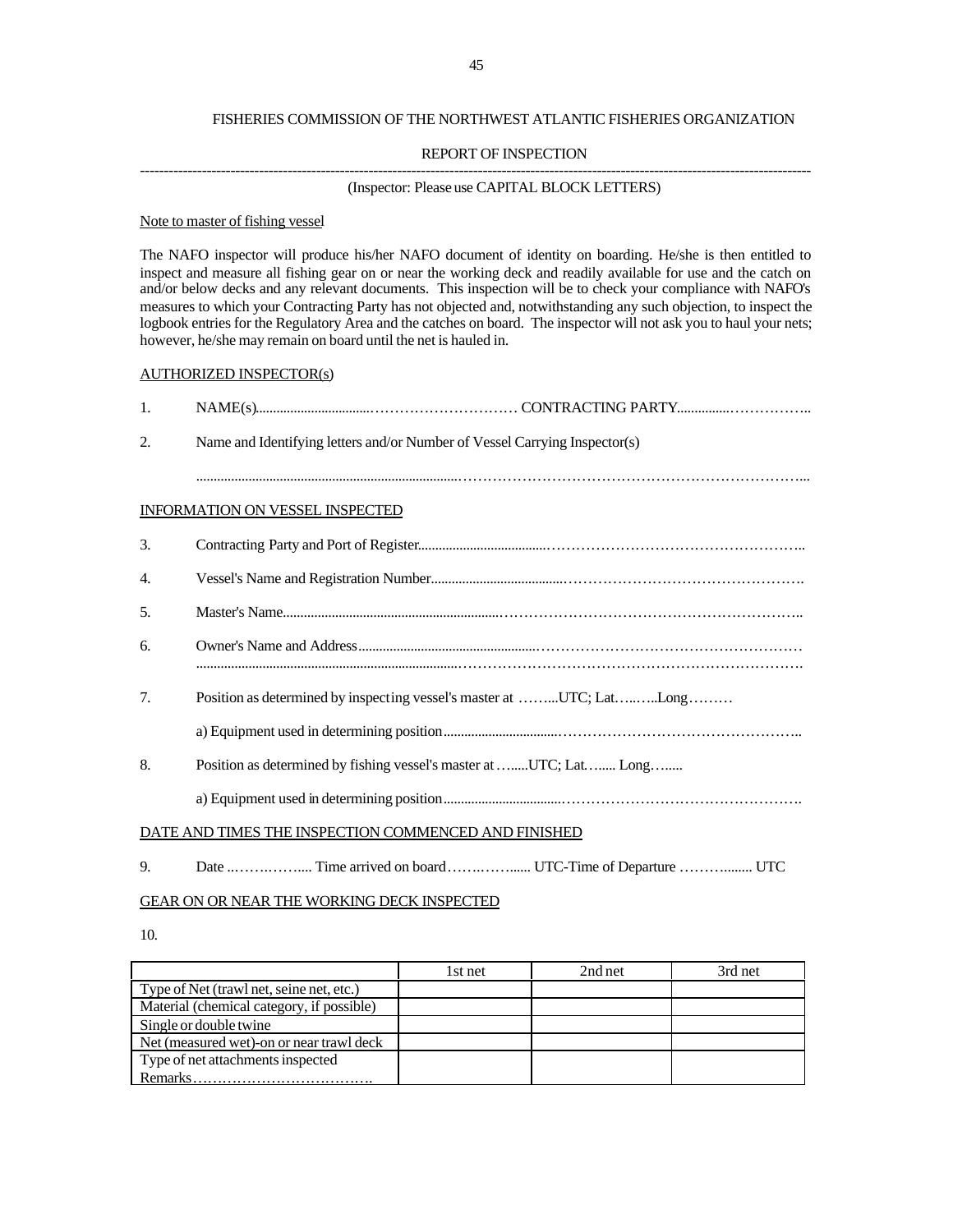## MESH MEASUREMENT - IN MILLIMETERS

11.

## Codend (inclusive of lengthener(s), if any) - Samples of 20 meshes

|                                    |  |  | Width (Mesh Size) |  |  |  |  |  |  | Average<br>Width | Legal<br>Size |
|------------------------------------|--|--|-------------------|--|--|--|--|--|--|------------------|---------------|
| 1st                                |  |  |                   |  |  |  |  |  |  |                  |               |
| Net                                |  |  |                   |  |  |  |  |  |  |                  |               |
| 2nd                                |  |  |                   |  |  |  |  |  |  |                  |               |
| Net                                |  |  |                   |  |  |  |  |  |  |                  |               |
| 3rd                                |  |  |                   |  |  |  |  |  |  |                  |               |
| Net                                |  |  |                   |  |  |  |  |  |  |                  |               |
| Chafer - Samples of ____ meshes    |  |  |                   |  |  |  |  |  |  |                  |               |
| 1st                                |  |  |                   |  |  |  |  |  |  |                  |               |
| Net                                |  |  |                   |  |  |  |  |  |  |                  |               |
| 2nd                                |  |  |                   |  |  |  |  |  |  |                  |               |
| Net                                |  |  |                   |  |  |  |  |  |  |                  |               |
| 3rd                                |  |  |                   |  |  |  |  |  |  |                  |               |
| Net                                |  |  |                   |  |  |  |  |  |  |                  |               |
| Rest of Net - Samples of 20 meshes |  |  |                   |  |  |  |  |  |  |                  |               |
| $1.4 - 1$                          |  |  |                   |  |  |  |  |  |  |                  |               |

| 1st<br>Net<br>2nd<br>2nd<br>Net<br>3rd<br>Net |  |  |  |  |  |  |  |  |  |  |
|-----------------------------------------------|--|--|--|--|--|--|--|--|--|--|
|                                               |  |  |  |  |  |  |  |  |  |  |
|                                               |  |  |  |  |  |  |  |  |  |  |
|                                               |  |  |  |  |  |  |  |  |  |  |
|                                               |  |  |  |  |  |  |  |  |  |  |

12. Have the records of catches been retained aboard for the duration of the quota period? YES/NO

Result of Inspection of Fish on board

13. Result of Inspection of Fish Observed in last tow (if appropriate)

| TOTAL TONS | ALL SPECIES TAKEN | PERCENTAGE OF EACH | PERCENTAGE DISCARDS |
|------------|-------------------|--------------------|---------------------|
|            |                   |                    |                     |
|            |                   |                    |                     |
|            |                   |                    |                     |
|            |                   |                    |                     |
|            |                   |                    |                     |
|            |                   |                    |                     |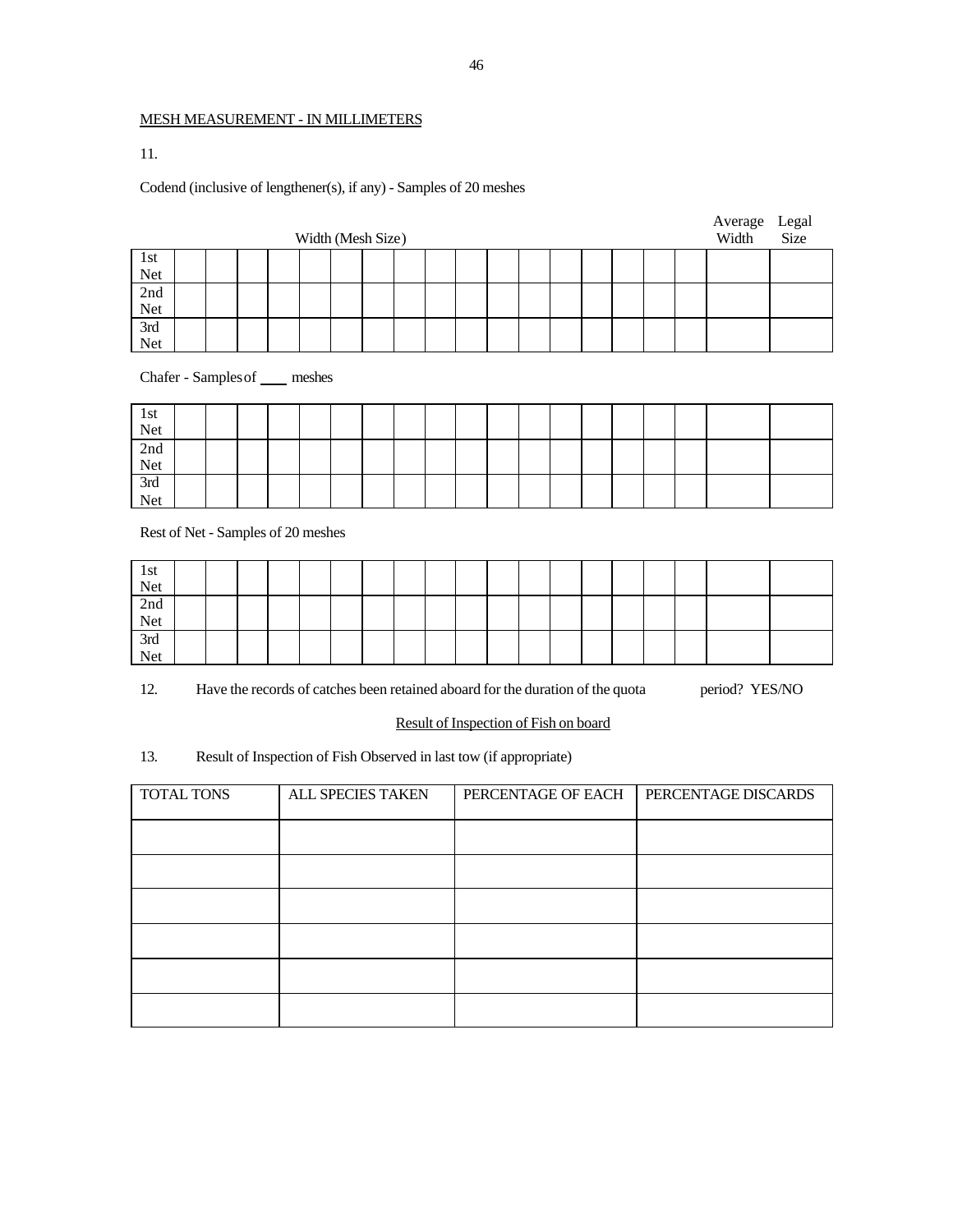## 14. Result of inspection of catches on board

| Fish species with 3-Alpha Code | Inspectors Estimate (tonnes) |
|--------------------------------|------------------------------|
|                                |                              |
|                                |                              |
|                                |                              |
|                                |                              |
|                                |                              |

Inspectors comments on how estimates we re calculated:

.............................................................................................................................................................................. ............................................................................................................................……………………………… ……………………………………………………………………………………………………………… ………………………………………………………………………………………………………………

15. Summary of catches from logbooks for current voyage(1)/quota period (2):

| DATE OF ENTRY INTO     |                 | <b>FISH SPECIES WITH</b> | <b>CATCH</b>  | <b>HOW</b> |                 |
|------------------------|-----------------|--------------------------|---------------|------------|-----------------|
| <b>REGULATORY AREA</b> | <b>DIVISION</b> | 3-ALPHA CODE             | (METRIC TONS) | PROCESSED  | <b>DISCARDS</b> |
|                        |                 |                          |               |            |                 |
|                        |                 |                          |               |            |                 |
|                        |                 |                          |               |            |                 |
|                        |                 |                          |               |            |                 |
|                        |                 |                          |               |            |                 |
|                        |                 |                          |               |            |                 |
|                        |                 |                          |               |            |                 |
|                        |                 |                          |               |            |                 |
|                        |                 |                          |               |            |                 |
|                        |                 |                          |               |            |                 |

- (1) "Current voyage" is defined as beginning when the vessel enters the Regulatory Area, and ending when the vessel leaves the Convention Area (which includes the ports bordering the Convention Area) for a period greater than 20 days. The current voyage shall not be considered to have ended as long as the vessel has catch on board from the Regulatory Area.
- (2) Where applicable in accordance with point 6(i), para 6 of the Scheme.

Note to master of fishing vessel:

At this stage the inspection will finish unless an apparent infringement has been found. If no apparent infringement is found go to item 22. If an apparent infringement has been found the inspector will write the infringement here and sign at this point. You must countersign to show that you have been informed of the infringement. Your signature does not constitute acceptance of the apparent infringement.

16.

| Nature of apparent infringement: |
|----------------------------------|
|                                  |
|                                  |
|                                  |
|                                  |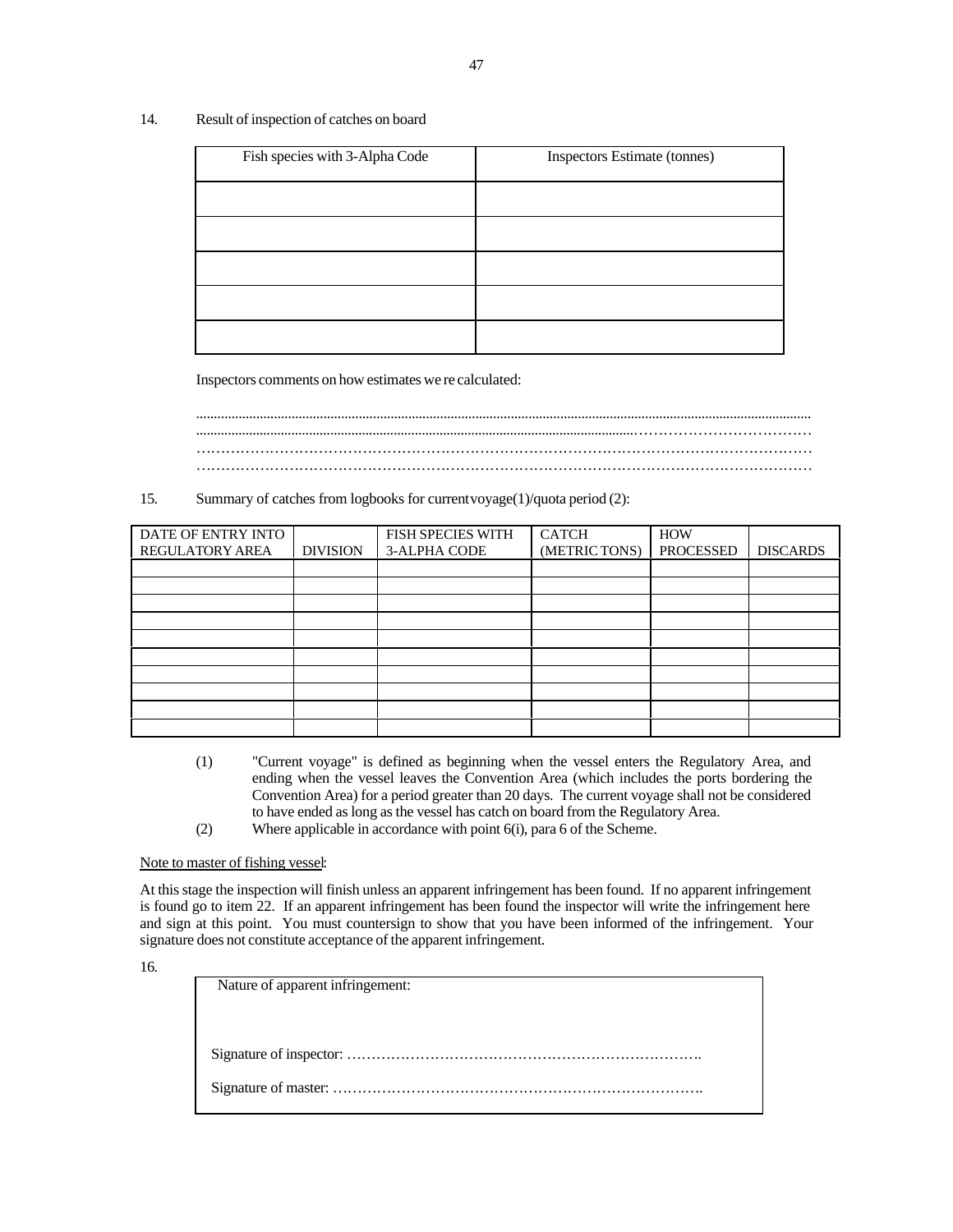If an apparent infringement has been found, the inspector may:

- 1) examine and photograph the fishing vessel's gear, catch, logbooks or other relevant documents;
- 2) ask you to cease fishing if the apparent infringement consists of
	- (a) fishing in a closed area or with gear prohibited in a specific area;
	- (b) fishing for stocks or species after the date on which the Contracting Party for the inspected vessel has notified the Executive Secretary that vessels of that Party will cease a directed fishery for those stocks or species; and
	- (c) fishing in an "Others" quota without prior notification to the Executive Secretary, or more than 7 working days after the Contracting Party for the inspected vessel has been notified by the Executive Secretary that fishing under an "Others" quota for that stock or species should cease;

Before asking you to cease fishing, the inspector must immediately attempt to communicate with an inspector of your Contracting Party in the vicinity or a designated authority of your Contracting Party. You must allow the inspector to use your radio equipment or operator for this purpose. If the inspector cannot contact an inspector of your Contracting Party or a designated authority, he/she will complete his/her inspection and leave your vessel. While he/she is on board you should not recommence fishing unless you have satisfied the inspector that you will not repeat the apparent infringement e.g. because you have changed zone or cut off the illegal gear.

#### COMMENTS AND OBSERVATIONS

| 17. |                                                                                                                                                                                                       |
|-----|-------------------------------------------------------------------------------------------------------------------------------------------------------------------------------------------------------|
| 18. | Comments: (In the case of a difference between the inspector's estimates of the catches on board and the<br>related summaries of catches from the logbooks, note this difference with the percentage) |
|     |                                                                                                                                                                                                       |
| 19. | Subjects of photographs taken relating to an apparent infringement                                                                                                                                    |
|     |                                                                                                                                                                                                       |
| 20. | Other comments, statements and/or observations by Inspector(s)                                                                                                                                        |
|     |                                                                                                                                                                                                       |
| 21. | Statements of Second Inspector or Witness                                                                                                                                                             |
|     |                                                                                                                                                                                                       |
| 22. |                                                                                                                                                                                                       |
| 23. |                                                                                                                                                                                                       |
| 24. | Statement of Master's Witness(es)                                                                                                                                                                     |
|     |                                                                                                                                                                                                       |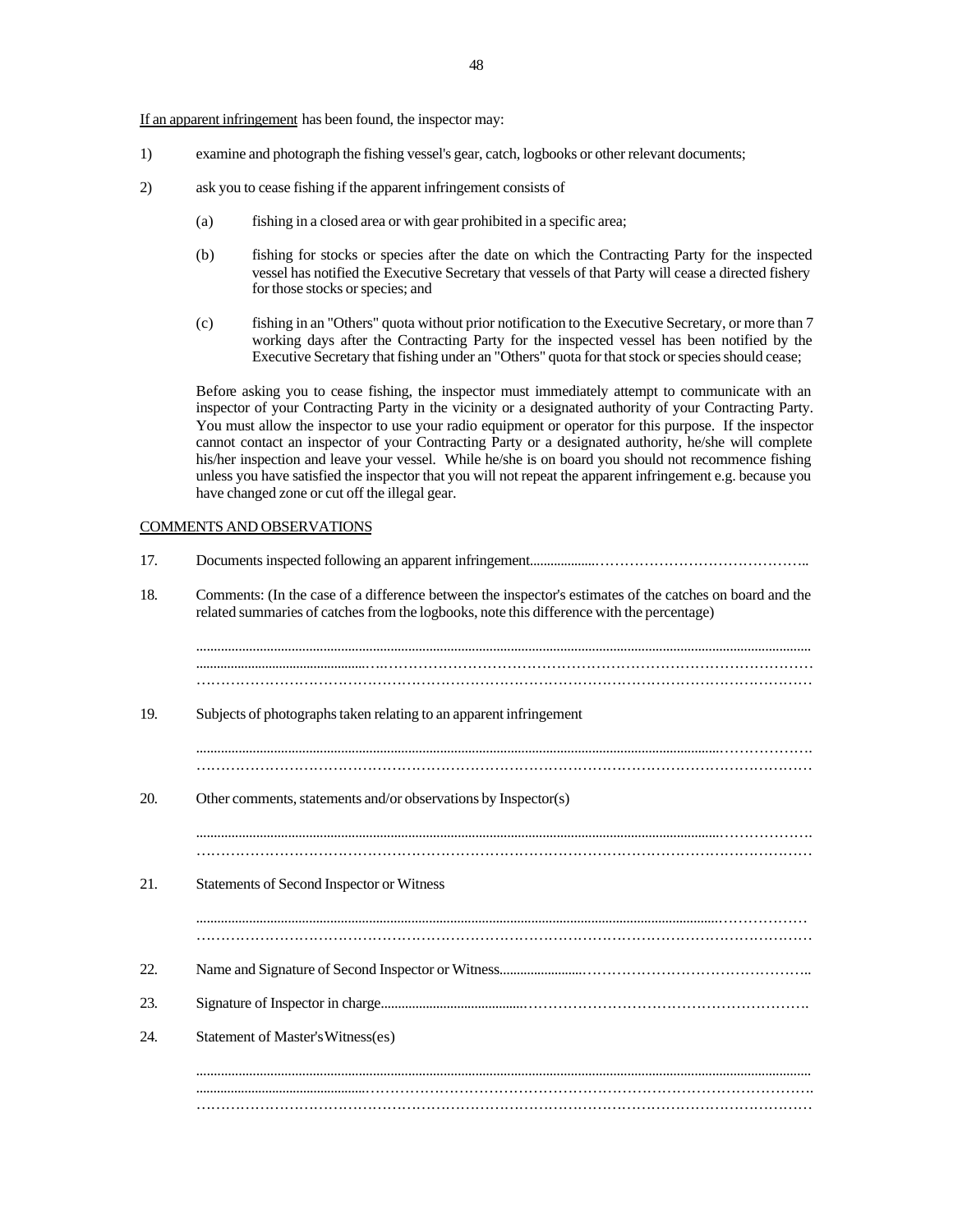| 25. | Name and Signature of Master's Witness(es)                                                                                                                                         |
|-----|------------------------------------------------------------------------------------------------------------------------------------------------------------------------------------|
| 26. | Acknowledgement and receipt of report:                                                                                                                                             |
|     | copy of this report and second photographs taken have been delivered to me on this date. My signature<br>does not constitute acceptance of any part of the contents of the report. |
|     |                                                                                                                                                                                    |
| 27. | Comments and signature by the Master of vessel                                                                                                                                     |
|     |                                                                                                                                                                                    |
|     |                                                                                                                                                                                    |
|     |                                                                                                                                                                                    |
|     |                                                                                                                                                                                    |

COPY TO MASTER, ORIGINAL TO BE RETAINED BY INSPECTOR FOR REQUIRED DISTRIBUTION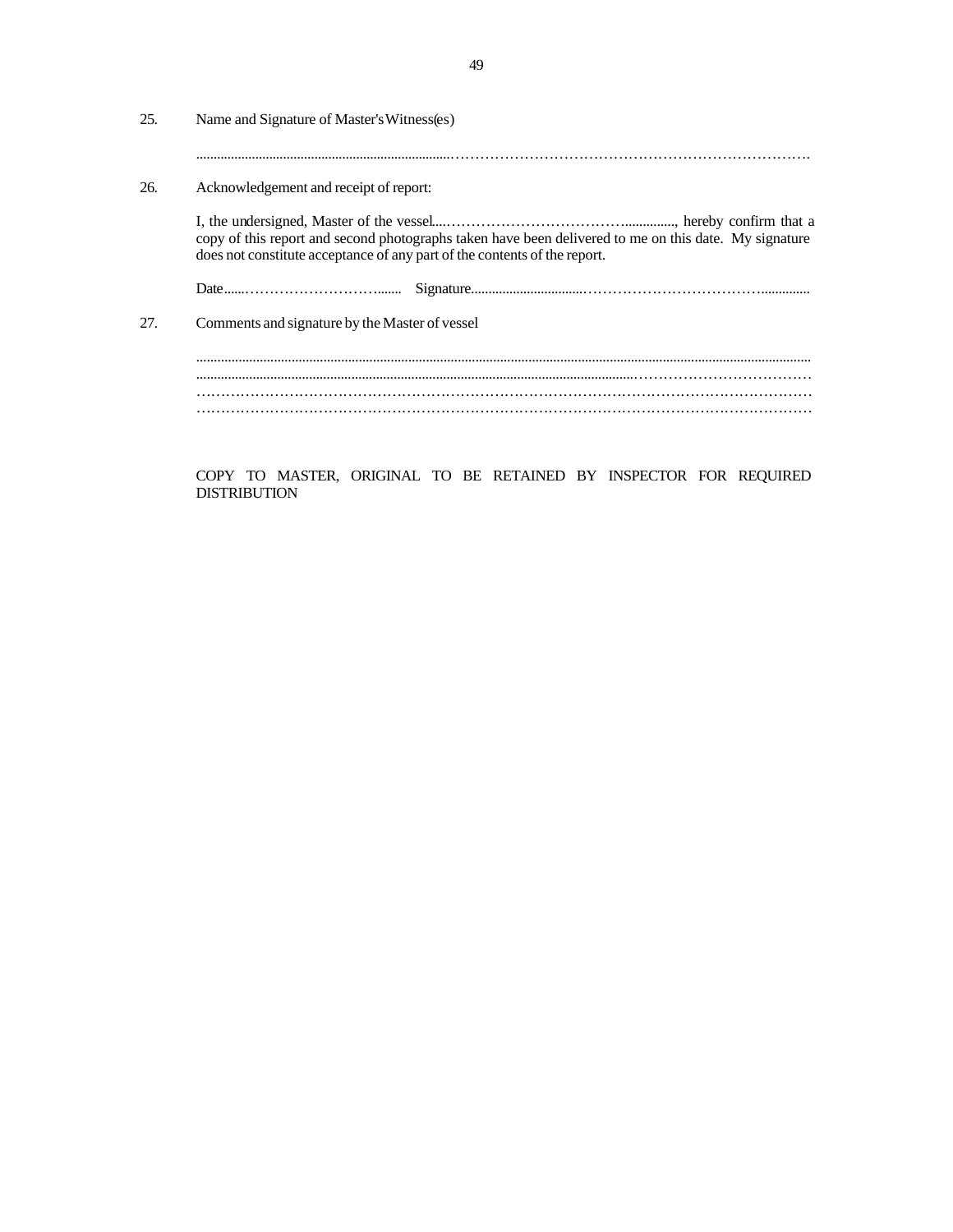#### **PART IV - ANNEX VI - INSPECTION QUESTIONNAIRE**

- 1. I am an inspector under the Scheme. Here is my document of identity. I would like to inspect your/nets/other fishing gear/catch/documents.
- 2. I should like to see the master of this vessel.
- 3. Please give me your name.
- 4. Please cooperate with me in the examination of your catch/equipment/documents in accordance with the Commission' measures.
- 5. Please check your position and time now.
- 6. I am reporting your position as ..………....° lat..………....°long at …….........UTC. Do you agree?
- 7. Would you like to check your position with my instruments on board the inspection vessel?
- 8. Do you now agree?
- 9. Please show me/the documents establishing the nationality of your vessel/the registration documents/the bridge logbook/the fishing logbook(s).
- 10. Please write down the name and address of the owners of this vessel in the space I am indicating on the Report Form.
- 11. What principal species are you fishing for?
- 12. Are you fishing for reduction purposes?
- 13. I agree.
- 14. Yes.
- 15. I do not agree.
- 16. No.
- 17. Please take me to/the bridge/the working deck/the processing area/fish holds.
- 18. Do you use any net attachment? If so, what type? Please write it down in the space I am indicating.
- 19. Please switch on these lights.
- 20. I wish to examine that net/chafing gear.
- 21. Show me the other fishing gear you have on or near the fishing deck.
- 22. Show me your net gauge, if any.
- 23. Ask your men to hold that net so that I can measure it.
- 24. Please put that net underwater for ten minutes.
- 25. I have inspected.………….......meshes in this net.
- 26. Check that I have recorded accurately on the Report Form in the space I am indicating the width of the meshes I have measured.
- 27. I wish to inspect your catch. Have you finished sorting the fish?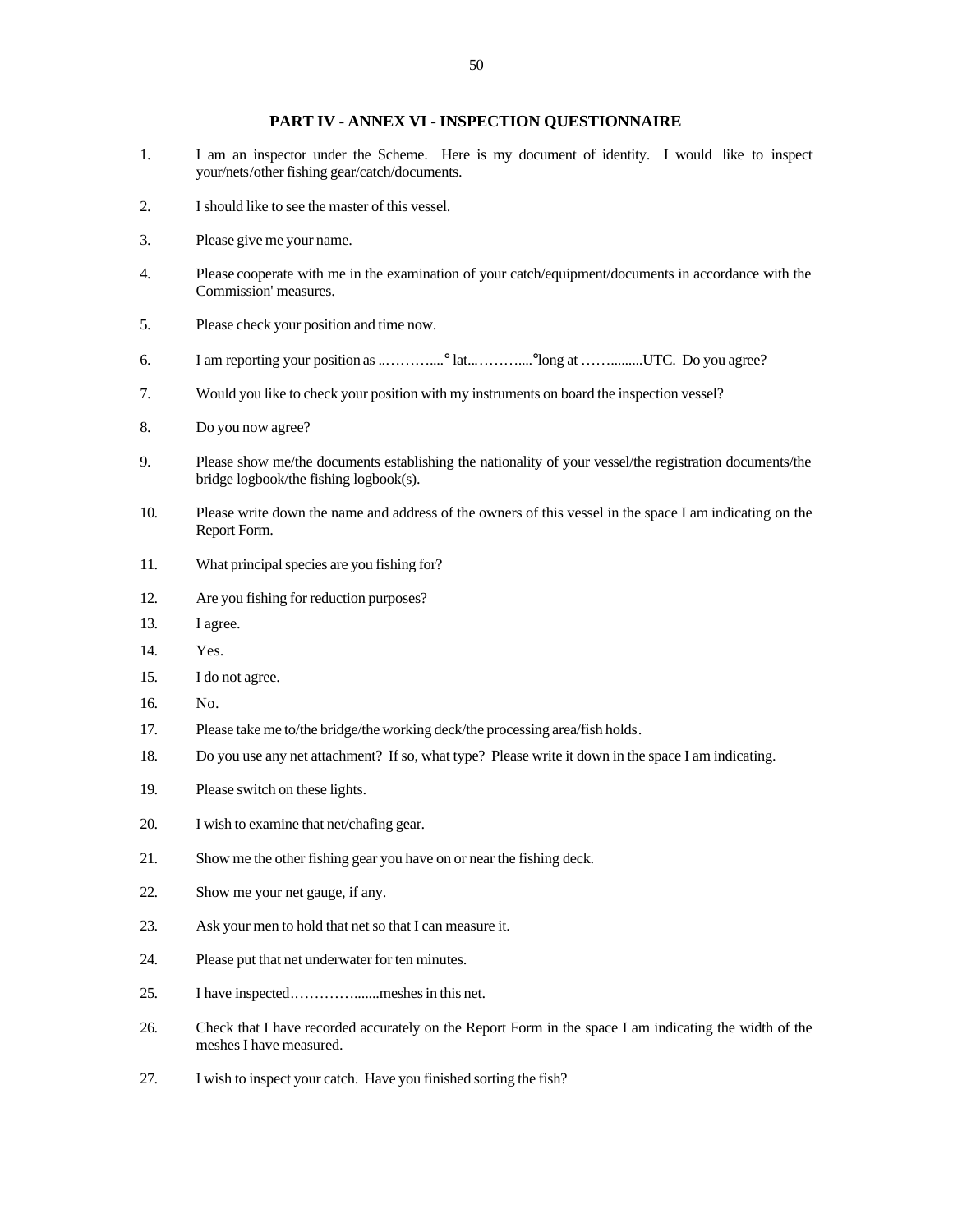- 28. Will you please lay out those fish?
- 29. I wish to estimate the proportion of regulated species in your catch.
- 30. I have completed an inspection of catch on board your vessel. As a result of this inspection, I have estimated your total catch as ………........ t.
- 31. I have completed an inspection of your log records. Your log records indicate your total catch on board is ....…………. t.
- 32. I have found that there is a difference between your recorded catch and my estimate of the catch on board your vessel.
- 33. I shall report this difference to your Contracting Party in my inspection report.
- 34. Please turn to the copy of the Inspection Form in your language and supply me with the necessary information to complete it. I will indicate which sections.
- 35. If you do not give your cooperation as I have requested, I will report your refusal to your Contracting Party.
- 36. I have found the average width of the meshes I have measured in that net is ……..........mm. This appears to be below the minimum applicable mesh size, and will be reported to your Contracting Party.
- 37. I have found net attachments/other fishing gear/which appear to be illegal. This will be reported to your Contracting Party.
- 38. I shall now affix the identification mark to this piece of fishing gear which is to be preserved with the mark attached until viewed by a fisheries inspector of your Contracting Party at his demand.
- 39. I have found ..………….. undersized fish. I shall report this to your Contracting Party.
- 40. I find that you are apparently fishing in this area/during a closed season/with gear not permitted/for stocks or species not permitted. This will be reported to your Contracting Party.
- 41. I have found a by-catch of regulated species which appears to be above the permitted amounts. I shall report this to your Contracting Party.
- 42. I have made copies of the following entry/entries/in this document. Please sign them to certify that they are true copies.
- 43. I would like to communicate with a designated authority of your Contracting Party. Please arrange for this message to be sent and for any answer to be received.
- 44. Do you wish to make any observations concerning this inspection including its conduct and that of the inspector(s)? If so, please do so in the space I am indicating on the Report Form on which I have set out my findings. Please sign the observations. Do you have any witnesses who wish to make observations? If so, they may do so in the space I am indicating on the Report Form.
- 45. I am leaving. Thank you.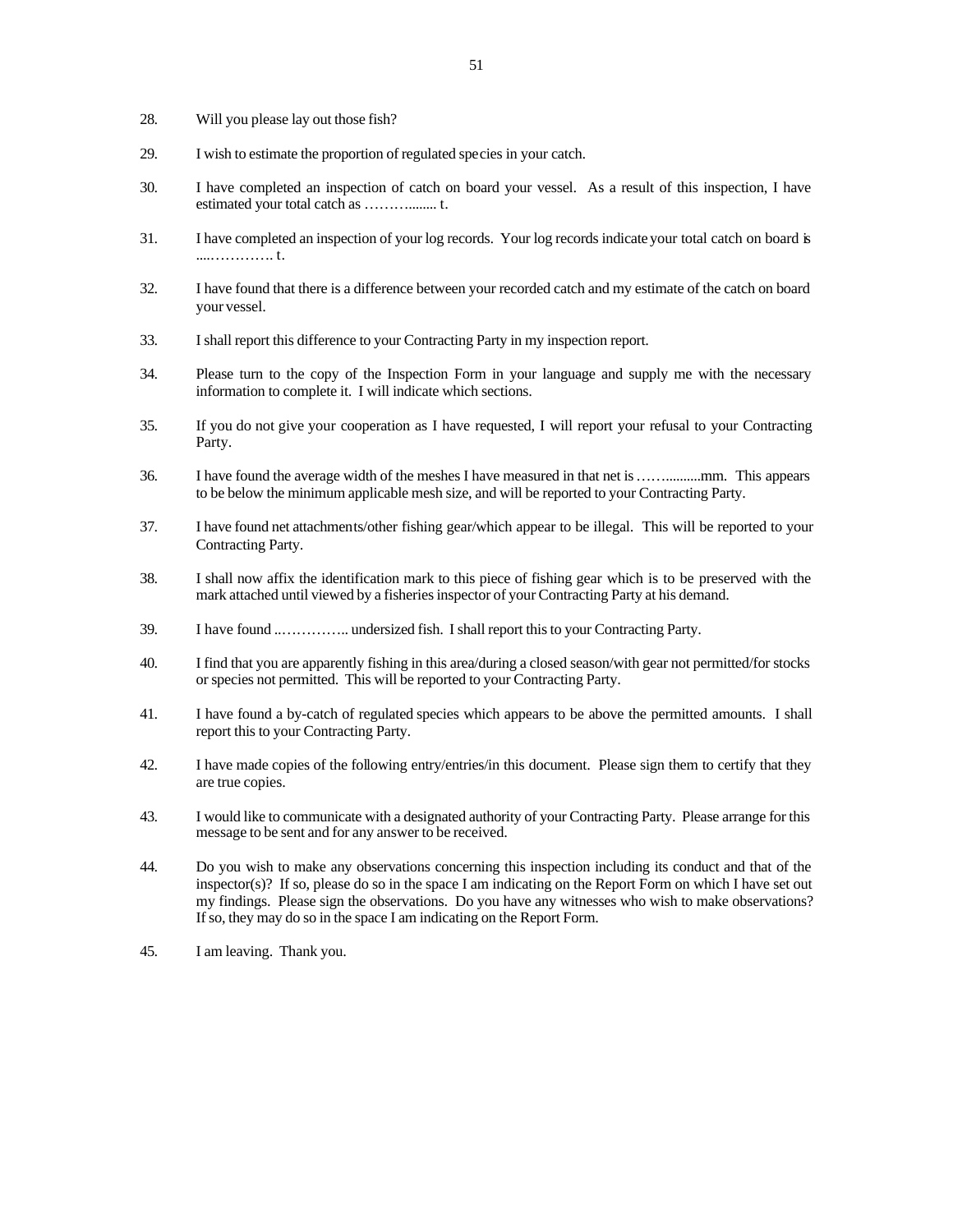## **PART IV - ANNEX VII - NAFO INSPECTION SEAL**

The Standing Committee on International Control (STACTIC) approved a format - sample of a NAFO Seal for use by inspectors in the Regulatory Area) paragraph 5.16 of STACTIC Report) that was adopted by the Fisheries Commission.

The NAFO Inspection Seal shall be as follows:

| Name:                  | <b>LOB TAG</b>                                          |
|------------------------|---------------------------------------------------------|
| Mark:                  | "NAFO Inspection No. of six digits"                     |
| Material:              | polyethylene recyclable                                 |
| Color:                 | orange                                                  |
| Melt index:            | $6.70 \pm .60$ (by international standard)              |
| Density:               | .953 $\pm$ .003 (by international standard)             |
| Breaking point (load): | min. $45 \text{ kg}$ (t <sup>o</sup> 20 <sup>o</sup> C) |
| Length:                | 28 cm                                                   |
| Width:                 | $1.3 \text{ cm}$                                        |

A sketch of the NAFO Inspection Seal:

| r<br>₽                   |
|--------------------------|
| NAFO Inspection Seal     |
| MARCINSPECTION Nº 879821 |
| <b>Top View</b>          |
|                          |
| Side View                |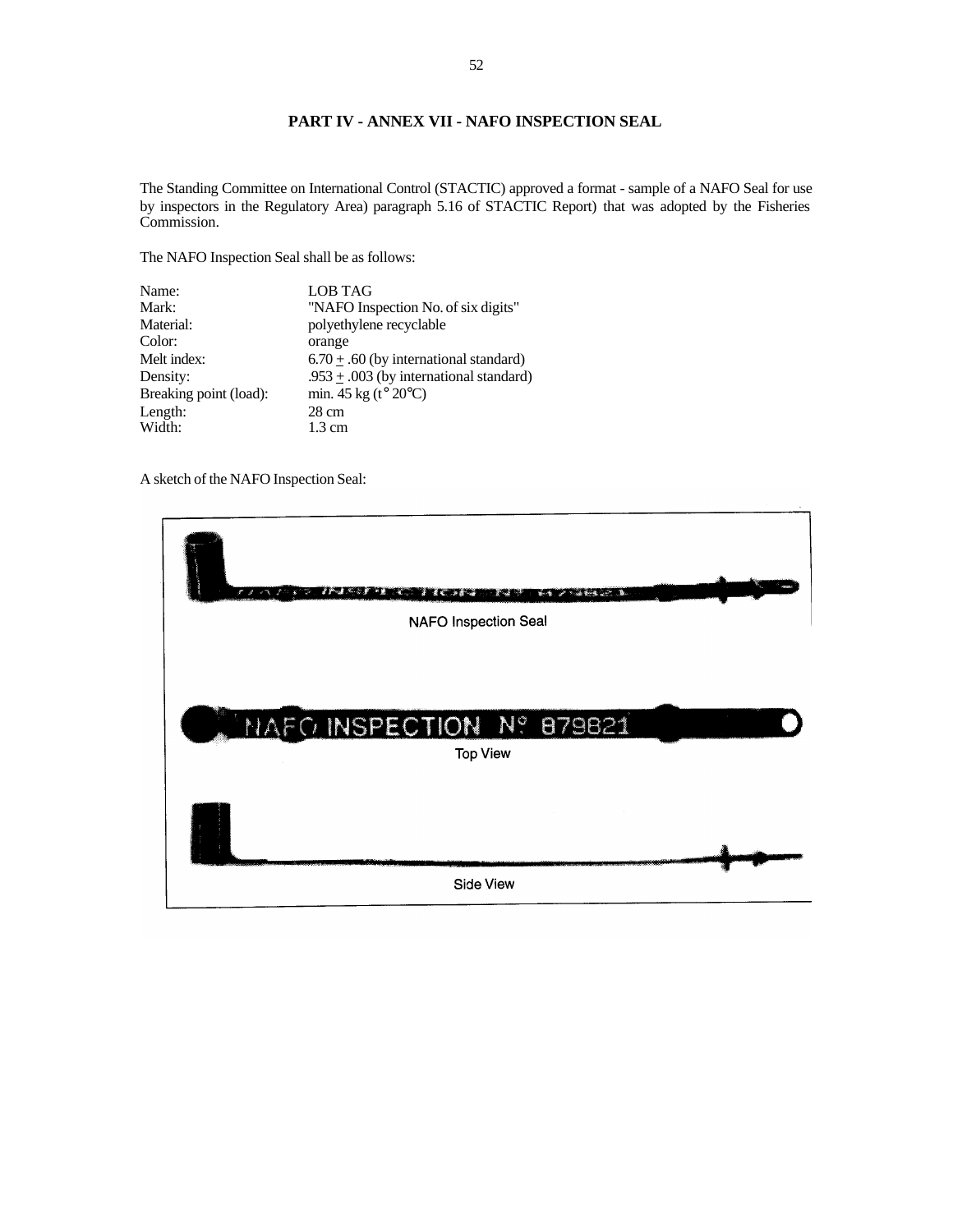## **PART IV - ANNEX VIII- SURVEILLANCE REPORT**

- 1. The forms for the Surveillance Report shall be collated in a booklet with each page having an original and two self-carbon copies (preferably coloured and preferably 1 golden rod and 1 blue).
- 2. Page packets are to be perforated at the top and bottom of the page for easy removal.
- 3. Booklets should be bound preferably with 50 copies of the surveillance report.
- 4. The size of every page, after removal from the packet, should be 355.5 mm (14") in length by 216 mm (8  $1/2$ ") in width.

## FISHERIES COMMISSION OF THE NORTHWEST ATLANTIC FISHERIES ORGANIZATION

## SURVEILLANCE REPORT

## PART I

#### AUTHORIZED INSPECTORS

| 1. |                                                                                       |            |
|----|---------------------------------------------------------------------------------------|------------|
|    |                                                                                       |            |
|    |                                                                                       |            |
| 2. |                                                                                       |            |
|    |                                                                                       | (time) UTC |
|    |                                                                                       |            |
|    | DETAILS OF VESSEL OBSERVED                                                            |            |
| 3. |                                                                                       |            |
| 4. |                                                                                       |            |
| 5. | Other Identifying Features (Type of vessel, colour of hull, superstructure,           |            |
|    |                                                                                       |            |
| 6. |                                                                                       |            |
|    | Lat.<br>Long.                                                                         |            |
|    | Equipment used in Determining Position <i>manual manual content content and meta-</i> |            |
| 7. | <b>WEATHER CONDITIONS</b>                                                             |            |
|    |                                                                                       |            |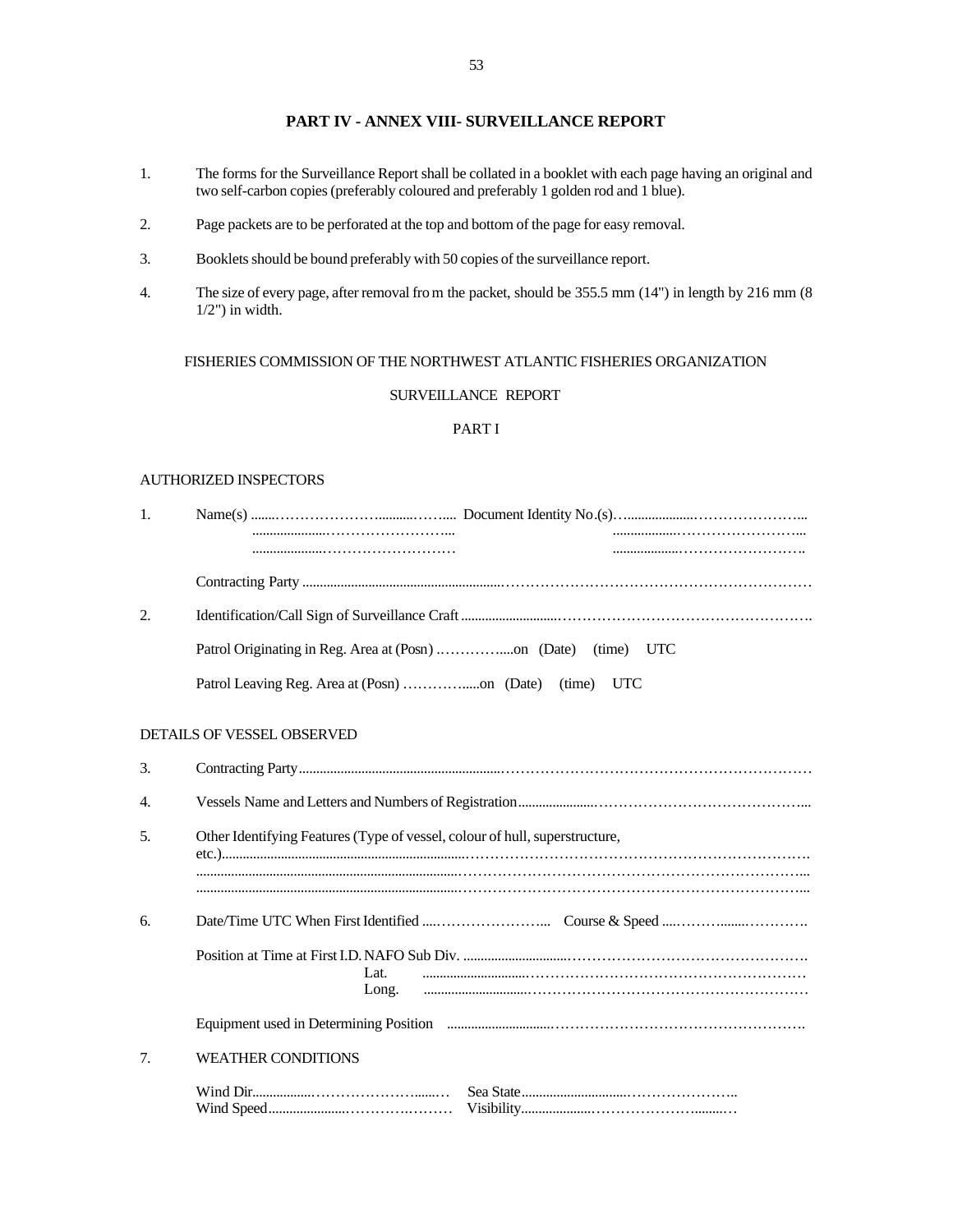## 8. DETAILS OF PHOTOGRAPHS TAKEN

| Date/Time | P <sub>OS</sub> n | Altitude in case of<br>air surveillance |
|-----------|-------------------|-----------------------------------------|
|           |                   |                                         |
|           |                   |                                         |
|           |                   |                                         |

## PART II

#### (to be completed by the inspector not less than 72 hours following the observation recorded in Part I) (NOT APPLICABLE TO NON-CONTRACTING PARTIES)

I hereby certify that to date, in respect of the fishing vessel ............………………………………..., information received by the ................…………………………... authorities from the competent authorities of the Contracting Party ……………………………..................... pursuant to paragraph 2 of Part ……... Section ……... of the Conservation and Enforcement Measures (Hail System), does not correspond with the observation recorded in Part I of this report.

| Authorized Inspector: |  |
|-----------------------|--|
|                       |  |

| Signature: |  |
|------------|--|
|------------|--|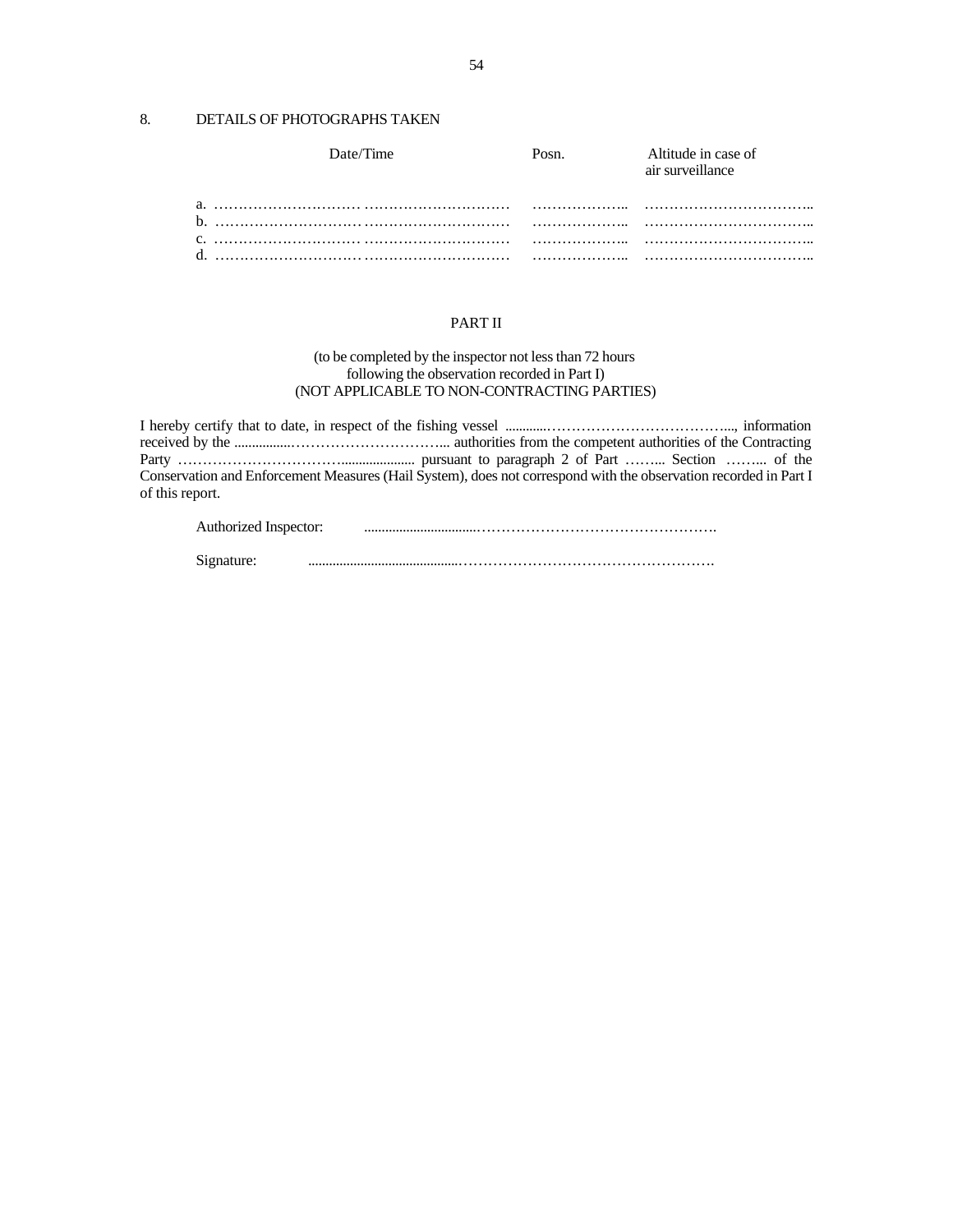|             |                                    |                      | PART V - SCHEDULE I |                          |
|-------------|------------------------------------|----------------------|---------------------|--------------------------|
|             | $\bullet$                          |                      |                     |                          |
|             | ٠                                  |                      |                     |                          |
|             | $\ddot{\cdot}$                     |                      |                     |                          |
| $Year(s) -$ | $\ddot{\cdot}$                     |                      |                     |                          |
| for         | $\overline{\text{LIA}}$            |                      |                     |                          |
| Quota Table | $\triangleright$                   |                      |                     |                          |
|             | $\overline{1}$                     |                      |                     |                          |
|             | III                                |                      | $\bar{z}$           |                          |
|             | $\overline{L}$                     |                      | $\epsilon$          |                          |
|             | $C_{\text{O}}$ lumn $\overline{I}$ | Contracting<br>Party | $\mathbf{\sim}$     | Total Allowable<br>Catch |

NOTES:

55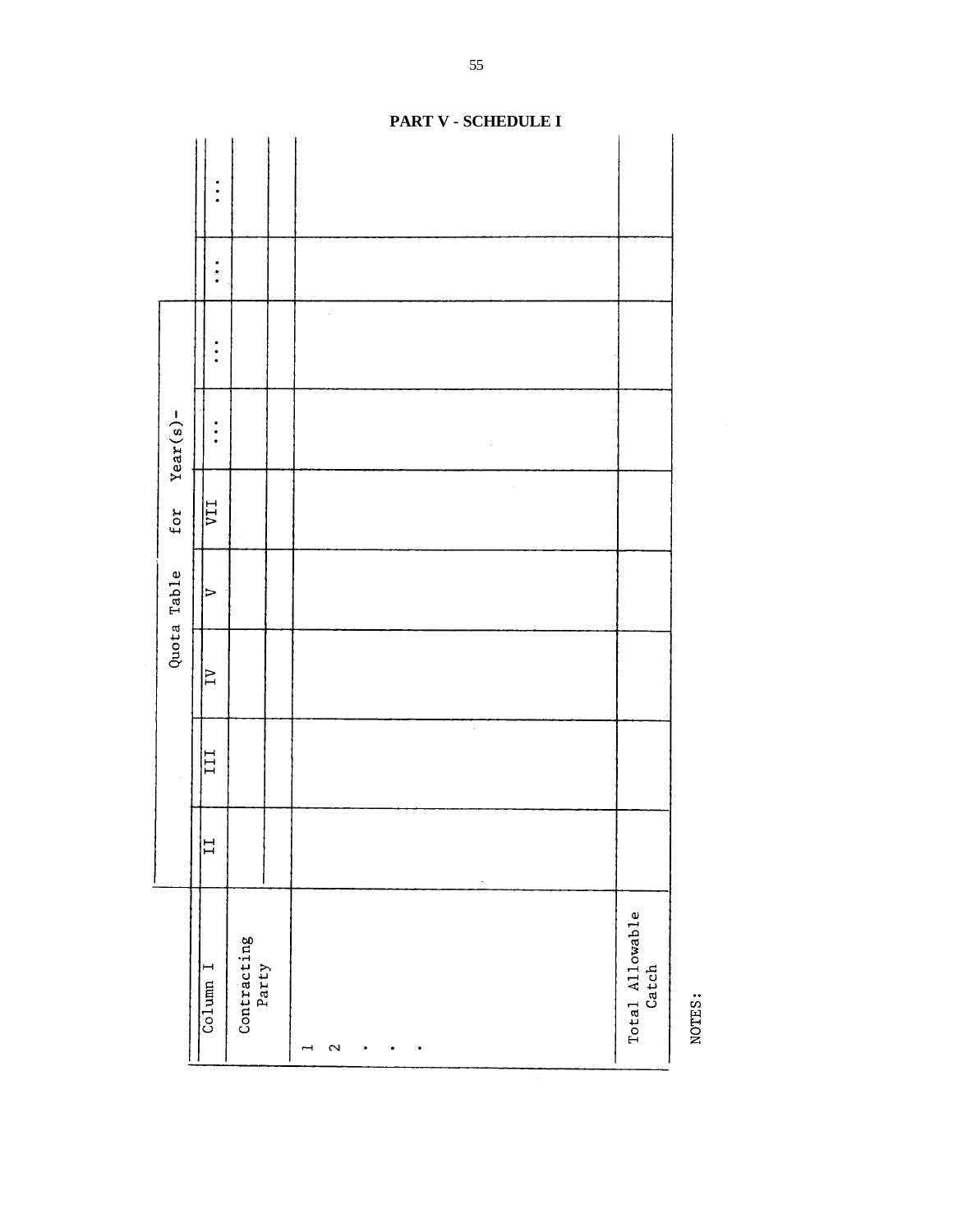#### **PART V - SCHEDULE I - APPENDIX I**

Instructions on how to fill in the Quota Table:

Columns I, II, etc.: There will be as many Roman numbered columns as required by the number of established quotas for the year or years in consideration. Those quotas are defined by writing in the first space of Columns II onwards, the species to which the quota applies and in the corresponding second space, the applicable Subarea(s), Division(s) or Subdivision(s). Column I entitled Contracting Party This column will have as many numbers as required by the names of Contracting Parties who have at least one nominal quota, by the designation "Others", and by any other special quota or reservation considered convenient.

In each numbered line one writes the quota, allocated to the Country with that number, in the column corresponding to the species and area to which the quota corresponds. Where the quota is 0, a dash (-) is inserted. The notation N.S. means Not Specified. In the line against Total Allowable Catch, the figures for the TAC's for the different species and different areas will fill in the corresponding columns.

Quotas are always in metric tons.

Under the Table, numbered NOTES will affect either the titles of columns or lines or the figures or quotas according to norms voted by the Fisheries Commission as applicable for the year(s) in question.

As a guide, an example of Schedule I as applied to the year 2000, extracted from FC Doc. 99/15, is attached to this Schedule.

#### **Recorded objections** (Note by the NAFO Secretariat):

Latvia is not bound by Quota Table, 2000, pursuant to its objection to the allocation of the "block quota" of Redfish 3M and Squid 3+4 and to the item 17 "Others" fishing for halibut registered in GF/99-675 of 23 November 1999.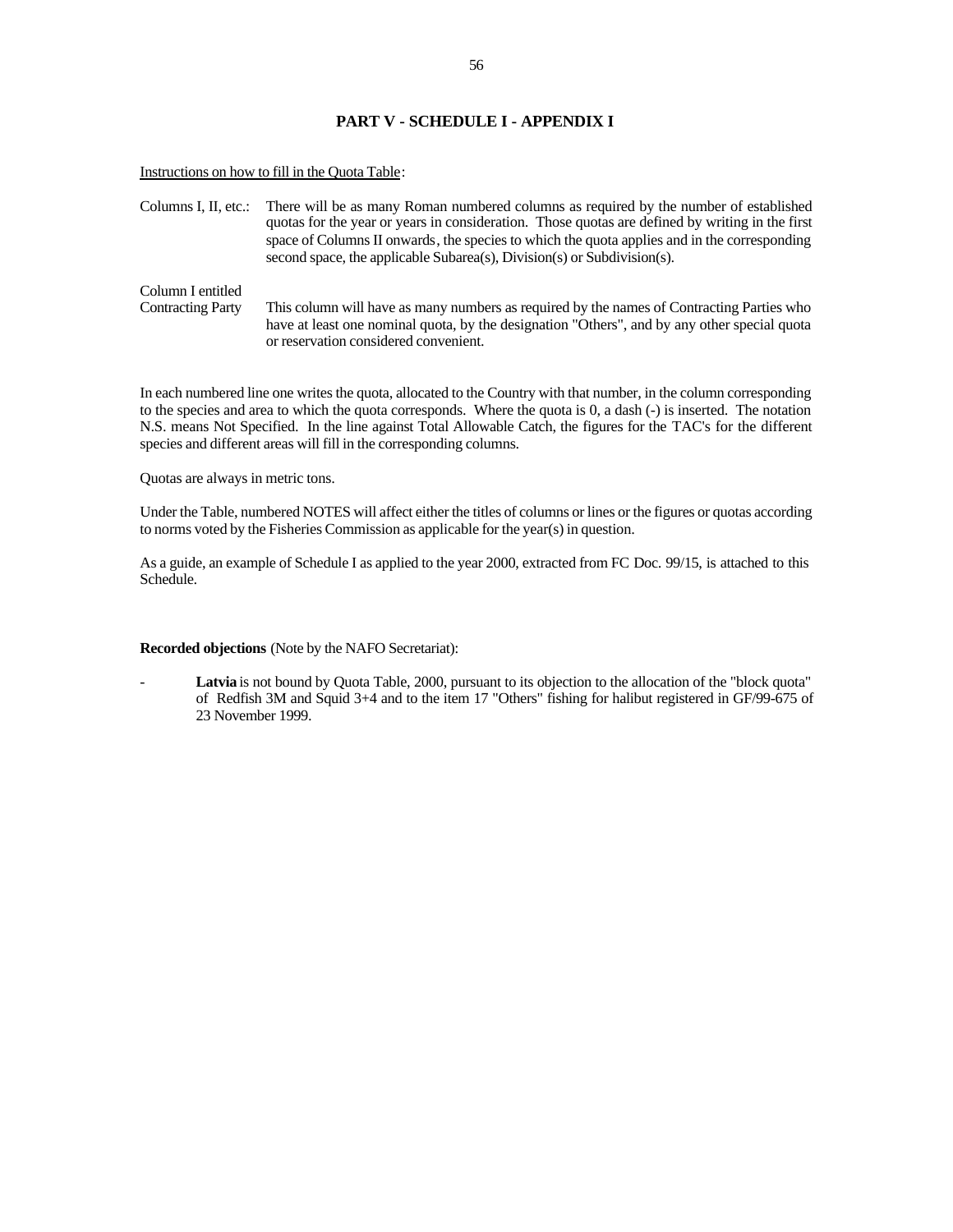|                                                       | ී             |          |               | Redfish                  | American plaice |              | Yellowail              | Witch          | Capelin      | G. halibut | Squid (Illex) <sup>2.3</sup> | Shrimp        |
|-------------------------------------------------------|---------------|----------|---------------|--------------------------|-----------------|--------------|------------------------|----------------|--------------|------------|------------------------------|---------------|
| Contracting Party                                     | Div. 3M       | Div. 3NO | Div. 3M       | Div. 3LN*                | $Div. 3M*$      | $Div. 3LNO*$ | Div. 3LNO              | $Div.$ $3NO^*$ | $Div. 3NO^*$ | Div. 3LMNO | Subareas 3+4                 | Div.3L        |
| Canada                                                | 0             |          | 500           | ≏                        |                 |              | 9750 <sup>7</sup>      | 0              | 00           | 3890       | $\frac{5}{2}$                | 5000          |
| Cuba<br>$\mathbf{a}$                                  | c             |          | 1750          |                          |                 |              |                        |                |              |            | 510                          | 67            |
| Denmark (Faroe Islands<br>and Greenland<br>$\ddot{ }$ | 0             |          | 69            |                          |                 |              |                        |                |              |            |                              | 67            |
| European Union<br>4Ì                                  | ∊             |          | 3100          |                          |                 |              | $200^7$                |                |              | 14355      | $\frac{1}{2}$                | $\mathcal{O}$ |
| France (St. Pierre et<br><sub>2</sub>                 |               |          |               |                          |                 |              |                        |                |              |            |                              |               |
| Miquelon                                              |               |          | $\mathbf{69}$ |                          |                 |              |                        |                |              |            | 453                          | 2             |
| lceland<br>ن<br>م ن                                   |               |          |               |                          |                 |              |                        |                |              |            |                              |               |
| Japan                                                 |               |          | 400           |                          |                 |              |                        |                |              | 2658       | 510                          |               |
| Korea<br>$\infty$                                     |               |          | $\mathbf{c}$  |                          |                 |              |                        |                |              |            | 453                          |               |
| Norway<br>$\ddot{\bullet}$                            | c             |          |               |                          |                 |              |                        |                | ∊            |            |                              |               |
| 10. Poland                                            | $\circ$       |          |               |                          |                 |              |                        |                | $\circ$      |            | 227                          | 353333        |
| II. Estonia                                           |               |          |               |                          |                 |              |                        |                |              |            |                              |               |
| 12. Latvia                                            | 0             |          | 13850'        | 0                        |                 |              |                        | $\circ$        | 0            |            | $1133$ <sup>1</sup>          |               |
| 13. Lithuania<br>14. Russia                           |               |          |               |                          |                 |              |                        |                |              | 3307       |                              | 5555          |
| 15. Ukraine                                           |               |          |               |                          |                 |              |                        |                |              |            |                              |               |
| 16. United States of                                  |               |          |               |                          |                 |              |                        |                |              |            |                              |               |
| America<br>17. Others                                 | $\Rightarrow$ |          | $rac{6}{24}$  | $\overline{\phantom{a}}$ | $\circ$         | $\circ$      | $\mathcal{S}^{\prime}$ | $\circ$        |              | $1725^5$   | 453<br>794                   | $\circ$<br>67 |
|                                                       |               |          |               |                          |                 |              |                        |                |              |            |                              |               |
| Total Allowable Catch                                 |               |          | 5000*         | ۰                        | ۰               | ۰            | $10000^{8}$            | ٠              |              | 25935      | 34000                        | 6000          |

QUOTA TABLE. Total allowable catches (TACs) and quotas (metric tons) for 2000 of particular stocks in Subareas 3 and 4 of the NAFO Convention Area. The values listed include quantites to be taken

<sup>5</sup> Of which no more than 40% (690 )) may be fished before 1 May 2000 and no more than 80% (1380 i) may be fished before 1 October 2000.<br><sup>6</sup> Each Contracting Party shall notify the Executive Secretary bi-weekly of catches

 $\frac{1}{\sqrt{2}}$ 

 $\ddot{\phantom{a}}$ 

## **PART V- SCHEDULE I - APPENDIX II**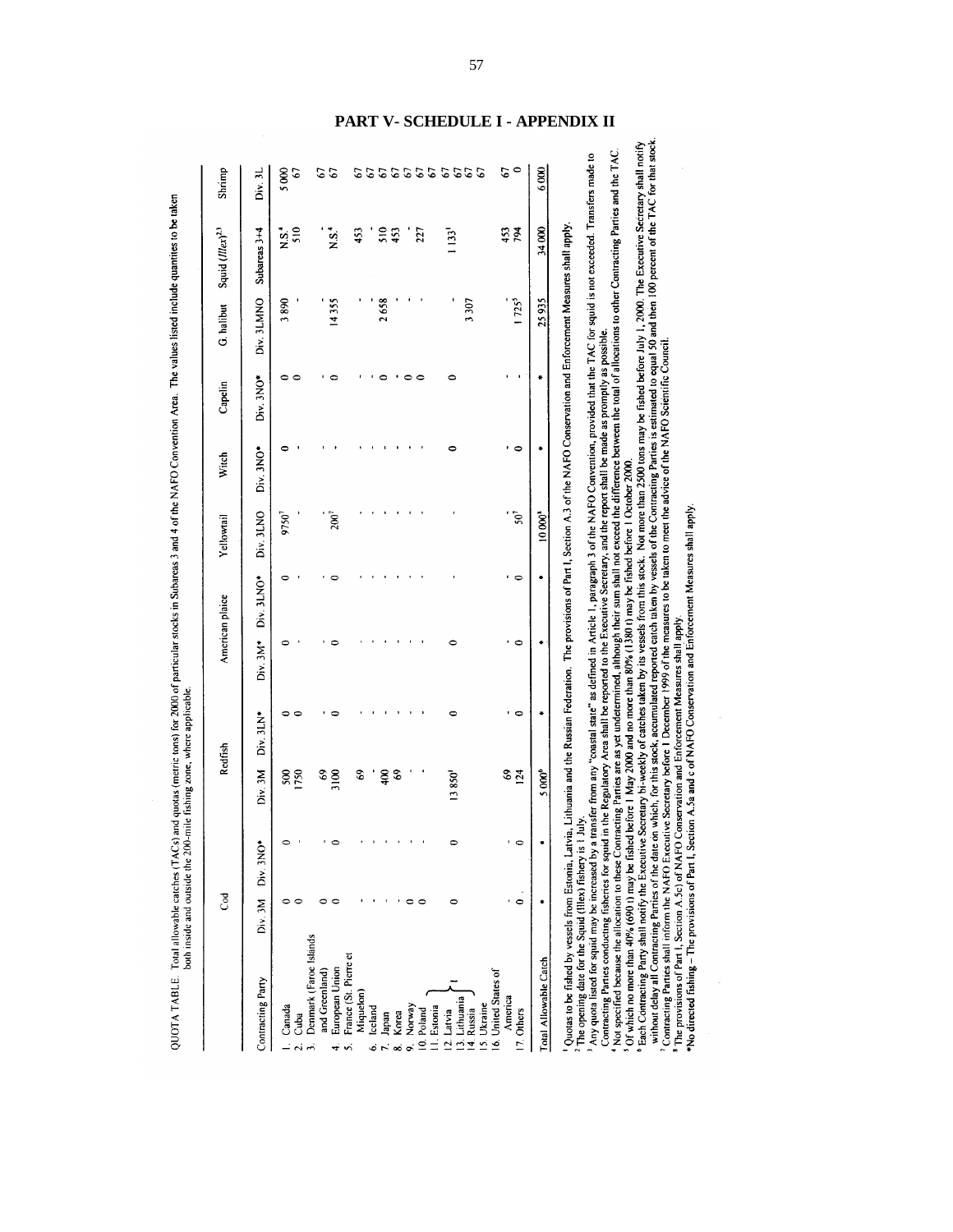| Item of Information                                                      | <b>Standard Code</b> |
|--------------------------------------------------------------------------|----------------------|
| Vessel name                                                              | 01                   |
| Vessel nationality                                                       | 02                   |
| Vessel registration number                                               | 03                   |
| Registration port                                                        | 04                   |
| Types of gear used (daily)                                               | 10                   |
| Type of gear                                                             | $*2$                 |
| Date - day                                                               | 20                   |
| - month                                                                  | 21                   |
| - year                                                                   | 22                   |
| Position - latitude                                                      | 31                   |
| - longitude                                                              | 32                   |
| - statistical area                                                       | 33                   |
| * <sup>1</sup> No. of hauls during the 24-hour period                    | 40                   |
| * <sup>1</sup> No. of hours gear fished during the 24-hour period        | 41                   |
| Species names                                                            | $*2$                 |
| Daily catch of each species (metric tons round fresh weight)             | 50                   |
| Daily catch of each species for human consumption in the<br>form of fish | 61                   |
| Daily catch of each species for reduction                                | 62                   |
| Daily discard of each species                                            | 63                   |
| Place(s) of trans-shipment                                               | 70                   |
| Date(s) of trans-shipment                                                | 71                   |
| Master's signature                                                       | 80                   |

## **PART V - SCHEDULE II - FISHING LOGBOOK ENTRIES**

## Instructions:

\*<sup>1</sup> When two or more types of gear are used in the same 24-hour period, records should be separate for the different types.

\*<sup>2</sup> Please see attached sheets showing the applicable codes:

 Type of Gear - Attachment I Species Names - Attachment II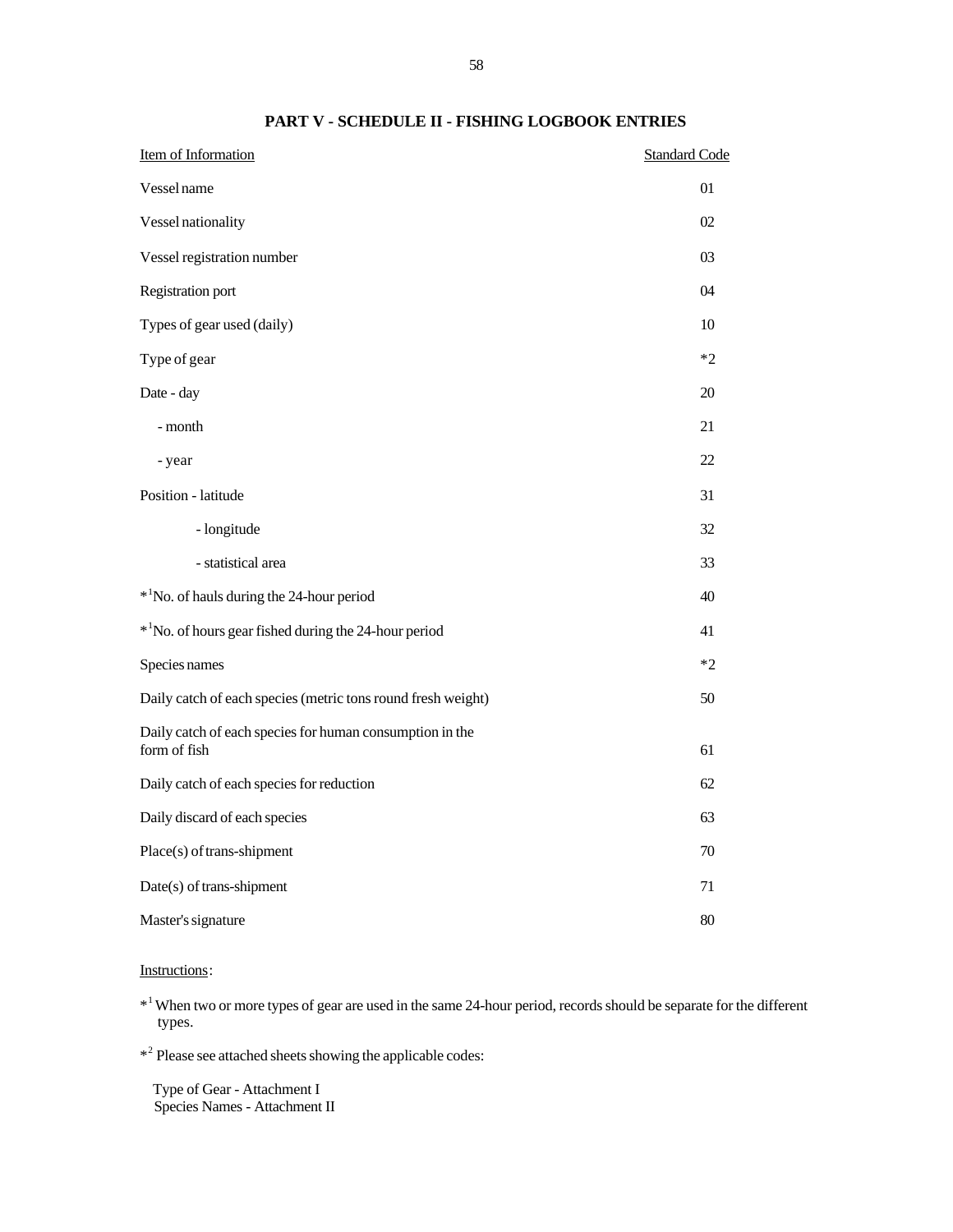# **PART V - SCHEDULE II - ATTACHMENT I**

# **TYPE OF GEAR CODE**

| Gear Categories                                                                                                                            | <b>Standard Abbreviation</b><br>Code                                     |  |  |
|--------------------------------------------------------------------------------------------------------------------------------------------|--------------------------------------------------------------------------|--|--|
| <b>SURROUNDING NETS</b>                                                                                                                    |                                                                          |  |  |
| With purse lines (purse seines)<br>one boat operated purse seines<br>two boats operated purse seines<br>Without purse lines (lampara)      | <b>PS</b><br>PS1<br>PS <sub>2</sub><br>LA                                |  |  |
| <b>SEINE NETS</b>                                                                                                                          |                                                                          |  |  |
| Beach seines<br>Boat or vessel seines<br>Danish seines<br>Scottish seines<br>Pair seines<br>Seine nets (not specified)                     | SB<br>SV<br><b>SDN</b><br><b>SSC</b><br><b>SPR</b><br>SX                 |  |  |
| <b>TRAWLS</b>                                                                                                                              |                                                                          |  |  |
| <b>Bottom</b> trawls<br>beam trawls<br>otter trawls 1/<br>pair trawls<br>nephrops trawls<br>shrimp trawls<br>bottom trawls (not specified) | <b>TBB</b><br><b>OTB</b><br><b>PTB</b><br><b>TBN</b><br><b>TBS</b><br>TB |  |  |
| Midwater trawls<br>otter trawls<br>pair trawls<br>shrimp trawls<br>midwater trawls (not specified)                                         | <b>OTM</b><br><b>PTM</b><br><b>TMS</b><br>TM                             |  |  |
| Otter twin trawls<br>Otter trawls (not specified)<br>Pair trawls (not specified)<br>Other trawls (not specified)                           | <b>OTT</b><br><b>OT</b><br>PT<br>TX                                      |  |  |
| <b>DREDGES</b>                                                                                                                             |                                                                          |  |  |
| Boat dredges<br>Hand dredges                                                                                                               | <b>DRB</b><br><b>DRH</b>                                                 |  |  |
| <b>LIFT NETS</b>                                                                                                                           |                                                                          |  |  |
| Portable lift nets<br>Boat operated lift nets<br>Shore operated stationary lift nets<br>Lift nets (not specified)                          | <b>LNP</b><br><b>LNB</b><br><b>LNS</b><br>${\rm LN}$                     |  |  |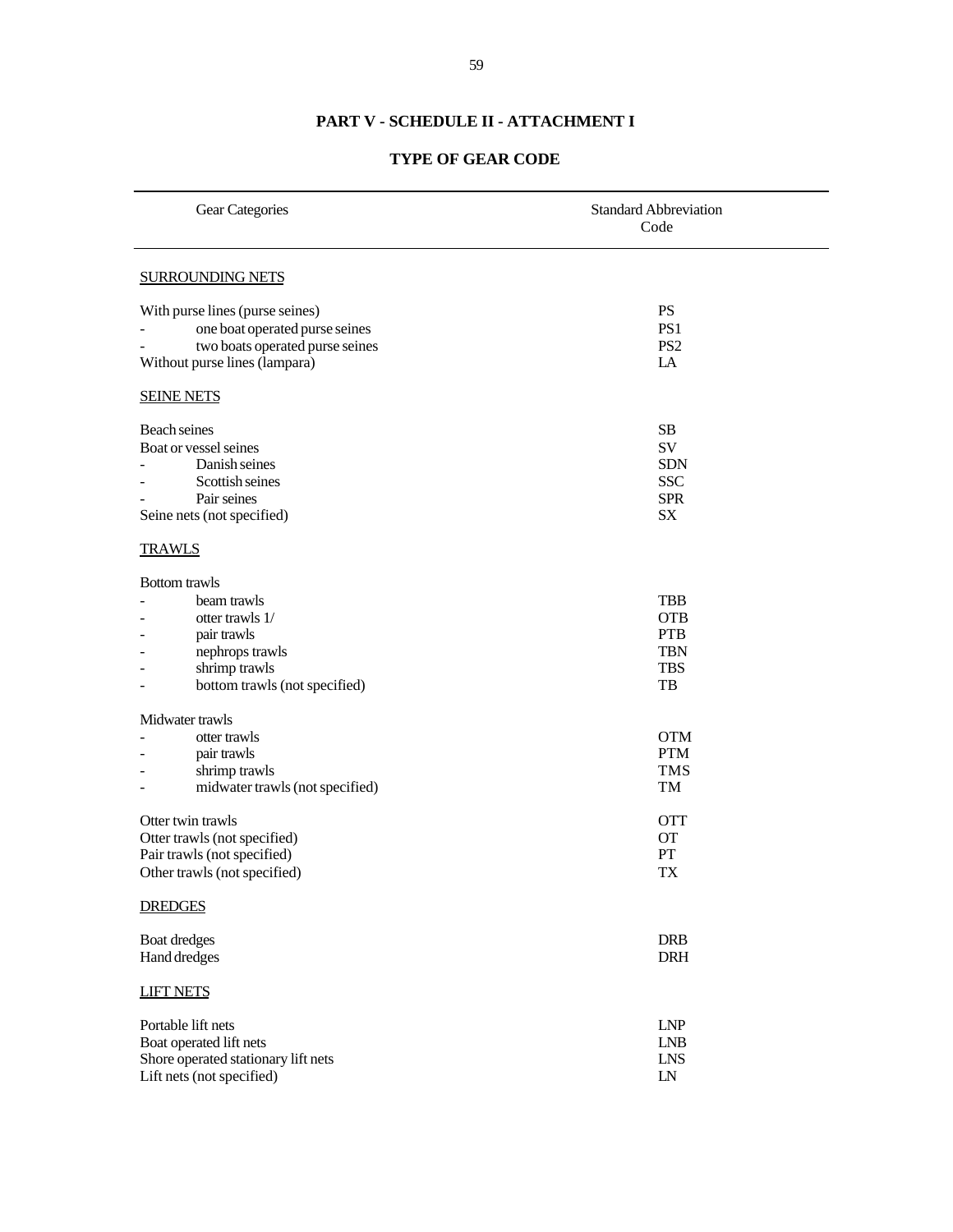## FALLING GEAR

| Cast nets                    | <b>FCN</b> |
|------------------------------|------------|
| Falling gear (not specified) | FG         |
|                              |            |

#### GILLNETS AND ENTANGLING NETS

| Set gillnets (anchored)                      | <b>GNS</b> |
|----------------------------------------------|------------|
| Drift nets                                   | <b>GND</b> |
| Encircling gillnets                          | <b>GNC</b> |
| Fixed gillnets (on stakes)                   | <b>GNF</b> |
| <b>Trammel</b> nets                          | <b>GTR</b> |
| Combined gillnets-Trammel nets               | <b>GTN</b> |
| Gillnets and entangling nets (not specified) | <b>GEN</b> |
| Gillnets (not specified)                     | <b>GN</b>  |

#### **TRAPS**

| Stationary uncovered pound-nets | <b>FPN</b> |
|---------------------------------|------------|
| Pots                            | <b>FPO</b> |
| Fyke nets                       | <b>FYK</b> |
| Stow-nets                       | <b>FSN</b> |
| Barriers, fences, weirs, etc.   | <b>FWR</b> |
| Aerial traps                    | FAR        |
| Traps (not specified)           | FIX        |

#### HOOKS AND LINES

| Hand-lines and pole-lines (hand operated) 2/  | LHP                     |
|-----------------------------------------------|-------------------------|
| Hand-lines and pole-lines (mechanized) $2/$   | <b>LHM</b>              |
| Set lines (longlines set)                     | LLS                     |
| Drifting longlines                            | HD                      |
| Longlines (not specified)                     | LL.                     |
| Trolling lines                                | <b>LTL</b>              |
| Hooks and lines (not specified) $\frac{3}{2}$ | $\mathbf{I} \mathbf{X}$ |

#### GRAPPLING AND WOUNDING

| Harpoons                                                           | <b>HAR</b>                             |
|--------------------------------------------------------------------|----------------------------------------|
| <b>HARVESTING MACHINES</b>                                         |                                        |
| Pumps<br>Mechanized dredges<br>Harvesting machines (not specified) | <b>HMP</b><br><b>HMD</b><br><b>HMX</b> |
| <b>MISCELLANEOUS GEAR 4/</b>                                       | <b>MIS</b>                             |
| RECREATIONAL FISHING GEAR                                          | RG                                     |
| <b>GEAR NOT KNOWN OR NOT SPECIFIED</b>                             | NK                                     |

1/ Fisheries agencies may indicate side and stern bottom and side and stern midwater trawls, as OTB-1 and OTB-2, and OTM-1 and OTM-2, respectively.

 $\frac{2}{3}$  Including jigging lines.<br>Code LDV for dory ope<br> $\frac{4}{3}$  This item includes: hand Code LDV for dory operated line gears will be maintained for historical data purposes.

This item includes: hand and landing nets, drive-in-nets, gathering by hand with simple hand implements with or without diving equipment, poisons and explosives, trained animals, electrical fishing.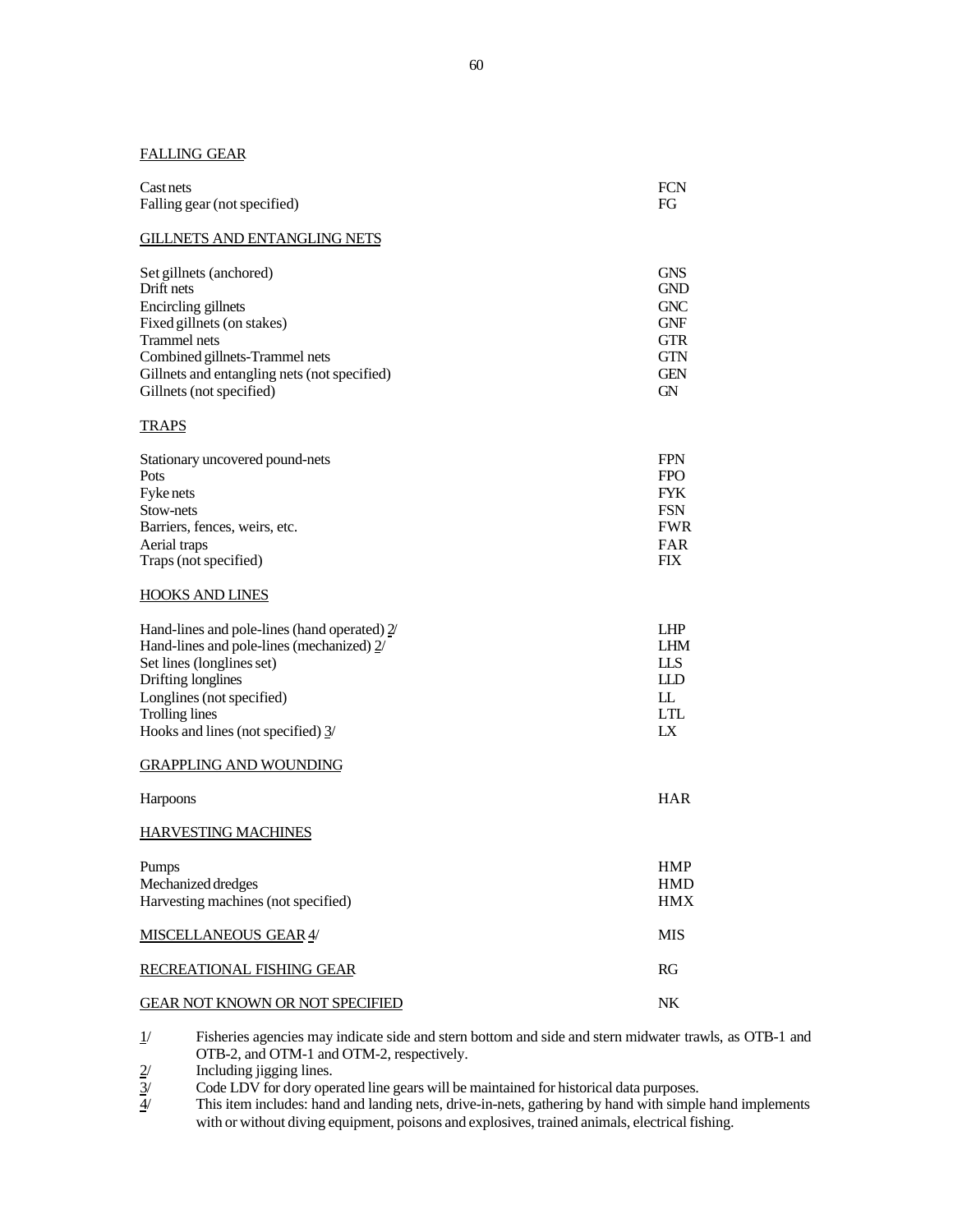## **PART V - SCHEDULE II - ATTACHMENT II SPECIES NAME CODE**

|                                          |                                         | 3-alpha    |
|------------------------------------------|-----------------------------------------|------------|
| Commong English Name                     | Scientific Name                         | Code       |
| PRINCIPAL GROUNDFISH (EXCEPT FLATFISHES) |                                         |            |
|                                          |                                         |            |
|                                          |                                         | <b>COD</b> |
|                                          | Melanogrammus aeglefinus                | HAD        |
|                                          |                                         | <b>RED</b> |
|                                          |                                         | <b>REG</b> |
|                                          |                                         | <b>REB</b> |
|                                          |                                         | <b>HKS</b> |
|                                          |                                         | <b>HKR</b> |
|                                          |                                         | <b>POK</b> |
| <b>FLATFISHES</b>                        |                                         |            |
|                                          | Hippoglossoides platessoides            | PLA        |
|                                          | Glyptocephalus cynoglossus              | <b>WIT</b> |
|                                          |                                         | <b>YEL</b> |
|                                          |                                         |            |
|                                          | Reinhardtius hippoglossoides            | <b>GHL</b> |
|                                          | Hippoglossus hippoglossus               | HAL        |
|                                          | Pseudopleuronectes americanus           | <b>FLW</b> |
|                                          |                                         | <b>FLS</b> |
| Windowpane flounder                      |                                         | <b>FLD</b> |
|                                          |                                         | <b>FLX</b> |
| <b>OTHER GROUNDFISH</b>                  |                                         |            |
| American angler (=Goosefish)             |                                         | ANG        |
|                                          | $\label{eq:1} Priorotus \, {\tt sp.}\,$ | <b>SRA</b> |
|                                          | Microgadus tomcod                       | TOM        |
|                                          | Micromesistius poutassou                | WHB        |
|                                          | Tautogolabrus adspersus                 | <b>CUN</b> |
|                                          |                                         | <b>USK</b> |
|                                          |                                         | <b>GRC</b> |
|                                          |                                         | BLI        |
|                                          |                                         | <b>LIN</b> |
| Lumpfish (=Lumpsucker)                   |                                         | LUM        |
|                                          |                                         | KGF        |
|                                          | Sphoeroides maculatus                   | <b>PUF</b> |
|                                          |                                         | ELZ        |
|                                          | Macrozoarces americanus                 | OPT        |
|                                          |                                         | POC        |
|                                          |                                         |            |
|                                          |                                         | <b>RNG</b> |
|                                          |                                         | <b>RHG</b> |
| Sandeels (=Sand lances)                  |                                         | SAN        |
|                                          |                                         | SCU        |
|                                          |                                         | <b>SCP</b> |
|                                          |                                         | <b>TAU</b> |
|                                          | Lopholatilus chamaeleonticeps           | TIL        |
|                                          |                                         | <b>HKW</b> |
|                                          |                                         |            |

\*In accordance with a recommendation adopted by STACRES at the 1970 Annual Meeting (ICNAF Redbook 1970, Part I, Page 67), hakes of the Genus *Urophycis* are designated as follows for statistical reporting: (a) hake reported from Subareas 1,2 and 3, and Divisions 4R, S, T and V be designated as white hake, *Urophycis tenuis*; (b) hake taken by line gears or any hake greater than 55 cm standard length, regardless of how caught, from Divisions 4W and X, Subarea 5 and Statistical Area 6 be designated as white hake, *Urophycis tenuis*; (c) Except as noted in (b), other hake of the Genus *Urophycis* taken in Divisions 4W and X, Subarea 5 and Statistical Area 6 be designated as red hake, *Urophycis chuss*.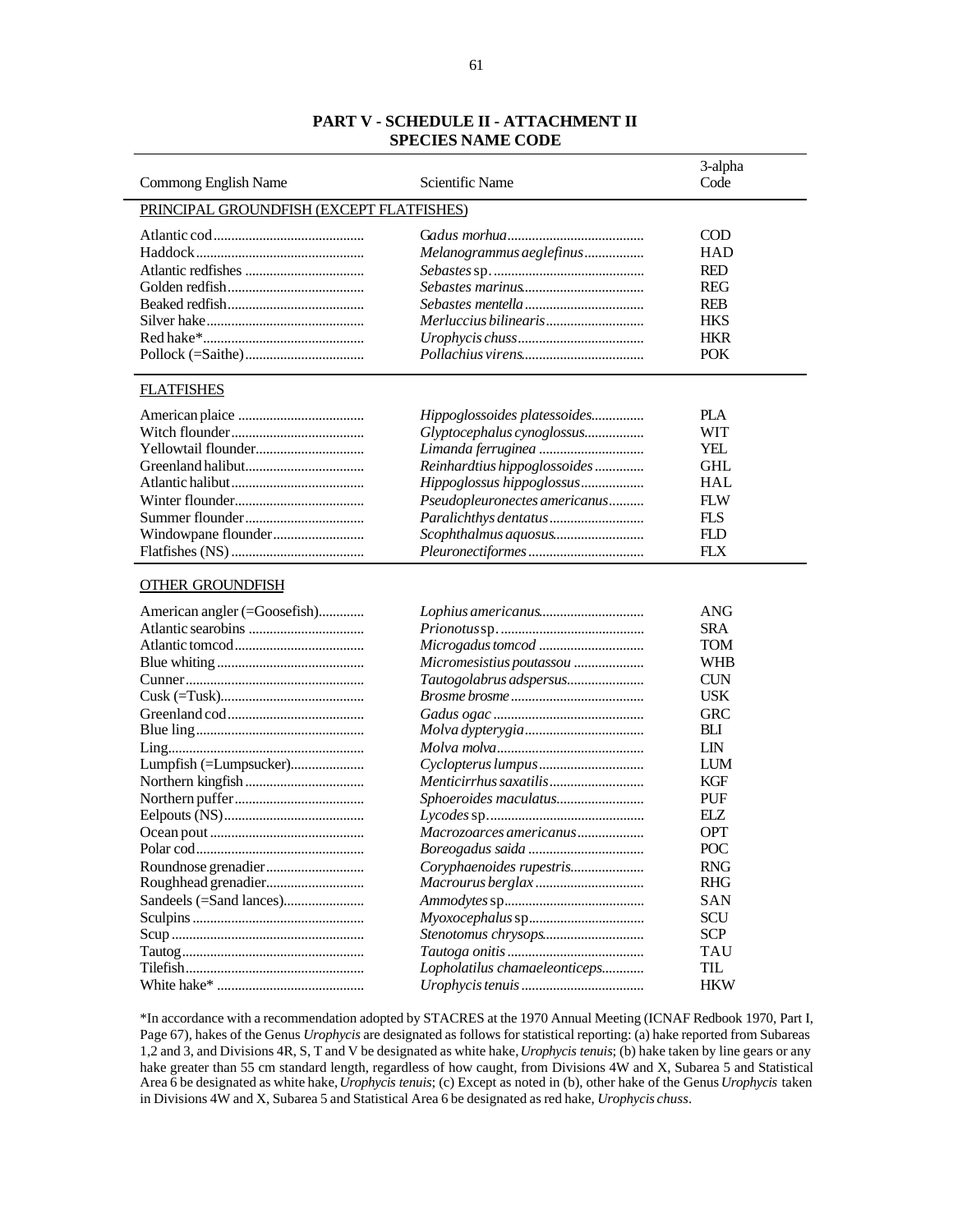| Common English Name              | Scientific Name | 3-Alpha<br>Code                               |
|----------------------------------|-----------------|-----------------------------------------------|
| <b>OTHER GROUNDFISH (cont'd)</b> |                 |                                               |
|                                  |                 | <b>CAT</b><br><b>CAA</b><br>CAS<br><b>GRO</b> |
| PRINCIPAL PELAGICS               |                 | <b>HER</b><br><b>MAC</b>                      |
| OTHER PELAGIC FISH               |                 |                                               |
|                                  |                 | <b>BUT</b><br><b>MHA</b><br>SAU<br><b>ANB</b> |

|                           |                         | BUT        |
|---------------------------|-------------------------|------------|
|                           |                         | <b>MHA</b> |
|                           |                         | SAU        |
|                           |                         | <b>ANB</b> |
|                           |                         | <b>BLU</b> |
|                           |                         | <b>CVJ</b> |
|                           |                         | <b>FRI</b> |
|                           | Scomberomorus cavalla   | <b>KGM</b> |
| Atlantic Spanish mackerel | Scomberomorus maculatus | <b>SSM</b> |
|                           |                         | <b>SAI</b> |
|                           |                         | WHM        |
|                           |                         | <b>BUM</b> |
|                           |                         | <b>SWO</b> |
|                           |                         | <b>ALB</b> |
|                           |                         | <b>BON</b> |
|                           |                         | <b>LTA</b> |
|                           |                         | <b>BET</b> |
|                           |                         | <b>BFT</b> |
|                           |                         | <b>SKJ</b> |
|                           |                         | YFT        |
|                           |                         | TUN        |
|                           | .<br>.                  | PEL.       |

# OTHER FISH

| Alosa pseudoharengus | ALE.       |
|----------------------|------------|
|                      | AMX        |
|                      | <b>COA</b> |
|                      | EI A       |
|                      | MYG        |
|                      | SHA.       |
|                      | ARG        |
|                      | CKA.       |
|                      | <b>NFA</b> |
|                      | SAL        |
|                      | SSA.       |
|                      | THA        |
|                      | ALC        |
|                      | <b>BDM</b> |
|                      | <b>BSB</b> |
|                      | <b>BBH</b> |
|                      | CAP        |
|                      |            |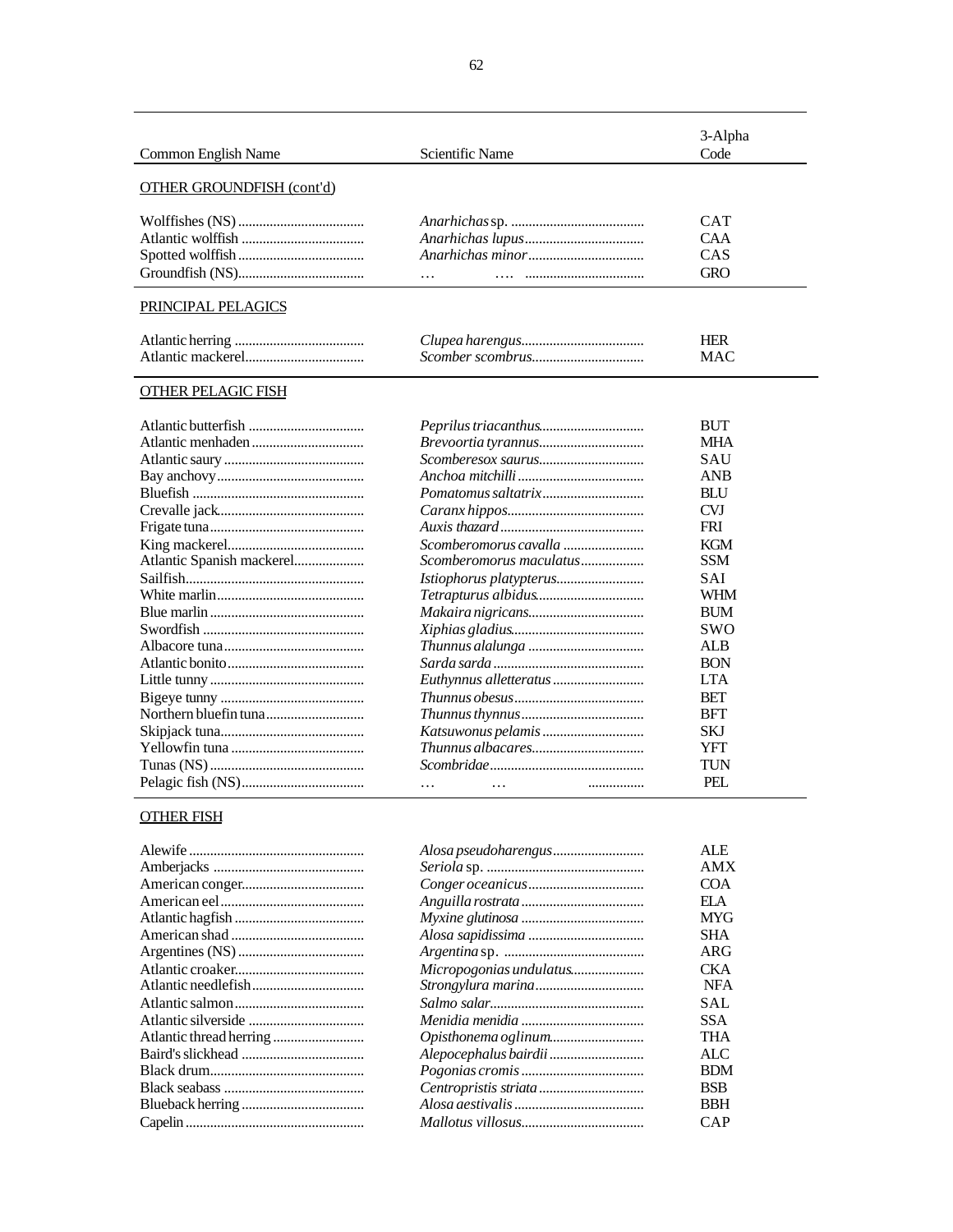|                     |                 | 3-Alpha |
|---------------------|-----------------|---------|
| Common English Name | Scientific Name | Code    |

# **OTHER FISH (cont'd)**

| Common (Florida) pompano   |
|----------------------------|
|                            |
|                            |
|                            |
|                            |
|                            |
|                            |
|                            |
|                            |
|                            |
|                            |
|                            |
|                            |
|                            |
|                            |
|                            |
| Squeteague (Gray weakfish) |
|                            |
|                            |
|                            |
|                            |
|                            |
|                            |
|                            |
|                            |
|                            |
|                            |
|                            |
|                            |
|                            |

|                                | <b>CHR</b> |
|--------------------------------|------------|
| Rachycentron canadum           | <b>CBA</b> |
| Trachinotus carolinus          | <b>POM</b> |
| Dorosoma cepedianum            | <b>SHG</b> |
|                                | <b>GRX</b> |
|                                | SHH        |
|                                | LAX        |
|                                | MUL.       |
| Peprilus alepidotus (=paru)    | <b>HVF</b> |
| Orthopristis chrysoptera       | PIG        |
|                                | SMR        |
|                                | <b>RDM</b> |
|                                | <b>RPG</b> |
|                                | <b>RSC</b> |
| Diplectrum formosum            | <b>PES</b> |
| Archosargus probatocephalus    | <b>SPH</b> |
| Leiostomus xanthurus           | <b>SPT</b> |
|                                | <b>SWF</b> |
|                                | <b>STG</b> |
|                                | <b>STB</b> |
|                                | STU        |
| Tarpon (= megalops) atlanticus | TAR        |
|                                | TRO        |
|                                | <b>PEW</b> |
|                                | <b>ALF</b> |
|                                | <b>DGS</b> |
|                                | DGX        |
|                                | <b>POR</b> |
|                                | <b>SHX</b> |
|                                | SKA        |
| $\cdots$                       | <b>FIN</b> |
|                                |            |

# **INVERTEBRATES**

|                               | SOL        |
|-------------------------------|------------|
|                               | SOI        |
| Loliginidae, Ommastrephidae   | SOU        |
|                               | CI R       |
| Mercenaria mercenaria         | CI H       |
|                               | CLO        |
|                               | CLS        |
|                               | CI B       |
|                               | CLT.       |
| Prionodesmacea, Teleodesmacea | CI X       |
|                               | <b>SCB</b> |
|                               | SCC        |
|                               | <b>ISC</b> |
| Placopecten magellanicus      | <b>SCA</b> |
|                               | SCX        |
|                               | OYA        |
|                               | <b>MUS</b> |
|                               | WHX        |
|                               | PER        |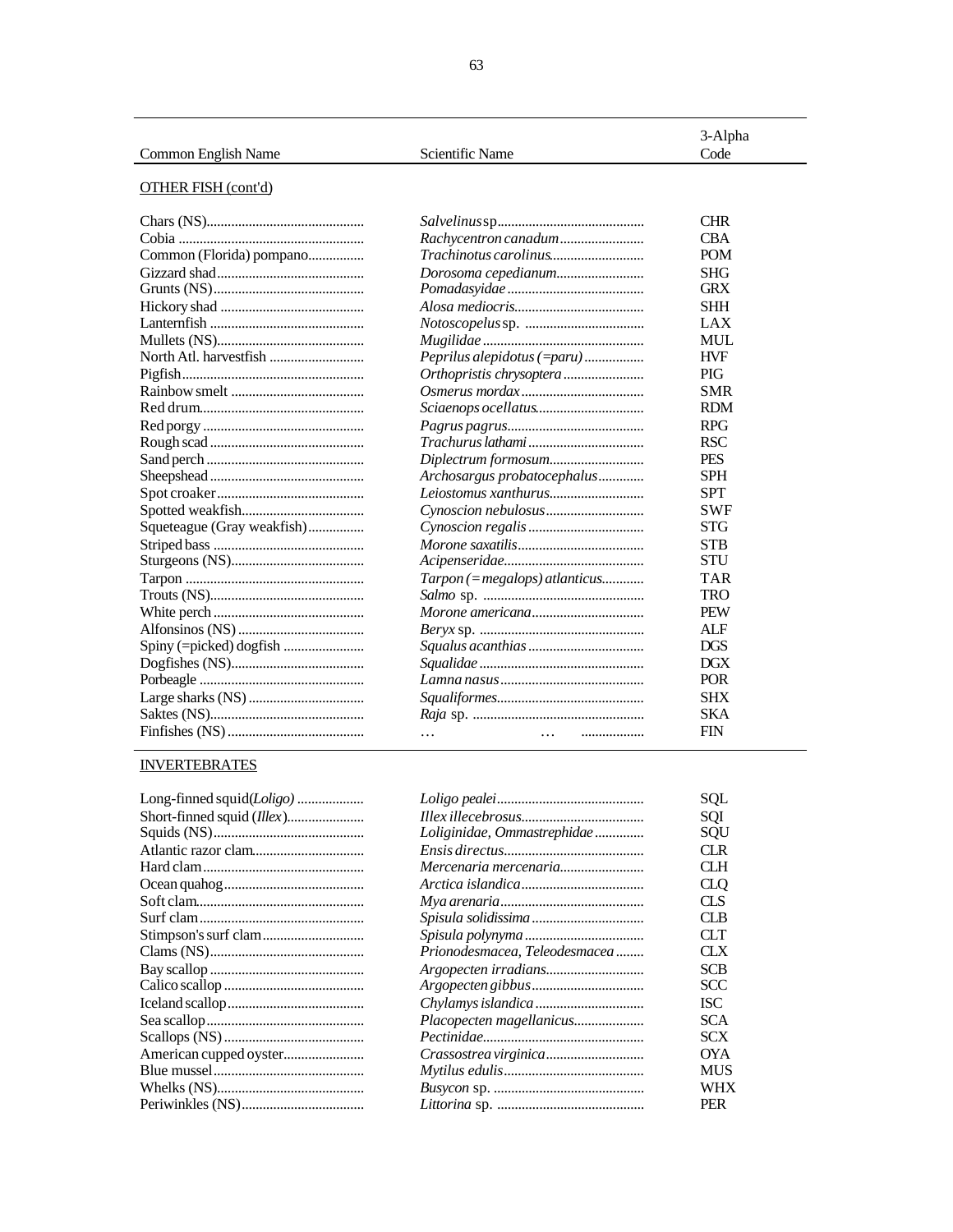| Common English Name           | Scientific Name | 3-Alpha<br>Code |
|-------------------------------|-----------------|-----------------|
| <b>INVERTEBRATES</b> (cont'd) |                 |                 |
|                               |                 | MOL             |
|                               |                 | <b>CRK</b>      |
|                               |                 | <b>CRB</b>      |
|                               |                 | <b>CRG</b>      |
|                               |                 | CRI             |
|                               |                 | <b>CRO</b>      |
|                               |                 | <b>CRR</b>      |
|                               |                 | <b>KCT</b>      |
|                               |                 | <b>CRA</b>      |
|                               |                 | <b>LBA</b>      |
|                               |                 | <b>PRA</b>      |
|                               |                 | AES             |
|                               |                 | <b>PEN</b>      |
|                               |                 | <b>PAN</b>      |
|                               |                 | <b>CRU</b>      |
|                               |                 | <b>URC</b>      |
|                               |                 | <b>WOR</b>      |
|                               |                 | <b>HSC</b>      |
|                               |                 | <b>INV</b>      |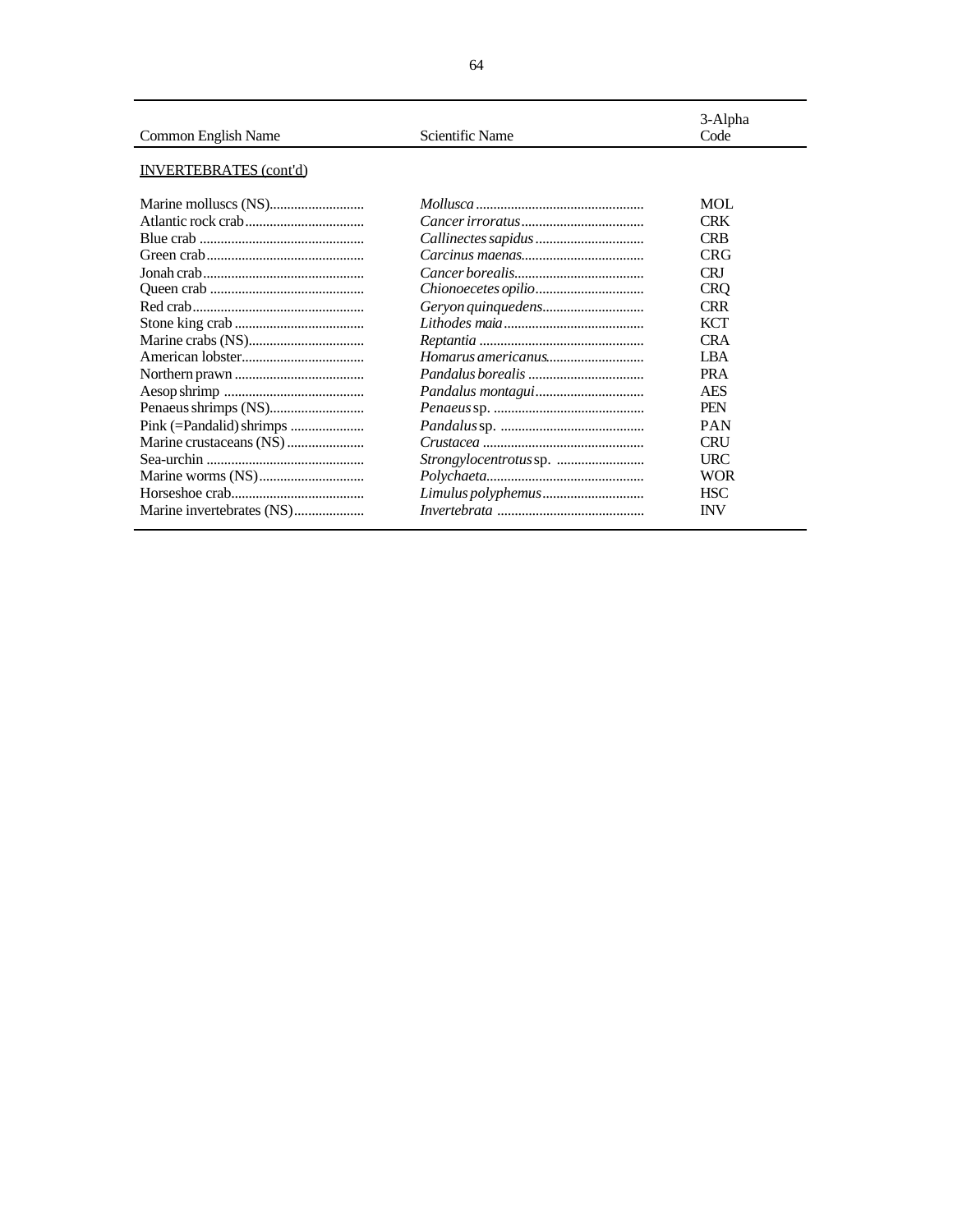# (Bracketed numbers are in accordance with the standard code in Schedule II) Cumulative<br>Weight Quota Species (Name & 3-Alpha code) Quota Region (33)<sup>2</sup>  $Disposition<sup>3</sup>$  (61)(62)(63) Daily Total<br>(50) Cumulative<br>Weight Quota Species (Name & 3-Alpha code) Quota Region (33)<sup>2</sup> "Round fresh" weight is the same as "whole fresh" weight or "live" weight, the weight of the fish as caught off the sea. Disposition<sup>3</sup><br>(61)(62)(63) Daily Total<br>(50) Cumulative<br>Weight Quota Species (Name & 3-Alpha code) <sup>2</sup> Record the smallest geographic area for which a quota has been allocated. Quota Region (33)<sup>2</sup> Disposition<sup>3</sup><br>(61)(62)(63) Daily Total<br>(50)  $\frac{1}{2}$ Date Month<br> $(21)$  $\frac{\delta}{20}$

PART V - SCHEDULE III

**Record of Cumulative Catch** 

(in metric tons round fresh<sup>1</sup> weight)

<sup>3</sup> Any fish off-loaded while the vessel is operating in the Regulatory Area shall be included in the amount shown under "disposition" of the catch.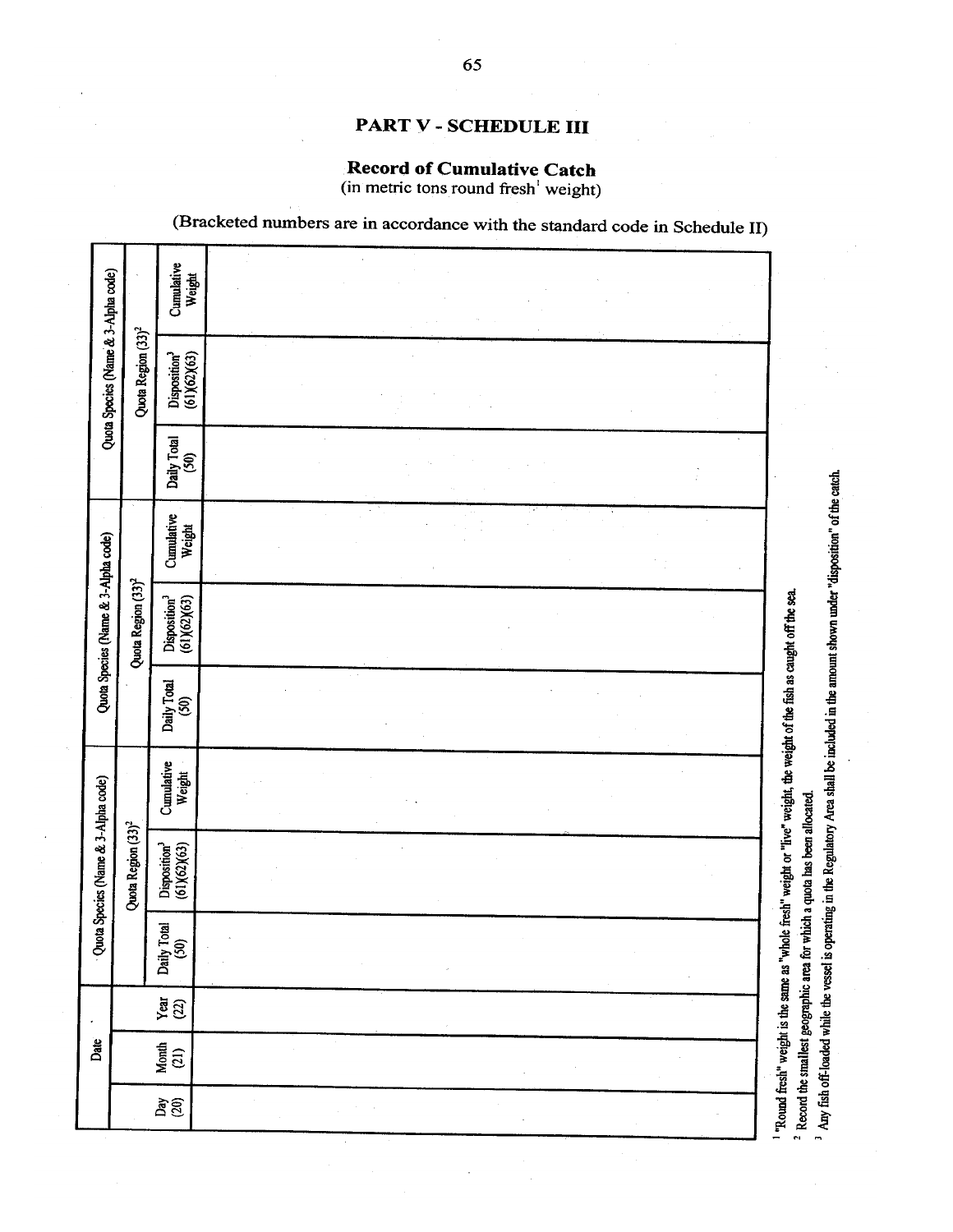## **PART V - SCHEDULE IV**

#### **Authorized Mesh Size of Nets**

|                 | <b>Species</b>                                                                                                                                                   | Mesh Size        |
|-----------------|------------------------------------------------------------------------------------------------------------------------------------------------------------------|------------------|
| a)              | All principal groundfish, flatfishes and<br>other groundfish and other fish with the<br>exception of capelin as listed in Part V,<br>Schedule II, Attachment II. | $130 \text{ mm}$ |
| b)              | Short-finned squid, <b>Illex</b> illecebrosus<br>(leSueur)                                                                                                       | $60 \text{ mm}$  |
| $\mathcal{C}$ ) | Shrimps and prawns                                                                                                                                               | $40 \text{ mm}$  |

Note: (by the NAFO Secretariat)

The reference to the use of 120 mm mesh size (for caprolan, dederon, kapron) had been discontinued from 01 January 1997, at the time this regulation has ceased to exist.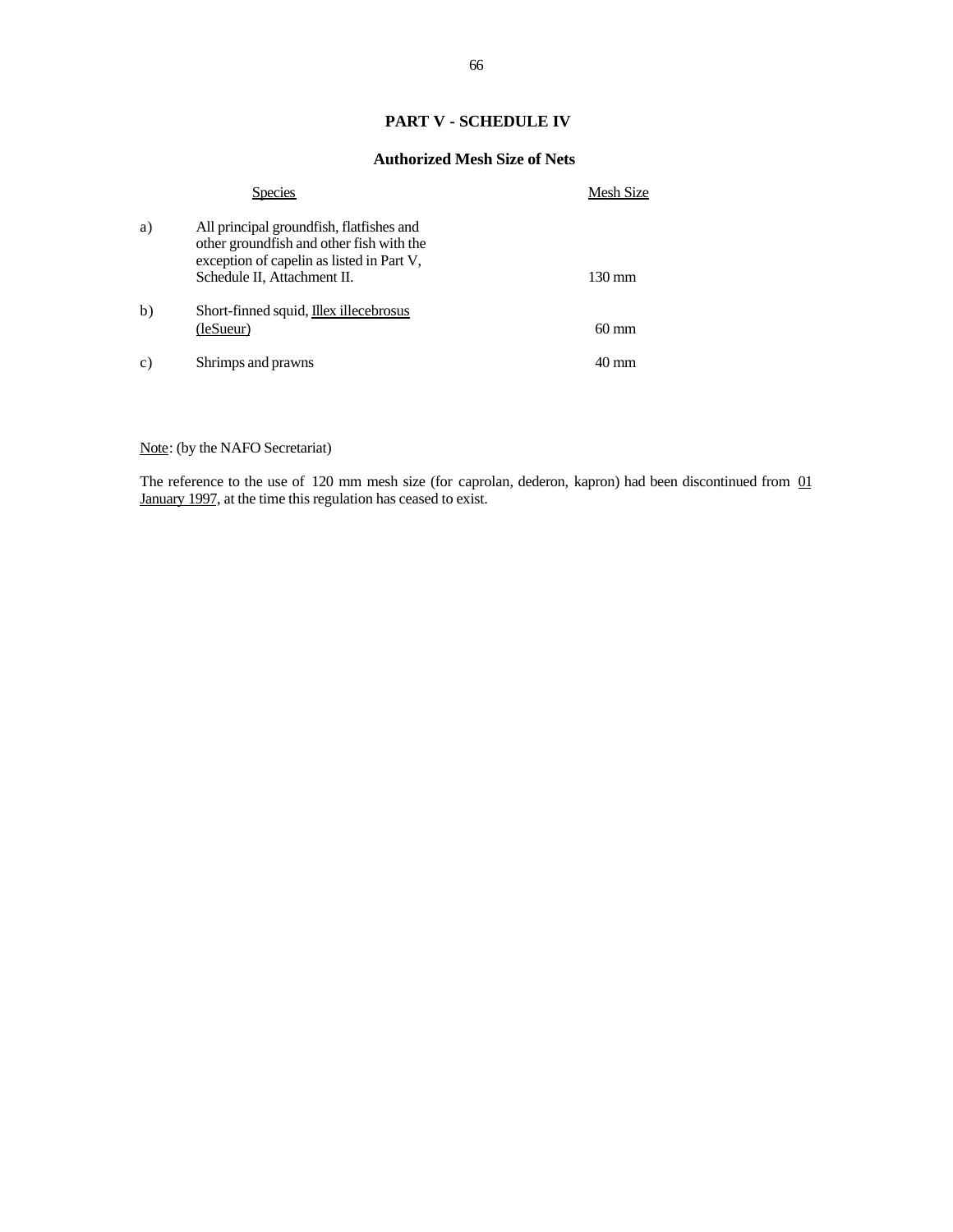## **PART V - SCHEDULE V**

#### **Certified Mesh Measuring Gauges**

Each gauge is a flat wedge-shaped gauge having a constant taper in width of 1 in 4 (reducing the width 1 unit for every 4 units of length) and a constant thickness not less than 2 millimeters and not more than 2.4 millimeters (2 mm  $\leq$  thickness  $\leq$  2.4 mm), inserted into the meshes under a pull of 5 kilograms.

Since it is not practical to have one gauge for measuring all the mesh sizes authorized in the Regulatory Area, each Contracting Party will issue a series of certified mesh measuring gauges as it deems adequate to cover the range of authorized mesh sizes of nets.

All certified mesh measuring gauges are to be graduated in increments of 1 millimeter and the material used should be rigid, durable and considered suitable by the fisheries authorities of the Contracting Party which certifies them.

The drawings shown in this Schedule should serve only as a guide to the construction of the gauges and not as a blueprint for that construction. It is to be understood that such details as the number of gauges to cover the complete series, corner radii, certification marks or numbers, the existence or not of handles and lightening or handling holes, and all other details and dimensions are not part of the Rules.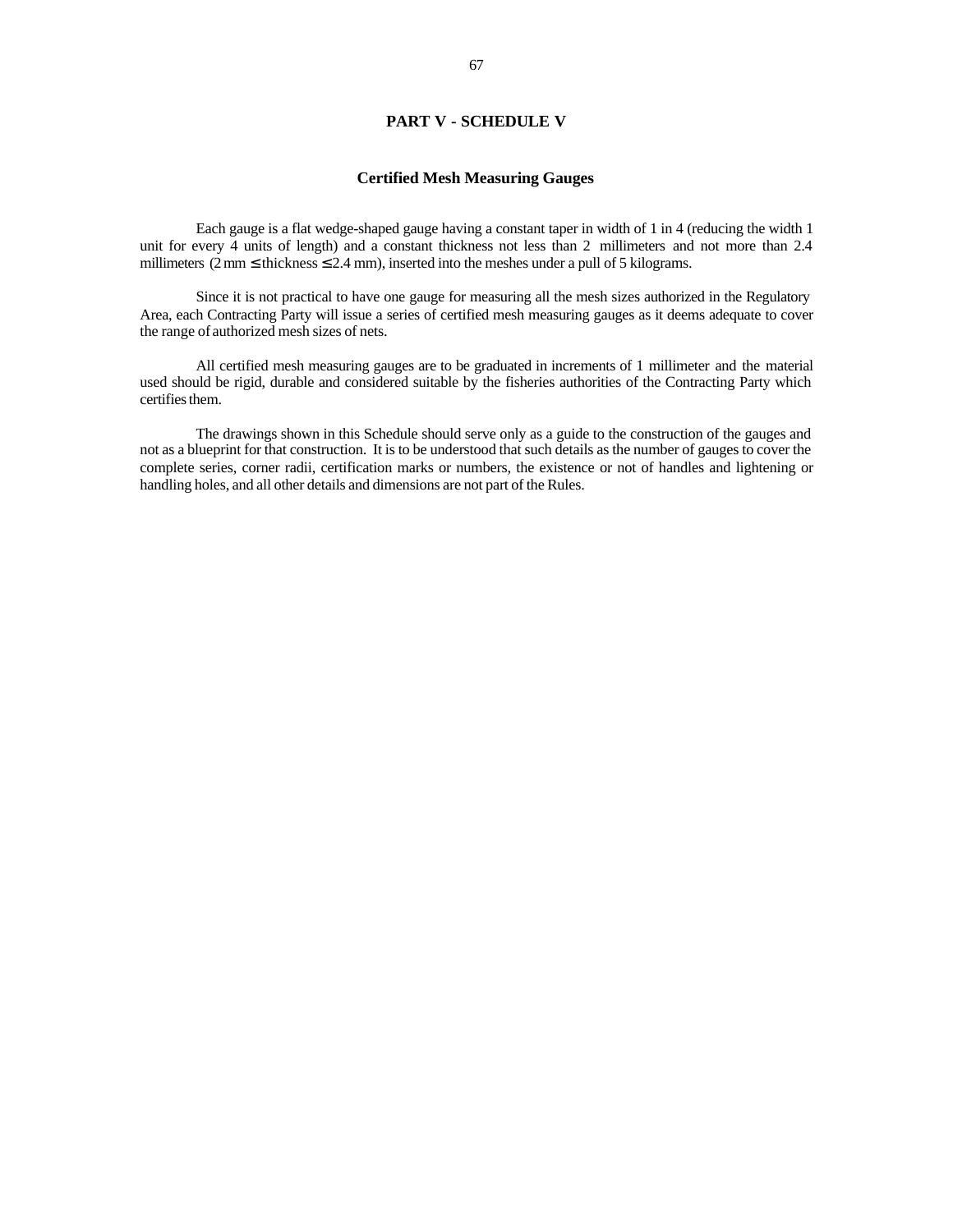# **1. Example of Large Size Gauge**

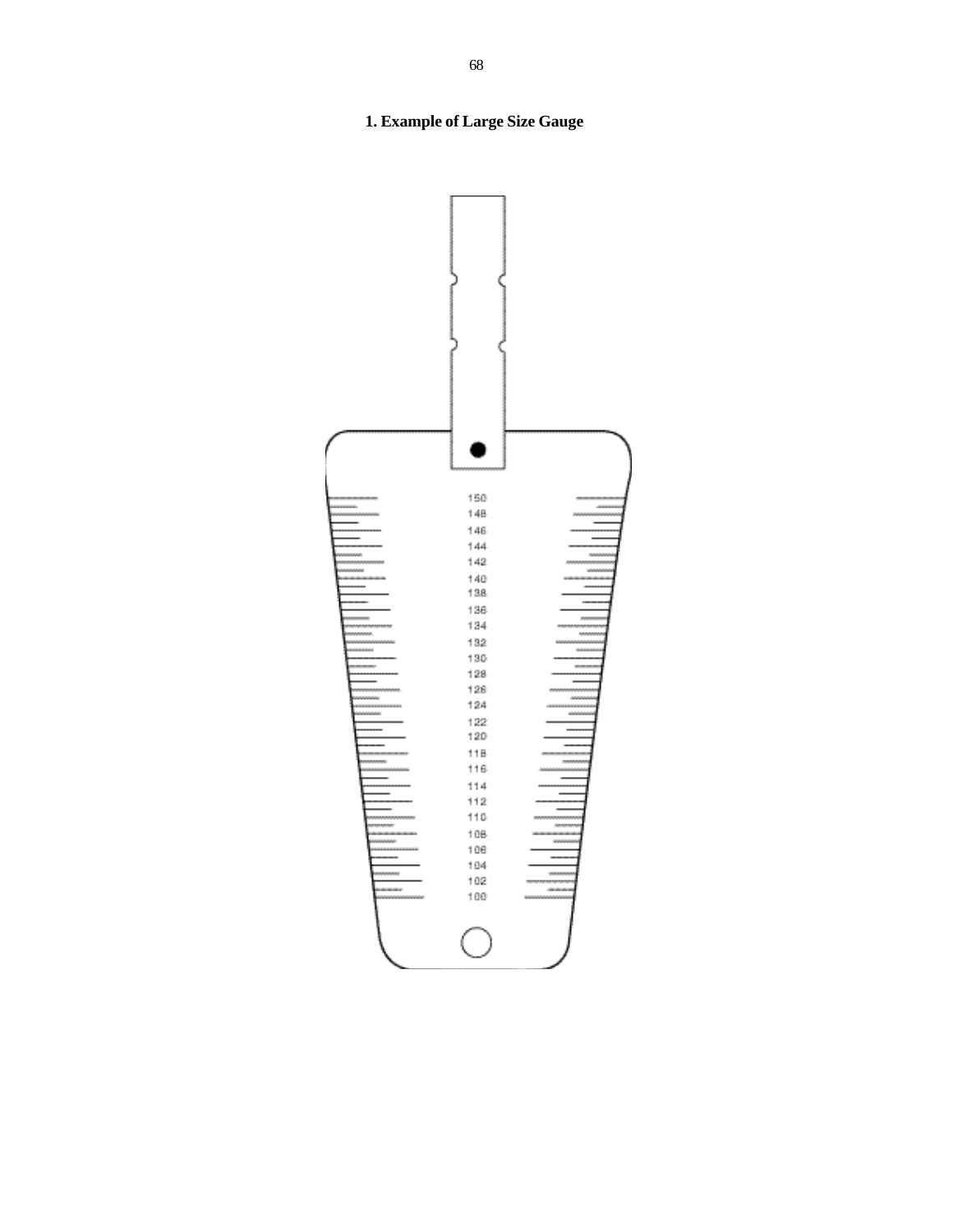# **2. Example of Small Size Gauge**

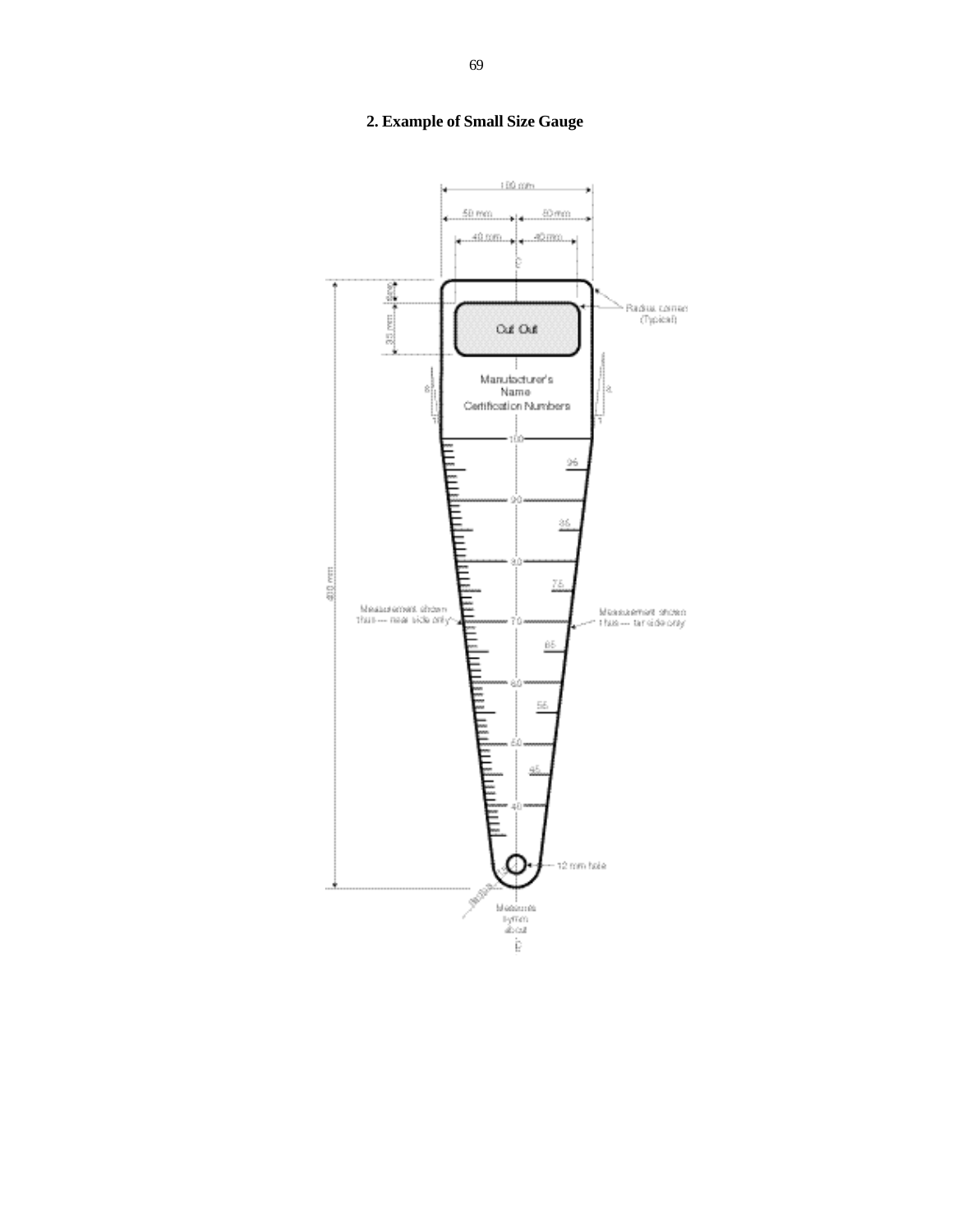## **PART V - SCHEDULE VI**

#### **Authorized Topside Chafers**

#### 1. **ICNAF-type topside chafer**

The ICNAF-type topside chafer is a rectangular piece of netting to be attached to the upper side of the codend of the trawl net to reduce and prevent damage so long as such netting conforms to the following conditions:

- (a) this netting shall have a mesh size not less than that specified for the codend in subparagraph 1(a) of Section B of PART II. For the purposes of this sub-paragraph, the mesh size when measured wet after use shall be taken to be the average of the measurements of 20 consecutive meshes in a series across the netting, such measurements to be made with the gauge described in Schedule V;
- (b) this netting may be fastened to the codend only along the forward and lateral edges of the netting and at no other place in it, and shall be fastened in such a manner that it extends forward of the splitting strap no more than four meshes and ends not less than four meshes in front of the cod line mesh; where a splitting strap is not used, the netting shall not extend to more than one-third of the codend measured from not less than four meshes in front of the cod line mesh;
- (c) the width of this netting shall be at least one and a half times the width of the area of the codend which is covered, such widths to be measured at right angles to the long axis of the codend.

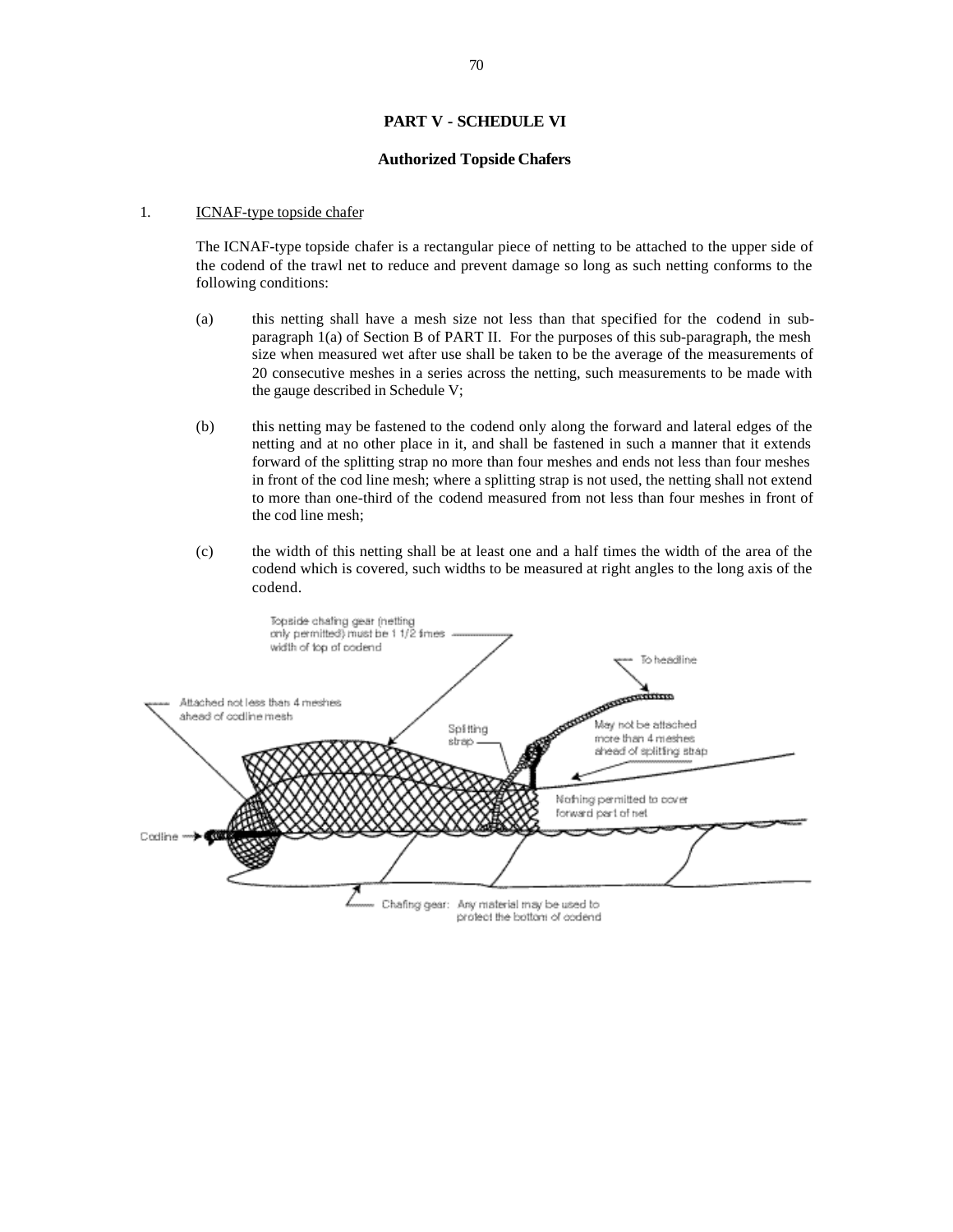## 2. Multiple flap-type topside chafer

The multiple flap-type topside chafer is defined as pieces of netting having in all their parts meshes the size of which, whether the pieces of netting are wet or dry, is not less than that of the codend, provided that:

- (i) each piece of netting
	- (a) is fastened by its forward edge only across the codened at right angles to its long axis;
	- (b) is of a width of at least the width of the codend (such width being measured at right angles to the long axis of the codend at the point of attachment); and
	- (c) is not more than ten meshes long; and
- (ii) the aggregate length of all the pieces of netting so attached does not exceed two-thirds of the length of the codend.

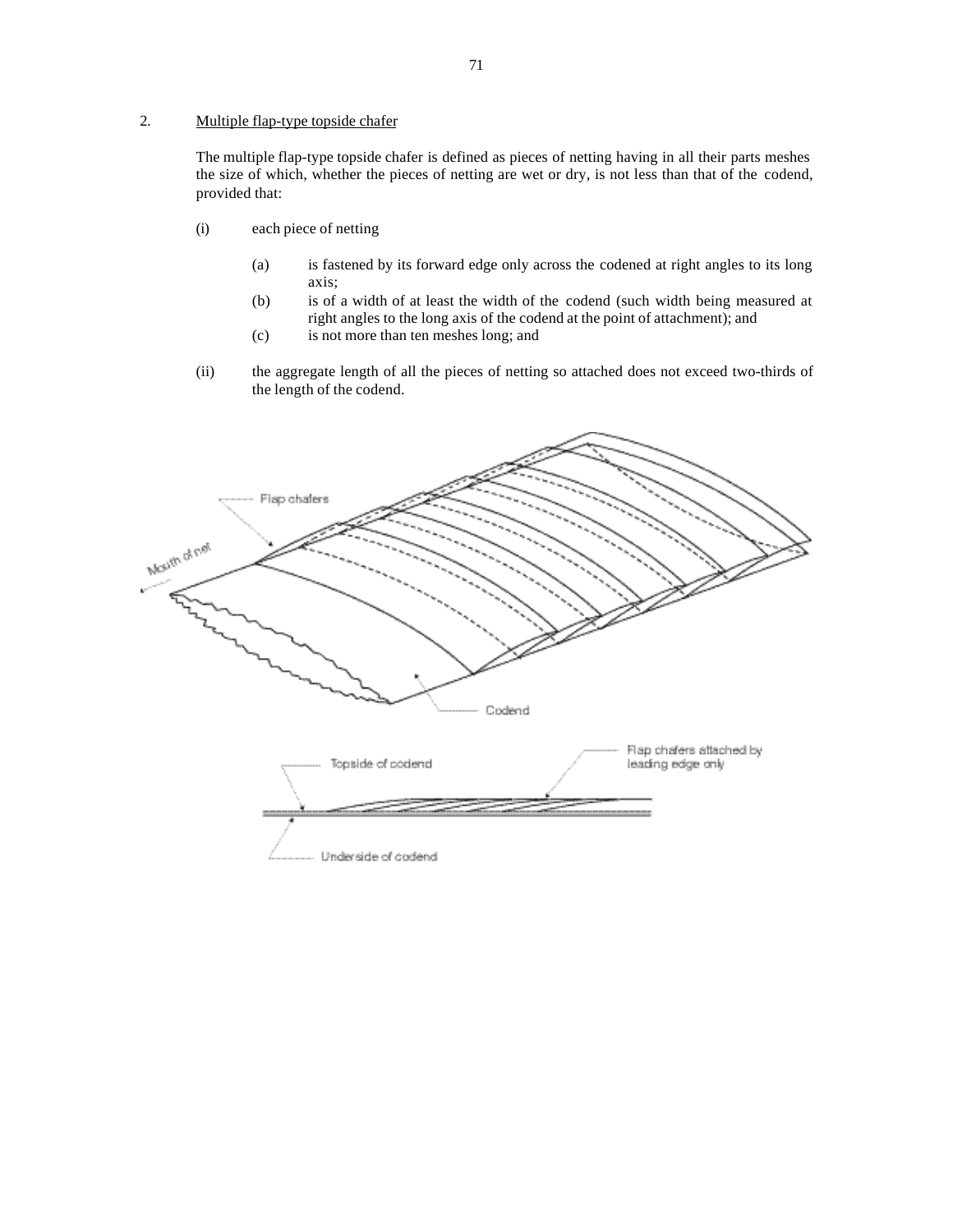3. Large-mesh (modified Polish-type) topside chafer

The large-mesh topside chafer consists of a rectangular piece of netting made of the same twine material as the codend, or of a single, thick, knotless twine material, attached to the rear portion of the upper side of the codend and extending over all or any part of the upper side of the codend and having in all its parts a mesh size twice that of the codend when measured wet and fastened to the codend along the forward, lateral and rear edges only of the netting in such a way that each mesh of the netting coincides with four meshes of the codend.

Although not exhaustive, the following examples are included because they are the most common.

## **EXAMPLE 1 - CHAFER COVERING THREE FIFTHS OF THE LENGTH OF THE CODEND; METHOD OF RIGGING.**

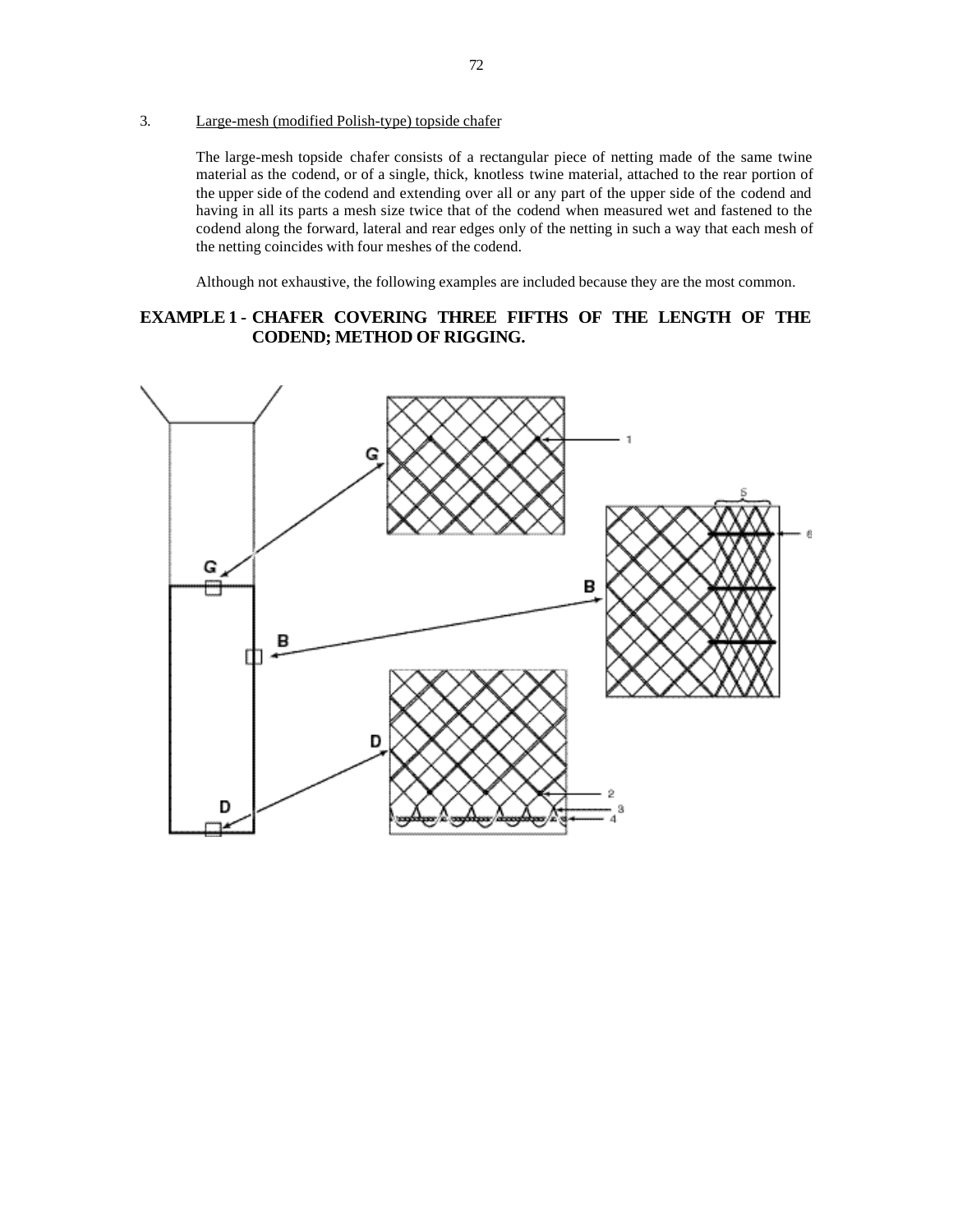

## **EXAMPLE 2 - CHAFER COVERING THE WHOLE LENGTH OF THE CODEND: MANNER IN WHICH THE CHAFER IS FITTED TO THE CODEND.**

73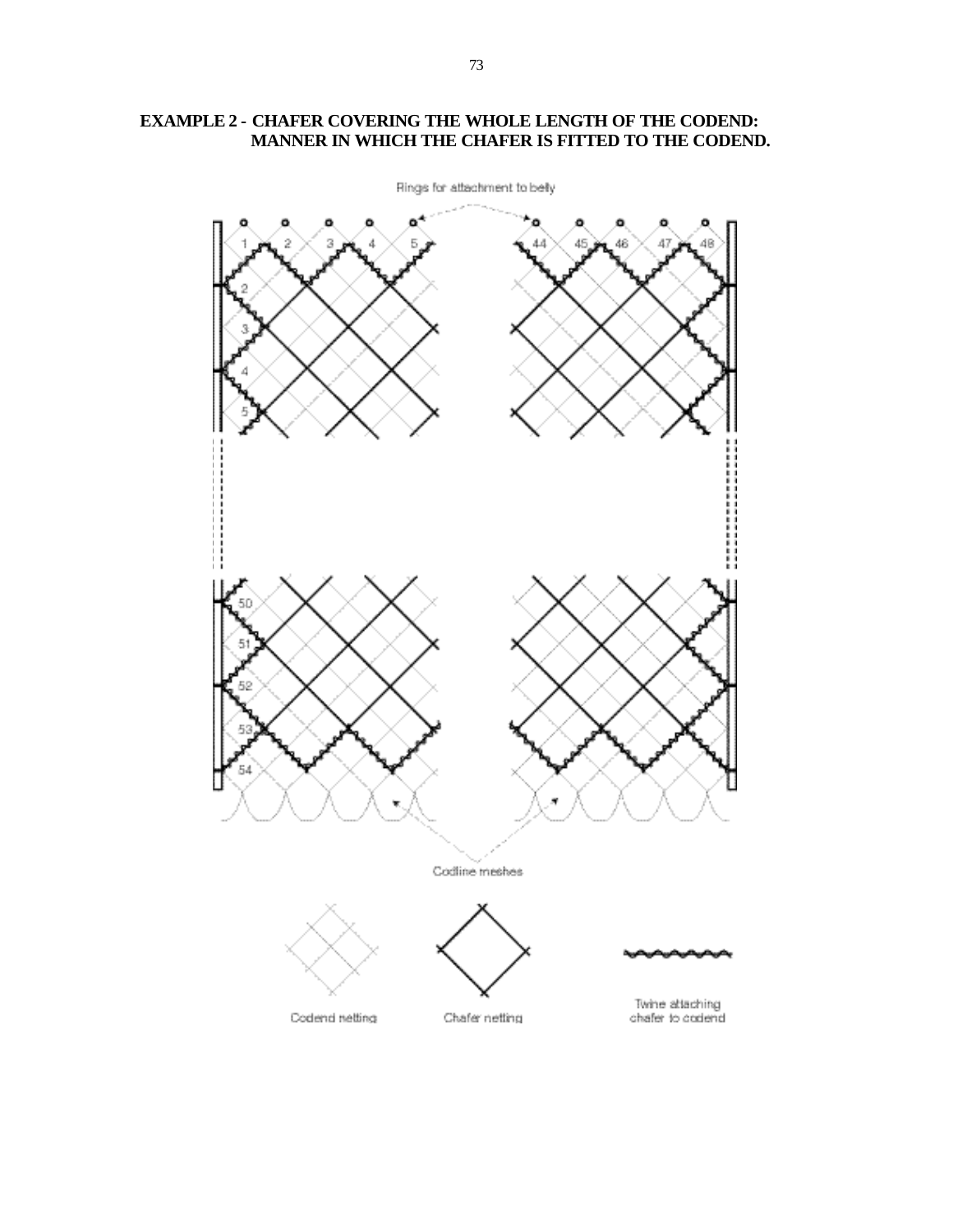

**EXAMPLE 3 - CHAFER OF SINGLE-BRAIDED, THICK, KNOTLESS TWINE MATERIAL: MANNER IN WHICH THE CHAFER IS FITTED TO THE CODEND.**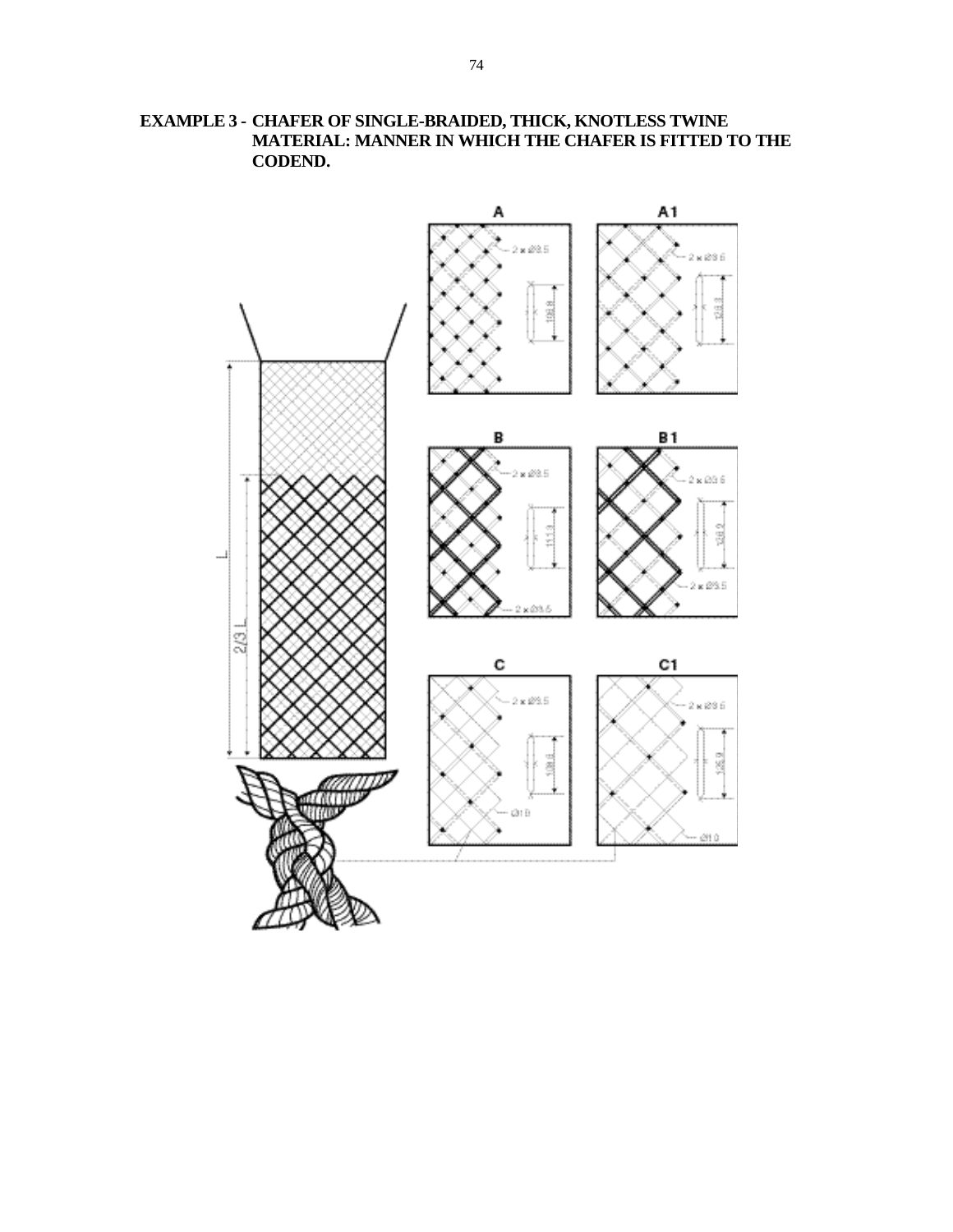## **PART V - SCHEDULE VII**

## **1. Minimum Fish Size**

| <b>Species</b>                                             | Minimum Size    |
|------------------------------------------------------------|-----------------|
| Atlantic cod. <i>Gadus morhua</i> L.                       | 41 cm           |
| American plaice, <i>Hippoglossoides platessoides</i> (Fab) | 25 cm           |
| Yellowtail flounder, <i>Limanda ferruginea</i> (Storer)    | 25 cm           |
| Greenland Halibut, Reinhardtius Hippoglossoides            | $30 \text{ cm}$ |

NOTE: Fish size for Atlantic cod refers to fork length and for other species it is total length.

# **2. Length Equivalents for Processed Fish**

| <b>Species</b>      | Gilled and gutted fish whether or not skinned;<br>fresh or chilled, frozen, or salted |                 |                   |                    |
|---------------------|---------------------------------------------------------------------------------------|-----------------|-------------------|--------------------|
| whole<br>head off   |                                                                                       |                 | head and tail off | head off and split |
| Atlantic Cod        | 41 cm                                                                                 | $27 \text{ cm}$ | $22 \text{ cm}$   | $27/25*$ cm        |
| American Plaice     | $25 \text{ cm}$                                                                       | 19 cm           | 15 cm             | <b>NA</b>          |
| Yellowtail flounder | $25 \text{ cm}$                                                                       | 19 cm           | 15 cm             | NA                 |

\*Lower size for green salted fish.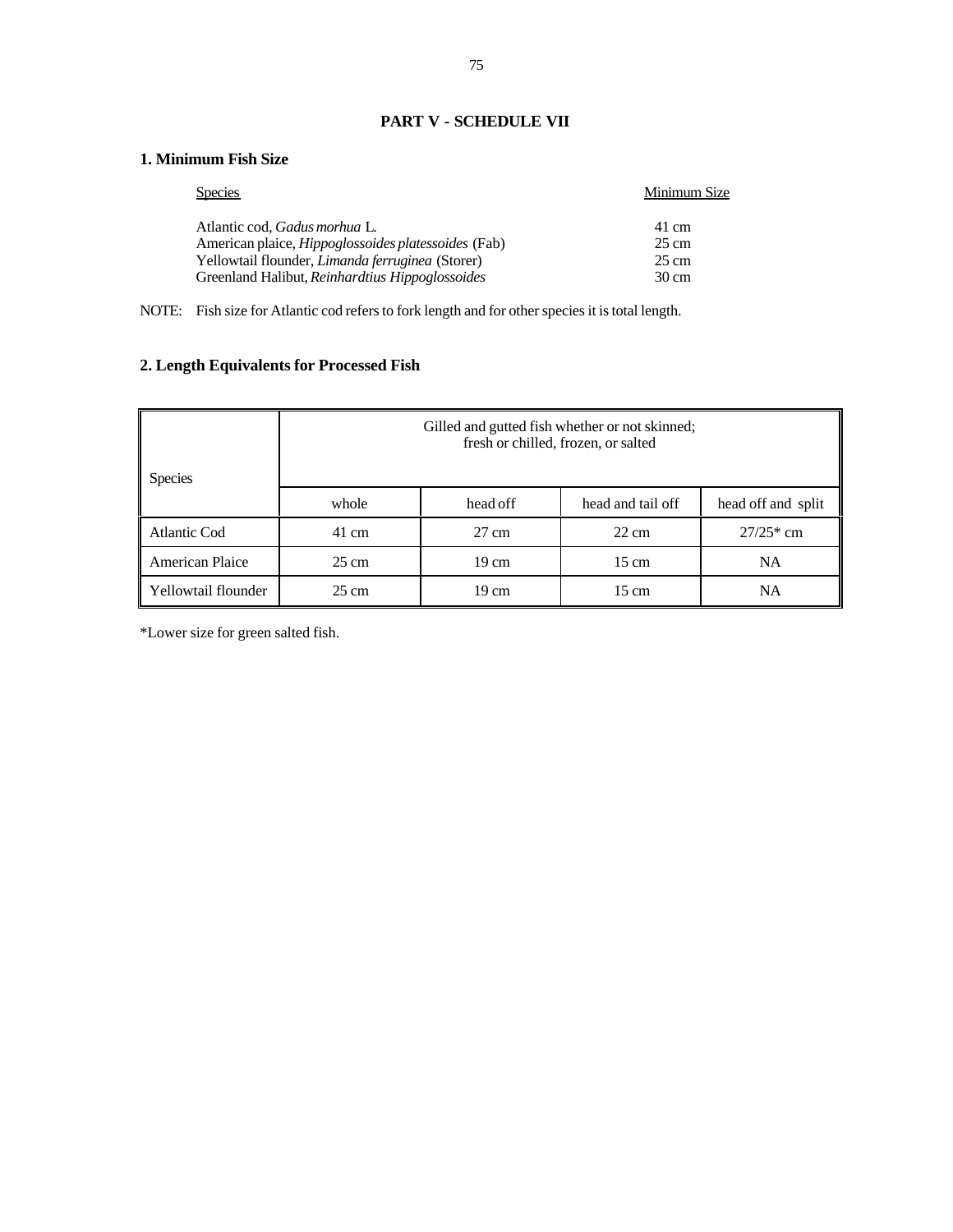### **PART VI - PROGRAM FOR OBSERVERS AND SATELLITE TRACKING**

In order to improve and maintain compliance with the Conservation and Enforcement Measures for their vessels fishing in the Regulatory Area, Contracting Parties agree to a program of **100 percent observer** coverage and to require **all vessels** fishing in the Regulatory Area to be equipped **with satellite tracking devices** as soon as possible and not later than **January 1, 2001**. The elements of this program are subject to review and revision, as appropriate, for **application in 2001** and subsequent years.

#### A. Observers

- 1. Each Contracting Party shall require all its vessels fishing in the Regulatory Area to accept observers on the basis of the following:
	- a) each Contracting Party shall have the primary responsibility to obtain, for placement on its vessels, independent and impartial observers;
	- b) in cases where a Contracting Party has not placed an observer on a vessel, any other Contracting Party may, subject to the consent of the Contracting Party of the vessel, place an observer on board until that Contracting Party provides a replacement in accordance with paragraph a);
	- c) no vessel shall be required to carry more than one observer pursuant to this Program at any time.
- 2. Each Contracting Party shall provide to the Executive Secretary a list of the observers they will be placing on vessels in the Regulatory Area.
- 3. Observers shall:
	- a) monitor a vessel's compliance with the relevant Conservation and Enforcement Measures. In particular they shall:
		- i) record and report upon the fishing activities of the vessel and verify the position of the vessel when engaged in fishing;
		- ii) observe and estimate catches with a view to identifying catch composition and monitoring discards, by-catches and the taking of undersized fish;
		- iii) record the gear type, mesh size and attachments employed by the master;
		- iv) verify entries made to the logbooks (species composition and quantities, round and processed weight and hail reports).
	- b) collect catch and effort data on a set-by-set basis. This data shall include location (latitude/longitude), depth, time of net on the bottom, catch composition and discards; in particular the observer shall collect the data on discards and retained undersized fish as outlined in the protocol developed by the Scientific Council.
	- c) carry out such scientific work (for example, collecting samples) as requested by the Fisheries Commission based on the advice of the Scientific Council;
	- d) within 30 days following completion of an assignment on a vessel, provide a report to the Contracting Party of the vessel and to the Executive Secretary, who shall make the report, available to any Contracting Party that requests it. Copies of reports sent to other Contracting Parties shall not include location of catch in latitude and longitude as required under 3 b), but will include daily totals of catch by species and division.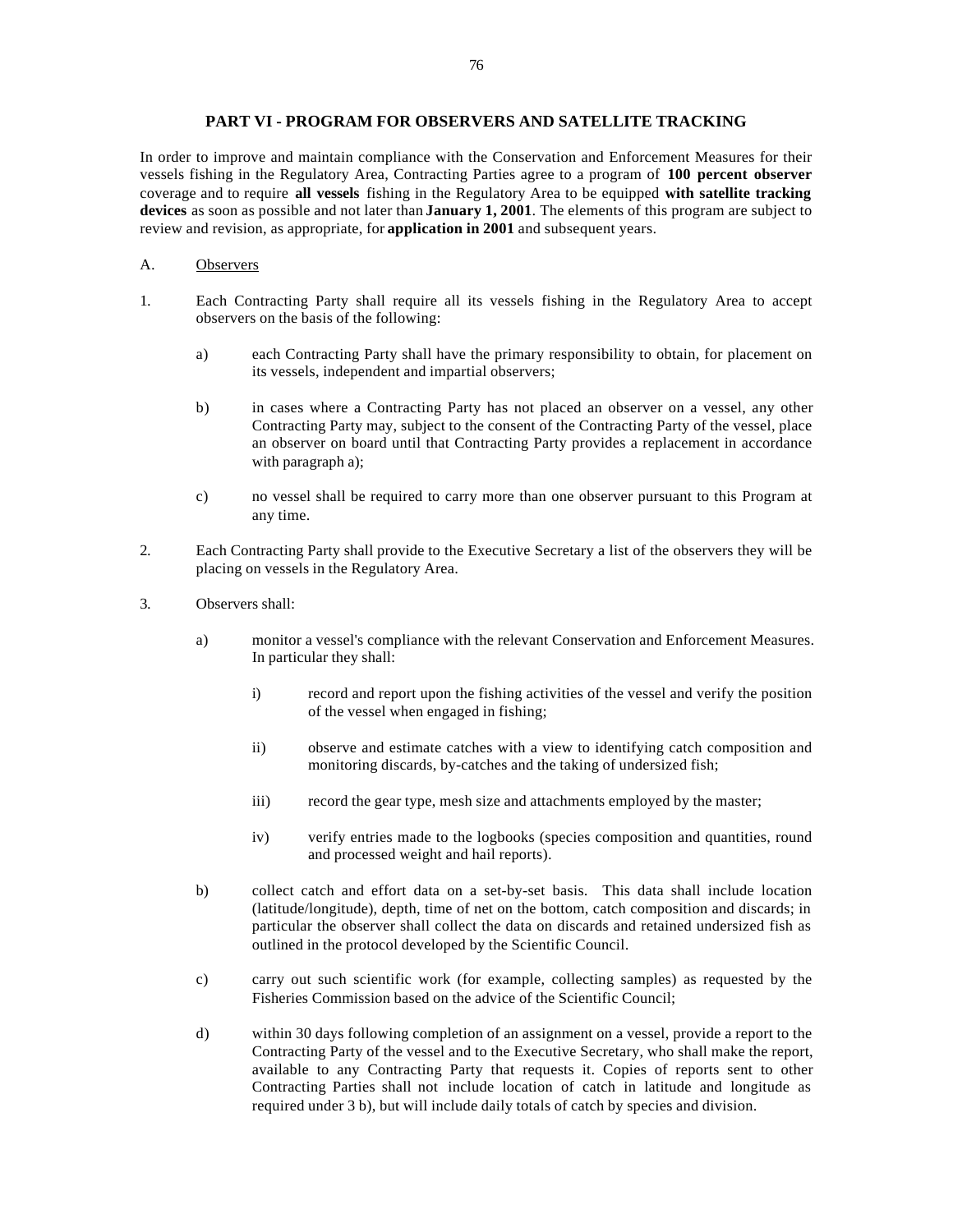- 4. The observer shall monitor the functioning of, and report upon any interference with, the satellite system. In order to better distinguish fishing operations from steaming and to contribute to an *a posteriori* calibration of the signals registered by the receiving station, the observer shall maintain detailed reports on the daily activity of the vessel.
- 5. When an apparent infringement of the Conservation and Enforcement Measures is identified by an observer, the observer shall, within 24 hours, report it to a NAFO inspection vessel using an established code, which shall report it to the Executive Secretary.
- 6. Contracting Parties shall take all necessary measures to ensure that observers are able to carry out their duties. Subject to any other arrangements between the relevant Contracting Parties, the salary of an observer shall be covered by the sending Contracting Party.
- 7. The vessel on which an observer is placed shall provide suitable food and lodging during the observer's deployment. Vessel masters shall ensure that all necessary cooperation is extended to observers in order for them to carry out their duties including providing access, as required, to the retained catch, and catch which is intended to be discarded.
- B. Satellite Tracking
- 1. Each Contracting Party whose vessels fish, or plan to fish, in the Regulatory Area, shall:
	- a) require as soon as possible and **not later than January 1, 2001** of its vessels fishing in the Regulatory Area to be equipped with an **autonomous system** able to transmit automatically satellite signals to a land-based receiving station permitting a continuous tracking of the position of the vessel by the Contracting Party of the vessel;
	- b) install at least one receiving station associated with their satellite tracking system;
	- c) transmit to the Executive Secretary, on a real time basis, messages of movement between NAFO divisions (as per the requirements of the Hail System outlined in Part III. E of these Measures) for its vessels equipped with satellite devices. The Executive Secretary shall, in turn, transmit such information to Contracting Parties with an inspection vessel or aircraft in the Convention Area;
	- d) cooperate with other Contracting Parties which have a NAFO inspection vessel or aircraft in the Convention Area, in order to exchange information on a real-time basis on the geographical distribution of fishing vessels equipped with satellite devices and, on specific request, information related to the identification of a vessel.
- 2. Subject to any other arrangements between Contracting Parties, each Contracting Party shall pay all costs associated with the satellite tracking system.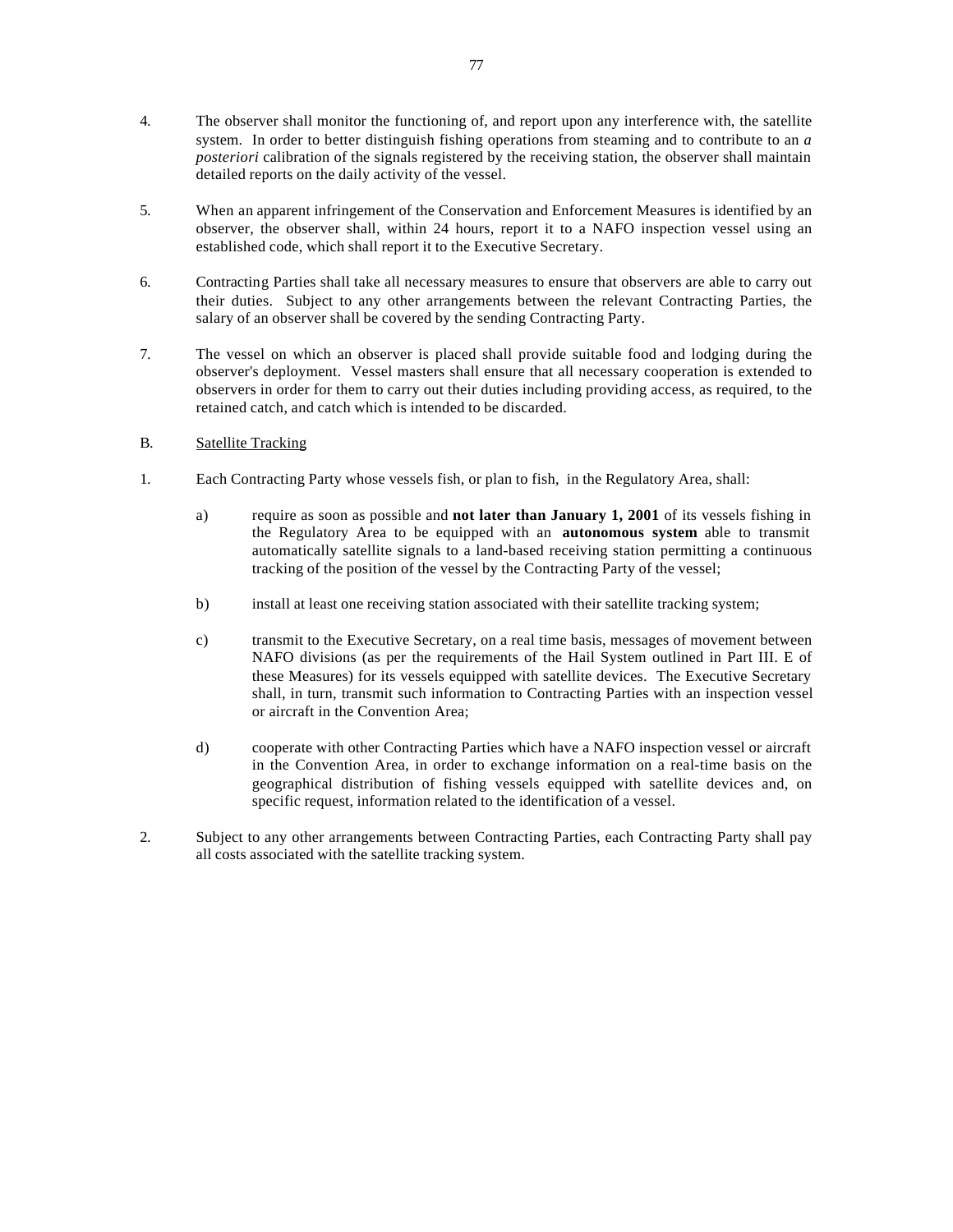## **PART VII - PORT INSPECTIONS**

- 1. (i) When, in the port of a Contracting Party, a port call is made by a vessel that has been engaged in fishing for stocks subject to these Measures, the Contracting Party whose port is being used shall ensure that its inspector is present and that, on each occasion when catch is offloaded, an inspection takes place to verify the species and quantities caught. The Contracting Party shall also ensure that the interference in the offloading activity is minimized and that the quality of the catch is not adversely affected.
	- (ii) The quantities landed by species and the quantities retained on board, if any, shall be crosschecked with the quantities recorded in logbooks, catch reports on exit from the Regulatory Area, and reports of any inspections carried out under this Scheme.
	- (iii) Any information from inspections under Part IV of these Measures shall be verified.
	- (iv) Inspections shall include verification of mesh size of nets on board and size of fish retained on board.
	- (v) Results of port inspections shall be provided to other Contracting Parties on request and communicated to the Executive Secretary on an annual basis in accordance with the relevant laws and regulations of the Contracting port Party.
- 2. Contracting Parties shall, every two years, check each of their vessels, notified in accordance with Part III.D. of these Measures, to certify the correctness of the vessel's plans for fish rooms and other fish storage places. The master shall ensure that a copy of such certification remains on board to be shown to a NAFO inspector if requested.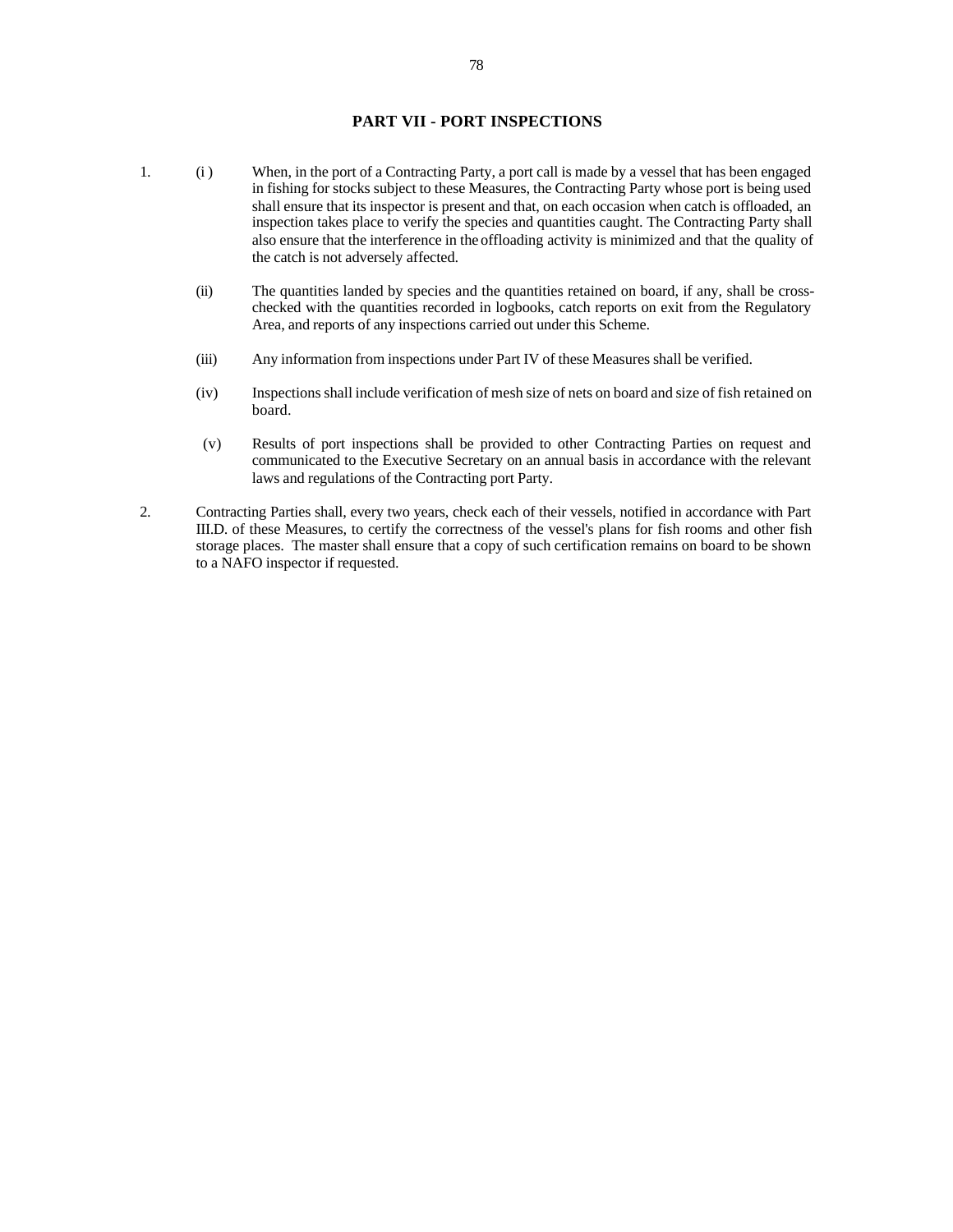## Attachment 1

# **STACTIC FORMS**

| Form A -    | Annual Return of Inspections, Catch Record Discrepancies/or Apparent<br>Infringements              |
|-------------|----------------------------------------------------------------------------------------------------|
| Form $B -$  | Annual Return of Disposition of Catch Record Discrepancies and/or<br><b>Apparent Infringements</b> |
| Forms C.D - | Annual Return of Surveillance Information in Compliance with the Hail<br>System                    |

Form E - Annual Return of Inspections, Catch Record Discrepancies, Apparent Infringements, and Disposition of Apparent Infringements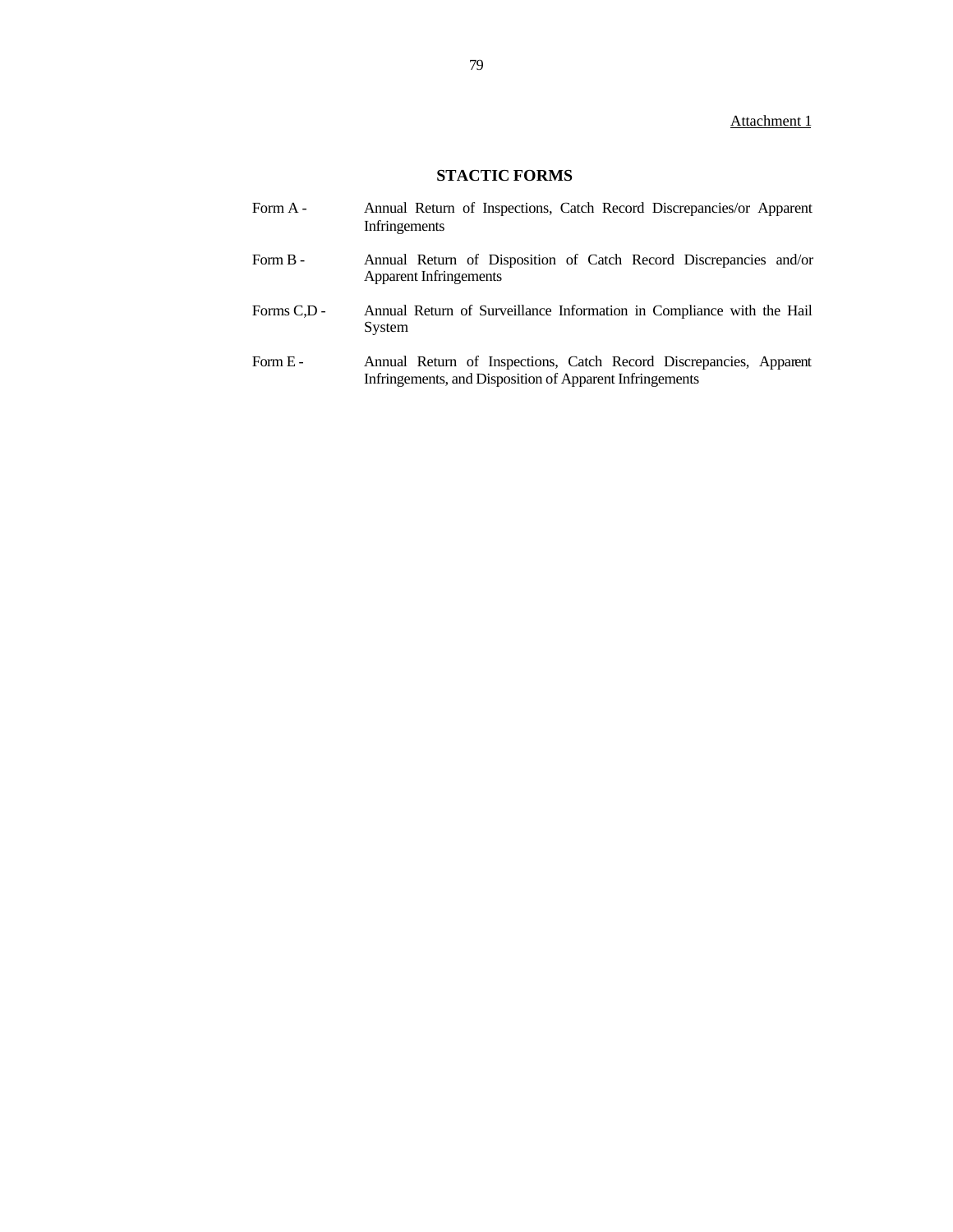## NORTHWEST ATLANTIC FISHERIES ORGANIZATION CONSERVATION AND ENFORCEMENT MEASURES

#### ANNUAL RETURN OF INSPECTIONS, CATCH RECORD DISCREPANCIES AND/OR APPARENT INFRINGEMENTS

Contracting Party Reporting: Year: Year: Year: Contracting Party of Inspected Vessels:

SUMMARY OF INSPECTIONS, CATCH RECORD DISCREPANCIES AND/OR APPARENT INFRINGEMENTS

Total Number of Inspections: Total Number of Apparent Infringements:

Total Number of Catch Record Discrepancies :

#### DETAILS OF CATCH REORD DISCREPANCIES AND/OR APPARENT INFRINGEMENTS

| Name of Vessel Inspected<br>and Side Number | Date Inspected | Location at time of Inspection<br>(NAFO Division or name of port) | Details of apparent infringements<br>and/or catch record discrepancies<br>(Indicate Applicable Section of<br>NAFO Conservation and<br><b>Enforcement Measures</b> |
|---------------------------------------------|----------------|-------------------------------------------------------------------|-------------------------------------------------------------------------------------------------------------------------------------------------------------------|
|                                             |                |                                                                   |                                                                                                                                                                   |
|                                             |                |                                                                   |                                                                                                                                                                   |
|                                             |                |                                                                   |                                                                                                                                                                   |
|                                             |                |                                                                   |                                                                                                                                                                   |

Date of Return: STACTIC Form A

#### ANNUAL RETURN OF DISPOSITION OF CATCH REORD DISCREPANCIES AND/OR APPARENT INFRINGEMENTS

(To be used by Contracting Parties whose vessels were cited by other Contracting Parties)

### DETAILS OF CATCH REORD DISCREPANCIES AND/OR APPARENT INFRINGEMENTS

| Name of Vessel Inspected<br>and Side Number | Date Inspected | Details of apparent infringements<br>and/or catch record discrepancies<br>(indicate applicable section of<br>NAFO Conservation and<br><b>Enforcement Measures</b> ) | Disposition of apparent<br>infringement(s) and/or catch<br>record discrepancies |
|---------------------------------------------|----------------|---------------------------------------------------------------------------------------------------------------------------------------------------------------------|---------------------------------------------------------------------------------|
|                                             |                |                                                                                                                                                                     |                                                                                 |
|                                             |                |                                                                                                                                                                     |                                                                                 |
|                                             |                |                                                                                                                                                                     |                                                                                 |
|                                             |                |                                                                                                                                                                     |                                                                                 |

Date of Return: STACTIC Form B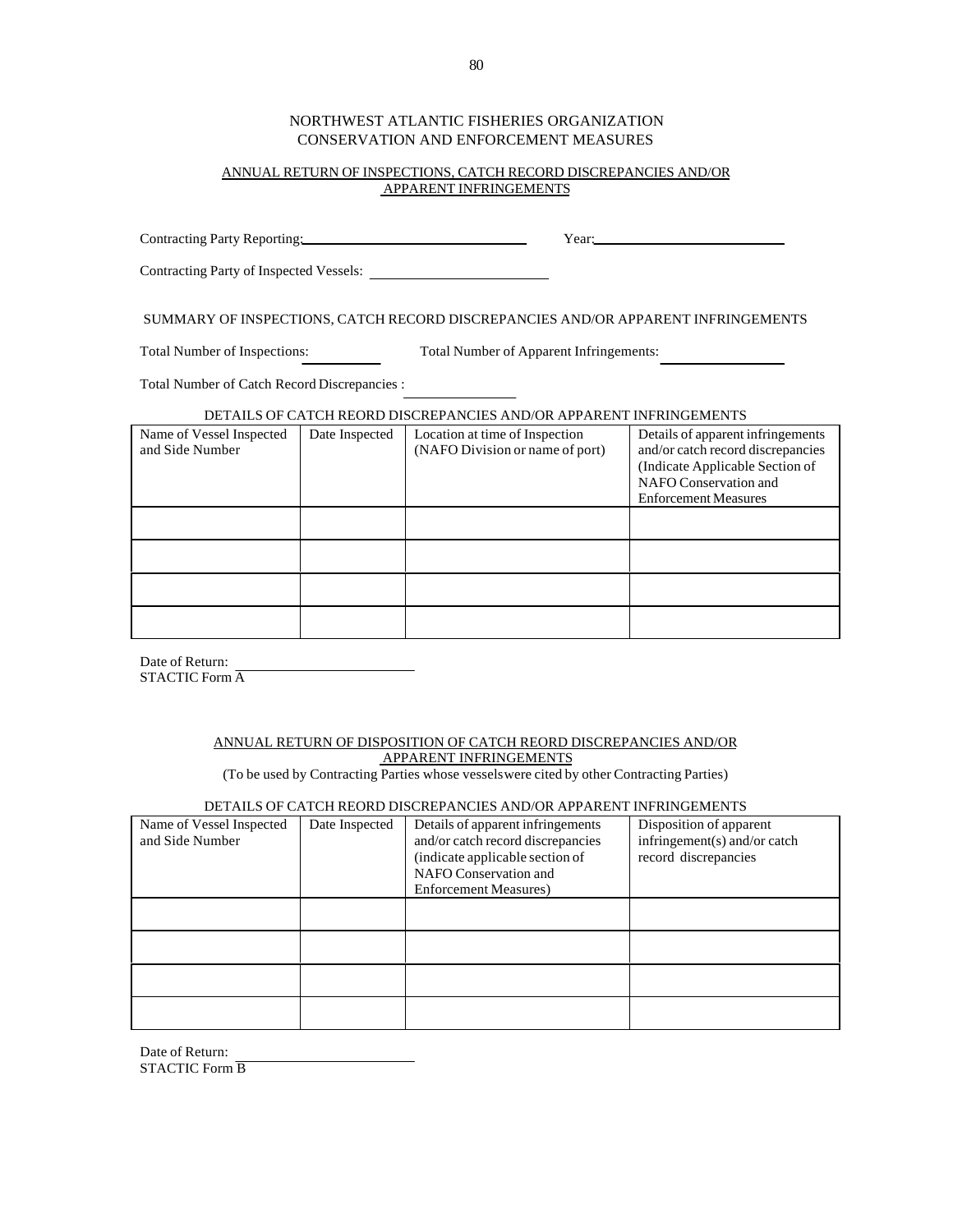## NORTHWEST ATLANTIC FISHERIES ORGANIZATION

## Annual Return of Surveillance Information in Compliance with the Hail System

(to be used by Authorities of Contracting Partties conducting sursveillance)

Contracting Party: 

### 1. General surveillance record

| Number of air hours flown<br>on NAFO patrol | Total number of<br>sightings |
|---------------------------------------------|------------------------------|
|                                             |                              |
|                                             |                              |
|                                             |                              |
|                                             |                              |

### 2. Surveillance record balanced by Contracting Parties

| Contracting Party whose vessels are | Number of surveillance reports/  | Number of surveillance reports which |
|-------------------------------------|----------------------------------|--------------------------------------|
| surveyed in the Regulatory Area     | established with the date, time, | do not correspond with "hail system" |
|                                     | position of sightings            | reports                              |
| Canada                              |                                  |                                      |
| Cuba                                |                                  |                                      |
| Denmark (in respect of Faroes and   |                                  |                                      |
| Greenland                           |                                  |                                      |
| Estonia                             |                                  |                                      |
| European Union                      |                                  |                                      |
| France (in respect of St. Pierre et |                                  |                                      |
| Miquelon                            |                                  |                                      |
| Iceland                             |                                  |                                      |
| Japan                               |                                  |                                      |
| Korea                               |                                  |                                      |
| Latvia                              |                                  |                                      |
| Lithuania                           |                                  |                                      |
| Norway                              |                                  |                                      |
| Poland                              |                                  |                                      |
| Russia                              |                                  |                                      |
| <b>USA</b>                          |                                  |                                      |
|                                     |                                  |                                      |
| <b>TOTAL</b>                        |                                  |                                      |

Date of Return:

| Reported by: |  |
|--------------|--|
| Address:     |  |
|              |  |

STACTIC Form C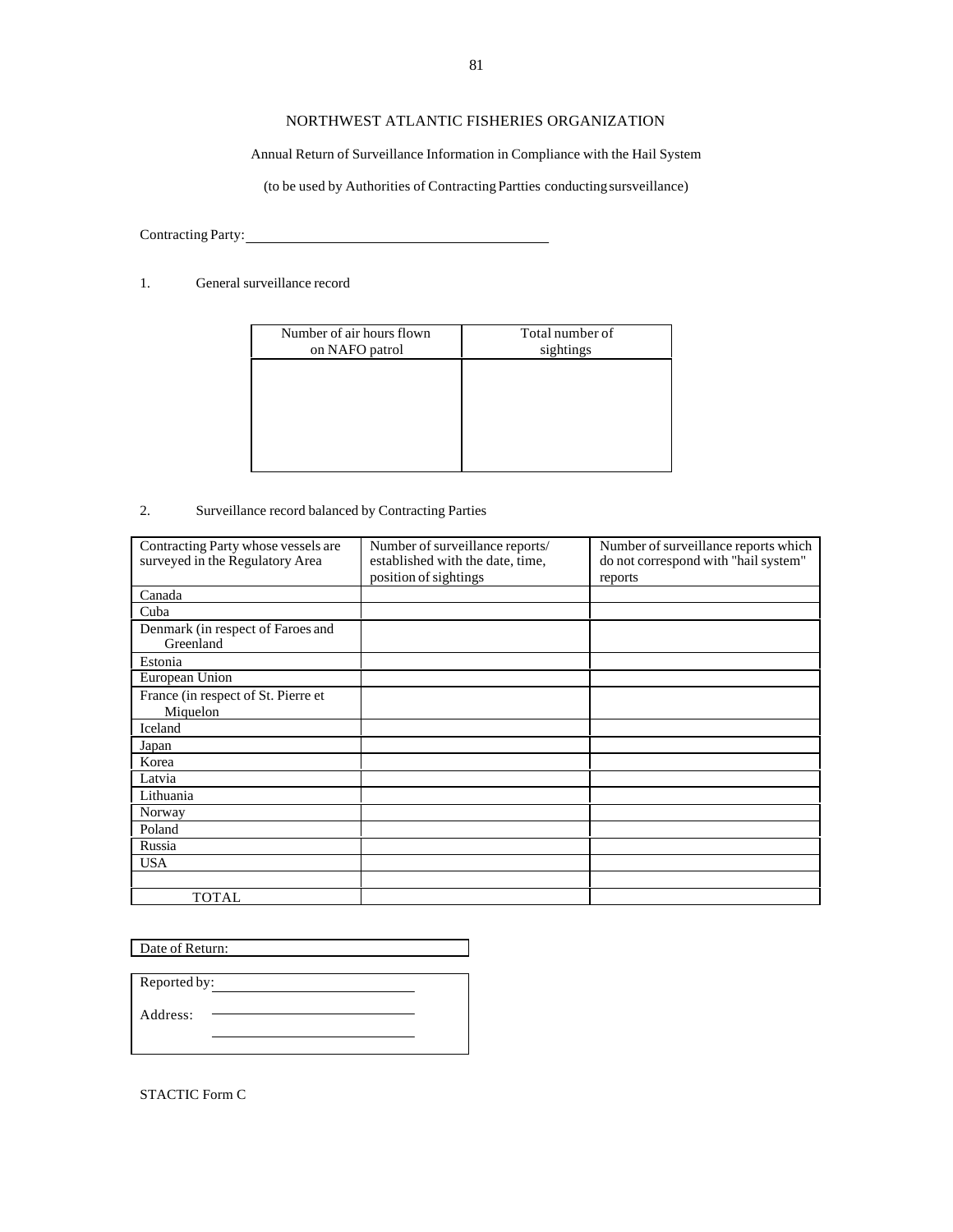## NORTHWEST ATLANTIC FISHERIES ORGANIZATION

### Annual Return of Surveillance Information in Compliance with the Hail System

(to be used by Authorities of Contracting Parties conducting surveillance)

Contracting Party: 

Details of established discrepancies of surveillance and "hail system" reports

| Surveillance reports |      | "Hail system" reports  |      |                        |                          |
|----------------------|------|------------------------|------|------------------------|--------------------------|
| Vessels/by           |      |                        |      |                        | Remarks: (sequential no. |
| Contracting          |      | Location (coordinates, |      | Location (coordinates, | of report, conclusions,  |
| Party                | Date | division)              | Date | division)              | etc.)                    |
|                      |      |                        |      |                        |                          |
|                      |      |                        |      |                        |                          |
|                      |      |                        |      |                        |                          |
|                      |      |                        |      |                        |                          |
|                      |      |                        |      |                        |                          |
|                      |      |                        |      |                        |                          |
|                      |      |                        |      |                        |                          |
|                      |      |                        |      |                        |                          |
|                      |      |                        |      |                        |                          |
|                      |      |                        |      |                        |                          |
|                      |      |                        |      |                        |                          |
|                      |      |                        |      |                        |                          |
|                      |      |                        |      |                        |                          |
|                      |      |                        |      |                        |                          |
|                      |      |                        |      |                        |                          |
|                      |      |                        |      |                        |                          |
|                      |      |                        |      |                        |                          |
|                      |      |                        |      |                        |                          |
|                      |      |                        |      |                        |                          |
|                      |      |                        |      |                        |                          |
|                      |      |                        |      |                        |                          |
|                      |      |                        |      |                        |                          |
|                      |      |                        |      |                        |                          |
|                      |      |                        |      |                        |                          |
|                      |      |                        |      |                        |                          |
|                      |      |                        |      |                        |                          |
|                      |      |                        |      |                        |                          |

Date of Return:

Reported by: Address:

STACTIC Form D